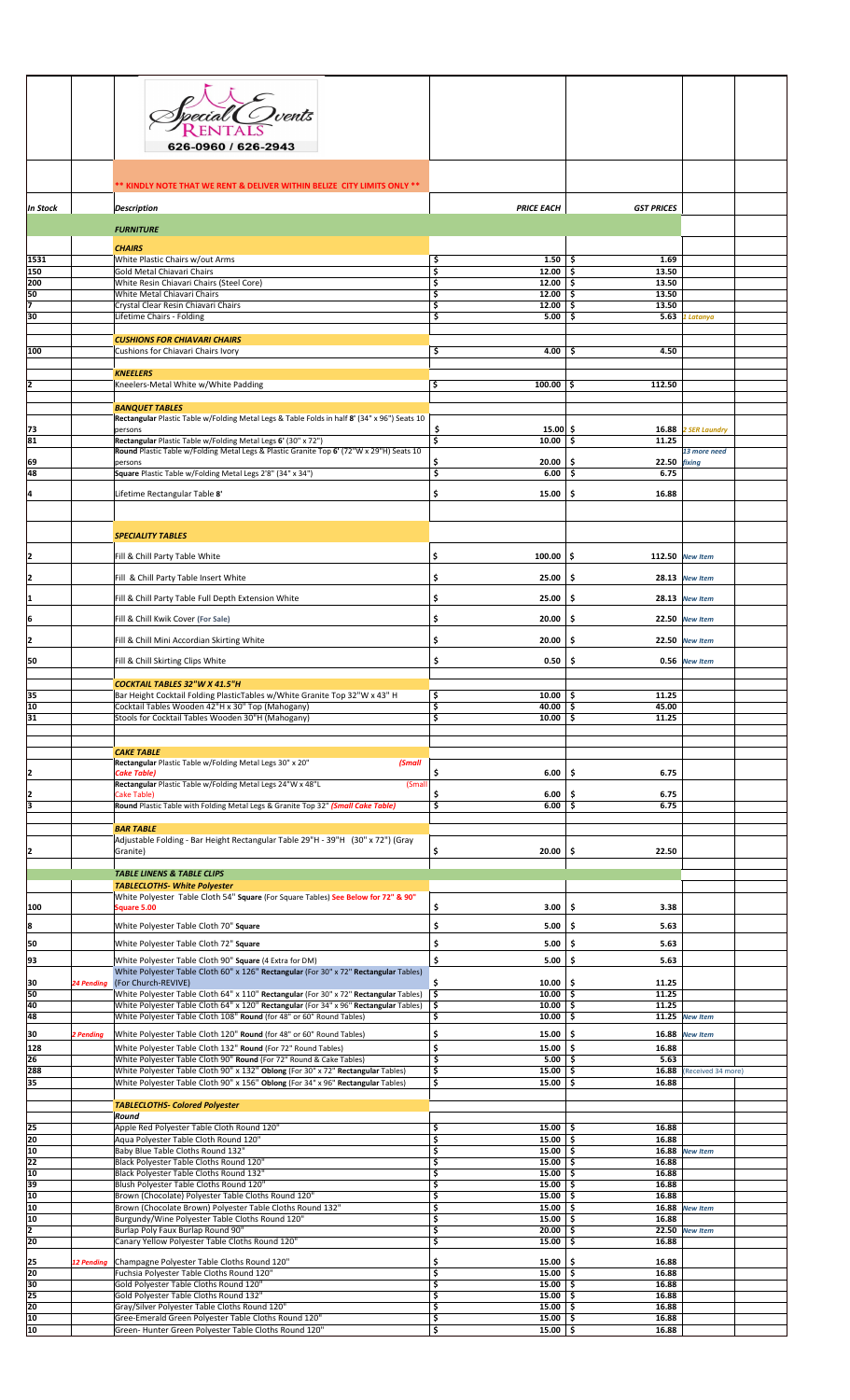| 12     |                   | Guava Polyester Table Cloths Round 120"                                               | \$<br>15.00%                                      | 16.88        |                  |
|--------|-------------------|---------------------------------------------------------------------------------------|---------------------------------------------------|--------------|------------------|
| 10     |                   | Guava (Bright) Polyester Table Cloths Round 132"                                      | \$<br>$15.00$ \$                                  | 16.88        |                  |
| 45     |                   | Ivory Polyester Table Cloths Round 132"                                               | $15.00$ \$<br>\$                                  | 16.88        |                  |
| 10     |                   | Mint Polyester Table Cloths Round 120"                                                | \$<br>15.00%                                      | 16.88        |                  |
| 36     |                   |                                                                                       |                                                   |              |                  |
|        |                   | Navy Polyester Table Cloths Round 120"                                                | \$<br>15.00                                       | \$.<br>16.88 |                  |
| 20     |                   | Navy Polyester Table Cloths Round 132"                                                | \$<br>15.00%                                      | 16.88        |                  |
| 10     |                   | Orange Polyester Table Cloths Round 132"                                              | \$<br>15.00                                       | \$.<br>16.88 |                  |
| 10     |                   | Peach Polyester Table Cloths Round 132"                                               | \$<br>15.00%                                      | 16.88        | <b>New Item</b>  |
| 120    |                   | Plum/Eggplant Table Cloths Round 132"                                                 | \$<br>15.00%                                      | 16.88        |                  |
| 20     |                   | Purple Polyester Table Cloths Round 10 pcs-120"                                       | \$<br>15.00                                       | \$.<br>16.88 |                  |
| 25     |                   | Red Polyester Table Cloths Round 120"                                                 | \$<br>15.00                                       | \$.<br>16.88 |                  |
| 12     |                   | Red/White Checkered Polyester Table Cloth Round 120"                                  | \$<br>$15.00$   \$                                | 16.88        | <b>New Item</b>  |
| 10     |                   | Rose Pink Polyester Table Cloths Round 120"                                           | \$<br>15.00                                       | \$<br>16.88  | <b>New Item</b>  |
| 32     |                   |                                                                                       | \$<br>$15.00$ \$                                  | 16.88        |                  |
|        |                   | Royal Blue Polyester Table Cloth Round 120"                                           |                                                   |              |                  |
| 10     |                   | Teal Polyester Table Cloth Round 120"                                                 | \$<br>15.00                                       | -\$<br>16.88 |                  |
| 12     |                   | Turquoise Polyester Table Cloth Round 132"                                            | \$<br>15.00                                       | -\$<br>16.88 |                  |
|        |                   |                                                                                       |                                                   |              |                  |
|        |                   |                                                                                       |                                                   |              |                  |
|        |                   | <b>TABLECLOTHS- Colored Polyester</b>                                                 |                                                   |              |                  |
|        |                   | Rectangular/Oblong                                                                    |                                                   |              |                  |
| 25     |                   | Apple Red Rectangular Table Cloth Polyester 90" x 132"                                | 15.00<br>\$                                       | 16.88<br>\$. |                  |
| 20     |                   | Aqua Rectangular/Oblong Table Cloth 90" x 132"                                        | \$<br>15.00                                       | \$.<br>16.88 |                  |
| 10     | Pending           | Baby Blue Rectangular/Oblong Table Cloth 60" x 126"                                   | \$<br>$15.00$   \$                                | 16.88        |                  |
| 20     |                   |                                                                                       | \$<br>15.00                                       | \$<br>16.88  |                  |
|        |                   | Baby Blue Rectangular/Oblong Table Cloth 90" x 132"                                   |                                                   |              |                  |
| 10     | <b>Beige</b>      | Beige Rectangular/Oblong Table Cloth 60" x 126"                                       | \$<br>15.00                                       | \$<br>16.88  |                  |
| 40     | Pending           | Black Rectangular/Oblong Table Cloth 90" x 132"                                       | \$<br>15.00                                       | \$.<br>16.88 |                  |
|        | 29 Pending        |                                                                                       |                                                   |              |                  |
| 150    | 11/13/18          | Blush Rectangular/Oblong Table Cloth 90" x 132"                                       | \$<br>15.00                                       | \$.<br>16.88 |                  |
| 10     |                   | Brown (Chocolate) Rectangular/Oblong Table Cloth 60"x120"                             | $\overline{\boldsymbol{\varsigma}}$<br>$15.00$ \$ | 16.88        |                  |
| 10     |                   | Brown (Chocolate) Rectangular/Oblong Table Cloth 90"x132"                             | \$<br>15.00                                       | 16.88<br>-\$ | <b>New Item</b>  |
| 10     | <b>Pending</b>    | Chocolate Rectangular/Oblong Table Cloth 60" x 126" (For Church)                      | \$<br>15.00                                       | '\$<br>16.88 |                  |
| 10     |                   | Burgundy/Wine Rectangular/Oblong Table Cloth 90"x132"                                 | \$<br>15.00                                       | \$<br>16.88  | <b>New Item</b>  |
| 10     |                   | Burlap Rectangular Table Cloth 90"x132" Poly Faux Burlap                              | \$<br>25.00                                       | \$.<br>28.13 | <b>New Item</b>  |
|        |                   |                                                                                       | \$                                                |              |                  |
| 25     |                   | Canary Yellow Rectangular/Oblong Table Cloth 90" x 132"                               | 15.00                                             | -\$<br>16.88 |                  |
| 10     |                   | Champagne Rectangular/Oblong Table Cloth 60"x120"                                     | \$<br>15.00                                       | \$.<br>16.88 |                  |
| 10     | Pending           | Chocolate Rectangular/Oblong Table Cloth 60" x 126" (For Church)                      | $15.00$   \$<br>\$                                | 16.88        |                  |
| 10     | Pending           | Coral Rectangular/Oblong Table Cloth 60" x 126" (For Church)                          | \$<br>15.00%                                      | 16.88        |                  |
| 10     | <b>Pending</b>    | Fuchsia Rectangular/Oblong Table Cloth 60" x 126" (For Church)                        | \$<br>15.00                                       | \$.<br>16.88 |                  |
| 20     |                   | Fuschia Rectangular/Oblong Table Cloth 90" x 132"                                     | \$<br>15.00                                       | \$.<br>16.88 |                  |
| 25     |                   | Gold Rectangular Table Cloth Polyester 90" x 132"                                     | \$<br>15.00                                       | 16.88<br>-\$ |                  |
| 10     | <b>Pending</b>    | Gray/Charcoal Gray Rectangular/Oblong Table Cloth 60" x 126"                          | \$<br>15.00                                       | \$<br>16.88  |                  |
|        |                   |                                                                                       |                                                   | 16.88        |                  |
| 10     |                   | Gray/Silver Rectangular/Oblong Table Cloth Polyester 90"x132"                         | \$<br>15.00                                       | \$.          |                  |
| 10     |                   | Green- Emerald Green Rectangular Table Cloth Polyester 90"x132"                       | \$<br>15.00                                       | -\$<br>16.88 | <b>New Item</b>  |
| 10     |                   | Green-Hunter Green Rectangular Table Cloth Polyester 90"x132"                         | \$<br>15.00                                       | \$.<br>16.88 |                  |
| 24     |                   | Guava (Bright) Rectangular Table Cloth 90"x132"                                       | \$<br>15.00                                       | -\$<br>16.88 |                  |
| 30     | 24 Pending        | Ivory Rectangular/Oblong Table Cloth 60" x 126" (For Church)                          | \$<br>15.00                                       | \$.<br>16.88 |                  |
| 38     |                   | Ivory Rectangular/Oblong Table Cloth 90" x 132"                                       | \$<br>$15.00$   \$                                | 16.88        |                  |
| 120    |                   | Mint Green Rectangular/Oblong Table Cloth 90"x132"                                    | \$<br>$15.00$ \$                                  | 16.88        |                  |
|        |                   |                                                                                       |                                                   |              |                  |
| 10     | Pending           | Navy Rectangular/Oblong Table Cloth 60"x126"                                          | \$<br>15.00                                       | \$.<br>16.88 |                  |
| 31     |                   | Navy Blue Rectangular/Oblong Table Cloth 90" x 132"                                   | \$<br>15.00                                       | \$.<br>16.88 |                  |
| 24     |                   | Orange Rectangular/Oblong Table Cloth 60"x126"                                        | \$<br>15.00%                                      | 16.88        | <b>New Item</b>  |
| 20     |                   | Orange Rectangular/Oblong Table Cloth 90"x132"                                        | \$<br>15.00                                       | \$.<br>16.88 |                  |
| 10     |                   | Orange (Burnt Orange) Rectangular/Oblong Table Cloth 90"x132"                         | \$<br>15.00                                       | \$.          | 16.88 New Item   |
| 10     |                   | Peach Rectangular/Oblong Table Cloth 90"x132"                                         | \$<br>15.00                                       | \$<br>16.88  |                  |
| 24     |                   | Pink (Light Pink) Rectangular/Oblong Table Cloth 60" x 126"                           | Ś<br>15.00                                        | Ŝ.           | 16.88 New Item   |
| 10     |                   |                                                                                       |                                                   |              |                  |
|        |                   | Pink Rectangular/Oblong Table Cloth 90" x 132"                                        | \$<br>15.00%                                      | 16.88        |                  |
| 17     |                   | Plum/Eggplant Rectangular/Oblong Table Cloth Polyester 90" x 132"                     | \$<br>$15.00$ \$                                  | 16.88        |                  |
| 15     | Pending           | Purple Rectangular/Oblong Table Cloth 60" X 126"                                      | $15.00$   \$<br>\$                                | 16.88        |                  |
| 20     |                   | Purple Rectangular/Oblong Table Cloth 90" x 132"                                      | \$<br>$15.00$   \$                                | 16.88        |                  |
| 44     | <b>10 Pending</b> | Red Rectangular Table Cloth Polyester 60" x 126" (For Church)                         | \$<br>15.00                                       | \$.<br>16.88 |                  |
| 34     | <b>8 Pending</b>  | Red Rectangular Table Cloth Polyester 90" x 132"                                      | \$<br>15.00                                       | \$.          | 16.88 10 Missing |
| 17     |                   | Red Rectangular Table Cloth Polyester 90" x 156"                                      |                                                   |              |                  |
|        |                   |                                                                                       |                                                   |              |                  |
| 10     |                   | Red/White Checkered Rectangular Table Cloth Polyester 90"x132"                        | \$<br>$15.00$   \$                                | 16.88        | <b>New Item</b>  |
| 10     |                   | Royal Blue Rectangular Table Cloth Polyester 60" x 120"                               | \$<br>15.00%                                      | 16.88        |                  |
| 24     |                   | Royal Blue Rectangular Table Cloth Polyester 60" x 126"                               | \$<br>15.00%                                      | 16.88        | <b>New Item</b>  |
| 31     |                   | Royal Blue Rectangular Table Cloth Polyester 90" x 132"                               | \$<br>$15.00$ \$                                  | 16.88        |                  |
| 10     | <b>Pending</b>    | Sage Green Rectangular Table Cloth Polyester 60" x 126"                               | \$<br>$15.00$ \$                                  | 16.88        |                  |
| 20     |                   | Teal Rectangular Table Cloth Polyester 90"x132"                                       | \$<br>15.00                                       | \$.<br>16.88 |                  |
| 18     |                   | Turquoise (Light Turquoise) Table Cloth Polyester 60"x126" (For Church)               | \$<br>15.00                                       | \$.<br>16.88 |                  |
|        |                   |                                                                                       |                                                   |              |                  |
| ļ6     |                   | Turquoise (Dark Turquoise) Table Cloth Polyester 60"x126"                             |                                                   |              |                  |
| 10     |                   | Turquoise (Dark Turquoise) Table Cloth Polyester 90"x132"                             | \$<br>$15.00$   \$                                | 16.88        |                  |
| 10     |                   | Turquoise (Light Turquoise) Table Cloth Polyester 90"x132"                            | \$<br>$15.00$ \$                                  | 16.88        |                  |
|        |                   |                                                                                       |                                                   |              |                  |
|        |                   | POLYESTER TABLECLOTH/OVERLAYS SQUARE                                                  |                                                   |              |                  |
| 25     |                   | Black 72" Square Table Cloth/Overlay                                                  | \$<br>$5.00$   \$                                 | 5.63         |                  |
| 10     |                   | Burlap (Natural Tone) Square Table Cloth/Overlay 60"                                  | \$<br>5.00                                        | -\$          | 5.63 New Item    |
| 25     |                   | Ivory 72" Square Table Cloth/Overlay                                                  | \$<br>5.00                                        | -\$<br>5.63  |                  |
| 24     |                   |                                                                                       |                                                   |              |                  |
|        |                   | Red 70" Square Table Cloth/Overlay                                                    | \$<br>5.00                                        | -\$<br>5.63  | <b>New Item</b>  |
| T.     |                   | Red 72" Square Table Cloth/Overlay (For DM)                                           | \$<br>5.00                                        | 5.63<br>\$   |                  |
| ā,     |                   | Red 90" Square Table Cloth/Overlay (For DM)                                           | \$<br>5.00                                        | \$<br>5.63   |                  |
| 20     |                   | Royal Blue 72" Square Table Cloth/Overlay                                             | \$<br>5.00                                        | \$.<br>5.63  |                  |
| 10     |                   | Apple Red 90" Square Table Cloth/Overlay                                              | \$<br>5.00                                        | 5.63<br>\$.  |                  |
| 25     |                   | Aqua 90" Square Table Cloth/Overlay                                                   | \$<br>5.00                                        | 5.63<br>-\$  |                  |
| 21     |                   | Gold 90" Square Table Cloth/Overlay                                                   | \$<br>5.00                                        | \$.<br>5.63  |                  |
| 10     |                   |                                                                                       |                                                   | 5.63         |                  |
|        |                   | Navy Blue 90" Square Table Cloth/Overlay                                              | \$<br>5.00                                        | \$           |                  |
| $24 +$ |                   | Royal Blue 90" Square Table Cloth/Overlay                                             | \$<br>5.00                                        | 5.63<br>\$.  |                  |
| 10     |                   | Turquoise (Light Turquoise) Blue 90" Square Table Cloth/Overlay                       | \$<br>5.00                                        | 5.63<br>\$   |                  |
| 10     |                   | Yellow 90" Square Table Cloth/Overlay                                                 | \$<br>5.00                                        | \$.<br>5.63  |                  |
|        |                   |                                                                                       |                                                   |              |                  |
|        |                   |                                                                                       |                                                   |              |                  |
|        |                   | <b>TABLECLOTH - LACE ROUND &amp; RECTANGULAR</b>                                      |                                                   |              |                  |
| İ6     |                   | Tablecloth Lace Ivory Premium Ivory 70" Round                                         | \$<br>$15.00$   \$                                |              | 16.88 New Item   |
| 6      |                   | Tablecloth Lace White Premium White 70" Round                                         | \$<br>15.00                                       | -\$          | 16.88 New Item   |
| 10     |                   | Tablecloth Lace White Floral 60"x126" Rectangular                                     | \$<br>15.00%                                      | 16.88        | <b>New Item</b>  |
|        |                   |                                                                                       |                                                   |              |                  |
| 6      |                   | Tablecloth Lace Premium Ivory 60" x 108" Rectangular                                  | \$<br>15.00                                       | \$<br>16.88  | <b>New Item</b>  |
|        |                   |                                                                                       |                                                   |              |                  |
|        |                   |                                                                                       |                                                   |              |                  |
|        |                   | <b>TABLECLOTH WEDDING ROSETTE SATIN</b>                                               |                                                   |              |                  |
| I1     |                   | Blush Wedding Rosette Satin Table Cloth 120" Round (For 72" Rectangular Tables)       | \$<br>20.00                                       | \$           | 22.50 New Item   |
| I1     |                   | Champagne Wedding Rosette Satin Table Cloth 120" Round (For 72" Rectangular Tables)   | \$<br>20.00                                       | \$           | 22.50 New Item   |
|        |                   | Coral (Bright Coral) Wedding Rosette Satin Table Cloth 90" x 132" (For 30" x 72"      |                                                   |              |                  |
|        |                   | <b>Rectangular Tables)</b>                                                            | \$<br>20.00                                       | \$<br>22.50  | <b>New Item</b>  |
| 2      |                   | Fuchsia Wonderland Rosette Table Cloth 120" Round (For 72" Round Tables)              | \$<br>20.00                                       | -\$          | 22.50 New Item   |
|        |                   | Gold (Dark Gold) Wonderland Rosette Table Cloth 90"x132" (For 30"x72" Rectangular     |                                                   |              |                  |
| 2      |                   | Tables)                                                                               | \$<br>20.00                                       | \$.<br>22.50 |                  |
| 12     |                   |                                                                                       | \$                                                | 22.50        |                  |
|        |                   | Gold (Dark Gold) Wonderland Rosette Table Cloth 120" Round Ivory                      | $20.00$ \$                                        |              |                  |
| I2     |                   | Ivory Wedding Rosette Satin Table Cloth 90" x 132" (For 30" x 72" Rectangular Tables) | \$<br>$20.00$ \$                                  | 22.50        |                  |
| 2      |                   | Ivory Wedding Rosette Satin Table Cloth 120" Round (For 72" Round Tables)             | \$<br>20.00                                       | Ŝ.<br>22.50  |                  |
| I1     | Pending           | Ivory Wonderland Rosette Table Cloth 120" Round Ivory                                 | \$<br>20.00                                       | 22.50<br>-\$ |                  |
| 1      |                   | Light Blue Wonderland Rosette Table Cloth 120" Round Light Blue                       | \$<br>$20.00$ \$                                  | 22.50        |                  |
|        |                   | Pink Wonderland Rosette Table Cloth 120" Round Pink                                   | \$<br>$20.00$ \$                                  | 22.50        |                  |
|        |                   |                                                                                       |                                                   |              |                  |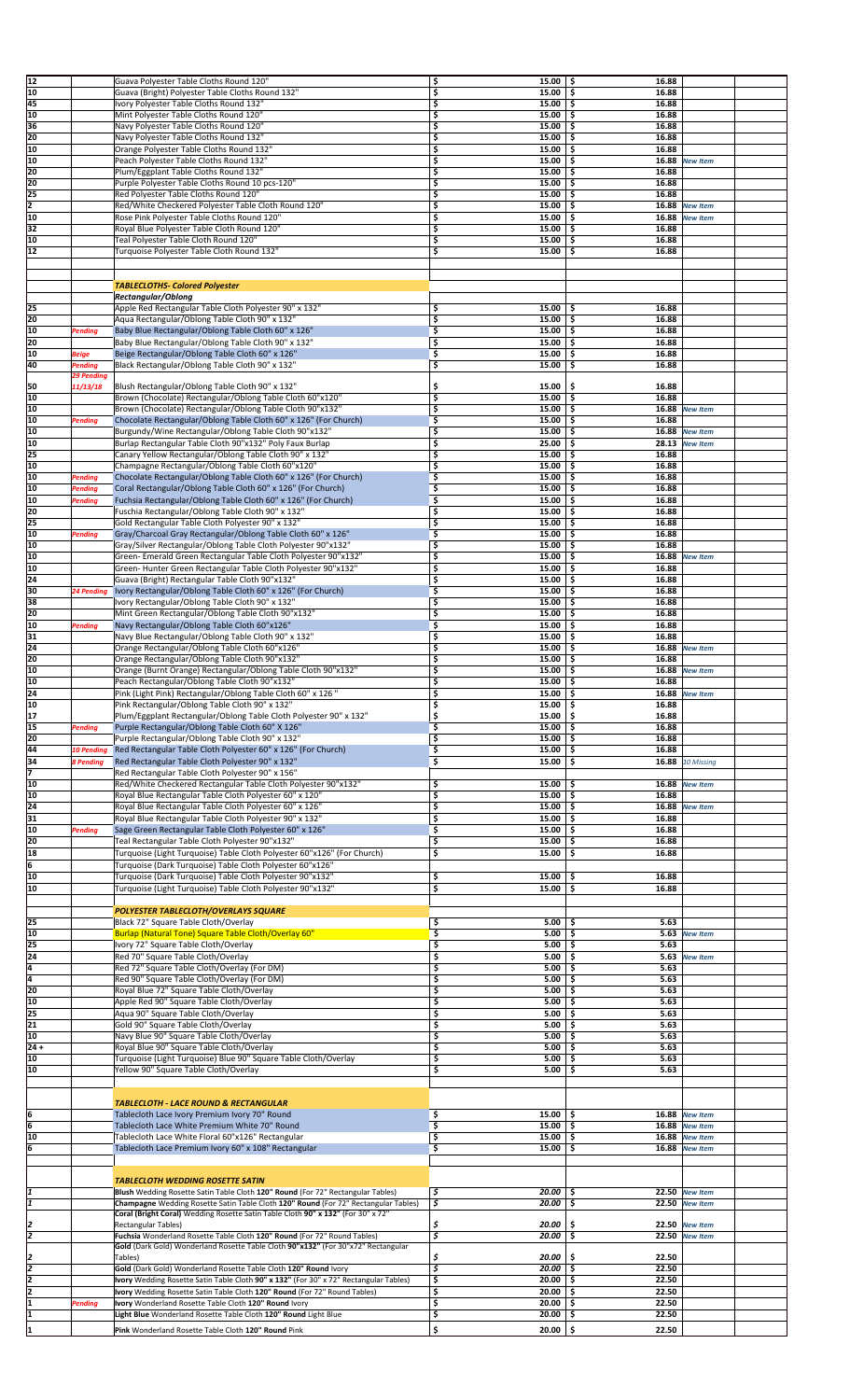| 12             |                   | Red (Apple Red) Wedding Rosette Satin Table Cloth 90" x 132"                                                                                                 | \$                            | 20.00                   | \$<br>22.50           |                       |  |
|----------------|-------------------|--------------------------------------------------------------------------------------------------------------------------------------------------------------|-------------------------------|-------------------------|-----------------------|-----------------------|--|
| 14             |                   |                                                                                                                                                              | \$                            | 20.00                   | \$.<br>22.50          |                       |  |
|                |                   | Red (Blood Red) Wonderland Rosette Table Cloth 120" Round Red                                                                                                |                               |                         |                       |                       |  |
| I1             |                   | Royal Blue Wonderland Rosette Table Cloth 120" Round Royal Blue                                                                                              | \$                            | 20.00                   | \$.                   | 22.50 New Item        |  |
| 12             |                   | Turquoise (Dark Turquoise) Wonderland Rosette Table Cloth 120" Round Dark Turquoise                                                                          | \$                            | 20.00                   | \$.                   | 22.50 New Item        |  |
| I1             |                   | White Rosette Taffeta Table Cloth 90" x 132" (For 30" x 72" Rectangular Tables)                                                                              | \$                            | $20.00$ \$              | 22.50                 |                       |  |
| 12             |                   | White Wonderland Rosette Table Cloth 90"x132" (For 30"x72" Rectangular Tables)                                                                               | \$                            | $20.00$ \$              | 22.50                 |                       |  |
| 12             |                   | White Wedding Rosette Satin Table Cloth 120" Round (For 72" Round Table)                                                                                     | \$                            | $20.00$ \$              | 22.50                 |                       |  |
|                |                   | White w/Silver Sequins Tablecloth (Harwin)                                                                                                                   | \$                            | 20.00                   | 22.50<br>\$.          |                       |  |
|                |                   | Off White/Gold Glitz Fancy Tablecloth (Harwin)                                                                                                               | \$                            | 20.00                   | \$.<br>22.50          |                       |  |
|                |                   |                                                                                                                                                              |                               |                         |                       |                       |  |
|                |                   | TABLECLOTH WEDDING LARGE ROSETTE FLOWER SATIN 108" ROUND (Large                                                                                              |                               |                         |                       |                       |  |
|                |                   | flowers at the bottom of the tablecloth)                                                                                                                     |                               |                         |                       |                       |  |
|                |                   | Tablecloth Wedding Large Rosette Flower Satin- Blush 108" Round                                                                                              | \$                            | 50.00                   | \$.                   | 56.25 New Item        |  |
|                |                   | Tablecloth Wedding Large Rosette Flower Satin- Ivory 108" Round                                                                                              | \$                            | 50.00                   | \$.                   | <b>56.25</b> New Item |  |
|                |                   | TABLECLOTHS PINCHEDWHEEL TAFETTA 120" ROUND                                                                                                                  |                               |                         |                       |                       |  |
|                |                   | Aqua Blue 120" Round                                                                                                                                         | \$                            | $20.00$ \$              | 22.50                 |                       |  |
| I1             |                   | Fuschia 120" Round                                                                                                                                           | \$                            | $20.00$ \$              | 22.50                 |                       |  |
| l1             |                   | Turquoise 120" Round                                                                                                                                         | \$                            | $20.00$ \$              | 22.50                 |                       |  |
| I1             |                   | White 120" Round                                                                                                                                             | \$                            | $20.00$ \$              | 22.50                 |                       |  |
|                |                   | <b>TABLECLOTHS- SATIN RECTANGULAR</b>                                                                                                                        |                               |                         |                       |                       |  |
| 10             |                   | Apple Red Satin Table Cloths 90" x 132" (For 34" x 72" Rectangular Tables)                                                                                   | \$                            | $15.00$ \$              | 16.88                 |                       |  |
| 10             |                   | Apple Red Satin Table Cloths 90" x 156" (For 34" x 96" Rectangular Tables)                                                                                   | \$                            | $15.00$ \$              | 16.88                 |                       |  |
| 10             |                   | Black & White Stripe Satin Table Cloths 90" x 132" (For 34"x72" Rectangular Tables                                                                           | \$                            | 15.00%                  | 16.88                 |                       |  |
| 10             |                   | Blush Satin Table Cloths 90" x 132" (For 34" x 72" Rectangular Tables)                                                                                       | \$                            | 15.00                   | \$.<br>16.88          |                       |  |
| 10             |                   | Bright Gold Satin Table Cloths 90" x 132" (For 30" x 72" Rectangular Tables)                                                                                 | \$                            | $15.00$   \$            | 16.88                 |                       |  |
| 10<br>10       |                   | Bright Gold Satin Table Cloths 90" x 156" (For 34" x 96" Rectangular Tables)<br>Fuchsia Striped Satin Table Cloths 90"x132" (For 34"x96" Rectangular Tables) | $\overline{\mathsf{s}}$<br>\$ | $15.00$   \$<br>15.00%  | 16.88<br>16.88        |                       |  |
| 10             |                   | Iced Coffee/Mocha Satin Tablecloths 90"x132" (For Rectangular Tables)                                                                                        | \$                            | $15.00$ \$              | 16.88                 | <b>New Item</b>       |  |
| 10             |                   | Kelly Green Satin Table Cloths 90"x132" (For 34" x 96" Rectangular Tables)                                                                                   | \$                            | 15.00%                  | 16.88                 |                       |  |
| 10             |                   | Navy Blue Striped Satin Table Cloths 90"x132" (For 34"x96" Rectangular Tables)                                                                               | \$                            | $15.00$ \$              | 16.88                 | <b>New Item</b>       |  |
| 10             |                   | Orange (Burnt Orange) 90"x132" (For 34"x96" Rectangular Tables)                                                                                              | \$                            | $15.00$   \$            |                       | 16.88 New Item        |  |
| 10             |                   | Pewter (Silver) Satin Table Cloths 90" x 132" (For 30" x 72" Rectangular Tables)                                                                             | \$                            | $15.00$ \$              | 16.88                 |                       |  |
| 10             |                   | Pewter (Silver) Satin Table Cloths 90" x 156" (For 34" x 96" Rectangular Tables)                                                                             | \$                            | $15.00$ \$              | 16.88                 |                       |  |
| 20             |                   | Red Satin Table Cloths 90"x132"                                                                                                                              | \$                            | 15.00%                  | 16.88                 |                       |  |
| 16<br>10       |                   | Red & White Striped Satin Table Cloths 90"x132"<br>Royal Blue Satin Table Cloths 90" x 132" (For 34" x 72" Rectangular Tables)                               | \$<br>\$                      | $15.00$   \$<br>15.00   | 16.88<br>\$.<br>16.88 | <b>New Item</b>       |  |
|                |                   |                                                                                                                                                              |                               |                         |                       |                       |  |
|                |                   | <b>TABLECLOTHS-SATIN ROUND</b>                                                                                                                               |                               |                         |                       |                       |  |
| 10             |                   | Black & White Stripe Tablecloths 120" Round (For Round Tables)                                                                                               | \$                            | 15.00%                  |                       | 16.88 New Item        |  |
| 10<br>19       |                   | Light Gold Satin Tablecloths 108" Round (For Round Tables)<br>Bright Gold Satin Tablecloths 132" Round (For Round Tables)                                    | \$<br>\$                      | 10.00%<br>15.00         | 11.25<br>\$.          | 16.88 (Orig 20)       |  |
|                |                   |                                                                                                                                                              |                               |                         |                       |                       |  |
| 10             |                   | Orange (Burnt Orange) Tablecloths 132" Round (For Round Tables)                                                                                              | \$                            | 15.00                   | \$.                   | 16.88 New Item        |  |
| 10             |                   | Red & White Striped Satin Tablecloths 120" Round (For Round Tables)                                                                                          | \$                            | 15.00                   | -\$                   | 16.88 New Item        |  |
| 20             |                   | Silver Satin Tablecloths 132" Round (For Round Tables)                                                                                                       | \$                            | $15.00$ \$              | 16.88                 |                       |  |
| 10<br>20       |                   | White Satin Tablecloths 90" Round (For DM)                                                                                                                   | Ś.<br>\$                      | $15.00$ S<br>$15.00$ \$ | 16.88                 | 16.88 New Item        |  |
|                |                   | White Satin Tablecloths 132" Round (For Round Tables)                                                                                                        |                               |                         |                       |                       |  |
|                |                   |                                                                                                                                                              |                               |                         |                       |                       |  |
|                |                   | <b>TABLECLOTHS SEQUINS</b>                                                                                                                                   |                               |                         |                       |                       |  |
|                |                   |                                                                                                                                                              |                               |                         |                       |                       |  |
| I2             |                   | Aqua Blue Glitz Sequin 120" Round Tablecloth Aqua Blue                                                                                                       | \$                            | 20.00                   | \$<br>22.50           |                       |  |
|                |                   |                                                                                                                                                              |                               |                         |                       |                       |  |
| з              |                   | Aqua Blue Glitz Sequin 90"x132" Rectangular Tablecloth Aqua Blue                                                                                             | \$                            | 20.00                   | - \$<br>22.50         |                       |  |
|                |                   |                                                                                                                                                              |                               |                         |                       |                       |  |
|                |                   | Black Glitz Sequin 72" Round Tablecloth Black (GOOD FOR SMALL CAKE TABLE)                                                                                    | \$                            | 20.00                   | 22.50<br>S            |                       |  |
| 2              |                   | Black Glitz Sequin 90"x132" Rectangular Tablecloth Black                                                                                                     | \$                            | 20.00                   | \$.<br>22.50          |                       |  |
|                |                   |                                                                                                                                                              | \$                            | 20.00                   | \$.                   |                       |  |
|                |                   | Black Glitz Sequin 120" Round Tablecloth Black<br>Blush Sequin Tablecloth 72" Round (GOOD FOR SMALL CAKE TABLE)                                              | \$                            | 20.00                   | 22.50<br>\$.          | 22.50 New Item        |  |
|                |                   |                                                                                                                                                              |                               |                         |                       |                       |  |
| 4              |                   | Blush Glitz Sequin 120" Round Tablecloth- Blush                                                                                                              | \$                            | 20.00                   | \$.<br>22.50          |                       |  |
|                |                   | Blush Glitz Sequin 90"x132" Rectangular Tablecloth-Blush                                                                                                     | \$                            | 20.00                   | 22.50<br>-S           |                       |  |
|                |                   | Blush Sequin Tablecloth 50"x72" Rectangular (GOOD FOR SMALL CAKE TABLE)                                                                                      | \$                            | $20.00$ \$              | 22.50                 |                       |  |
|                |                   |                                                                                                                                                              |                               |                         |                       |                       |  |
|                |                   | Champagne Glitz Sequin 120" Round Tablecloth - Champagne                                                                                                     | \$                            | 20.00                   | 22.50<br>-\$          |                       |  |
|                |                   |                                                                                                                                                              |                               |                         |                       |                       |  |
|                | <b>Pending CV</b> | Champagne Glitz Sequin 90"x132" Rectangular Tablecloth - Champagne                                                                                           | \$                            | 20.00                   | \$<br>22.50           |                       |  |
|                | 01/11/19          | Copper Geometric Glitz Sequin 120" Round Tablecloth - Copper                                                                                                 | \$                            | 20.00                   | \$                    | 22.50 New Item        |  |
|                | <b>Pending CV</b> |                                                                                                                                                              |                               |                         |                       |                       |  |
|                | 01/11/19          | Copper Geometric Glitz Sequin 90"x132" Rectangular Tablecloth - Copper                                                                                       | \$                            | 20.00                   | \$.                   | 22.50 New Item        |  |
| $\overline{2}$ |                   | Coral Glitz Sequin 90"x132" Rectangular Tablecloth- Coral                                                                                                    | \$                            | 20.00                   | 22.50                 |                       |  |
| 2              |                   | Emerald Green Glitz Sequin 90"x132" Rectangular Tablecloth - Emerald Green                                                                                   | \$                            | 20.00                   | 22.50<br>\$           |                       |  |
| 11             |                   | Fuschia Glitz Sequin 72" Round Tablecloth - Fuschia (GOOD FOR SMALL CAKE TABLE)                                                                              | \$                            | 20.00                   | \$<br>22.50           |                       |  |
|                |                   |                                                                                                                                                              |                               |                         |                       |                       |  |
| I2             |                   | Fuschia Glitz Sequin 120" Round Tablecloth - Fuschia                                                                                                         | \$                            | 20.00                   | 22.50<br>\$.          |                       |  |
| 12             |                   | Fuschia Glitz Sequin 90"x132" Rectangular Tablecloth - Fuschia                                                                                               | \$                            | 20.00                   | \$.<br>22.50          |                       |  |
| 21             |                   |                                                                                                                                                              | \$                            | 20.00                   | 22.50<br>\$.          |                       |  |
|                |                   | Gold Duchess Sequin 120" Round Tablecloth - Gold (Not Bright Gold)                                                                                           |                               |                         |                       |                       |  |
| 28             |                   | Gold Duchess Sequin 90"x132" Rectangular Tablecloth - Gold (Not Bright Gold)                                                                                 | \$                            | 20.00                   | 22.50<br>-\$          |                       |  |
|                |                   |                                                                                                                                                              |                               |                         |                       |                       |  |
| 15             |                   | Gold Glitz Sequin 90"x132" Rectangular Tablecloth - Bright Gold                                                                                              | \$                            | 20.00                   | 22.50<br>-\$          |                       |  |
|                |                   |                                                                                                                                                              |                               |                         |                       |                       |  |
| I4             |                   | Gold Glitz Sequin 132" Round Tablecloth - Bright Gold                                                                                                        | \$                            | 20.00                   | 22.50<br>s            |                       |  |
|                |                   |                                                                                                                                                              |                               |                         |                       |                       |  |
|                |                   | Gold Sequin Tablecloth 72" Round- Gold (GOOD FOR SMALL CAKE TABLE)                                                                                           | \$                            | 20.00                   | 22.50<br>-S           |                       |  |
|                |                   |                                                                                                                                                              |                               |                         |                       |                       |  |
|                |                   | Green (Willow Green) Glitz Sequin 90"x132" Rectangular Tablecloth-Willow Green                                                                               | \$                            | 20.00                   | \$.<br>22.50          |                       |  |
|                |                   |                                                                                                                                                              |                               |                         |                       |                       |  |
|                |                   | Ivory Glitz Sequin 90"x132" Rectangular Tablecloth - Ivory                                                                                                   | \$                            | 20.00                   | 22.50<br>\$           |                       |  |
| 2              |                   | Mint Glitz Sequin 120" Round Tablecloth - Mint                                                                                                               | \$                            | 20.00                   | \$<br>22.50           |                       |  |
|                |                   |                                                                                                                                                              |                               |                         |                       |                       |  |
|                |                   | Mint Green Sequin 90"x132" Rectangular Tablecloth-Mint                                                                                                       | \$                            | $20.00$ \$              | 22.50                 |                       |  |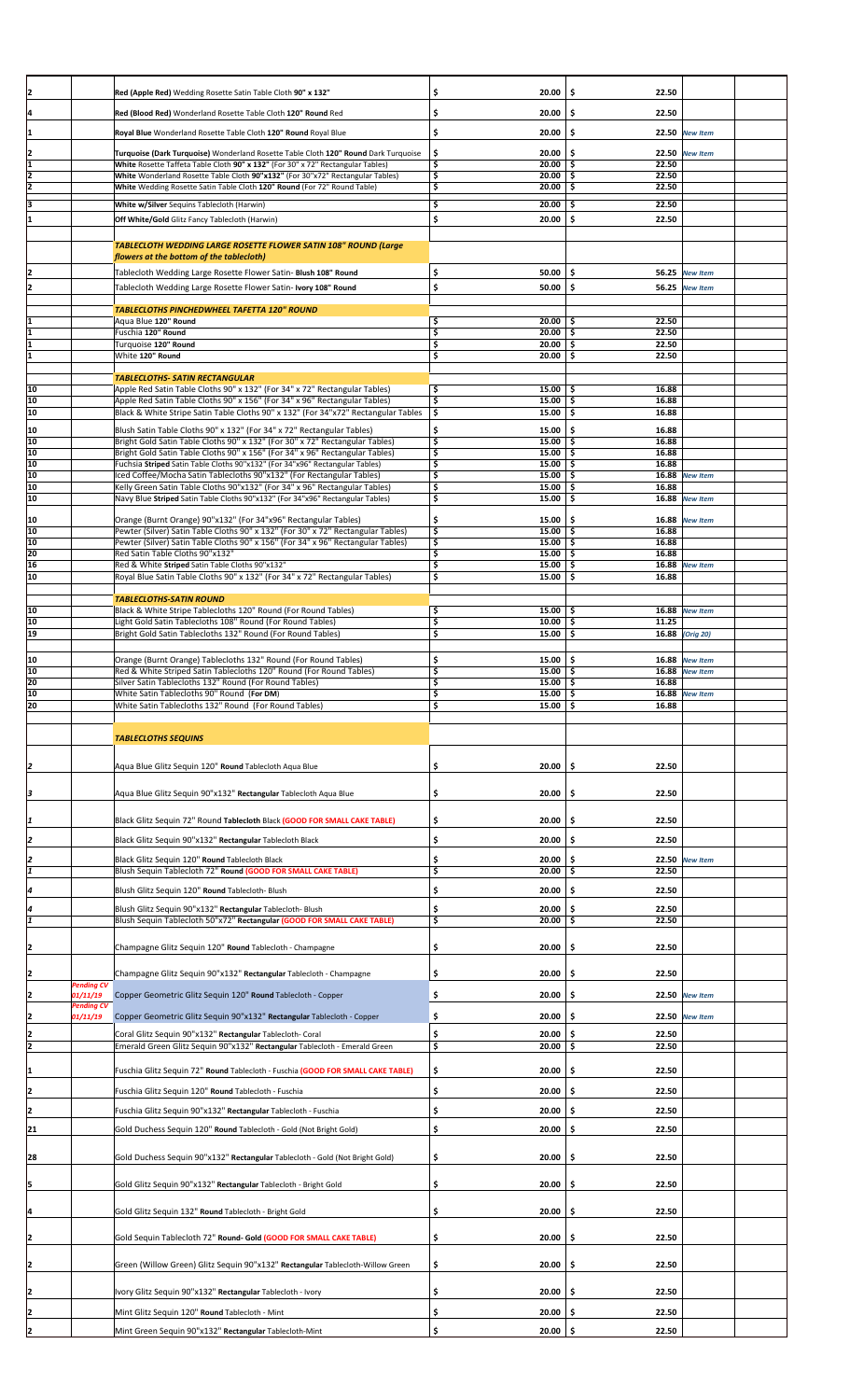| 1                                         |                  | Navy Glitz Sequin 72" Round Tablecloth -Navy (GOOD FOR SMALL CAKE TABLE)               | \$<br>20.00              | \$<br>22.50              |                |  |
|-------------------------------------------|------------------|----------------------------------------------------------------------------------------|--------------------------|--------------------------|----------------|--|
|                                           |                  |                                                                                        |                          |                          |                |  |
| 2                                         |                  | Navy Glitz Sequin 90"x132" Rectangular Tablecloth -Navy                                | \$<br>20.00              | \$.<br>22.50             |                |  |
| 2                                         |                  | Pink Glitz Sequin 90"x132" Rectangular Tablecloth - Pink                               | \$<br>20.00              | \$<br>22.50              |                |  |
|                                           | <b>3 Pending</b> | Plum Glitz Sequin 90"x132" Rectangular Tablecloth - Plum                               | \$<br>20.00              | \$.<br>22.50             |                |  |
| $\frac{5}{1}$                             |                  | Purple Duchess Sequin 72" Round Tablecloth-Purple (GOOD FOR SMALL CAKE TABLE)          | \$<br>20.00              | \$<br>22.50              |                |  |
|                                           |                  |                                                                                        |                          |                          |                |  |
| $\frac{2}{1}$                             |                  | Purple Duchess Sequin 90"x132" Rectangular Tablecloth-Purple                           | \$<br>20.00              | \$<br>22.50<br>22.50     |                |  |
|                                           |                  | Red (Blood) Glitz Sequin 72" Round Tablecloth - Red (GOOD FOR SMALL CAKE TABLE)        | \$<br>20.00              | \$                       |                |  |
| 3                                         |                  | Red (Blood) Glitz Sequin 132" Round Tablecloth - Red                                   | \$<br>20.00              | \$.<br>22.50             |                |  |
|                                           |                  | Red (Blood) Glitz Sequin 90"x132" Rectangular Tablecloth - Red                         | \$<br>20.00              | \$.<br>22.50             |                |  |
|                                           |                  | Red (Apple Red) Glitz Sequin 90"x132" Rectangular Tablecloth - Apple Red               | \$<br>$20.00$ \$         | 22.50                    |                |  |
| $\frac{3}{3}$ $\frac{1}{2}$               |                  | Royal Blue Glitz Sequin 72" Round Tablecloth GOOD FOR SMALL CAKE TABLE)                | \$<br>$20.00$ \$         | 22.50                    |                |  |
|                                           |                  | Royal Blue Glitz Sequin 90" Round Tablecloth GOOD FOR SMALL CAKE TABLE)                | \$<br>20.00              | \$.<br>22.50             |                |  |
|                                           |                  |                                                                                        |                          |                          |                |  |
| $\overline{z}$                            |                  | Royal Blue Glitz Sequin 120" Round Tablecloth                                          | \$<br>20.00              | \$.<br>22.50             |                |  |
| $\frac{4}{2}$ $\frac{2}{21}$              |                  | Royal Blue Glitz Sequin 90"x132" Rectangular Tablecloth                                | \$<br>20.00              | \$.<br>22.50             |                |  |
|                                           |                  | Silver Sequin 72" Round Tablecloth- Silver (GOOD FOR SMALL CAKE TABLE)                 | \$<br>$20.00$ \$         | 22.50                    |                |  |
|                                           |                  | Silver Duchess Sequin 120" Round Tablecloth - Silver                                   | \$<br>20.00              | \$.<br>22.50             |                |  |
| 26                                        |                  | Silver Duchess Sequin 90"x132" Rectangular Tablecloth - Silver                         | \$<br>20.00              | \$.<br>22.50             |                |  |
|                                           |                  |                                                                                        |                          |                          |                |  |
| 2                                         |                  | Silver Glitz Sequin 90"x132" Rectangular Tablecloth - Silver                           | \$<br>20.00              | \$.<br>22.50             |                |  |
| 1                                         |                  | Turquoise Glitz Sequin 72" Round Tablecloth - Turquoise (GOOD FOR SMALL CAKE<br>TABLE) | \$<br>20.00              | 22.50<br>.\$             |                |  |
|                                           |                  |                                                                                        |                          |                          |                |  |
|                                           |                  |                                                                                        |                          |                          |                |  |
| 2                                         |                  | Turquoise Glitz Sequin 120" Round Tablecloth - Turquoise                               | \$<br>20.00              | \$<br>22.50              |                |  |
|                                           |                  |                                                                                        |                          |                          |                |  |
| 2                                         |                  | Turquoise Glitz Sequin 90"x132" Rectangular Tablecloth - Turquoise                     | \$<br>20.00              | \$<br>22.50              |                |  |
|                                           |                  |                                                                                        |                          |                          |                |  |
| 2                                         |                  | White Glitz Sequin 120" Round Tablecloth - White                                       |                          |                          |                |  |
| 3                                         |                  | White Glitz Sequin 90"x132" Rectangular Tablecloth - White                             | \$<br>20.00              | \$.<br>22.50             |                |  |
|                                           |                  |                                                                                        |                          |                          |                |  |
| $\overline{2}$                            |                  | White Irridescent Sequin 120"" Round Tablecloth-White                                  |                          |                          |                |  |
|                                           |                  |                                                                                        |                          |                          |                |  |
|                                           |                  | White Irridescent Sequin 90"x132" Rectangular Tablecloth-White                         | \$<br>20.00              | \$.<br>22.50             |                |  |
|                                           |                  | Checkered Gold & White Glitz Sequin 90"x132" Rectangular Tablecloth                    | \$<br>$20.00$ \$         | 22.50                    |                |  |
|                                           |                  | Checkered Silver & White Glitz Sequin 90"x132" Rectangular Tablecloth                  | \$<br>$20.00$ \$         | 22.50                    |                |  |
|                                           |                  | Checkered Black & White Glitz Sequin 90"x132" Rectangular Tablecloth                   | \$<br>20.00              | \$<br>22.50              |                |  |
| 5                                         |                  | Stripe Gold & Silver Glitz Sequin 90"x132" Rectangular Tablecloth                      | \$<br>20.00              | \$.                      | 22.50 New Item |  |
| 5                                         |                  | Stripe Silver & White Glitz Sequin 90"x132" Rectangular Tablecloth                     | \$<br>20.00              | \$.                      | 22.50 New Item |  |
|                                           |                  |                                                                                        | 20.00                    | \$                       |                |  |
| 4                                         |                  | Stripe Gold & Silver Glitz Sequin 120" Round Tablecloth                                | \$                       |                          | 22.50 New Item |  |
| 14                                        |                  | Stripe Silver & Black Glitz Sequin 120" Round Tablecloth                               | \$<br>20.00              | \$                       | 22.50 New Item |  |
|                                           |                  |                                                                                        |                          |                          |                |  |
|                                           |                  |                                                                                        |                          |                          |                |  |
|                                           |                  |                                                                                        |                          |                          |                |  |
|                                           |                  | <b>TABLECLOTHS PAYETTE SEQUIN</b>                                                      |                          |                          |                |  |
| 4                                         |                  | Blush Payette Large Sequin 120" Round Tablecloth- Blush                                | \$<br>30.00              | \$.                      | 33.75 New Item |  |
|                                           |                  |                                                                                        |                          |                          |                |  |
| 2                                         | <b>Pending</b>   | Blush Payette Large Sequin 90" x 132" Rectangular Tablecloth- Blush                    | \$<br>$30.00$ \$         |                          | 33.75 New Item |  |
|                                           |                  | Champagne Payette Large Sequin 120" Round Tablecloth- Champagne                        | \$<br>30.00              | \$                       | 33.75 New Item |  |
| $\frac{1}{2}$                             |                  | Champagne Payette Large Sequin 90" x 132" Rectangular Tablecloth- Blush                | \$<br>30.00              | \$                       | 33.75 New Item |  |
|                                           |                  |                                                                                        |                          |                          |                |  |
|                                           |                  | Gold Payette Large Sequin 120" Rectangular Tablecloth                                  | 30.00                    | \$                       | 33.75 New Item |  |
| 2                                         |                  |                                                                                        | \$                       |                          |                |  |
|                                           |                  |                                                                                        |                          |                          |                |  |
| $\overline{\mathsf{E}}$                   |                  | Gold Payette Large Sequin 90"x132" Rectangular Tablecloth                              | \$<br>30.00              | 33.75<br>\$              |                |  |
| 2                                         |                  | Silver Glitz Payette Large Sequin 120" Round Tablecloth                                | \$<br>30.00              | \$                       | 33.75 New Item |  |
|                                           |                  |                                                                                        |                          |                          |                |  |
| 2                                         |                  | Silver Glitz Payette Large Sequin 90"x132" Rectangular Tablecloth                      | \$<br>30.00              | \$.<br>33.75             |                |  |
|                                           |                  |                                                                                        |                          |                          |                |  |
|                                           |                  | <b>TABLECLOTHS FOR CAKE TABLE SHIMMERY</b>                                             |                          |                          |                |  |
| 1                                         |                  | Black 62" Round for Cake Table                                                         | \$<br>$10.00$ \$         |                          | 11.25 New Item |  |
|                                           |                  | Dark Gold 57"x124" Rectangular for Cake Table                                          | \$<br>$10.00$ \$         |                          | 11.25 New Item |  |
| $\frac{1}{2}$ $\frac{2}{1}$ $\frac{2}{2}$ |                  | Dark Gold 84" Round for Cake Table                                                     | \$<br>$10.00$   \$       |                          | 11.25 New Item |  |
|                                           |                  | Gold 57"x77" Rectangular for Cake Table                                                | \$<br>$10.00$ \$         |                          | 11.25 New Item |  |
|                                           |                  | Gold 57"x124" Rectangular for Cake Table                                               | \$<br>$10.00$   \$       |                          | 11.25 New Item |  |
|                                           |                  | Silver 57"x124" Rectangular for Cake Table                                             | \$<br>10.00              | \$.                      | 11.25 New Item |  |
|                                           |                  | Silver 62" Round for Cake Table                                                        | \$<br>$10.00$ \$         |                          | 11.25 New Item |  |
|                                           |                  |                                                                                        |                          |                          |                |  |
|                                           |                  | <b>TABLECLOTHS VIBRANT FLAMINGO PETALS &amp; LEAF PETALS</b>                           |                          |                          |                |  |
|                                           |                  |                                                                                        |                          |                          |                |  |
|                                           |                  |                                                                                        |                          |                          |                |  |
| L                                         |                  | Black Vibrant Flamingo Petals 120" Round Tablecloth                                    | \$<br>20.00              | \$                       | 22.50 New Item |  |
|                                           |                  |                                                                                        |                          |                          |                |  |
| $\overline{2}$                            |                  | Eggplant Vibrant Flamingo Petals 120" Round Tablecloth                                 | \$<br>20.00              | \$                       | 22.50 New Item |  |
| 2                                         |                  | Fuchsia Vibrant Flamingo Petals 120" Round Tablecloth                                  | \$<br>20.00              | \$.                      | 22.50 New Item |  |
|                                           |                  |                                                                                        |                          |                          |                |  |
| $\overline{2}$                            |                  | Purple Vibrant Flamingo Petals 120" Round Tablecloth                                   | \$<br>20.00              | \$.                      | 22.50 New Item |  |
|                                           |                  | Royal Blue Flamingo Petals 120" Round Tablecloth                                       | \$<br>20.00              | \$.                      | 22.50 New Item |  |
| $\overline{z}$                            |                  |                                                                                        |                          |                          |                |  |
| 2                                         |                  | Turquoise (Dark) Flamingo Petals 120" Round Tablecloth                                 | \$<br>20.00              | \$                       | 22.50 New Item |  |
| 2                                         |                  | White Vibrant Flamingo Petals 120" Round Tablecloth                                    | \$<br>20.00              | \$.                      | 22.50 New Item |  |
|                                           |                  |                                                                                        |                          |                          |                |  |
| 2                                         |                  | Gold Leaf Petal Taffeta 120" Round Tablecloth                                          | \$<br>20.00              | \$                       | 22.50 New Item |  |
|                                           |                  |                                                                                        |                          |                          |                |  |
|                                           |                  | <b>TABLECLOTHS FLOWER ON SEQUIN TAFFETA</b>                                            |                          |                          |                |  |
|                                           |                  |                                                                                        |                          |                          |                |  |
| Ŀ                                         |                  | White Flower on Sequin Taffeta 90"x132" Rectangular Tablecloth                         | 30.00<br>\$              | 33.75<br>\$              |                |  |
|                                           |                  |                                                                                        |                          |                          |                |  |
| Ŀ                                         |                  | Ivory Flower on Sequin Taffeta 90"x132" Rectangular Tablecloth                         | \$<br>30.00              | 33.75<br>\$              |                |  |
|                                           |                  |                                                                                        |                          |                          |                |  |
| 2                                         |                  | Silver Flower on Sequin Taffeta 90"x132" Rectangular Tablecloth                        | \$<br>30.00              | \$<br>33.75              |                |  |
|                                           |                  |                                                                                        |                          |                          |                |  |
|                                           |                  | <b>TABLE CLIPS FOR RENT</b>                                                            |                          |                          |                |  |
| 200                                       |                  | Large Variable Lifetime Clips 2" - 3"                                                  | \$<br>0.50               | 0.56<br>-\$              |                |  |
| 100                                       |                  | Extra large Lifetime Clips 3"                                                          | \$<br>0.50               | \$<br>0.56               |                |  |
| 10 pks                                    |                  | Table Clips for Sale 24 pc.                                                            | \$<br>25.00              | \$<br>28.13              |                |  |
| 100                                       |                  | Table Clips 3/4" - 1"<br>Table Skirt Clips w/Velcro 3/4" - 1"                          | \$<br>0.50<br>\$<br>0.50 | \$<br>0.56<br>0.56<br>\$ |                |  |
| 50                                        |                  |                                                                                        |                          |                          |                |  |
|                                           |                  | <b>BAR/BUFFET TABLE COVER -FITTED POLYESTER</b>                                        |                          |                          |                |  |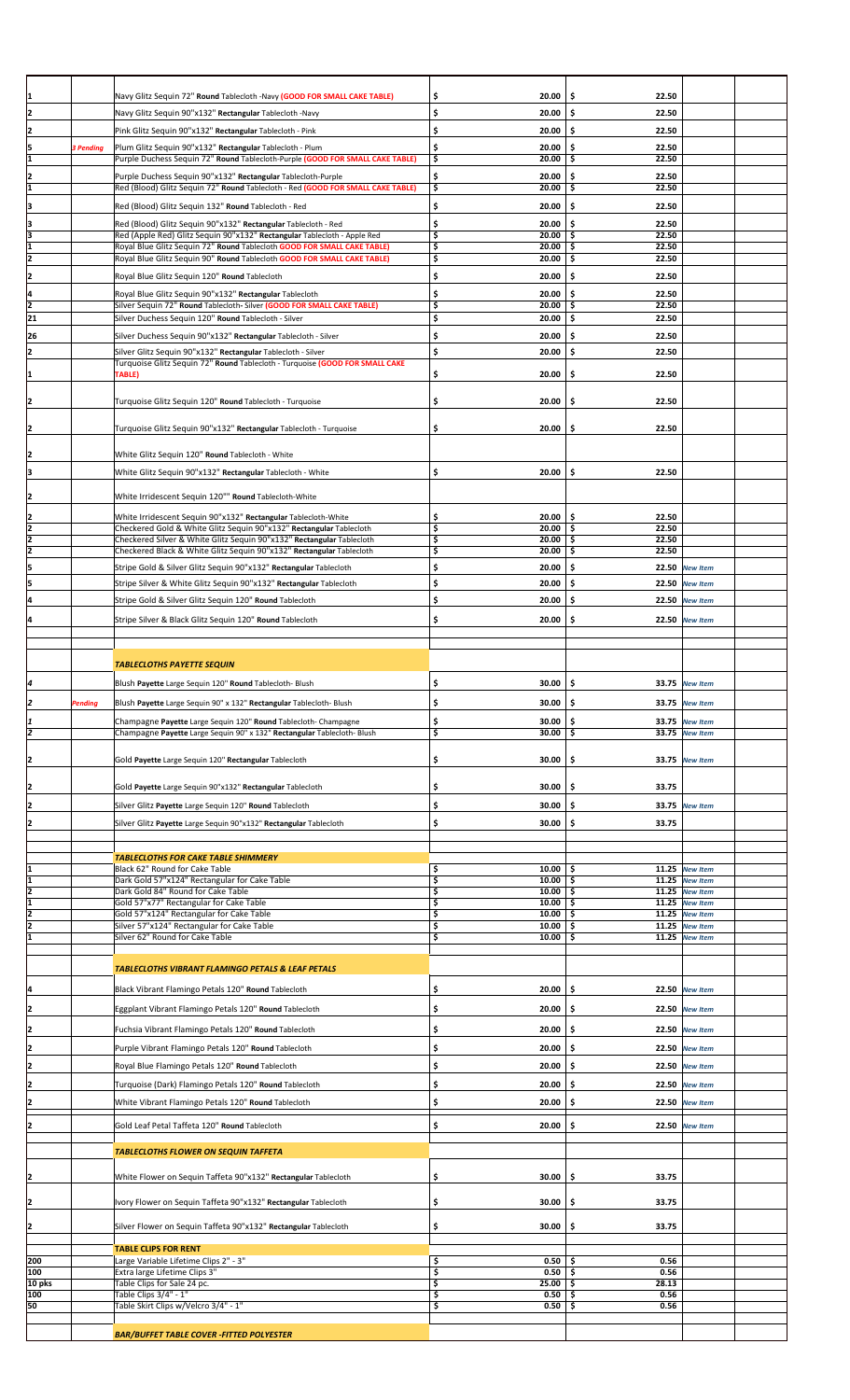| 4               |                    | White Linen Fitted Polyester Table Cloth 8' (For Adjustable Bar or 96" Rect Table) | \$<br>$15.00$ \$                  | 16.88                |                 |  |
|-----------------|--------------------|------------------------------------------------------------------------------------|-----------------------------------|----------------------|-----------------|--|
| $\overline{10}$ |                    | Black Fitted Polyester Table Cloth 6' (For Adjustable Bar or 72" Rect Table)       | \$<br>15.00                       | 16.88<br>\$.         |                 |  |
| 2               |                    | Black Linen Fitted Polyester Table Cloth 8' (For 8' Buffet Tables)                 | \$<br>15.00%                      | 16.88                |                 |  |
| Ā               |                    | Burgundy Polyester Fitted Table Cloth 6' (For 6' Buffet Tables)                    | \$<br>15.00                       | \$<br>16.88          |                 |  |
| T4              |                    |                                                                                    | \$<br>15.00                       | \$.<br>16.88         |                 |  |
| ā               |                    | Forest Green Polyester Fitted Table Cloth 6' (For Buffet Tables)                   | \$<br>15.00                       | l \$<br>16.88        |                 |  |
| Ā               |                    | Red Fitted Polyester Table Cloth 6' (For Adjustable Bar or 72" Rect Table)         |                                   |                      |                 |  |
| $\overline{2}$  |                    | Royal Blue Fitted Polyester Table Cloth 6' (For Adjustable Bar or 72" Rect Table)  | \$<br>15.00                       | \$.<br>16.88         |                 |  |
|                 |                    | White Fitted Polyester Table Cloth 6' (For Adjustable Bar or 72" Rect Table)       | \$<br>15.00                       | \$<br>16.88          |                 |  |
| 10              |                    | White Fitted TableVogue Table Cover 6' (For 6' Buffet Tables)                      | \$<br>$15.00$   \$                | 16.88                |                 |  |
| 10              | <b>Check Total</b> | White Fitted TableVogue Table Cover 8' (For 8' Buffet Tables)                      | \$<br>15.00                       | \$<br>16.88          |                 |  |
|                 |                    |                                                                                    |                                   |                      |                 |  |
|                 |                    | <b>BAR/BUFFET TABLE COVER -FITTED FAUX BURLAP 4-SIDED</b>                          |                                   |                      |                 |  |
| 4               |                    | Poly Faux Burlap Fitted 30"x72"x29"H                                               | 25.00%<br>\$                      |                      | 28.13 New Item  |  |
|                 |                    |                                                                                    |                                   |                      |                 |  |
|                 |                    |                                                                                    |                                   |                      |                 |  |
|                 |                    | <b>SPANDEX TABLE COVER- RECTANGULAR 4'</b><br>(FOR CAKE TABLE                      |                                   |                      |                 |  |
|                 |                    | 24"x48")                                                                           |                                   |                      |                 |  |
| 2               |                    | White Spandex Tablecloth for Rectangular Cake Table 4'                             | \$<br>10.00                       | 11.25<br>-\$         |                 |  |
|                 |                    |                                                                                    |                                   |                      |                 |  |
|                 |                    | <b>SPANDEX TABLE COVER- ROUND 32"</b><br>(FOR CAKE                                 |                                   |                      |                 |  |
|                 |                    | <b>TABLE 32")</b>                                                                  |                                   |                      |                 |  |
| 5               |                    | Yellow Spandex Tablecover for Round Cake Table 32"                                 | \$<br>10.00                       | 11.25<br>\$          |                 |  |
|                 |                    |                                                                                    |                                   |                      |                 |  |
|                 |                    | <b>SPANDEX TABLE COVER- RECTANGULAR 6'</b>                                         |                                   |                      |                 |  |
| 10              |                    | Apple Red 6' (Dark Red)                                                            | \$<br>15.00                       | 16.88<br>\$          |                 |  |
| 15              |                    | Black 6'                                                                           | \$<br>15.00                       | \$ ا<br>16.88        |                 |  |
| 4               |                    | Blue (Aqua)                                                                        | \$<br>15.00                       | \$<br>16.88          |                 |  |
|                 |                    | Fuchsia                                                                            | \$<br>$15.00$ \$                  | 16.88                |                 |  |
| $\frac{1}{8}$   |                    | Green (Neon)                                                                       | \$<br>$15.00$ \$                  | 16.88                |                 |  |
| 10              |                    |                                                                                    | \$<br>$15.00$ \$                  | 16.88                |                 |  |
|                 |                    | Orange (Neon)                                                                      |                                   |                      |                 |  |
| Ţ4              |                    | Purple                                                                             | \$<br>15.00%                      | 16.88                |                 |  |
| 16              |                    | Red (Blood Red)                                                                    | \$<br>$15.00$ $\pm$               | 16.88                |                 |  |
| 31              |                    | White 6'                                                                           | \$<br>15.00                       | \$<br>16.88          |                 |  |
| s               |                    | Yellow 6'                                                                          | \$<br>15.00                       | \$.<br>16.88         |                 |  |
|                 |                    |                                                                                    |                                   |                      |                 |  |
|                 |                    | <b>SPANDEX TABLE COVER- RECTANGULAR 8'</b>                                         |                                   |                      |                 |  |
| 6               |                    | Apple Red 8' (Dark Red)                                                            | \$<br>$15.00$ \$                  | 16.88                |                 |  |
| 15              |                    | Black 8'                                                                           | \$<br>15.00                       | \$<br>16.88          |                 |  |
| 6               |                    | Blue (Aqua)                                                                        | \$<br>$15.00$ \$                  |                      | 16.88 New Item  |  |
| 6               |                    | Blue (Royal Blue) 8'                                                               | \$<br>15.00%                      | 16.88                |                 |  |
| 49              | <b>15 Pending</b>  | White 8'                                                                           | \$<br>15.00                       | \$<br>16.88          |                 |  |
|                 |                    |                                                                                    |                                   |                      |                 |  |
|                 |                    |                                                                                    |                                   |                      |                 |  |
|                 |                    | <b>METALLIC SPANDEX TABLE COVER- RECTANGULAR 8'</b>                                |                                   |                      |                 |  |
| 6               |                    | Metallic Spandex Table Cover- Rectangular 8'                                       | \$<br>20.00                       | \$.                  | 22.50 New Item  |  |
|                 |                    |                                                                                    |                                   |                      |                 |  |
|                 |                    | <b>SPANDEX TABLE TOP COVER- RECTANGULAR 6' (Topper)</b>                            |                                   |                      |                 |  |
| 6               |                    | Black Spandex Topper 72"x30"x30"                                                   | \$<br>8.00                        | 9.00<br>\$           |                 |  |
| 10              |                    | Blue (Dark Blue) Spandex Topper 72"x30"x30"                                        | \$<br>8.00                        | 9.00<br>\$           |                 |  |
| 4               |                    | Green (Dark) Spandex Topper 72"x30"x30"                                            | \$<br>8.00                        | \$                   | 9.00 New Item   |  |
| 10              |                    | Red Spandex Topper 72"x30"x30"                                                     | \$<br>8.00                        | \$<br>9.00           |                 |  |
|                 |                    |                                                                                    |                                   |                      |                 |  |
| 10              |                    | White Spandex Topper 72"x30"x30"                                                   | \$<br>8.00                        | \$<br>9.00           |                 |  |
|                 |                    |                                                                                    |                                   |                      |                 |  |
|                 |                    | <b>SPANDEX TABLE TOP COVER- RECTANGULAR 8' (Topper)</b>                            |                                   |                      |                 |  |
| 6               |                    | Black Spandex Topper 96"x30"x30"                                                   | \$<br>8.00                        | 9.00<br>-\$          |                 |  |
| 15              |                    | Blue (Dark Blue) Spandex Topper 96"x30"x30"                                        | \$<br>$8.00$ $\frac{1}{5}$        | 9.00                 |                 |  |
|                 |                    |                                                                                    |                                   |                      |                 |  |
| 15              |                    | Red Spandex Topper 96"x30"x30"                                                     | \$<br>8.00                        | -\$<br>9.00          |                 |  |
| 15              |                    | White Spandex Topper 96"x30"x30"                                                   | \$<br>$8.00$ \$                   | 9.00                 |                 |  |
|                 |                    |                                                                                    |                                   |                      |                 |  |
|                 |                    | <b>METALLIC SPANDEX TABLE TOP COVER- RECTANGULAR 6' (Topper)</b>                   |                                   |                      |                 |  |
| 4               | Pending            |                                                                                    | \$<br>$10.00$ \$                  |                      | 11.25 New Item  |  |
|                 |                    | Metallic Gold Spandex Table Top Cover 6' (Top Only)                                |                                   |                      |                 |  |
| 4               |                    | Metallic Silver Spandex Table Top Cover 6' (Top Only)                              | \$<br>10.00                       | \$.                  | 11.25 New Item  |  |
|                 |                    |                                                                                    |                                   |                      |                 |  |
|                 |                    | <b>SPANDEX TABLE COVER- ROUND 6'</b>                                               |                                   |                      |                 |  |
| 13              | <b>5 Pending</b>   | Black Spandex Table Cover- Round 6'                                                | \$<br>25.00                       | -\$                  | 28.13 New Item  |  |
| 5               |                    | Blue (Dark Blue) Spandex Table Cover- Round 6'                                     | \$<br>25.00                       | -\$                  | 28.13 New Item  |  |
| 5               |                    | Fuchsia Spandex Table Cover- Round 6'                                              | \$<br>25.00%                      |                      | 28.13 New Item  |  |
|                 |                    |                                                                                    | 25.00                             |                      |                 |  |
| 5               |                    | Green (Neon Green) Spandex Table Cover- Round 6'                                   | \$                                | \$                   | 28.13 New Item  |  |
| 5               |                    | Orange Spandex Table Cover-Round 6'                                                | \$<br>25.00                       | \$                   | 28.13 New Item  |  |
| 5               |                    | Purple Spandex Table Cover- Round 6'                                               | \$<br>25.00                       | Ŝ                    | 28.13 New Item  |  |
| 20              | <b>10 Pending</b>  | White Spandex Table Cover- Round 6'                                                | \$<br>25.00                       | \$                   | 28.13 New Item  |  |
|                 | Pending            | Yellow Spandex Table Cover- Round 6'                                               | \$<br>25.00                       | \$                   | 28.13 New Item  |  |
|                 |                    |                                                                                    |                                   |                      |                 |  |
|                 |                    |                                                                                    |                                   |                      |                 |  |
|                 |                    | <b>SPANDEX COCKTAIL TABLE COVERS</b>                                               |                                   |                      |                 |  |
|                 |                    | <b>Lycra Cocktail Covers</b>                                                       |                                   |                      |                 |  |
| 10              |                    | Aqua                                                                               | \$<br>10.00                       | -\$<br>11.25         |                 |  |
| 10              |                    | Aqua (too small for our cocktail tables)                                           | \$<br>$10.00$ \$                  | 11.25                |                 |  |
| 15              |                    | Aqua                                                                               | \$<br>10.00                       | \$<br>11.25          |                 |  |
| 40              |                    | Black                                                                              | \$<br>10.00                       | 11.25<br>\$          |                 |  |
| I4              |                    | Black (Striped)                                                                    | \$<br>10.00                       | \$<br>11.25          | <b>New Item</b> |  |
| 4               |                    | Black & White Checkered                                                            | \$<br>10.00                       | \$<br>11.25          | <b>New Item</b> |  |
|                 |                    |                                                                                    |                                   |                      |                 |  |
| 6               | Pending            | Blue (Baby Blue)<br>Blush                                                          | \$<br>10.00                       | \$.<br>11.25<br>\$.  |                 |  |
| 20              |                    |                                                                                    | \$<br>10.00                       | 11.25                |                 |  |
| 6               |                    | Brown (Chocolate Brown)                                                            | \$<br>10.00                       | \$.                  | 11.25 New Item  |  |
| 10              |                    | Burgundy                                                                           | \$<br>10.00                       | 11.25<br>-\$         |                 |  |
| 10              |                    | Coral                                                                              | \$<br>10.00                       | 11.25<br>\$          |                 |  |
| 10              | <b>6 Pending</b>   | Eggplant (Plum)                                                                    | \$<br>10.00                       | 11.25<br>-\$         |                 |  |
| 20              |                    | Fuschia                                                                            | \$<br>10.00                       | 11.25<br>-\$         |                 |  |
| 20              |                    | Gold                                                                               | \$<br>10.00                       | 11.25<br>\$.         |                 |  |
| 10              |                    | Green (Dark Green/Forest Green)                                                    | \$<br>10.00                       | 11.25<br>-\$         |                 |  |
| 13              |                    | Grey/Silver                                                                        | \$<br>10.00                       | 11.25<br>\$.         |                 |  |
| 20              | 5 Pending          | <b>Ivory</b>                                                                       | \$<br>10.00                       | \$<br>11.25          |                 |  |
| 10              |                    | Lime Green                                                                         | \$<br>10.00                       | \$.<br>11.25         |                 |  |
| 10              |                    | Oasis (Like Teal)                                                                  | \$<br>10.00                       | \$.<br>11.25         |                 |  |
| 6               |                    | Orange                                                                             | \$<br>10.00                       | 11.25<br>\$.         |                 |  |
| 10              |                    | Navy                                                                               | \$<br>10.00                       | 11.25<br>-\$         |                 |  |
|                 |                    |                                                                                    |                                   |                      |                 |  |
| 6               |                    | Peach (Neon)                                                                       | \$<br>10.00<br>10.00              | 11.25<br>\$<br>11.25 |                 |  |
| 6               | Pending            | Pink (Light Pink)                                                                  | \$                                | \$                   |                 |  |
| 10              | <b>10 Pending</b>  | Purple                                                                             | \$<br>10.00                       | \$<br>11.25          |                 |  |
|                 |                    |                                                                                    |                                   |                      |                 |  |
|                 | + 20               |                                                                                    |                                   |                      |                 |  |
|                 | Pending            |                                                                                    |                                   |                      |                 |  |
| 45              | 11/13/18           | Red (Blood Red)                                                                    | \$<br>10.00                       | \$<br>11.25          |                 |  |
| 20              |                    | Royal Blue                                                                         | \$<br>10.00                       | \$<br>11.25          |                 |  |
| 10              |                    | Turquoise (too small for our cocktail tables)                                      | \$<br>10.00                       | -\$<br>11.25         |                 |  |
| 68              |                    | White (123 discolored)                                                             | \$<br>10.00                       | \$<br>11.25          |                 |  |
| 10              |                    | Yellow (Bright)                                                                    | \$<br>10.00                       | 11.25<br>-\$         |                 |  |
|                 |                    | <b>Metallic Lycra Cocktail Covers</b>                                              |                                   |                      |                 |  |
| 10<br>p         |                    | Green Metallic (Dark Green)<br>Gold Metallic                                       | $15.00$   \$<br>Ś<br>15.00%<br>\$ | 16.88                | 16.88 New Item  |  |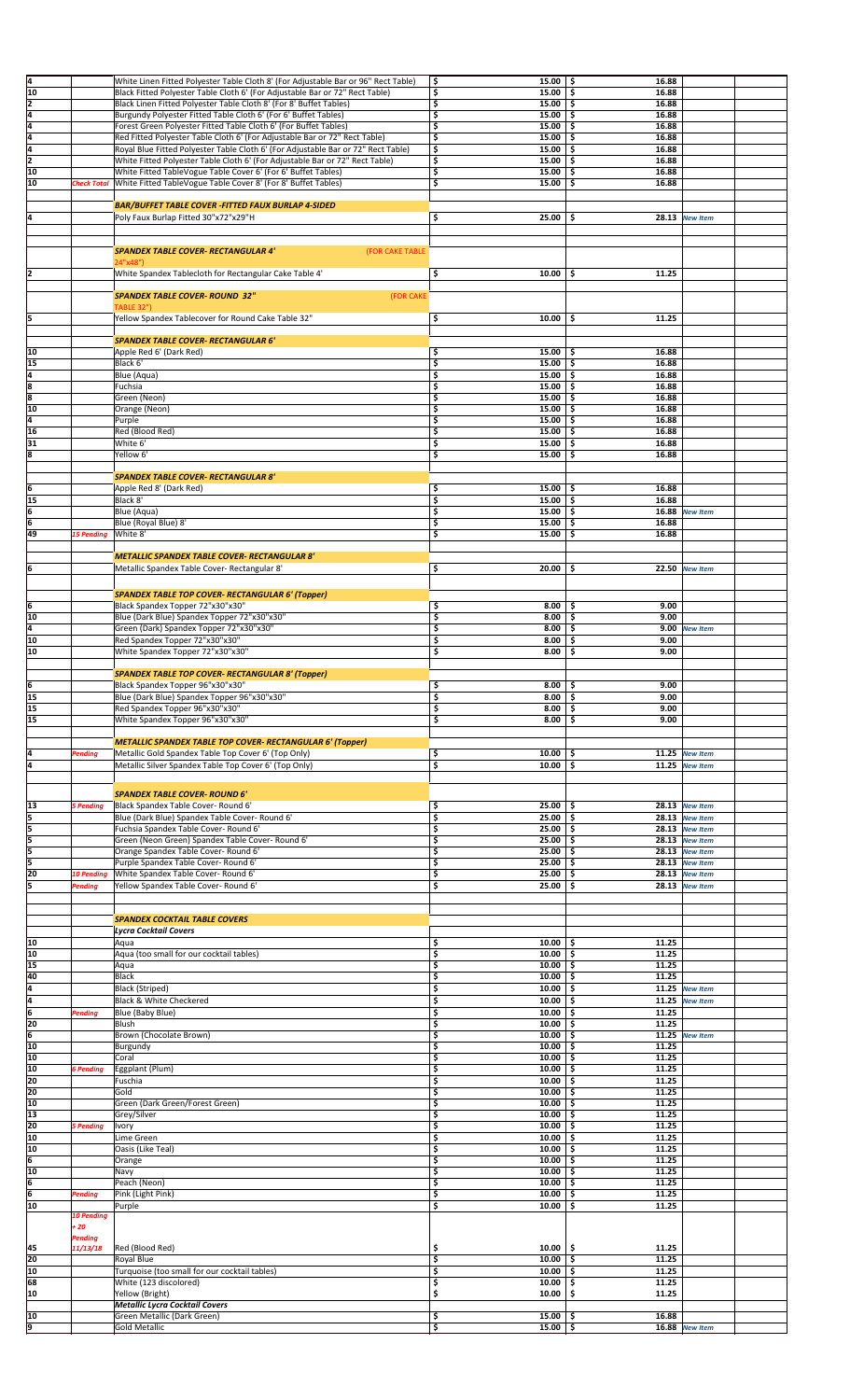| 10             |                   | <b>Red Metallic</b>                                                                     | \$                      | 15.00%       | 16.88        |                 |  |
|----------------|-------------------|-----------------------------------------------------------------------------------------|-------------------------|--------------|--------------|-----------------|--|
| 2              |                   | Silver Metallic                                                                         | \$                      | 15.00        | \$<br>16.88  | <b>New Item</b> |  |
|                |                   | Glitz Lycra Cocktail Covers                                                             |                         |              |              |                 |  |
| 10             |                   | Glitzy Gold                                                                             | \$                      | 15.00        | 16.88<br>\$  |                 |  |
| 10             |                   | Glitzy Silver                                                                           | \$                      | 15.00        | \$<br>16.88  |                 |  |
|                |                   |                                                                                         |                         |              |              |                 |  |
|                |                   | SPANDEX COCKTAIL TABLE TOP COVERS-ONLY TOP                                              |                         |              |              |                 |  |
| 10             |                   | Aqua Cocktail Table Top Covers                                                          | \$                      | 5.00         | \$           | 5.63 New Item   |  |
| 10             |                   | <b>Black Cocktail Table Top Covers</b>                                                  | \$                      | 5.00         | \$           | 5.63 New Item   |  |
| 10             |                   | Coral Cocktail Table Top Covers                                                         | \$                      | 5.00         | \$           | 5.63 New Item   |  |
| 10             |                   | Fuchsia Cocktail Table Top Covers                                                       | \$                      | 5.00         | \$           | 5.63 New Item   |  |
| 10             |                   | Purple Cocktail Table Top Covers                                                        | \$                      | 5.00         | \$           | 5.63 New Item   |  |
| 10             |                   | Red Cocktail Table Top Covers                                                           | \$                      | 5.00         | \$           | 5.63 New Item   |  |
| 10             |                   | Royal Blue Cocktail Table Top Covers                                                    | \$                      | 5.00         | \$           | 5.63 New Item   |  |
| 10             |                   | Turquoise Cocktail Table Top Covers                                                     | \$                      | 5.00         | \$           | 5.63 New Item   |  |
| 20             |                   | White Cocktail Table Top Covers                                                         | \$                      | 5.00         | \$<br>5.63   | <b>New Item</b> |  |
| 10             |                   | Yellow (Bright Yellow) Cocktail Table Top Covers                                        | \$                      | 5.00         | \$           | 5.63 New Item   |  |
|                |                   |                                                                                         |                         |              |              |                 |  |
|                |                   | <b>TABLE SKIRT 17' POLYESTER</b>                                                        |                         |              |              |                 |  |
| 20             |                   | Black Table Skirt 17' L                                                                 | \$                      | 15.00        | \$<br>16.88  |                 |  |
| 12             |                   | Burgundy Table Skirt 17'L                                                               | \$                      | 15.00        | \$<br>16.88  | <b>New Item</b> |  |
| 6              |                   | Ivory Blue Table Skirt 17'L                                                             |                         |              |              | <b>New Item</b> |  |
| 12             |                   | Navy Blue Table Skirt 17'L                                                              | \$                      | 15.00        | 16.88<br>\$  | <b>New Item</b> |  |
| 18             |                   | Royal Blue Table Skirt 17'L                                                             | \$                      | 15.00        | \$<br>16.88  | <b>New Item</b> |  |
| 20             |                   | Red Table Skirt 17'L                                                                    | \$                      | 15.00        | 16.88<br>\$  |                 |  |
| 25             |                   | White Table Skirt 17' L                                                                 | \$                      | 15.00        | \$<br>16.88  |                 |  |
|                |                   |                                                                                         |                         |              |              |                 |  |
|                |                   | <b>TABLE SKIRT 17' BURLAP RUSTIC RUFFLED 3 TIER</b>                                     |                         |              |              |                 |  |
|                |                   |                                                                                         |                         |              |              |                 |  |
| 3              |                   | Burlap Ruffled Rustic 3 Tier Table Skirt 17'                                            | \$                      | 30.00        | 33.75<br>\$  |                 |  |
|                |                   |                                                                                         |                         |              |              |                 |  |
|                |                   | <b>TABLE SKIRT FANCY - LACE</b>                                                         |                         |              |              |                 |  |
| 2              |                   | Black Dual Layer Lace Polyester Table Skirt 17'                                         | \$                      | 30.00        | 33.75<br>\$  |                 |  |
| 2              |                   | Blush Dual Layer Lace Polyester Table Skirt 17'                                         | \$                      | 30.00        | \$           | 33.75 New Item  |  |
| 2              |                   | Champagne Dual Layer Lace Polyester Table Skirt 17'                                     | $\overline{\mathsf{S}}$ | 30.00        | \$<br>33.75  |                 |  |
| $\overline{2}$ |                   | Ivory Dual Layer Lace Polyester Table Skirt 17'                                         | \$                      | 30.00        | \$<br>33.75  |                 |  |
| l4             |                   | White Dual Layer Lace Polyester Table Skirt 17'                                         | \$                      | 30.00        | \$<br>33.75  |                 |  |
|                |                   |                                                                                         |                         |              |              |                 |  |
|                |                   | <b>TABLE SKIRT FANCY - SATIN</b>                                                        |                         |              |              |                 |  |
|                |                   | <b>CURLY WILLOW</b>                                                                     |                         |              |              |                 |  |
|                |                   | Baby Blue Curly Willow Table Skirt 17'                                                  | \$                      | 30.00        | \$.          | 33.75 New Item  |  |
|                |                   | Blush Curly Willow Table Skirt 17'                                                      | \$                      | 30.00        | \$<br>33.75  |                 |  |
| İ2             |                   | Ivory Curly Willow Table Skirt 14'                                                      | \$                      | 30.00        | \$<br>33.75  |                 |  |
| ī              |                   | Gold Curly Willow Table Skirt 17'                                                       | \$                      | 30.00        | \$           | 33.75 New Item  |  |
| 1              |                   | Mint Green Curly Willow Table Skirt 17'                                                 | \$                      | 30.00        | \$           | 33.75 New Item  |  |
|                |                   | Navy Blue Curly Willow Table Skirt 17'                                                  | \$                      | 30.00        | \$<br>33.75  | <b>New Item</b> |  |
| I1             |                   | Pink Curly Willow Table Skirt 17'                                                       | \$                      | 30.00        | \$           | 33.75 New Item  |  |
|                |                   | Purple Curly Willow Table Skirt 17'                                                     | \$                      | 30.00        | \$<br>33.75  | <b>New Item</b> |  |
| l2             |                   | Red (Apple Red) Green Curly Willow Table Skirt 17'                                      | \$                      | 30.00        | 33.75<br>\$  | <b>New Item</b> |  |
|                |                   | White Curly Willow Table Skirt 14'                                                      | \$                      | 30.00        | \$<br>33.75  |                 |  |
| 12             |                   | White Curly Willow Table Skirt 17'                                                      | \$                      | 30.00        | \$<br>33.75  |                 |  |
|                |                   | <b>FLAMENCA - SATIN</b>                                                                 |                         |              |              |                 |  |
| 2              |                   | White Flamenca Satin Ruffle Table Skirt 17'                                             | \$                      | 30.00        | 33.75<br>\$  |                 |  |
|                |                   | <b>SWAG - SATIN</b>                                                                     |                         |              |              |                 |  |
| 2              |                   | Black Satin Double Drape Swag Table Skirt 17'                                           | \$                      | 30.00        | 33.75<br>-\$ |                 |  |
|                |                   | Blush Satin Double Drape Swag Table Skirt 14                                            | ÷,                      | $30.00$   \$ |              | 33.75 New Item  |  |
| 4              |                   | White Satin Double Drape Swag Table Skirt 17'                                           | \$                      | 30.00        | \$<br>33.75  |                 |  |
|                |                   | <b>GATHERED - LAMOUR SATIN</b>                                                          |                         |              |              |                 |  |
|                |                   |                                                                                         |                         |              |              |                 |  |
|                |                   | White Satin Gathered Lamour Table Skirt 14' (Can be used for Round or Rect. Table)   \$ |                         | 30.00        | \$<br>33.75  |                 |  |
|                |                   | <b>RUFFLE TIERED W/RHINESTONE TRIM</b>                                                  |                         |              |              |                 |  |
| 2              |                   | Blush/Rose Gold Ruffles Tiered w/Rhinestone Trim Table Skirt 17'                        | \$                      | $30.00$   \$ |              | 33.75 New Item  |  |
| 2              |                   | Ivory Ruffles Tiered w/Rhinestone Trim Table Skirt 17'                                  | \$                      | 30.00        | \$.          | 33.75 New Item  |  |
| 2              |                   | Pink Ruffles Tiered w/Rhinestone Trim Table Skirt 17'                                   | \$                      | 30.00        | \$           | 33.75 New Item  |  |
| l2             |                   | White Ruffles Tiered w/Rhinestone Trim Table Skirt 17'                                  | \$                      | 30.00        | \$           | 33.75 New Item  |  |
|                |                   | <b>ROSETTE</b>                                                                          |                         |              |              |                 |  |
|                |                   | White Wonderland Rosette Table Skirt 17'                                                | \$                      | 30.00        | \$<br>33.75  |                 |  |
|                |                   |                                                                                         |                         |              |              |                 |  |
|                |                   | <b>TABLE SKIRT FANCY - TULLE</b>                                                        |                         |              |              |                 |  |
|                |                   |                                                                                         |                         |              |              |                 |  |
| 12             |                   | Rainbow Colors 8 Layer Tulle Tutu Table Skirt 17'                                       | \$                      | 30.00        | 33.75<br>\$  |                 |  |
|                |                   | <b>TABLE SKIRT FANCY - TUTU</b>                                                         |                         |              |              |                 |  |
|                |                   |                                                                                         |                         |              |              |                 |  |
|                |                   | Fuchsia Tutu Table Skirt 14'                                                            | \$                      | 30.00        | \$.          | 33.75 New Item  |  |
|                |                   | Pastel Pink Tutu Table Skirt 14'                                                        | \$                      | 30.00        | \$<br>33.75  |                 |  |
|                |                   | Pastel Pink Tutu Table Skirt 17'                                                        | \$                      | 30.00        | \$.<br>33.75 |                 |  |
|                |                   | Pastel Yellow Tulle Tutu Skirt 17'                                                      |                         |              |              |                 |  |
|                |                   | Turquoise Tutu Table Skirt 14'                                                          | \$                      | 30.00        | 33.75<br>\$  |                 |  |
| ł4             |                   | White Tutu Table Skirt 17'                                                              | \$                      | 30.00        | \$<br>33.75  |                 |  |
|                |                   |                                                                                         |                         |              |              |                 |  |
|                |                   | <b>TABLE TRIM W/VELCRO - LARGE ROSETTE</b>                                              |                         |              |              |                 |  |
| 12             |                   | Apple Red Table Trim w/Velcro - Large Rosette                                           | \$                      | 25.00        | -\$          | 28.13 New Item  |  |
| 2              |                   | Blush Table Trim w/Velcro - Large Rosette                                               | \$                      | 25.00        | \$           | 28.13 New Item  |  |
| 12             |                   | Champagne Table Trim w/Velcro - Large Rosette                                           | \$                      | 25.00        | \$           | 28.13 New Item  |  |
| l7             |                   | Ivory Table Trim w/Velcro - Large Rosette                                               | \$                      | 25.00        | \$           | 28.13 New Item  |  |
| I2             |                   | White Table Trim w/Velcro - Large Rosette                                               | \$                      | 25.00        | \$           | 28.13 New Item  |  |
|                |                   |                                                                                         |                         |              |              |                 |  |
|                |                   | <b>TABLE SKIRT CLIPS W/VELCRO</b>                                                       |                         |              |              |                 |  |
|                | <b>Pending CV</b> |                                                                                         |                         |              |              |                 |  |
| 100            | 01/10/19          | Velcro Table Skirt Clips 1.5"-2"                                                        | \$                      | 0.50         | \$<br>0.56   |                 |  |
|                |                   |                                                                                         |                         |              |              |                 |  |
|                |                   |                                                                                         |                         |              |              |                 |  |
|                |                   | <b>POLYESTER &amp; POLYESTER &amp; LAMOUR SATIN DINNER NAPKINS</b>                      |                         |              |              |                 |  |
| 200            |                   | <b>Baby Blue Polyester</b>                                                              | \$                      | 0.50         | \$           | 0.56 New Item   |  |
| 400            |                   | Black - Polyester                                                                       | \$                      | 0.50         | \$<br>0.56   |                 |  |
| 391            |                   | <b>Black Satin</b>                                                                      | \$                      | 0.50         | \$           | 0.56 (Orig 400) |  |
| 100            |                   | Black & White Polka Dot-Satin                                                           | \$                      | 0.50         | \$           | 0.56 New Item   |  |
| 100            |                   | Black & White Stripe - Satin                                                            | \$                      | 0.50         | \$           | 0.56 New Item   |  |
| 100            |                   | Blue/White Gingham (Checkered)- Polyester                                               | \$                      | 0.50         | \$<br>0.56   |                 |  |
| 600            |                   | Blush - Polyester                                                                       | \$                      | 0.50         | \$<br>0.56   |                 |  |
| 300            |                   | Burgundy- Polyester                                                                     | \$                      | 0.50         | 0.56<br>\$   |                 |  |
| 120            |                   | <b>Burlap-Poly Faux Bulap</b>                                                           | \$                      | 1.00         | s.           | 1.13 New Item   |  |
| 200            |                   | Burnt Orange - Polyester                                                                | \$                      | 0.50         | \$<br>0.56   |                 |  |
| 300            |                   | Canary Yellow- Polyester                                                                | \$                      | 0.50         | 0.56<br>\$   |                 |  |
| 300            |                   | Champagne- Polyester                                                                    | \$                      | 0.50         | 0.56<br>\$   |                 |  |
| 300            |                   | Fushia - Polyester                                                                      | \$                      | 0.50         | \$<br>0.56   |                 |  |
| 800            |                   | Gold (Not Bright Gold) - Polyester                                                      | \$                      | 0.50         | \$<br>0.56   |                 |  |
| 200            |                   |                                                                                         |                         | 0.50         |              |                 |  |
|                |                   | Gray (Charcoal Gray) - Polyester                                                        | \$                      |              | \$<br>0.56   | <b>New Item</b> |  |
| 650            |                   | Green (Apple Green/Clover Green) - Polyester                                            | \$                      | 0.50         | 0.56<br>\$   |                 |  |
| 350            |                   | Green (Emerald Green) - Polyester                                                       | \$                      | 0.50         | \$           | 0.56 New Item   |  |
| 1300           |                   | Green (Mint Green) - Polyester                                                          | \$                      | 0.50         | \$<br>0.56   |                 |  |
| 300            |                   | Green (Willow Green/Moss (Dark)- Polyester                                              | \$                      | $0.50$ \$    | 0.56         |                 |  |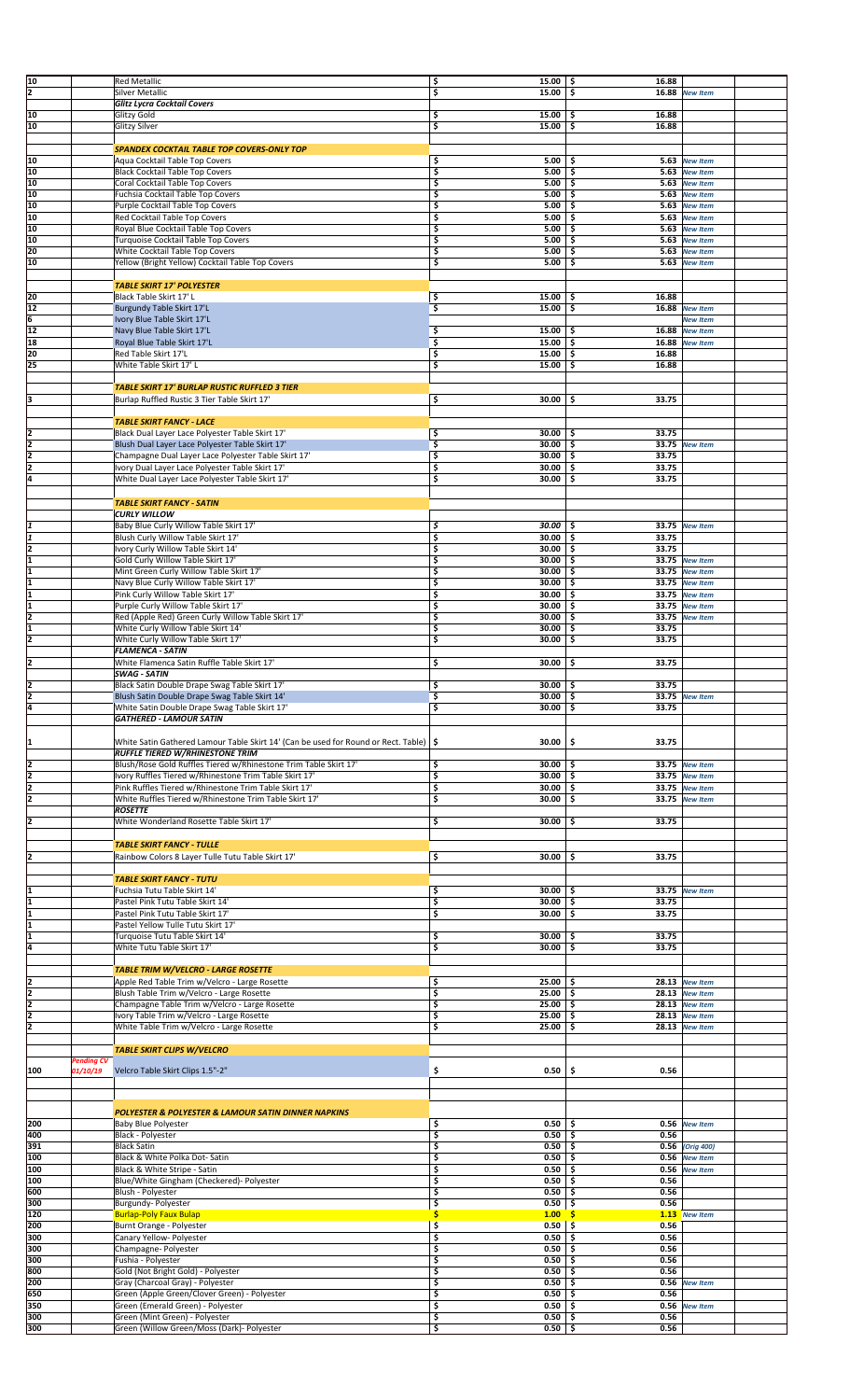| 100            |                    | Green/White Gingham (Checkered) - Polyester                                                              | \$      | 0.50                       | \$<br>0.56  |                                |  |
|----------------|--------------------|----------------------------------------------------------------------------------------------------------|---------|----------------------------|-------------|--------------------------------|--|
| 299            |                    | Guava - Polyester                                                                                        | \$      | 0.50                       | \$<br>0.56  | <b>New Item</b>                |  |
| 200            |                    | Guava - Satin                                                                                            | \$      | 0.50                       | \$<br>0.56  |                                |  |
|                |                    |                                                                                                          |         |                            |             |                                |  |
| 599            |                    | Ivory - Polyester                                                                                        | \$      | 0.50                       | \$<br>0.56  |                                |  |
| 300            |                    | Lavender- Polyester                                                                                      | \$      | 0.50                       | \$<br>0.56  |                                |  |
| 190            |                    | Light Turquoise - Satin                                                                                  | \$      | 0.50                       | \$          | 0.56 10 Damaged                |  |
| 400            |                    | Navy Blue - Polyester                                                                                    | \$      | 0.50                       | 0.56<br>\$  |                                |  |
| 100            |                    | Navy Blue & White Striped-Satin                                                                          | \$      | 0.50                       | \$<br>0.56  | <b>New Item</b>                |  |
| 250            | Pending            | Oasis-Satin                                                                                              | \$      | 0.50                       | \$<br>0.56  |                                |  |
| 200            |                    | Orange- Polyester                                                                                        | \$      | 0.50                       | \$<br>0.56  | <b>New Item</b>                |  |
| 200            |                    | Peach- Polyester                                                                                         | \$      | 0.50                       | \$<br>0.56  | <b>New Item</b>                |  |
| 200            | <b>15 Pending</b>  | Pink - Polyester                                                                                         | \$      | 0.50                       | 0.56<br>\$  |                                |  |
| 300            |                    | Plum/Eggplant- Polyester                                                                                 | \$      | 0.50                       | \$<br>0.56  |                                |  |
| 345            |                    | Plum-Satin                                                                                               | \$      | 0.50                       | \$<br>0.56  |                                |  |
| 300            |                    | Purple- Polyester                                                                                        | \$      | 0.50                       | \$<br>0.56  |                                |  |
| 690            |                    | Red - Polyester                                                                                          | \$      | 0.50                       | \$<br>0.56  |                                |  |
| 200            |                    | Red & White Checkered- Polyester 15"x15"                                                                 | \$      | 0.50                       | \$<br>0.56  | <b>New Item</b>                |  |
| 100            |                    | Red & White Striped- Satin                                                                               | \$      | 0.50                       | \$          | 0.56 New Item                  |  |
| 100            |                    | Rose Quartz/White Checkered-Polyester                                                                    | \$      | 0.50                       | \$<br>0.56  | <b>New Item</b>                |  |
| 600            | <b>50 Pending</b>  | Royal Blue - Polyester                                                                                   | \$      | 0.50                       | \$<br>0.56  |                                |  |
| 600            |                    | Silver (Medium Grey) - Polyester                                                                         | \$      | 0.50                       | \$<br>0.56  |                                |  |
| 300            |                    | <b>Teal-Satin</b>                                                                                        | \$      | 0.50                       | \$<br>0.56  |                                |  |
| 268            | 55 Pending         | Turquoise- Polyester                                                                                     | \$      | 0.50                       | \$          | 0.56 New Item                  |  |
|                |                    |                                                                                                          |         |                            |             |                                |  |
|                | <b>300 Pending</b> |                                                                                                          |         |                            |             |                                |  |
| 1648           | 11/13/18           | White-Polyester (1531) & Satin (50)                                                                      | \$      | 0.50                       | \$<br>0.56  |                                |  |
| 100            |                    | Yellow/White Gingham (Checkered)-Polyester                                                               | \$      | 0.50                       | \$<br>0.56  |                                |  |
|                |                    |                                                                                                          |         |                            |             |                                |  |
|                |                    | <b>NAPKIN RINGS/SASH CLIPS</b>                                                                           |         |                            |             |                                |  |
| 100            |                    | Acrylic Napkin Ring - BLACK                                                                              | \$      | 0.50                       | \$          | 0.56 New Item                  |  |
| 200            |                    | Acrylic Napkin Ring - BLUSH                                                                              | \$      | 0.50                       | \$          | 0.56 New Item                  |  |
| 500            |                    | <b>Acrylic Napkin Ring - GOLD</b>                                                                        | \$      | 0.50                       | \$<br>0.56  |                                |  |
| 100            |                    | <b>Acrylic Napkin Ring - GREEN</b>                                                                       | \$      | 0.50                       | \$<br>0.56  | <b>New Item</b>                |  |
| 100            |                    | Acrylic Napkin Ring - BLUE                                                                               | \$      | 0.50                       | \$          | 0.56 New Item                  |  |
| 100            |                    | Acrylic Napkin Ring - RED                                                                                | \$      | 0.50                       | \$          | 0.56 New Item                  |  |
| 500            |                    | Acrylic Napkin Ring - SILVER                                                                             | \$      | 0.50                       | \$<br>0.56  |                                |  |
|                |                    |                                                                                                          |         |                            |             |                                |  |
| 60             |                    | Alluring Gold Plated Napkin Ring - GOLD                                                                  | \$      | 0.50                       | \$<br>0.56  | <b>New Item</b>                |  |
| 60             |                    | Alluring Silver Plated Napkin Ring - SILVER                                                              | \$      | 0.50                       | \$          | 0.56 New Item                  |  |
|                |                    |                                                                                                          |         |                            |             |                                |  |
| 40             |                    | Engagement Ring Napkin Ring-SILVER (Extra Large)                                                         | \$      | 2.00                       | 2.25<br>\$  | <b>New Item</b>                |  |
| 87             |                    | Engagement Ring Napkin Ring-SILVER (Small)                                                               | \$      | 0.50                       | \$          | 0.56 New Item                  |  |
|                |                    |                                                                                                          |         |                            | 0.56        |                                |  |
| 696            |                    | Rhinestone Velcro Sash Clip / Napkin Ring - GOLD                                                         | \$      | 0.50                       | \$          |                                |  |
| 500            |                    | Rhinestone Velcro Sash Clip / Napkin Ring - SILVER                                                       | \$      | 0.50                       | \$<br>0.56  |                                |  |
| 100            |                    | Natural Wood Napkin Ring-Natural WOOD Color                                                              | \$      | 0.50                       | \$<br>0.56  | <b>New Item</b>                |  |
|                |                    |                                                                                                          |         |                            |             |                                |  |
|                |                    | PLACE CARD/TABLE MENU/PHOTO HOLDER                                                                       |         |                            |             |                                |  |
|                |                    |                                                                                                          |         | \$2.00 each                |             |                                |  |
| 67             |                    | Silver Heavy Duty Ring-Clip Place Card/Table Menu/Photo Holder 2 1/2"H                                   |         |                            | \$2.25 each |                                |  |
| 40             |                    | Silver Heavy Duty Ring-Clip Place Card/Table Menu/Photo Holder 8"H                                       |         | \$3.00 each                | \$3.38 each |                                |  |
|                |                    |                                                                                                          |         |                            |             |                                |  |
| 10             |                    | Gold Place Card/Table Menu/Photo Holder                                                                  |         | \$2.00 each                | \$2.25 each |                                |  |
| 10             |                    | Silver Rhinestone Place Card/Table Menu/Photo Holder                                                     |         | \$2.00 each                | \$2.25 each |                                |  |
|                |                    |                                                                                                          |         |                            |             |                                |  |
|                |                    |                                                                                                          |         |                            |             |                                |  |
|                |                    |                                                                                                          |         |                            |             |                                |  |
|                |                    |                                                                                                          |         |                            |             |                                |  |
|                |                    | "RESERVED" TABLE SIGNS AND TABLE NUMBERS                                                                 |         |                            |             |                                |  |
| 6              |                    | "Reserved" Stainless Steel Table Tent Sign w/Black Lettering 6"x1 1/2"                                   | \$      | 4.00                       | \$          | 4.50 New Item                  |  |
|                |                    |                                                                                                          |         |                            |             |                                |  |
| 6              |                    | "Reserved" Acrylic Freestanding Table Sign Gold 5"x7" (AMZ)                                              | \$      | 5.00                       | \$<br>5.63  | <b>New Item</b>                |  |
| 1 Set          |                    | Table Numbers Double Side Plastic Black on White #1-50 4"x4"                                             | \$      | 10.00                      | \$<br>11.25 | <b>New Item</b>                |  |
|                |                    |                                                                                                          |         |                            |             |                                |  |
| 1 Set          |                    | Table Numbers Double Side Plastic Black on White #1-100 4"x4"                                            |         |                            |             |                                |  |
|                |                    |                                                                                                          |         |                            |             |                                |  |
|                |                    |                                                                                                          |         |                            |             |                                |  |
|                |                    | SILVERWARE/CUTLERY/NAPKIN HOLDER/POUCH FLATWARE ORGANIZER JUTE                                           |         |                            |             |                                |  |
|                |                    | <b>BURLAP WITH LACE TRIM</b>                                                                             |         |                            |             |                                |  |
|                |                    | Silverware/Cutlery/Napkin Holder/Pouch Flatware Organizer<br><b>Jute Burlap</b>                          |         |                            |             |                                |  |
| 200            |                    | w/Lace                                                                                                   | \$      | 1.00                       | \$          | 1.13 New Item                  |  |
|                |                    |                                                                                                          |         |                            |             |                                |  |
|                |                    | SEQUIN PLACEMAT/DOILIE - ROUND16"                                                                        |         |                            |             |                                |  |
| 24             |                    | Copper/Rose Gold Sequin Placemat/Doilie Round                                                            | \$      | 1.00                       | 1.13<br>\$  |                                |  |
| 24             |                    | Gold Sequin Placemat/Doilie Round                                                                        | \$      | 1.00                       | \$<br>1.13  |                                |  |
| 24             |                    | Silver Sequin Placemat/Doilie Round                                                                      | \$      | 1.00                       | \$<br>1.13  |                                |  |
|                |                    |                                                                                                          |         |                            |             |                                |  |
|                |                    | <b>VELCRO DRAPE/SASH CLIPS</b>                                                                           |         |                            |             |                                |  |
| 100            |                    | Large Rhinestoe Velcro Drape/Sash Clip - GOLD                                                            | \$      | 1.00                       | 1.13<br>\$  |                                |  |
| 20             |                    | Large Rhinestoe Velcro Drape/Sash Clip - SILVER                                                          | \$      | 1.00                       | \$<br>1.13  |                                |  |
|                |                    |                                                                                                          |         |                            |             |                                |  |
|                |                    | <b>CHAIR COVERS</b>                                                                                      |         |                            |             |                                |  |
|                |                    | <b>Polyester Chair Covers</b>                                                                            |         |                            |             |                                |  |
| 899            |                    | White Banquet Chair Covers (Polyester)                                                                   | \$      | 2.50                       | 2.81<br>\$  |                                |  |
| 200            |                    | Black Banquet Chair Covers (Polyester)                                                                   | \$      | 2.50                       | \$<br>2.81  |                                |  |
|                |                    | Satin Chair Covers- Universal Self Tie                                                                   |         |                            |             |                                |  |
| 125            |                    | White Satin (Universal Self Tie) Chair Covers (Bridal Party)                                             | \$      | 3.50                       | 3.94<br>\$  |                                |  |
| 120            |                    | Ivory Taffeta (Universal Self Tie) Chair Covers (Bridal Party)                                           | \$      | 3.50                       | \$<br>3.94  |                                |  |
|                |                    | <b>Spandex Chair Covers</b>                                                                              |         |                            |             |                                |  |
| 400            |                    | <b>Spandex Chair Covers Black</b>                                                                        | \$      | 3.00                       | S           | 3.38 New Item                  |  |
| 300            |                    | Spandex Chair Covers Gold                                                                                | \$      | 3.00                       |             | 3.38 New Item                  |  |
| 200            |                    | <b>Spandex Chair Covers Red</b>                                                                          | \$      | 3.00                       | \$          | 3.38 New Item                  |  |
| 700            |                    | Spandex Chair Covers White                                                                               | \$      | 3.00                       | \$<br>3.38  |                                |  |
|                |                    | Spandex Metallic Glittery Chair Covers (Polyange)                                                        |         |                            |             |                                |  |
| 100            |                    | Spandex Metallic Glittery Chair Covers - Gold                                                            | \$      | 3.50                       | 3.94<br>s   |                                |  |
| 100            |                    |                                                                                                          |         | 3.50                       | 3.94        |                                |  |
|                |                    | Spandex Metallic Glittery Chair Covers - Silver                                                          | \$      |                            | \$          |                                |  |
|                |                    | <b>Spandex Metallic Chair Covers</b>                                                                     |         |                            |             |                                |  |
| 75             |                    | Spandex Chair Covers Metallic Gold                                                                       | \$      | 3.00                       | \$          | 3.38 New Item                  |  |
| 75             |                    | Spandex Chair Covers Metallic Silver                                                                     | \$      | 3.00                       | \$<br>3.38  | <b>New Item</b>                |  |
|                |                    | <b>Swag Back Ruched Spandex Banquet Chair Covers</b>                                                     |         |                            |             |                                |  |
| 140            |                    | Swag Back Ruched Spandex Banquet Chair Covers White                                                      | \$      | 4.00                       | \$          | 4.50 New Item                  |  |
|                |                    |                                                                                                          |         |                            |             |                                |  |
|                |                    | <b>Satin Rosette Spandex Banquet Chair Covers</b>                                                        |         |                            |             |                                |  |
| 4              |                    | Satin Rosette Spandex Banquet Chair Covers Blush                                                         | \$      | 5.00                       | \$          | 5.63 New Item                  |  |
| T4             |                    | Satin Rosette Spandex Banquet Chair Covers Champagne                                                     | \$      | 5.00                       | \$          | 5.63 New Item                  |  |
| 20             |                    | Satin Rosette Spandex Banquet Chair Covers Gold                                                          | \$      | 5.00                       | \$          | 5.63 New Item                  |  |
| 20             |                    | Satin Rosette Spandex Banquet Chair Covers Ivory                                                         | \$      | 5.00                       | \$          | 5.63 New Item                  |  |
| 4              |                    | Satin Rosette Spandex Banquet Chair Covers Pink                                                          | \$      | 5.00                       | \$          | 5.63 New Item                  |  |
| 4              |                    | Satin Rosette Spandex Banquet Chair Covers Royal Blue                                                    | \$      | 5.00                       | \$          | 5.63 New Item                  |  |
| 20             |                    | Satin Rosette Spandex Banquet Chair Covers Silver                                                        | \$      | 5.00                       | \$          | 5.63 New Item                  |  |
| $\frac{4}{20}$ |                    | Satin Rosette Spandex Banquet Chair Covers Turquoise<br>Satin Rosette Spandex Banquet Chair Covers White | Ş<br>\$ | $5.00 \mid 5$<br>$5.00$ \$ |             | 5.63 New Item<br>5.63 New Item |  |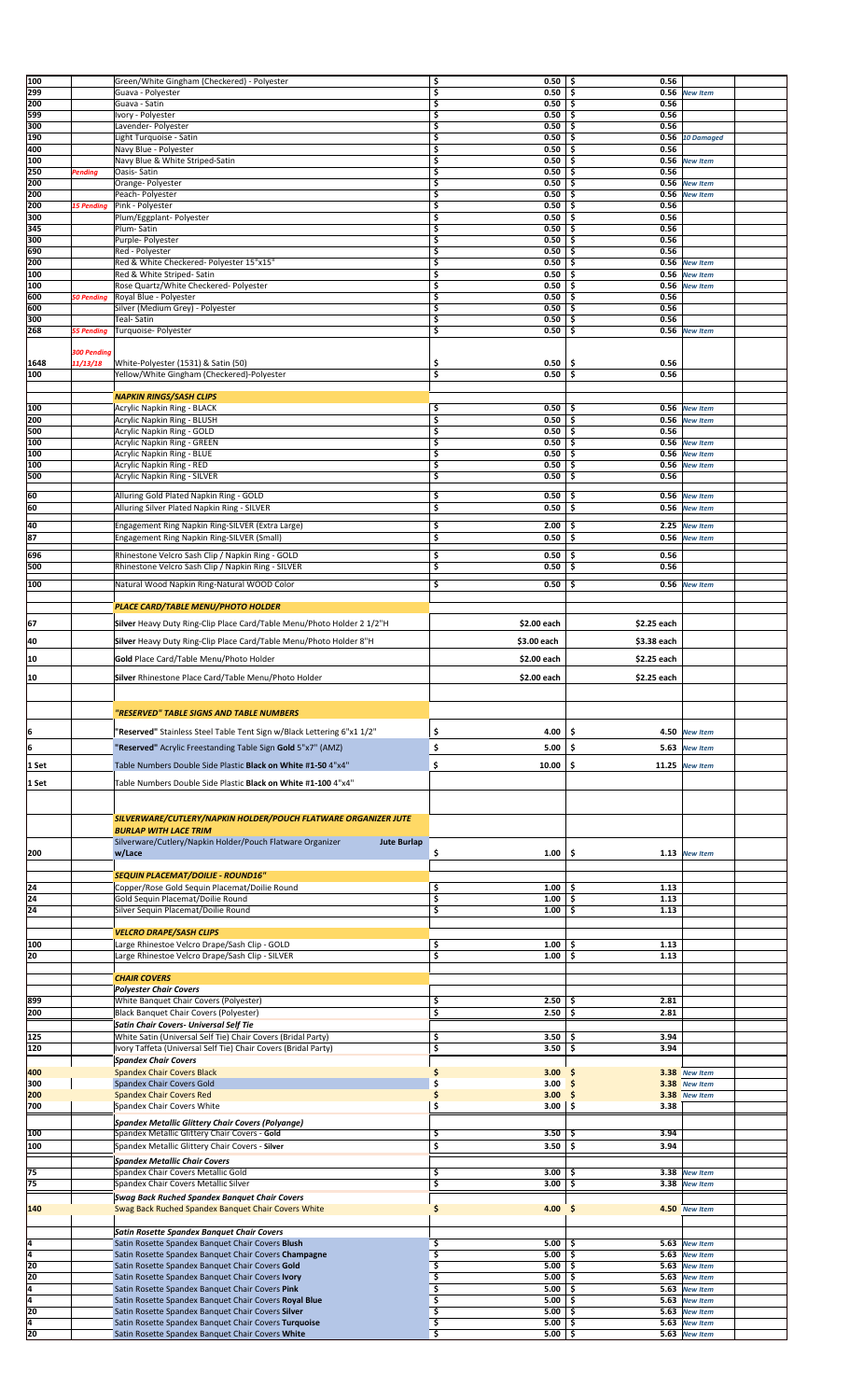|            |         | <b>CHIAVARI CHAIR CAP/COVERS</b>                                         |                                                |                            |                 |
|------------|---------|--------------------------------------------------------------------------|------------------------------------------------|----------------------------|-----------------|
| 50         |         | Swirl Chiavari Chair Cap White                                           | \$<br>5.00                                     | 5.63<br>-\$                |                 |
| 50         |         | Swirl Chiavari Chair Cap Apple Red                                       | \$<br>5.00                                     | \$<br>5.63                 |                 |
| 50         |         | Swirl Chiavari Chair Cap Royal Blue                                      | \$<br>5.00                                     | \$<br>5.63                 |                 |
| 50         |         | Petal Chiavari Chair Cap Gold                                            | \$<br>5.00                                     | \$<br>5.63                 |                 |
|            |         |                                                                          |                                                |                            |                 |
| 20         |         | Gold Duchess Sequin Chair Slipcover                                      | \$<br>5.00                                     | 5.63<br>-\$                |                 |
| 20         |         | Silver Duchess Sequin Chair Slipcover                                    | \$<br>5.00                                     | \$<br>5.63                 |                 |
|            |         |                                                                          |                                                |                            |                 |
|            |         |                                                                          | \$                                             |                            |                 |
| 20<br>20   |         | Lace & Tulle Bridal Tutu Chair Cover White                               | 5.00<br>5.00                                   | -\$<br>5.63<br>\$<br>5.63  | <b>New Item</b> |
|            |         | Lace & Tulle Bridal Tutu Chair Cover Ivory                               | \$                                             |                            | <b>New Item</b> |
|            |         |                                                                          |                                                |                            |                 |
| 20         |         | Sparkle Glitz Sequin Chiavari Chair Slip Cover Blush                     | \$<br>5.00                                     | 5.63<br>-\$                | <b>New Item</b> |
| 20         |         | Sparkle Glitz Sequin Chiavari Chair Slip Cover Champagne                 | \$<br>5.00                                     | \$<br>5.63                 | <b>New Item</b> |
| 50         |         | Sparkle Glitz Sequin Chiavari Chair Slip Cover Gold                      | \$<br>5.00                                     | \$<br>5.63                 |                 |
| 20         |         | Sparkle Glitz Sequin Chiavari Chair Slip Cover Navy Blue                 | \$<br>5.00                                     | \$<br>5.63                 |                 |
| 50         |         | Sparkle Glitz Sequin Chiavari Chair Slip Cover Silver                    | \$<br>5.00                                     | 5.63<br>\$                 |                 |
| 10         |         | Sparkle Glitz Sequin Chiavari Chair Slip Cover White                     | \$<br>5.00                                     | -\$                        | 5.63 New Item   |
|            |         |                                                                          |                                                |                            |                 |
|            |         |                                                                          |                                                |                            |                 |
| 12         |         | Curly Willow Chiavari Chair Back Slip Cover Baby Blue                    |                                                |                            |                 |
| 20         |         | Curly Willow Chiavari Chair Back Slip Cover Blush                        | \$<br>5.00                                     | \$<br>5.63                 | <b>New Item</b> |
| 10         |         | Curly Willow Chiavari Chair Back Slip Cover Ivory                        | \$<br>5.00                                     | \$                         | 5.63 New Item   |
| 10         |         | Curly Willow Chiavari Chair Back Slip Cover Gold                         | \$<br>5.00                                     | \$.<br>5.63                | <b>New Item</b> |
| 12         |         | Curly Willow Chiavari Chair Back Slip Cover Pink                         |                                                |                            |                 |
| 10         |         | Curly Willow Chiavari Chair Back Slip Cover White                        | \$<br>5.00                                     | \$                         | 5.63 New Item   |
|            |         |                                                                          |                                                |                            |                 |
| 20         |         | Wonderland Rosette Square Top Chair Caps Ivory                           | \$<br>5.00                                     | 5.63<br>\$.                | <b>New Item</b> |
| 20         |         | Wonderland Rosette Square Top Chair Caps White                           | \$<br>5.00                                     | \$                         | 5.63 New Item   |
|            |         |                                                                          |                                                |                            |                 |
|            |         |                                                                          |                                                |                            |                 |
|            |         | <b>CHAIR BAND SPANDEX TO COMPLIMENT CURLY WILLOW CHIAVARI CHAIR BACK</b> |                                                |                            |                 |
|            |         | <b>SLIP COVER</b>                                                        |                                                |                            |                 |
|            |         |                                                                          |                                                |                            |                 |
| 10         |         | Ivory Chair Band Spandex                                                 | \$<br>3.00                                     | 3.38<br>-\$                |                 |
| 10         |         | White Chair Band Spandex                                                 | \$<br>3.00                                     | \$.<br>3.38                |                 |
|            |         | Glitz                                                                    |                                                |                            |                 |
| 20         |         | Blush Glitz Chair Band Spandex                                           | \$<br>3.00                                     | \$<br>3.38                 | <b>New Item</b> |
| 20         |         |                                                                          | \$                                             |                            |                 |
|            |         | Ivory Glitz Chair Band Spandex                                           | 3.00                                           | \$<br>3.38                 | <b>New Item</b> |
| 20         |         | Gold Glitz Chair Band Spandex                                            | \$<br>3.00                                     | \$<br>3.38                 |                 |
|            |         |                                                                          |                                                |                            |                 |
|            |         |                                                                          |                                                |                            |                 |
|            |         | <b>CHAIR BAND SPANDEX TO MATCH SPANDEX TABLE COVERS</b>                  |                                                |                            |                 |
| 100        | Pending | Blue (Dark Blue) Chair Band Spandex                                      | \$<br>3.00                                     | -\$                        | 3.38 New Item   |
| 100        | Pending | Blue (Royal Blue) Chair Band Spandex                                     | \$<br>3.00                                     | -\$                        | 3.38 New Item   |
| 100        | Pending | Fuchsia Chair Band Spandex                                               | \$<br>3.00                                     | \$<br>3.38                 | <b>New Item</b> |
| 100        | Pending | Green (Neon Green) Chair Band Spandex                                    | \$<br>3.00                                     | \$<br>3.38                 | <b>New Item</b> |
| 100        | Pending | Orange Chair Band Spandex                                                | \$<br>3.00                                     | Ŝ.<br>3.38                 | <b>New Item</b> |
| 100        | Pending | Purple Chair Band Spandex                                                | \$<br>3.00                                     | \$<br>3.38                 | <b>New Item</b> |
| 100        | Pending | Yellow Chair Band Spandex                                                | \$<br>3.00                                     | \$<br>3.38                 | <b>New Item</b> |
|            |         |                                                                          |                                                |                            |                 |
|            |         | SASH CHIFFON DESIGNER CHAIR SASH 6' LONG                                 |                                                |                            | <b>New Item</b> |
| 25         |         | Sash Chiffon Designer Chair Sash 6' L Blush                              | \$<br>$4.00$ \$                                |                            | 4.50 New Item   |
| 25         |         | Sash Chiffon Designer Chair Sash 6' L Ice Blue                           | \$<br>4.00                                     | \$                         | 4.50 New Item   |
| 100        |         | Sash Chiffon Designer Chair Sash 6' L Ivory                              |                                                |                            |                 |
| 25         |         | Sash Chiffon Designer Chair Sash 6' L Pink                               | 4.00<br>\$                                     | -S                         | 4.50 New Item   |
| 100        |         | Sash Chiffon Designer Chair Sash 6' L White                              | \$<br>4.00                                     | -\$                        | 4.50 New Item   |
| 25         |         | Sash Chiffon Designer Chair Sash 6' Yellow                               | \$<br>4.00                                     | -\$                        | 4.50 New Item   |
|            |         |                                                                          |                                                |                            |                 |
|            |         |                                                                          |                                                |                            |                 |
|            |         |                                                                          |                                                |                            |                 |
|            |         | CHAIR SASH CURLY WILLOW W/TAFETTA SASH (DUO)                             |                                                | \$                         | 4.50 New Item   |
|            |         |                                                                          |                                                |                            |                 |
| 20         |         | Chair Sash Curly Willow w/Tafetta Sash (Duo) White                       | \$<br>4.00                                     |                            |                 |
|            |         |                                                                          |                                                |                            |                 |
|            |         | <b>CHAIR SASH CURLY WILLOW W/CHIFFON SASH (DUO)</b>                      |                                                |                            |                 |
| 4          |         | Chair Sash Curly Willow w/Tafetta Sash Champagne (Duo)                   | \$<br>4.00                                     | \$<br>4.50                 | <b>New Item</b> |
| 4          |         | Chair Sash Curly Willow w/Tafetta Sash Fuchsia (Duo)                     | \$<br>4.00                                     | \$                         | 4.50 New Item   |
| 6          |         | Chair Sash Curly Willow w/Tafetta Sash Ivory (Duo)                       | \$<br>4.00                                     | \$                         | 4.50 New Item   |
| 5          |         | Chair Sash Curly Willow w/Tafetta Sash Gold (Duo)                        | \$<br>4.00                                     | \$<br>4.50                 | <b>New Item</b> |
| 4          |         | Chair Sash Curly Willow w/Tafetta Sash Lavender (Duo)                    | \$<br>4.00                                     | \$<br>4.50                 | <b>New Item</b> |
| 4          |         | Chair Sash Curly Willow w/Tafetta Sash Pink (Duo)                        | \$<br>4.00                                     | -\$<br>4.50                | <b>New Item</b> |
| 4          |         | Chair Sash Curly Willow w/Tafetta Sash Purple (Duo)                      | \$<br>4.00                                     | \$<br>4.50                 | <b>New Item</b> |
| 4          |         | Chair Sash Curly Willow w/Tafetta Sash Rose Quartz (Duo)                 | \$<br>4.00                                     | \$<br>4.50                 | <b>New Item</b> |
| ā          |         | Chair Sash Curly Willow w/Tafetta Sash Royal Blue (Duo)                  | \$<br>4.00                                     | \$<br>4.50                 | <b>New Item</b> |
| 4          |         | Chair Sash Curly Willow w/Tafetta Sash Turquoise (Duo)                   | \$<br>4.00                                     | \$<br>4.50                 | <b>New Item</b> |
| 4          |         | Chair Sash Curly Willow w/Tafetta Sash White (Duo)                       | \$<br>4.00                                     | \$<br>4.50                 | <b>New Item</b> |
| l4         |         | Chair Sash Curly Willow w/Tafetta Sash Yellow (Duo)                      | \$<br>4.00                                     | \$<br>4.50                 | <b>New Item</b> |
|            |         |                                                                          |                                                |                            |                 |
|            |         |                                                                          |                                                |                            |                 |
|            |         |                                                                          |                                                |                            |                 |
|            |         | <b>CHAIR SASH (METALLIC) SPANDEX W/CRYSTAL BUCKLE</b>                    |                                                |                            |                 |
| 200        |         | Gold Spandex Metallic Sash w/Crystal 1 Tier Buckle (B1)                  | \$<br>3.00                                     | 3.38<br>-\$                |                 |
| 100        |         | Green (Dark Green) Metallic Sash w/Plastic Buckle                        | \$<br>3.00                                     | \$<br>3.38                 |                 |
| 100        |         | Red Metallic Sash w/Plastic Buckle                                       | \$<br>3.00                                     | \$<br>3.38                 |                 |
| 200        |         | Silver Spandex Metallic Sash w/Crystal 2 Tier Buckle (B2)                | \$<br>3.00                                     | \$.<br>3.38                |                 |
|            |         |                                                                          |                                                |                            |                 |
|            |         | <b>CHAIR SASH CRYSTAL BUCKLE ONLY</b>                                    |                                                |                            |                 |
| 50         |         | Crystal Buckle for Chair Sash (Syle B1) Round                            | \$<br>2.25                                     | 2.53<br>-\$                |                 |
| 125        |         | Crystal Buckle for Chair Sash (Syle A1) Round                            | \$<br>2.25                                     | \$.                        | 2.53 New Item   |
|            |         |                                                                          |                                                |                            |                 |
|            |         | CHAIR SASH (Organza) 7 1/2" x 108"                                       |                                                |                            |                 |
| 300        |         | Aqua Blue                                                                | \$<br>1.50                                     | 1.69<br>-\$                |                 |
| 500        |         | <b>Black</b>                                                             | \$<br>$1.50 \, \vert \,$ \$                    | 1.69                       |                 |
| 100        |         | <b>Black Polka Dot</b>                                                   | \$<br>1.50                                     | \$<br>1.69                 |                 |
| 300        |         | <b>Blue (Serenity Blue)</b>                                              | \$<br>1.50                                     | \$<br>1.69                 | <b>New Item</b> |
| 100        |         | Bright Yellow Polka Dot                                                  | \$<br>1.50                                     | -\$<br>1.69                |                 |
| 463        |         | Burgundy                                                                 | \$<br>1.50                                     | \$<br>1.69                 |                 |
| 546        |         | <b>Burlap Natural Tan</b>                                                | \$<br>1.50                                     | \$<br>1.69                 |                 |
| 300        |         | Coral                                                                    | \$<br>1.50                                     | \$<br>1.69                 |                 |
| 600        |         | Fushia                                                                   | \$<br>1.50                                     | 1.69<br>\$                 |                 |
|            |         | Gold                                                                     |                                                |                            |                 |
| 692<br>276 |         | <b>Gold Glitter</b>                                                      | \$<br>1.50<br>\$<br>1.50                       | -\$<br>1.69<br>-\$<br>1.69 | (Orig 700)      |
|            |         |                                                                          |                                                |                            |                 |
| 200        |         | Hunter Green                                                             | \$<br>1.50                                     | 1.69<br>\$                 |                 |
| 200        |         | Ivory                                                                    | \$<br>1.50                                     | -\$<br>1.69                |                 |
| 200        |         | Light Blue                                                               | \$<br>1.50                                     | -\$<br>1.69                |                 |
| 300        |         | Magenta                                                                  | \$<br>1.50                                     | \$<br>1.69                 |                 |
| 300        |         | Mint Green                                                               | \$<br>1.50                                     | -\$<br>1.69                |                 |
| 400        |         | Navy Blue                                                                | \$<br>1.50                                     | 1.69<br>\$                 |                 |
| 391        |         | Orange                                                                   | \$<br>1.50                                     | 1.69<br>\$                 |                 |
| 400<br>100 |         | Pink<br>Pink Polka Dot                                                   | \$<br>$1.50 \, \vert \, \$$<br>\$<br>$1.50$ \$ | 1.69<br>1.69               |                 |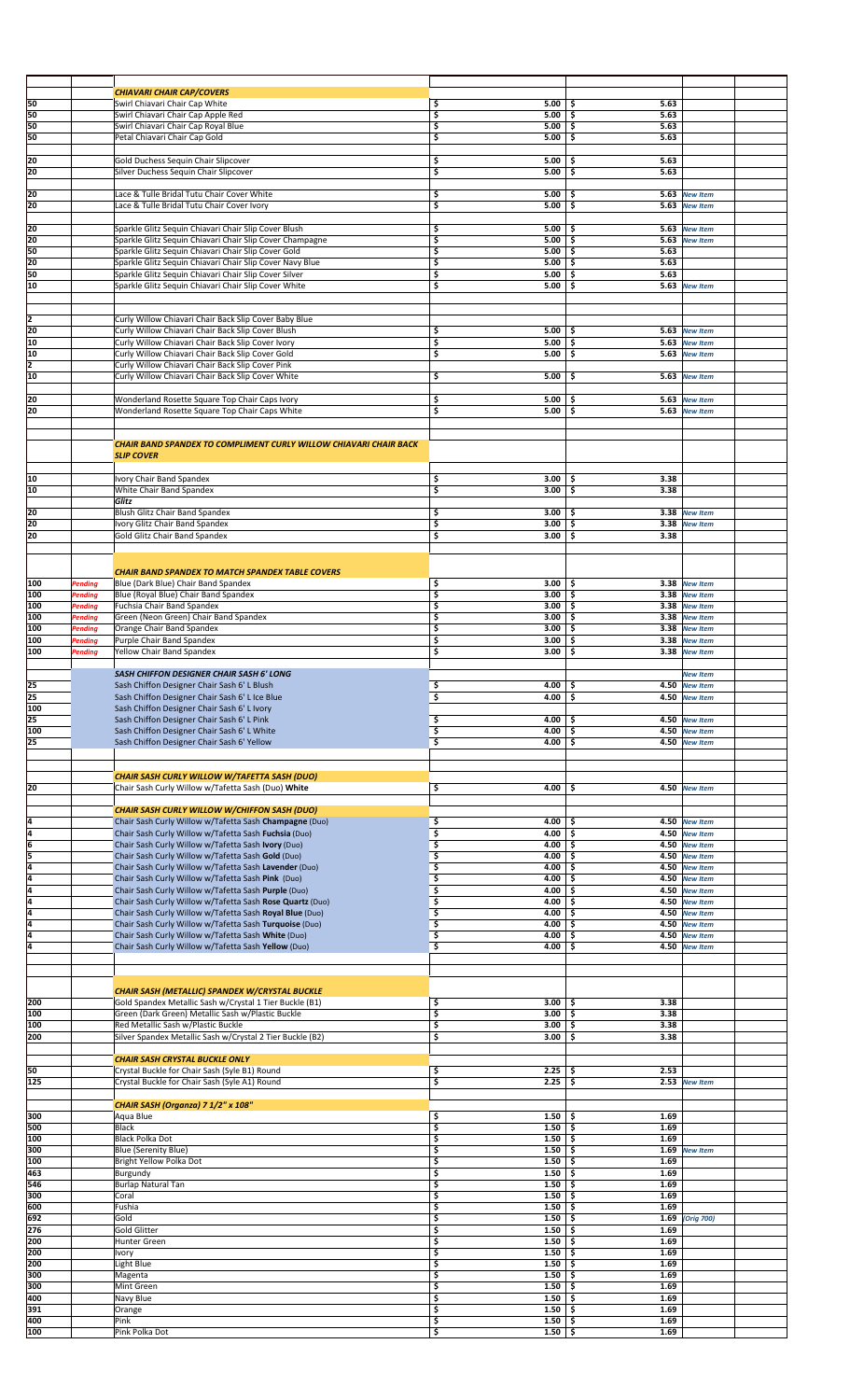| 400             | Plum                                                         | \$         | $1.50 \, \vert \, \$$ | 1.69 |                 |
|-----------------|--------------------------------------------------------------|------------|-----------------------|------|-----------------|
|                 |                                                              |            |                       |      |                 |
| 100             | Pool Blue Polka Dot                                          | \$<br>1.50 | \$.                   | 1.69 |                 |
| 400             | Purple                                                       | 1.50<br>\$ | -\$                   | 1.69 |                 |
| 500             | Red                                                          | \$<br>1.50 | \$.                   | 1.69 |                 |
| 497             | Royal Blue                                                   | \$<br>1.50 | \$                    | 1.69 | 3 missing       |
| 397             | Silver                                                       | \$<br>1.50 | -\$                   | 1.69 |                 |
| 294             | Silver Glitter                                               | \$<br>1.50 | -\$                   | 1.69 |                 |
|                 |                                                              |            |                       |      |                 |
| 396             | Turquoise                                                    | \$<br>1.50 | \$                    | 1.69 |                 |
| 400             | White                                                        | \$<br>1.50 | -\$                   | 1.69 |                 |
| 300             | <b>Willow Green</b>                                          | \$<br>1.50 | \$                    | 1.69 |                 |
| 396             | Yellow                                                       | \$<br>1.50 | \$                    | 1.69 |                 |
|                 |                                                              |            |                       |      |                 |
|                 | CHAIR SASH (POLYESTER) 6" X 108"                             |            |                       |      |                 |
| 200             | Gray (Charcoal Gray)                                         | \$<br>1.50 | -\$                   |      | 1.69 New Item   |
| 100             | Red/White Checkered                                          | \$<br>1.50 |                       |      |                 |
|                 |                                                              |            | \$                    |      | 1.69 New Item   |
|                 |                                                              |            |                       |      |                 |
|                 | <b>CHAIR SASH (Satin) 8 1/2" x 108"</b>                      |            |                       |      |                 |
| 435             | Apple Green                                                  | \$<br>2.00 | -\$                   | 2.25 |                 |
| 40              | Apple Green (Chevron)                                        | 2.00<br>\$ | \$                    | 2.25 |                 |
| 150             | Apple Red                                                    | \$<br>2.00 | -\$                   | 2.25 |                 |
| 290             | Aqua Blue (Wide)                                             | \$<br>2.00 | \$                    |      | 2.25 New Item   |
| 200             | <b>Baby Blue</b>                                             | \$<br>2.00 | \$                    | 2.25 |                 |
|                 |                                                              |            |                       |      |                 |
| 400             | <b>Black</b>                                                 | \$<br>2.00 | -\$                   | 2.25 |                 |
| 80              | Black (Chevron)                                              | \$<br>2.00 | \$                    | 2.25 |                 |
| 100             | Black & White Polka Dot                                      | \$<br>2.00 | -\$                   |      | 2.25 New Item   |
| 200             | Black & White (Striped)                                      | \$<br>2.00 | \$                    | 2.25 |                 |
| 190             | Blush (Satin)                                                | \$<br>2.00 | \$                    | 2.25 |                 |
| 510             | Blush (Lamour Satin) - Slightly Lighter Shade than the Satin | \$<br>2.00 | -\$                   | 2.25 |                 |
|                 |                                                              | 2.00       | -\$                   | 2.25 |                 |
| 300             | Burgundy                                                     | \$         |                       |      | <b>New Item</b> |
| 400             | <b>Burnt Orange</b>                                          | \$<br>2.00 | \$                    | 2.25 |                 |
| 300             | Canary Yellow                                                | \$<br>2.00 | -\$                   | 2.25 |                 |
| 300             | Champagne                                                    | \$<br>2.00 | \$                    | 2.25 |                 |
| 420             | Chocolate                                                    | \$<br>2.00 | -\$                   | 2.25 |                 |
| 400             | Clover (New Green)                                           | \$<br>2.00 | \$                    | 2.25 |                 |
| 396             | Coral                                                        | \$<br>2.00 | \$                    |      | 2.25 (Orig 400) |
|                 |                                                              |            |                       |      |                 |
| 400             | Dark Turqouise                                               | \$<br>2.00 | \$                    | 2.25 |                 |
| 200             | <b>Emerald Green</b>                                         | \$<br>2.00 | -\$                   | 2.25 |                 |
| 300             | Fuschia                                                      | \$<br>2.00 | \$                    | 2.25 |                 |
| 100             | Fuschia (Chevron)                                            | \$<br>2.00 | \$                    | 2.25 |                 |
| 500             | Gold                                                         | \$<br>2.00 | -\$                   | 2.25 |                 |
| 500             | Guava                                                        | \$<br>2.00 | \$                    | 2.25 |                 |
|                 | Iced Coffee/Mocha                                            | \$<br>2.00 |                       | 2.25 |                 |
| 100             |                                                              |            | -\$                   |      | <b>New Item</b> |
| 100             | Jade                                                         | \$<br>2.00 | \$                    | 2.25 |                 |
| 400             | Kelly Green                                                  | \$<br>2.00 | \$                    | 2.25 |                 |
| 300             | Lavender                                                     | \$<br>2.00 | \$                    | 2.25 |                 |
| 100             | Leopard Print                                                | \$<br>2.00 | -\$                   | 2.25 |                 |
| 200             | Light Turquoise                                              | \$<br>2.00 | -\$                   | 2.25 |                 |
| 400             |                                                              |            |                       | 2.25 |                 |
|                 | Magenta Violet                                               | \$<br>2.00 | \$                    |      |                 |
| 500             | Mint Green                                                   | \$<br>2.00 | \$                    | 2.25 |                 |
| 200             | Navy Blue                                                    | \$<br>2.00 | \$                    | 2.25 |                 |
| 100             | Navy Blue (Chevron)                                          | \$<br>2.00 | \$                    | 2.25 |                 |
| 200             | Oasis                                                        | \$<br>2.00 | \$                    | 2.25 |                 |
| 40              | Orange (Chevron)                                             | \$<br>2.00 | -\$                   | 2.25 |                 |
| 300             | Peach                                                        | 2.00<br>\$ | \$                    | 2.25 |                 |
|                 |                                                              |            | $2.00$ \$             |      |                 |
| 300             | Pink (Rose Quartz)                                           |            |                       |      | 2.25 New Item   |
| 400             | Plum (Wide)                                                  | \$<br>2.00 | -\$                   | 2.25 |                 |
| 400             | Purple                                                       | \$<br>2.00 | -\$                   | 2.25 |                 |
| 300             | Red                                                          | \$<br>2.00 | -\$                   | 2.25 |                 |
| 200             | Red & White (Striped)                                        | \$<br>2.00 | -\$                   | 2.25 | <b>New Item</b> |
| 550             | Royal Blue                                                   | \$<br>2.00 | \$                    | 2.25 |                 |
| 300             | Silver                                                       | \$<br>2.00 |                       | 2.25 |                 |
|                 |                                                              |            | -\$                   |      |                 |
| 40              | Turquoise (Chevron)                                          | \$<br>2.00 | -\$                   | 2.25 |                 |
| 400             | Victorian Lilac                                              | \$<br>2.00 | -\$                   | 2.25 |                 |
| 300             | White                                                        | \$<br>2.00 | -\$                   | 2.25 | <b>New Item</b> |
| 300             | Wine                                                         | \$<br>2.00 | \$                    | 2.25 |                 |
| 40              | Yellow (Chevron)                                             | \$<br>2.00 | -\$                   | 2.25 |                 |
| 100             | Zebra Print                                                  | \$<br>2.00 | \$                    | 2.25 |                 |
|                 |                                                              |            |                       |      |                 |
|                 |                                                              |            |                       |      |                 |
|                 | TABLE RUNNER (Organza)13" x 108"                             |            |                       |      |                 |
| 50              | Aqua Blue                                                    | \$<br>3.00 | -\$                   | 3.38 |                 |
| 50              | <b>Black</b>                                                 | \$<br>3.00 | \$                    | 3.38 |                 |
| 10              | <b>Black Polka Dot</b>                                       | \$<br>3.00 | -\$                   | 3.38 |                 |
| 10              | Bright Yellow Polka Dot                                      | \$<br>3.00 | \$                    | 3.38 |                 |
| 25              | Burgundy                                                     | \$<br>3.00 | -\$                   | 3.38 |                 |
|                 |                                                              |            |                       |      |                 |
| 120             | <b>Burlap Natural Tan</b>                                    | \$<br>5.00 | -\$                   | 5.63 |                 |
| 40              | <b>Faux Burlap-Polyester</b>                                 | \$<br>8.00 | \$                    |      | 9.00 New Item   |
| 30              | Burlap W/Lace                                                | \$<br>4.00 | -\$                   |      | 4.50 New Item   |
| 40              | Coral                                                        | \$<br>3.00 | \$                    | 3.38 |                 |
| 20              | Dashing Mirror Foil Table Runner-Champagne/Light Gold        | \$<br>3.00 |                       |      |                 |
| 20              |                                                              |            | -\$                   | 3.38 | <b>New Item</b> |
| 20              |                                                              |            |                       |      |                 |
|                 | Dashing Mirror Foil Table Runner-Gold/Bright Yellow Gold     | \$<br>3.00 | -\$                   |      | 3.38 New Item   |
|                 | Dashing Mirror Foil Table Runner-Silver                      | \$<br>3.00 | -\$                   | 3.38 |                 |
| 60              | Fushia                                                       | \$<br>3.00 | \$                    | 3.38 |                 |
| 45              | Gold                                                         | \$<br>3.00 | -\$                   | 3.38 |                 |
| $\overline{25}$ | Hunter Green                                                 | \$<br>3.00 | \$                    | 3.38 |                 |
| $\overline{25}$ | Ivory                                                        | \$<br>3.00 | \$                    | 3.38 |                 |
|                 | Light Blue                                                   | \$<br>3.00 | -\$                   | 3.38 |                 |
| 25              |                                                              |            |                       |      |                 |
| 40              | Magenta                                                      | \$<br>3.00 | \$                    | 3.38 |                 |
| 40              | Navy Blue                                                    | \$<br>3.00 | -\$                   | 3.38 |                 |
| 30              | Orange                                                       | \$<br>3.00 | -\$                   | 3.38 |                 |
| 40              | Pink                                                         | \$<br>3.00 | -\$                   | 3.38 |                 |
| 10              | Pink Polka Dot                                               | \$<br>3.00 | -\$                   | 3.38 |                 |
| 30              | Plum                                                         | \$<br>3.00 | -\$                   | 3.38 |                 |
| 10              | Pool Blue Polka Dot                                          | \$<br>3.00 | \$                    | 3.38 |                 |
| 40              |                                                              |            |                       | 3.38 |                 |
|                 | Purple                                                       | \$<br>3.00 | -\$                   |      |                 |
| 50              | Red                                                          | \$<br>3.00 | \$                    | 3.38 |                 |
| 40              | Royal Blue                                                   | \$<br>3.00 | \$                    | 3.38 |                 |
| 55              | Silver                                                       | \$<br>3.00 | -\$                   | 3.38 |                 |
| 38              | Turgoiuse                                                    | \$<br>3.00 | \$                    | 3.38 |                 |
| 30              | <b>Willow Green</b>                                          | \$<br>3.00 | -\$                   | 3.38 |                 |
| 40              | Yellow                                                       | \$<br>3.00 | \$                    | 3.38 |                 |
|                 |                                                              |            |                       |      |                 |
|                 |                                                              |            |                       |      |                 |
|                 | <b>POLYESTER TABLE RUNNERS</b>                               |            |                       |      |                 |
| 30              | Gray (Charcoal Gray)                                         | \$<br>3.00 | s                     |      | 3.38 New Item   |
|                 |                                                              |            |                       |      |                 |
|                 | <b>SATIN &amp; LAMOUR SATIN TABLE RUNNERS</b>                |            |                       |      |                 |
| 40              | Apple Green                                                  | \$<br>4.00 | -\$                   |      | 4.50 New Item   |
| 55              |                                                              | 4.00       | -\$                   | 4.50 |                 |
|                 | Apple Red                                                    | \$         |                       |      |                 |
| 40              | Aqua Blue                                                    | \$<br>4.00 | -\$                   |      | 4.50 New Item   |
| 30              | <b>Baby Blue</b>                                             | \$<br>4.00 | \$                    | 4.50 |                 |
| 50<br>30        | Black<br><b>Black Flocking</b>                               | \$         | 4.00%<br>$4.00 \t5$   | 4.50 | 4.50 New Item   |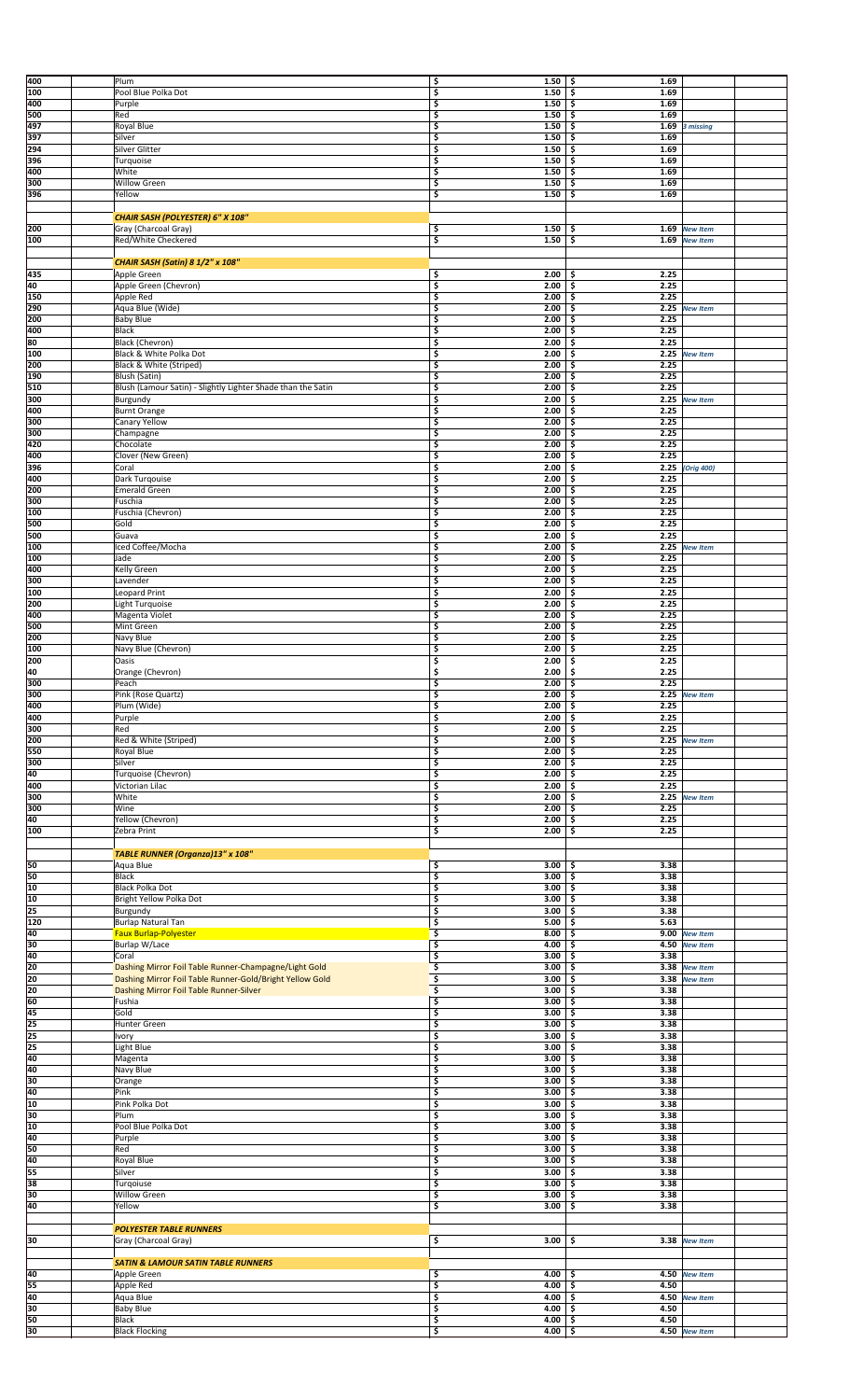| 40<br>\$<br>4.00<br>4.50<br>Black & White (Striped)<br>\$.<br>60<br>Blush<br>\$<br>4.00<br>-\$<br>4.50<br>45<br>\$<br>4.00<br>\$.<br>4.50<br>Burgundy<br>30<br>\$<br>4.50<br><b>Burnt Orange</b><br>4.00<br>\$<br>30<br>\$<br>Canary Yellow<br>4.00<br>\$<br>4.50<br><b>New Item</b><br>20<br>Champagne<br>\$<br>4.00<br>4.50<br>\$<br>20<br>\$<br>4.00<br>4.50<br>Chocolate<br>\$<br>40<br>Clover Green<br>\$<br>4.00<br>\$<br>4.50<br><b>New Item</b><br>40<br>\$<br>4.00<br>4.50<br>Coral<br>\$<br>40<br>\$<br>4.50<br>Dark Turquoise<br>4.00<br>-\$<br>30<br>\$<br>4.50<br>Light Turquoise<br>4.00<br>\$<br>40<br>\$<br>4.00<br>4.50<br><b>Emerald Green</b><br>\$<br>40<br>Fucshia<br>4.00<br>4.50<br>\$<br>-\$<br>50<br>\$<br>Gold (Bright Gold)<br>4.00<br>4.50<br>\$<br>20<br>Gold Flocking Dual Tone<br>\$<br>4.50<br>4.00<br>\$<br>\$<br>30<br>4.50<br>4.00<br>-\$<br>Guava<br>60<br>Kelly Green<br>\$<br>4.00<br>4.50<br>\$<br>40<br>\$<br>4.00<br>4.50<br>Lavender<br>\$<br>10<br>Leopard Print<br>\$<br>4.00<br>\$<br>4.50<br>40<br>\$<br>4.00<br>4.50<br>Magenta<br>\$<br>30<br>\$<br>Mint Green<br>4.00<br>-\$<br>4.50<br>40<br>\$<br>4.50<br>Navy Blue<br>4.00<br>\$<br>20<br>\$<br>4.50<br>Oasis<br>4.00<br>\$<br>40<br>4.50<br>Peach<br>\$<br>4.00<br>-\$<br>40<br>\$<br>4.00<br>4.50<br>Purple<br>-\$<br>40<br>\$<br>4.50<br>Red<br>4.00<br>\$<br>20<br>\$<br>4.00<br>Red & White (Chevron)<br>-\$<br>4.50<br><b>New Item</b><br>20<br>Red & White (Striped)<br>\$<br>4.00<br>\$<br>4.50<br><b>New Item</b><br>50<br>Royal Blue<br>\$<br>4.00<br>4.50<br>\$<br>40<br>Silver<br>\$<br>4.00<br>\$<br>4.50<br>40<br>\$<br>4.00<br>\$<br>4.50<br>Victorian Lilac<br>40<br>\$<br>4.00<br>\$<br>White<br>4.50 New Item<br>40<br>\$<br>4.00<br>\$.<br>4.50<br>Wine<br>9<br>\$<br>4.00<br>4.50<br>Zebra Print<br>\$<br>GRASS (ARTIFICIAL ALL WEATHER) TABLE RUNNER 12" X 108"<br>18<br>\$<br>Grass Table Runner (All Weather Artificial) 12"x108"<br>25.00<br>\$.<br>28.13 New Item<br><b>WEDDING ROSETTE TABLE RUNNER</b><br>15<br>\$<br>Coral (Bright Coral)<br>5.00<br>-\$<br>5.63 New Item<br>10<br>\$<br>Fuchsia<br>5.00<br>-\$<br>5.63<br>5.63<br>10<br>\$<br>Gold<br>5.00<br>\$<br>25<br>Turquoise (Dark Turquoise)<br>\$<br>5.00<br>\$<br>5.63 New Item<br>10<br>\$<br>5.00<br>\$.<br>White<br>5.63<br><b>PAISLEY SEQUIN TABLE RUNNER</b><br>10<br>Fuchsia/Gold Paisley Sequin Runner<br>\$<br>5.00<br>5.63<br>\$<br>10<br>\$<br>5.00<br>\$.<br>5.63<br>Turquoise/Gold Paisley Sequin Runner<br><b>SHIMMERING POLYESTER TABLE RUNNER</b><br>30<br>Gold Shimmering Polyester Table Runner 108"<br>\$<br>5.00<br>-\$<br>5.63 New Item<br>30<br>\$<br>Silver Shimmering Polyester Table Runner 108'<br>5.00<br>\$<br>5.63 New Item<br>PAYETTE (LARGE PAYETTE) SEQUIN TABLE RUNNER<br>10<br>\$<br>Blush Large Payette Sequin Table Runner<br>10.00<br>11.25<br>\$<br><b>New Item</b><br>10<br>Champagne Large Payette Sequin Table Runner<br>\$<br>10.00<br>\$<br>11.25<br><b>New Item</b><br>10<br>\$<br>Gold Large Payette Sequin Table Runner<br>10.00<br>\$<br>11.25 New Item<br>10<br>Silver Large Payette Sequin Table Runner<br>\$<br>10.00<br>\$<br>11.25 New Item<br><b>EXTRAVAGANZA DUCHESS SEQUIN RUNNER</b><br>57<br>\$<br>5.63<br>Gold (Not Bright Gold)<br>5.00<br>-\$<br>\$<br>36<br>\$<br>Silver<br>5.00<br><b>5.63</b> (Originally 40)<br><b>SEQUINS GLITZ RUNNERS</b><br>\$<br>20<br>5.00<br>5.63<br>Aqua<br>-\$<br>20<br>\$<br><b>Black</b><br>5.00<br>\$<br>5.63<br>73<br>\$<br>Blush<br>5.00<br>\$.<br>5.63<br>20<br><b>Bright Gold</b><br>\$<br>5.00<br>\$<br>5.63<br>20<br>\$<br>5.00<br>\$<br>Champagne<br>5.63 New Item<br><b>Pending CV</b><br>\$<br>5.00<br>\$<br>10<br>01/10/19<br>Copper<br>5.63<br><b>New Item</b><br>20<br>\$<br>Coral<br>5.00<br>\$<br>5.63 New Item<br>10<br>Eggplant/Plum<br>\$<br>5.63<br>5.00<br>-\$<br>20<br>\$<br>5.00<br>Fuchsia<br>\$<br>5.63<br>20<br>\$<br>5.63<br>Green - Mint Green<br>5.00<br>\$<br>10<br>\$<br>Lavender<br>5.00<br>-\$<br>5.63<br>20<br>\$<br>5.00<br>5.63<br>Navy Blue<br>\$<br>20<br>\$<br>\$<br>5.00<br>5.63<br>Orange<br>20<br>\$<br>5.00<br>\$.<br>5.63<br>Purple<br>20<br>Red<br>\$<br>5.00<br>\$<br>5.63<br>20<br>Royal Blue<br>\$<br>5.00<br>\$<br>5.63<br>10<br>\$<br>5.63<br>Turquoise (Dark Turquoise)<br>5.00<br>-\$<br>10<br>Turquoise (Light Turquoise)<br>20<br>White (Regular White)<br>\$<br>5.00<br>-\$<br>5.63<br><b>New Item</b><br>40<br>\$<br>5.00<br>White (Irridescent White)<br>\$<br>5.63<br>10<br>Gold & White Checkered Glitz Sequin<br>\$<br>5.00<br>5.63<br>-\$<br>10<br>\$<br>5.00<br>5.63<br>Silver & White Checkered Glitz Sequin<br>\$<br>10<br>Black & White Checkered Glitz Sequin<br>\$<br>5.00<br>-\$<br>5.63<br>20<br>\$<br>\$.<br>5.63<br>Stripe Gold & White<br>5.00<br>20<br>Stripe Silver & White<br>\$<br>5.00<br>\$<br>5.63<br>\$<br>20<br>Gold/White Flip Up Reversible Two Tone Sequin Runner<br>8.00<br>-\$<br>9.00 New Item<br>TABLE RUNNER (CHEMICAL LACE) 13" x 108"<br>Gold<br>40<br>\$<br>10.00<br>\$<br>11.25<br>10<br>\$<br>10.00<br>\$<br>11.25<br>Silver<br><b>TABLE RUNNER LACE 13" x 108"</b><br>20<br>Black<br>\$<br>$5.00$ \$<br>5.63 New Item<br>10<br>\$<br>Ivory<br>5.00<br>\$<br>5.63<br>\$<br>10<br>White<br>5.00<br>\$<br>5.63<br>SEQUIN OVERLAY - LARGE PAYETTE 72" X 72" SQUARE<br>I2<br>Sequin Overlay-Large Payette 72"x72" BLUSH<br>\$<br>20.00<br>22.50 New Item<br>-\$<br>2<br>Sequin Overlay-Large Payette 72"x72" CHAMPAGNE<br>\$<br>20.00<br>-\$<br>22.50 New Item<br>2<br>Sequin Overlay-Large Payette 72"x72" SILVER<br>\$<br>20.00<br>22.50 New Item<br>\$<br>SEQUIN OVERLAY - FLIP UP REVERSIBLE TWO TONE SEQUIN 90" x 90" SQUARE | 10 | Black & White Polka Dot | \$<br>4.00 | -\$<br>4.50 | <b>New Item</b> |
|-----------------------------------------------------------------------------------------------------------------------------------------------------------------------------------------------------------------------------------------------------------------------------------------------------------------------------------------------------------------------------------------------------------------------------------------------------------------------------------------------------------------------------------------------------------------------------------------------------------------------------------------------------------------------------------------------------------------------------------------------------------------------------------------------------------------------------------------------------------------------------------------------------------------------------------------------------------------------------------------------------------------------------------------------------------------------------------------------------------------------------------------------------------------------------------------------------------------------------------------------------------------------------------------------------------------------------------------------------------------------------------------------------------------------------------------------------------------------------------------------------------------------------------------------------------------------------------------------------------------------------------------------------------------------------------------------------------------------------------------------------------------------------------------------------------------------------------------------------------------------------------------------------------------------------------------------------------------------------------------------------------------------------------------------------------------------------------------------------------------------------------------------------------------------------------------------------------------------------------------------------------------------------------------------------------------------------------------------------------------------------------------------------------------------------------------------------------------------------------------------------------------------------------------------------------------------------------------------------------------------------------------------------------------------------------------------------------------------------------------------------------------------------------------------------------------------------------------------------------------------------------------------------------------------------------------------------------------------------------------------------------------------------------------------------------------------------------------------------------------------------------------------------------------------------------------------------------------------------------------------------------------------------------------------------------------------------------------------------------------------------------------------------------------------------------------------------------------------------------------------------------------------------------------------------------------------------------------------------------------------------------------------------------------------------------------------------------------------------------------------------------------------------------------------------------------------------------------------------------------------------------------------------------------------------------------------------------------------------------------------------------------------------------------------------------------------------------------------------------------------------------------------------------------------------------------------------------------------------------------------------------------------------------------------------------------------------------------------------------------------------------------------------------------------------------------------------------------------------------------------------------------------------------------------------------------------------------------------------------------------------------------------------------------------------------------------------------------------------------------------------------------------------------------------------------------------------------------------------------------------------------------------------------------------------------------------------------------------------------------------------------------------------------------------------------------------------------------------------------------------------------------------------------------------------------------------------------------------------------------------------------------------------------------------------------------------------------------------------------------------------------------------------------------------------------------------------------------------------------------------------------------------------------------------------------------------------------------------------------------------------------------------------------------------------------------------------------------|----|-------------------------|------------|-------------|-----------------|
|                                                                                                                                                                                                                                                                                                                                                                                                                                                                                                                                                                                                                                                                                                                                                                                                                                                                                                                                                                                                                                                                                                                                                                                                                                                                                                                                                                                                                                                                                                                                                                                                                                                                                                                                                                                                                                                                                                                                                                                                                                                                                                                                                                                                                                                                                                                                                                                                                                                                                                                                                                                                                                                                                                                                                                                                                                                                                                                                                                                                                                                                                                                                                                                                                                                                                                                                                                                                                                                                                                                                                                                                                                                                                                                                                                                                                                                                                                                                                                                                                                                                                                                                                                                                                                                                                                                                                                                                                                                                                                                                                                                                                                                                                                                                                                                                                                                                                                                                                                                                                                                                                                                                                                                                                                                                                                                                                                                                                                                                                                                                                                                                                                                                                                                 |    |                         |            |             |                 |
|                                                                                                                                                                                                                                                                                                                                                                                                                                                                                                                                                                                                                                                                                                                                                                                                                                                                                                                                                                                                                                                                                                                                                                                                                                                                                                                                                                                                                                                                                                                                                                                                                                                                                                                                                                                                                                                                                                                                                                                                                                                                                                                                                                                                                                                                                                                                                                                                                                                                                                                                                                                                                                                                                                                                                                                                                                                                                                                                                                                                                                                                                                                                                                                                                                                                                                                                                                                                                                                                                                                                                                                                                                                                                                                                                                                                                                                                                                                                                                                                                                                                                                                                                                                                                                                                                                                                                                                                                                                                                                                                                                                                                                                                                                                                                                                                                                                                                                                                                                                                                                                                                                                                                                                                                                                                                                                                                                                                                                                                                                                                                                                                                                                                                                                 |    |                         |            |             |                 |
|                                                                                                                                                                                                                                                                                                                                                                                                                                                                                                                                                                                                                                                                                                                                                                                                                                                                                                                                                                                                                                                                                                                                                                                                                                                                                                                                                                                                                                                                                                                                                                                                                                                                                                                                                                                                                                                                                                                                                                                                                                                                                                                                                                                                                                                                                                                                                                                                                                                                                                                                                                                                                                                                                                                                                                                                                                                                                                                                                                                                                                                                                                                                                                                                                                                                                                                                                                                                                                                                                                                                                                                                                                                                                                                                                                                                                                                                                                                                                                                                                                                                                                                                                                                                                                                                                                                                                                                                                                                                                                                                                                                                                                                                                                                                                                                                                                                                                                                                                                                                                                                                                                                                                                                                                                                                                                                                                                                                                                                                                                                                                                                                                                                                                                                 |    |                         |            |             |                 |
|                                                                                                                                                                                                                                                                                                                                                                                                                                                                                                                                                                                                                                                                                                                                                                                                                                                                                                                                                                                                                                                                                                                                                                                                                                                                                                                                                                                                                                                                                                                                                                                                                                                                                                                                                                                                                                                                                                                                                                                                                                                                                                                                                                                                                                                                                                                                                                                                                                                                                                                                                                                                                                                                                                                                                                                                                                                                                                                                                                                                                                                                                                                                                                                                                                                                                                                                                                                                                                                                                                                                                                                                                                                                                                                                                                                                                                                                                                                                                                                                                                                                                                                                                                                                                                                                                                                                                                                                                                                                                                                                                                                                                                                                                                                                                                                                                                                                                                                                                                                                                                                                                                                                                                                                                                                                                                                                                                                                                                                                                                                                                                                                                                                                                                                 |    |                         |            |             |                 |
|                                                                                                                                                                                                                                                                                                                                                                                                                                                                                                                                                                                                                                                                                                                                                                                                                                                                                                                                                                                                                                                                                                                                                                                                                                                                                                                                                                                                                                                                                                                                                                                                                                                                                                                                                                                                                                                                                                                                                                                                                                                                                                                                                                                                                                                                                                                                                                                                                                                                                                                                                                                                                                                                                                                                                                                                                                                                                                                                                                                                                                                                                                                                                                                                                                                                                                                                                                                                                                                                                                                                                                                                                                                                                                                                                                                                                                                                                                                                                                                                                                                                                                                                                                                                                                                                                                                                                                                                                                                                                                                                                                                                                                                                                                                                                                                                                                                                                                                                                                                                                                                                                                                                                                                                                                                                                                                                                                                                                                                                                                                                                                                                                                                                                                                 |    |                         |            |             |                 |
|                                                                                                                                                                                                                                                                                                                                                                                                                                                                                                                                                                                                                                                                                                                                                                                                                                                                                                                                                                                                                                                                                                                                                                                                                                                                                                                                                                                                                                                                                                                                                                                                                                                                                                                                                                                                                                                                                                                                                                                                                                                                                                                                                                                                                                                                                                                                                                                                                                                                                                                                                                                                                                                                                                                                                                                                                                                                                                                                                                                                                                                                                                                                                                                                                                                                                                                                                                                                                                                                                                                                                                                                                                                                                                                                                                                                                                                                                                                                                                                                                                                                                                                                                                                                                                                                                                                                                                                                                                                                                                                                                                                                                                                                                                                                                                                                                                                                                                                                                                                                                                                                                                                                                                                                                                                                                                                                                                                                                                                                                                                                                                                                                                                                                                                 |    |                         |            |             |                 |
|                                                                                                                                                                                                                                                                                                                                                                                                                                                                                                                                                                                                                                                                                                                                                                                                                                                                                                                                                                                                                                                                                                                                                                                                                                                                                                                                                                                                                                                                                                                                                                                                                                                                                                                                                                                                                                                                                                                                                                                                                                                                                                                                                                                                                                                                                                                                                                                                                                                                                                                                                                                                                                                                                                                                                                                                                                                                                                                                                                                                                                                                                                                                                                                                                                                                                                                                                                                                                                                                                                                                                                                                                                                                                                                                                                                                                                                                                                                                                                                                                                                                                                                                                                                                                                                                                                                                                                                                                                                                                                                                                                                                                                                                                                                                                                                                                                                                                                                                                                                                                                                                                                                                                                                                                                                                                                                                                                                                                                                                                                                                                                                                                                                                                                                 |    |                         |            |             |                 |
|                                                                                                                                                                                                                                                                                                                                                                                                                                                                                                                                                                                                                                                                                                                                                                                                                                                                                                                                                                                                                                                                                                                                                                                                                                                                                                                                                                                                                                                                                                                                                                                                                                                                                                                                                                                                                                                                                                                                                                                                                                                                                                                                                                                                                                                                                                                                                                                                                                                                                                                                                                                                                                                                                                                                                                                                                                                                                                                                                                                                                                                                                                                                                                                                                                                                                                                                                                                                                                                                                                                                                                                                                                                                                                                                                                                                                                                                                                                                                                                                                                                                                                                                                                                                                                                                                                                                                                                                                                                                                                                                                                                                                                                                                                                                                                                                                                                                                                                                                                                                                                                                                                                                                                                                                                                                                                                                                                                                                                                                                                                                                                                                                                                                                                                 |    |                         |            |             |                 |
|                                                                                                                                                                                                                                                                                                                                                                                                                                                                                                                                                                                                                                                                                                                                                                                                                                                                                                                                                                                                                                                                                                                                                                                                                                                                                                                                                                                                                                                                                                                                                                                                                                                                                                                                                                                                                                                                                                                                                                                                                                                                                                                                                                                                                                                                                                                                                                                                                                                                                                                                                                                                                                                                                                                                                                                                                                                                                                                                                                                                                                                                                                                                                                                                                                                                                                                                                                                                                                                                                                                                                                                                                                                                                                                                                                                                                                                                                                                                                                                                                                                                                                                                                                                                                                                                                                                                                                                                                                                                                                                                                                                                                                                                                                                                                                                                                                                                                                                                                                                                                                                                                                                                                                                                                                                                                                                                                                                                                                                                                                                                                                                                                                                                                                                 |    |                         |            |             |                 |
|                                                                                                                                                                                                                                                                                                                                                                                                                                                                                                                                                                                                                                                                                                                                                                                                                                                                                                                                                                                                                                                                                                                                                                                                                                                                                                                                                                                                                                                                                                                                                                                                                                                                                                                                                                                                                                                                                                                                                                                                                                                                                                                                                                                                                                                                                                                                                                                                                                                                                                                                                                                                                                                                                                                                                                                                                                                                                                                                                                                                                                                                                                                                                                                                                                                                                                                                                                                                                                                                                                                                                                                                                                                                                                                                                                                                                                                                                                                                                                                                                                                                                                                                                                                                                                                                                                                                                                                                                                                                                                                                                                                                                                                                                                                                                                                                                                                                                                                                                                                                                                                                                                                                                                                                                                                                                                                                                                                                                                                                                                                                                                                                                                                                                                                 |    |                         |            |             |                 |
|                                                                                                                                                                                                                                                                                                                                                                                                                                                                                                                                                                                                                                                                                                                                                                                                                                                                                                                                                                                                                                                                                                                                                                                                                                                                                                                                                                                                                                                                                                                                                                                                                                                                                                                                                                                                                                                                                                                                                                                                                                                                                                                                                                                                                                                                                                                                                                                                                                                                                                                                                                                                                                                                                                                                                                                                                                                                                                                                                                                                                                                                                                                                                                                                                                                                                                                                                                                                                                                                                                                                                                                                                                                                                                                                                                                                                                                                                                                                                                                                                                                                                                                                                                                                                                                                                                                                                                                                                                                                                                                                                                                                                                                                                                                                                                                                                                                                                                                                                                                                                                                                                                                                                                                                                                                                                                                                                                                                                                                                                                                                                                                                                                                                                                                 |    |                         |            |             |                 |
|                                                                                                                                                                                                                                                                                                                                                                                                                                                                                                                                                                                                                                                                                                                                                                                                                                                                                                                                                                                                                                                                                                                                                                                                                                                                                                                                                                                                                                                                                                                                                                                                                                                                                                                                                                                                                                                                                                                                                                                                                                                                                                                                                                                                                                                                                                                                                                                                                                                                                                                                                                                                                                                                                                                                                                                                                                                                                                                                                                                                                                                                                                                                                                                                                                                                                                                                                                                                                                                                                                                                                                                                                                                                                                                                                                                                                                                                                                                                                                                                                                                                                                                                                                                                                                                                                                                                                                                                                                                                                                                                                                                                                                                                                                                                                                                                                                                                                                                                                                                                                                                                                                                                                                                                                                                                                                                                                                                                                                                                                                                                                                                                                                                                                                                 |    |                         |            |             |                 |
|                                                                                                                                                                                                                                                                                                                                                                                                                                                                                                                                                                                                                                                                                                                                                                                                                                                                                                                                                                                                                                                                                                                                                                                                                                                                                                                                                                                                                                                                                                                                                                                                                                                                                                                                                                                                                                                                                                                                                                                                                                                                                                                                                                                                                                                                                                                                                                                                                                                                                                                                                                                                                                                                                                                                                                                                                                                                                                                                                                                                                                                                                                                                                                                                                                                                                                                                                                                                                                                                                                                                                                                                                                                                                                                                                                                                                                                                                                                                                                                                                                                                                                                                                                                                                                                                                                                                                                                                                                                                                                                                                                                                                                                                                                                                                                                                                                                                                                                                                                                                                                                                                                                                                                                                                                                                                                                                                                                                                                                                                                                                                                                                                                                                                                                 |    |                         |            |             |                 |
|                                                                                                                                                                                                                                                                                                                                                                                                                                                                                                                                                                                                                                                                                                                                                                                                                                                                                                                                                                                                                                                                                                                                                                                                                                                                                                                                                                                                                                                                                                                                                                                                                                                                                                                                                                                                                                                                                                                                                                                                                                                                                                                                                                                                                                                                                                                                                                                                                                                                                                                                                                                                                                                                                                                                                                                                                                                                                                                                                                                                                                                                                                                                                                                                                                                                                                                                                                                                                                                                                                                                                                                                                                                                                                                                                                                                                                                                                                                                                                                                                                                                                                                                                                                                                                                                                                                                                                                                                                                                                                                                                                                                                                                                                                                                                                                                                                                                                                                                                                                                                                                                                                                                                                                                                                                                                                                                                                                                                                                                                                                                                                                                                                                                                                                 |    |                         |            |             |                 |
|                                                                                                                                                                                                                                                                                                                                                                                                                                                                                                                                                                                                                                                                                                                                                                                                                                                                                                                                                                                                                                                                                                                                                                                                                                                                                                                                                                                                                                                                                                                                                                                                                                                                                                                                                                                                                                                                                                                                                                                                                                                                                                                                                                                                                                                                                                                                                                                                                                                                                                                                                                                                                                                                                                                                                                                                                                                                                                                                                                                                                                                                                                                                                                                                                                                                                                                                                                                                                                                                                                                                                                                                                                                                                                                                                                                                                                                                                                                                                                                                                                                                                                                                                                                                                                                                                                                                                                                                                                                                                                                                                                                                                                                                                                                                                                                                                                                                                                                                                                                                                                                                                                                                                                                                                                                                                                                                                                                                                                                                                                                                                                                                                                                                                                                 |    |                         |            |             |                 |
|                                                                                                                                                                                                                                                                                                                                                                                                                                                                                                                                                                                                                                                                                                                                                                                                                                                                                                                                                                                                                                                                                                                                                                                                                                                                                                                                                                                                                                                                                                                                                                                                                                                                                                                                                                                                                                                                                                                                                                                                                                                                                                                                                                                                                                                                                                                                                                                                                                                                                                                                                                                                                                                                                                                                                                                                                                                                                                                                                                                                                                                                                                                                                                                                                                                                                                                                                                                                                                                                                                                                                                                                                                                                                                                                                                                                                                                                                                                                                                                                                                                                                                                                                                                                                                                                                                                                                                                                                                                                                                                                                                                                                                                                                                                                                                                                                                                                                                                                                                                                                                                                                                                                                                                                                                                                                                                                                                                                                                                                                                                                                                                                                                                                                                                 |    |                         |            |             |                 |
|                                                                                                                                                                                                                                                                                                                                                                                                                                                                                                                                                                                                                                                                                                                                                                                                                                                                                                                                                                                                                                                                                                                                                                                                                                                                                                                                                                                                                                                                                                                                                                                                                                                                                                                                                                                                                                                                                                                                                                                                                                                                                                                                                                                                                                                                                                                                                                                                                                                                                                                                                                                                                                                                                                                                                                                                                                                                                                                                                                                                                                                                                                                                                                                                                                                                                                                                                                                                                                                                                                                                                                                                                                                                                                                                                                                                                                                                                                                                                                                                                                                                                                                                                                                                                                                                                                                                                                                                                                                                                                                                                                                                                                                                                                                                                                                                                                                                                                                                                                                                                                                                                                                                                                                                                                                                                                                                                                                                                                                                                                                                                                                                                                                                                                                 |    |                         |            |             |                 |
|                                                                                                                                                                                                                                                                                                                                                                                                                                                                                                                                                                                                                                                                                                                                                                                                                                                                                                                                                                                                                                                                                                                                                                                                                                                                                                                                                                                                                                                                                                                                                                                                                                                                                                                                                                                                                                                                                                                                                                                                                                                                                                                                                                                                                                                                                                                                                                                                                                                                                                                                                                                                                                                                                                                                                                                                                                                                                                                                                                                                                                                                                                                                                                                                                                                                                                                                                                                                                                                                                                                                                                                                                                                                                                                                                                                                                                                                                                                                                                                                                                                                                                                                                                                                                                                                                                                                                                                                                                                                                                                                                                                                                                                                                                                                                                                                                                                                                                                                                                                                                                                                                                                                                                                                                                                                                                                                                                                                                                                                                                                                                                                                                                                                                                                 |    |                         |            |             |                 |
|                                                                                                                                                                                                                                                                                                                                                                                                                                                                                                                                                                                                                                                                                                                                                                                                                                                                                                                                                                                                                                                                                                                                                                                                                                                                                                                                                                                                                                                                                                                                                                                                                                                                                                                                                                                                                                                                                                                                                                                                                                                                                                                                                                                                                                                                                                                                                                                                                                                                                                                                                                                                                                                                                                                                                                                                                                                                                                                                                                                                                                                                                                                                                                                                                                                                                                                                                                                                                                                                                                                                                                                                                                                                                                                                                                                                                                                                                                                                                                                                                                                                                                                                                                                                                                                                                                                                                                                                                                                                                                                                                                                                                                                                                                                                                                                                                                                                                                                                                                                                                                                                                                                                                                                                                                                                                                                                                                                                                                                                                                                                                                                                                                                                                                                 |    |                         |            |             |                 |
|                                                                                                                                                                                                                                                                                                                                                                                                                                                                                                                                                                                                                                                                                                                                                                                                                                                                                                                                                                                                                                                                                                                                                                                                                                                                                                                                                                                                                                                                                                                                                                                                                                                                                                                                                                                                                                                                                                                                                                                                                                                                                                                                                                                                                                                                                                                                                                                                                                                                                                                                                                                                                                                                                                                                                                                                                                                                                                                                                                                                                                                                                                                                                                                                                                                                                                                                                                                                                                                                                                                                                                                                                                                                                                                                                                                                                                                                                                                                                                                                                                                                                                                                                                                                                                                                                                                                                                                                                                                                                                                                                                                                                                                                                                                                                                                                                                                                                                                                                                                                                                                                                                                                                                                                                                                                                                                                                                                                                                                                                                                                                                                                                                                                                                                 |    |                         |            |             |                 |
|                                                                                                                                                                                                                                                                                                                                                                                                                                                                                                                                                                                                                                                                                                                                                                                                                                                                                                                                                                                                                                                                                                                                                                                                                                                                                                                                                                                                                                                                                                                                                                                                                                                                                                                                                                                                                                                                                                                                                                                                                                                                                                                                                                                                                                                                                                                                                                                                                                                                                                                                                                                                                                                                                                                                                                                                                                                                                                                                                                                                                                                                                                                                                                                                                                                                                                                                                                                                                                                                                                                                                                                                                                                                                                                                                                                                                                                                                                                                                                                                                                                                                                                                                                                                                                                                                                                                                                                                                                                                                                                                                                                                                                                                                                                                                                                                                                                                                                                                                                                                                                                                                                                                                                                                                                                                                                                                                                                                                                                                                                                                                                                                                                                                                                                 |    |                         |            |             |                 |
|                                                                                                                                                                                                                                                                                                                                                                                                                                                                                                                                                                                                                                                                                                                                                                                                                                                                                                                                                                                                                                                                                                                                                                                                                                                                                                                                                                                                                                                                                                                                                                                                                                                                                                                                                                                                                                                                                                                                                                                                                                                                                                                                                                                                                                                                                                                                                                                                                                                                                                                                                                                                                                                                                                                                                                                                                                                                                                                                                                                                                                                                                                                                                                                                                                                                                                                                                                                                                                                                                                                                                                                                                                                                                                                                                                                                                                                                                                                                                                                                                                                                                                                                                                                                                                                                                                                                                                                                                                                                                                                                                                                                                                                                                                                                                                                                                                                                                                                                                                                                                                                                                                                                                                                                                                                                                                                                                                                                                                                                                                                                                                                                                                                                                                                 |    |                         |            |             |                 |
|                                                                                                                                                                                                                                                                                                                                                                                                                                                                                                                                                                                                                                                                                                                                                                                                                                                                                                                                                                                                                                                                                                                                                                                                                                                                                                                                                                                                                                                                                                                                                                                                                                                                                                                                                                                                                                                                                                                                                                                                                                                                                                                                                                                                                                                                                                                                                                                                                                                                                                                                                                                                                                                                                                                                                                                                                                                                                                                                                                                                                                                                                                                                                                                                                                                                                                                                                                                                                                                                                                                                                                                                                                                                                                                                                                                                                                                                                                                                                                                                                                                                                                                                                                                                                                                                                                                                                                                                                                                                                                                                                                                                                                                                                                                                                                                                                                                                                                                                                                                                                                                                                                                                                                                                                                                                                                                                                                                                                                                                                                                                                                                                                                                                                                                 |    |                         |            |             |                 |
|                                                                                                                                                                                                                                                                                                                                                                                                                                                                                                                                                                                                                                                                                                                                                                                                                                                                                                                                                                                                                                                                                                                                                                                                                                                                                                                                                                                                                                                                                                                                                                                                                                                                                                                                                                                                                                                                                                                                                                                                                                                                                                                                                                                                                                                                                                                                                                                                                                                                                                                                                                                                                                                                                                                                                                                                                                                                                                                                                                                                                                                                                                                                                                                                                                                                                                                                                                                                                                                                                                                                                                                                                                                                                                                                                                                                                                                                                                                                                                                                                                                                                                                                                                                                                                                                                                                                                                                                                                                                                                                                                                                                                                                                                                                                                                                                                                                                                                                                                                                                                                                                                                                                                                                                                                                                                                                                                                                                                                                                                                                                                                                                                                                                                                                 |    |                         |            |             |                 |
|                                                                                                                                                                                                                                                                                                                                                                                                                                                                                                                                                                                                                                                                                                                                                                                                                                                                                                                                                                                                                                                                                                                                                                                                                                                                                                                                                                                                                                                                                                                                                                                                                                                                                                                                                                                                                                                                                                                                                                                                                                                                                                                                                                                                                                                                                                                                                                                                                                                                                                                                                                                                                                                                                                                                                                                                                                                                                                                                                                                                                                                                                                                                                                                                                                                                                                                                                                                                                                                                                                                                                                                                                                                                                                                                                                                                                                                                                                                                                                                                                                                                                                                                                                                                                                                                                                                                                                                                                                                                                                                                                                                                                                                                                                                                                                                                                                                                                                                                                                                                                                                                                                                                                                                                                                                                                                                                                                                                                                                                                                                                                                                                                                                                                                                 |    |                         |            |             |                 |
|                                                                                                                                                                                                                                                                                                                                                                                                                                                                                                                                                                                                                                                                                                                                                                                                                                                                                                                                                                                                                                                                                                                                                                                                                                                                                                                                                                                                                                                                                                                                                                                                                                                                                                                                                                                                                                                                                                                                                                                                                                                                                                                                                                                                                                                                                                                                                                                                                                                                                                                                                                                                                                                                                                                                                                                                                                                                                                                                                                                                                                                                                                                                                                                                                                                                                                                                                                                                                                                                                                                                                                                                                                                                                                                                                                                                                                                                                                                                                                                                                                                                                                                                                                                                                                                                                                                                                                                                                                                                                                                                                                                                                                                                                                                                                                                                                                                                                                                                                                                                                                                                                                                                                                                                                                                                                                                                                                                                                                                                                                                                                                                                                                                                                                                 |    |                         |            |             |                 |
|                                                                                                                                                                                                                                                                                                                                                                                                                                                                                                                                                                                                                                                                                                                                                                                                                                                                                                                                                                                                                                                                                                                                                                                                                                                                                                                                                                                                                                                                                                                                                                                                                                                                                                                                                                                                                                                                                                                                                                                                                                                                                                                                                                                                                                                                                                                                                                                                                                                                                                                                                                                                                                                                                                                                                                                                                                                                                                                                                                                                                                                                                                                                                                                                                                                                                                                                                                                                                                                                                                                                                                                                                                                                                                                                                                                                                                                                                                                                                                                                                                                                                                                                                                                                                                                                                                                                                                                                                                                                                                                                                                                                                                                                                                                                                                                                                                                                                                                                                                                                                                                                                                                                                                                                                                                                                                                                                                                                                                                                                                                                                                                                                                                                                                                 |    |                         |            |             |                 |
|                                                                                                                                                                                                                                                                                                                                                                                                                                                                                                                                                                                                                                                                                                                                                                                                                                                                                                                                                                                                                                                                                                                                                                                                                                                                                                                                                                                                                                                                                                                                                                                                                                                                                                                                                                                                                                                                                                                                                                                                                                                                                                                                                                                                                                                                                                                                                                                                                                                                                                                                                                                                                                                                                                                                                                                                                                                                                                                                                                                                                                                                                                                                                                                                                                                                                                                                                                                                                                                                                                                                                                                                                                                                                                                                                                                                                                                                                                                                                                                                                                                                                                                                                                                                                                                                                                                                                                                                                                                                                                                                                                                                                                                                                                                                                                                                                                                                                                                                                                                                                                                                                                                                                                                                                                                                                                                                                                                                                                                                                                                                                                                                                                                                                                                 |    |                         |            |             |                 |
|                                                                                                                                                                                                                                                                                                                                                                                                                                                                                                                                                                                                                                                                                                                                                                                                                                                                                                                                                                                                                                                                                                                                                                                                                                                                                                                                                                                                                                                                                                                                                                                                                                                                                                                                                                                                                                                                                                                                                                                                                                                                                                                                                                                                                                                                                                                                                                                                                                                                                                                                                                                                                                                                                                                                                                                                                                                                                                                                                                                                                                                                                                                                                                                                                                                                                                                                                                                                                                                                                                                                                                                                                                                                                                                                                                                                                                                                                                                                                                                                                                                                                                                                                                                                                                                                                                                                                                                                                                                                                                                                                                                                                                                                                                                                                                                                                                                                                                                                                                                                                                                                                                                                                                                                                                                                                                                                                                                                                                                                                                                                                                                                                                                                                                                 |    |                         |            |             |                 |
|                                                                                                                                                                                                                                                                                                                                                                                                                                                                                                                                                                                                                                                                                                                                                                                                                                                                                                                                                                                                                                                                                                                                                                                                                                                                                                                                                                                                                                                                                                                                                                                                                                                                                                                                                                                                                                                                                                                                                                                                                                                                                                                                                                                                                                                                                                                                                                                                                                                                                                                                                                                                                                                                                                                                                                                                                                                                                                                                                                                                                                                                                                                                                                                                                                                                                                                                                                                                                                                                                                                                                                                                                                                                                                                                                                                                                                                                                                                                                                                                                                                                                                                                                                                                                                                                                                                                                                                                                                                                                                                                                                                                                                                                                                                                                                                                                                                                                                                                                                                                                                                                                                                                                                                                                                                                                                                                                                                                                                                                                                                                                                                                                                                                                                                 |    |                         |            |             |                 |
|                                                                                                                                                                                                                                                                                                                                                                                                                                                                                                                                                                                                                                                                                                                                                                                                                                                                                                                                                                                                                                                                                                                                                                                                                                                                                                                                                                                                                                                                                                                                                                                                                                                                                                                                                                                                                                                                                                                                                                                                                                                                                                                                                                                                                                                                                                                                                                                                                                                                                                                                                                                                                                                                                                                                                                                                                                                                                                                                                                                                                                                                                                                                                                                                                                                                                                                                                                                                                                                                                                                                                                                                                                                                                                                                                                                                                                                                                                                                                                                                                                                                                                                                                                                                                                                                                                                                                                                                                                                                                                                                                                                                                                                                                                                                                                                                                                                                                                                                                                                                                                                                                                                                                                                                                                                                                                                                                                                                                                                                                                                                                                                                                                                                                                                 |    |                         |            |             |                 |
|                                                                                                                                                                                                                                                                                                                                                                                                                                                                                                                                                                                                                                                                                                                                                                                                                                                                                                                                                                                                                                                                                                                                                                                                                                                                                                                                                                                                                                                                                                                                                                                                                                                                                                                                                                                                                                                                                                                                                                                                                                                                                                                                                                                                                                                                                                                                                                                                                                                                                                                                                                                                                                                                                                                                                                                                                                                                                                                                                                                                                                                                                                                                                                                                                                                                                                                                                                                                                                                                                                                                                                                                                                                                                                                                                                                                                                                                                                                                                                                                                                                                                                                                                                                                                                                                                                                                                                                                                                                                                                                                                                                                                                                                                                                                                                                                                                                                                                                                                                                                                                                                                                                                                                                                                                                                                                                                                                                                                                                                                                                                                                                                                                                                                                                 |    |                         |            |             |                 |
|                                                                                                                                                                                                                                                                                                                                                                                                                                                                                                                                                                                                                                                                                                                                                                                                                                                                                                                                                                                                                                                                                                                                                                                                                                                                                                                                                                                                                                                                                                                                                                                                                                                                                                                                                                                                                                                                                                                                                                                                                                                                                                                                                                                                                                                                                                                                                                                                                                                                                                                                                                                                                                                                                                                                                                                                                                                                                                                                                                                                                                                                                                                                                                                                                                                                                                                                                                                                                                                                                                                                                                                                                                                                                                                                                                                                                                                                                                                                                                                                                                                                                                                                                                                                                                                                                                                                                                                                                                                                                                                                                                                                                                                                                                                                                                                                                                                                                                                                                                                                                                                                                                                                                                                                                                                                                                                                                                                                                                                                                                                                                                                                                                                                                                                 |    |                         |            |             |                 |
|                                                                                                                                                                                                                                                                                                                                                                                                                                                                                                                                                                                                                                                                                                                                                                                                                                                                                                                                                                                                                                                                                                                                                                                                                                                                                                                                                                                                                                                                                                                                                                                                                                                                                                                                                                                                                                                                                                                                                                                                                                                                                                                                                                                                                                                                                                                                                                                                                                                                                                                                                                                                                                                                                                                                                                                                                                                                                                                                                                                                                                                                                                                                                                                                                                                                                                                                                                                                                                                                                                                                                                                                                                                                                                                                                                                                                                                                                                                                                                                                                                                                                                                                                                                                                                                                                                                                                                                                                                                                                                                                                                                                                                                                                                                                                                                                                                                                                                                                                                                                                                                                                                                                                                                                                                                                                                                                                                                                                                                                                                                                                                                                                                                                                                                 |    |                         |            |             |                 |
|                                                                                                                                                                                                                                                                                                                                                                                                                                                                                                                                                                                                                                                                                                                                                                                                                                                                                                                                                                                                                                                                                                                                                                                                                                                                                                                                                                                                                                                                                                                                                                                                                                                                                                                                                                                                                                                                                                                                                                                                                                                                                                                                                                                                                                                                                                                                                                                                                                                                                                                                                                                                                                                                                                                                                                                                                                                                                                                                                                                                                                                                                                                                                                                                                                                                                                                                                                                                                                                                                                                                                                                                                                                                                                                                                                                                                                                                                                                                                                                                                                                                                                                                                                                                                                                                                                                                                                                                                                                                                                                                                                                                                                                                                                                                                                                                                                                                                                                                                                                                                                                                                                                                                                                                                                                                                                                                                                                                                                                                                                                                                                                                                                                                                                                 |    |                         |            |             |                 |
|                                                                                                                                                                                                                                                                                                                                                                                                                                                                                                                                                                                                                                                                                                                                                                                                                                                                                                                                                                                                                                                                                                                                                                                                                                                                                                                                                                                                                                                                                                                                                                                                                                                                                                                                                                                                                                                                                                                                                                                                                                                                                                                                                                                                                                                                                                                                                                                                                                                                                                                                                                                                                                                                                                                                                                                                                                                                                                                                                                                                                                                                                                                                                                                                                                                                                                                                                                                                                                                                                                                                                                                                                                                                                                                                                                                                                                                                                                                                                                                                                                                                                                                                                                                                                                                                                                                                                                                                                                                                                                                                                                                                                                                                                                                                                                                                                                                                                                                                                                                                                                                                                                                                                                                                                                                                                                                                                                                                                                                                                                                                                                                                                                                                                                                 |    |                         |            |             |                 |
|                                                                                                                                                                                                                                                                                                                                                                                                                                                                                                                                                                                                                                                                                                                                                                                                                                                                                                                                                                                                                                                                                                                                                                                                                                                                                                                                                                                                                                                                                                                                                                                                                                                                                                                                                                                                                                                                                                                                                                                                                                                                                                                                                                                                                                                                                                                                                                                                                                                                                                                                                                                                                                                                                                                                                                                                                                                                                                                                                                                                                                                                                                                                                                                                                                                                                                                                                                                                                                                                                                                                                                                                                                                                                                                                                                                                                                                                                                                                                                                                                                                                                                                                                                                                                                                                                                                                                                                                                                                                                                                                                                                                                                                                                                                                                                                                                                                                                                                                                                                                                                                                                                                                                                                                                                                                                                                                                                                                                                                                                                                                                                                                                                                                                                                 |    |                         |            |             |                 |
|                                                                                                                                                                                                                                                                                                                                                                                                                                                                                                                                                                                                                                                                                                                                                                                                                                                                                                                                                                                                                                                                                                                                                                                                                                                                                                                                                                                                                                                                                                                                                                                                                                                                                                                                                                                                                                                                                                                                                                                                                                                                                                                                                                                                                                                                                                                                                                                                                                                                                                                                                                                                                                                                                                                                                                                                                                                                                                                                                                                                                                                                                                                                                                                                                                                                                                                                                                                                                                                                                                                                                                                                                                                                                                                                                                                                                                                                                                                                                                                                                                                                                                                                                                                                                                                                                                                                                                                                                                                                                                                                                                                                                                                                                                                                                                                                                                                                                                                                                                                                                                                                                                                                                                                                                                                                                                                                                                                                                                                                                                                                                                                                                                                                                                                 |    |                         |            |             |                 |
|                                                                                                                                                                                                                                                                                                                                                                                                                                                                                                                                                                                                                                                                                                                                                                                                                                                                                                                                                                                                                                                                                                                                                                                                                                                                                                                                                                                                                                                                                                                                                                                                                                                                                                                                                                                                                                                                                                                                                                                                                                                                                                                                                                                                                                                                                                                                                                                                                                                                                                                                                                                                                                                                                                                                                                                                                                                                                                                                                                                                                                                                                                                                                                                                                                                                                                                                                                                                                                                                                                                                                                                                                                                                                                                                                                                                                                                                                                                                                                                                                                                                                                                                                                                                                                                                                                                                                                                                                                                                                                                                                                                                                                                                                                                                                                                                                                                                                                                                                                                                                                                                                                                                                                                                                                                                                                                                                                                                                                                                                                                                                                                                                                                                                                                 |    |                         |            |             |                 |
|                                                                                                                                                                                                                                                                                                                                                                                                                                                                                                                                                                                                                                                                                                                                                                                                                                                                                                                                                                                                                                                                                                                                                                                                                                                                                                                                                                                                                                                                                                                                                                                                                                                                                                                                                                                                                                                                                                                                                                                                                                                                                                                                                                                                                                                                                                                                                                                                                                                                                                                                                                                                                                                                                                                                                                                                                                                                                                                                                                                                                                                                                                                                                                                                                                                                                                                                                                                                                                                                                                                                                                                                                                                                                                                                                                                                                                                                                                                                                                                                                                                                                                                                                                                                                                                                                                                                                                                                                                                                                                                                                                                                                                                                                                                                                                                                                                                                                                                                                                                                                                                                                                                                                                                                                                                                                                                                                                                                                                                                                                                                                                                                                                                                                                                 |    |                         |            |             |                 |
|                                                                                                                                                                                                                                                                                                                                                                                                                                                                                                                                                                                                                                                                                                                                                                                                                                                                                                                                                                                                                                                                                                                                                                                                                                                                                                                                                                                                                                                                                                                                                                                                                                                                                                                                                                                                                                                                                                                                                                                                                                                                                                                                                                                                                                                                                                                                                                                                                                                                                                                                                                                                                                                                                                                                                                                                                                                                                                                                                                                                                                                                                                                                                                                                                                                                                                                                                                                                                                                                                                                                                                                                                                                                                                                                                                                                                                                                                                                                                                                                                                                                                                                                                                                                                                                                                                                                                                                                                                                                                                                                                                                                                                                                                                                                                                                                                                                                                                                                                                                                                                                                                                                                                                                                                                                                                                                                                                                                                                                                                                                                                                                                                                                                                                                 |    |                         |            |             |                 |
|                                                                                                                                                                                                                                                                                                                                                                                                                                                                                                                                                                                                                                                                                                                                                                                                                                                                                                                                                                                                                                                                                                                                                                                                                                                                                                                                                                                                                                                                                                                                                                                                                                                                                                                                                                                                                                                                                                                                                                                                                                                                                                                                                                                                                                                                                                                                                                                                                                                                                                                                                                                                                                                                                                                                                                                                                                                                                                                                                                                                                                                                                                                                                                                                                                                                                                                                                                                                                                                                                                                                                                                                                                                                                                                                                                                                                                                                                                                                                                                                                                                                                                                                                                                                                                                                                                                                                                                                                                                                                                                                                                                                                                                                                                                                                                                                                                                                                                                                                                                                                                                                                                                                                                                                                                                                                                                                                                                                                                                                                                                                                                                                                                                                                                                 |    |                         |            |             |                 |
|                                                                                                                                                                                                                                                                                                                                                                                                                                                                                                                                                                                                                                                                                                                                                                                                                                                                                                                                                                                                                                                                                                                                                                                                                                                                                                                                                                                                                                                                                                                                                                                                                                                                                                                                                                                                                                                                                                                                                                                                                                                                                                                                                                                                                                                                                                                                                                                                                                                                                                                                                                                                                                                                                                                                                                                                                                                                                                                                                                                                                                                                                                                                                                                                                                                                                                                                                                                                                                                                                                                                                                                                                                                                                                                                                                                                                                                                                                                                                                                                                                                                                                                                                                                                                                                                                                                                                                                                                                                                                                                                                                                                                                                                                                                                                                                                                                                                                                                                                                                                                                                                                                                                                                                                                                                                                                                                                                                                                                                                                                                                                                                                                                                                                                                 |    |                         |            |             |                 |
|                                                                                                                                                                                                                                                                                                                                                                                                                                                                                                                                                                                                                                                                                                                                                                                                                                                                                                                                                                                                                                                                                                                                                                                                                                                                                                                                                                                                                                                                                                                                                                                                                                                                                                                                                                                                                                                                                                                                                                                                                                                                                                                                                                                                                                                                                                                                                                                                                                                                                                                                                                                                                                                                                                                                                                                                                                                                                                                                                                                                                                                                                                                                                                                                                                                                                                                                                                                                                                                                                                                                                                                                                                                                                                                                                                                                                                                                                                                                                                                                                                                                                                                                                                                                                                                                                                                                                                                                                                                                                                                                                                                                                                                                                                                                                                                                                                                                                                                                                                                                                                                                                                                                                                                                                                                                                                                                                                                                                                                                                                                                                                                                                                                                                                                 |    |                         |            |             |                 |
|                                                                                                                                                                                                                                                                                                                                                                                                                                                                                                                                                                                                                                                                                                                                                                                                                                                                                                                                                                                                                                                                                                                                                                                                                                                                                                                                                                                                                                                                                                                                                                                                                                                                                                                                                                                                                                                                                                                                                                                                                                                                                                                                                                                                                                                                                                                                                                                                                                                                                                                                                                                                                                                                                                                                                                                                                                                                                                                                                                                                                                                                                                                                                                                                                                                                                                                                                                                                                                                                                                                                                                                                                                                                                                                                                                                                                                                                                                                                                                                                                                                                                                                                                                                                                                                                                                                                                                                                                                                                                                                                                                                                                                                                                                                                                                                                                                                                                                                                                                                                                                                                                                                                                                                                                                                                                                                                                                                                                                                                                                                                                                                                                                                                                                                 |    |                         |            |             |                 |
|                                                                                                                                                                                                                                                                                                                                                                                                                                                                                                                                                                                                                                                                                                                                                                                                                                                                                                                                                                                                                                                                                                                                                                                                                                                                                                                                                                                                                                                                                                                                                                                                                                                                                                                                                                                                                                                                                                                                                                                                                                                                                                                                                                                                                                                                                                                                                                                                                                                                                                                                                                                                                                                                                                                                                                                                                                                                                                                                                                                                                                                                                                                                                                                                                                                                                                                                                                                                                                                                                                                                                                                                                                                                                                                                                                                                                                                                                                                                                                                                                                                                                                                                                                                                                                                                                                                                                                                                                                                                                                                                                                                                                                                                                                                                                                                                                                                                                                                                                                                                                                                                                                                                                                                                                                                                                                                                                                                                                                                                                                                                                                                                                                                                                                                 |    |                         |            |             |                 |
|                                                                                                                                                                                                                                                                                                                                                                                                                                                                                                                                                                                                                                                                                                                                                                                                                                                                                                                                                                                                                                                                                                                                                                                                                                                                                                                                                                                                                                                                                                                                                                                                                                                                                                                                                                                                                                                                                                                                                                                                                                                                                                                                                                                                                                                                                                                                                                                                                                                                                                                                                                                                                                                                                                                                                                                                                                                                                                                                                                                                                                                                                                                                                                                                                                                                                                                                                                                                                                                                                                                                                                                                                                                                                                                                                                                                                                                                                                                                                                                                                                                                                                                                                                                                                                                                                                                                                                                                                                                                                                                                                                                                                                                                                                                                                                                                                                                                                                                                                                                                                                                                                                                                                                                                                                                                                                                                                                                                                                                                                                                                                                                                                                                                                                                 |    |                         |            |             |                 |
|                                                                                                                                                                                                                                                                                                                                                                                                                                                                                                                                                                                                                                                                                                                                                                                                                                                                                                                                                                                                                                                                                                                                                                                                                                                                                                                                                                                                                                                                                                                                                                                                                                                                                                                                                                                                                                                                                                                                                                                                                                                                                                                                                                                                                                                                                                                                                                                                                                                                                                                                                                                                                                                                                                                                                                                                                                                                                                                                                                                                                                                                                                                                                                                                                                                                                                                                                                                                                                                                                                                                                                                                                                                                                                                                                                                                                                                                                                                                                                                                                                                                                                                                                                                                                                                                                                                                                                                                                                                                                                                                                                                                                                                                                                                                                                                                                                                                                                                                                                                                                                                                                                                                                                                                                                                                                                                                                                                                                                                                                                                                                                                                                                                                                                                 |    |                         |            |             |                 |
|                                                                                                                                                                                                                                                                                                                                                                                                                                                                                                                                                                                                                                                                                                                                                                                                                                                                                                                                                                                                                                                                                                                                                                                                                                                                                                                                                                                                                                                                                                                                                                                                                                                                                                                                                                                                                                                                                                                                                                                                                                                                                                                                                                                                                                                                                                                                                                                                                                                                                                                                                                                                                                                                                                                                                                                                                                                                                                                                                                                                                                                                                                                                                                                                                                                                                                                                                                                                                                                                                                                                                                                                                                                                                                                                                                                                                                                                                                                                                                                                                                                                                                                                                                                                                                                                                                                                                                                                                                                                                                                                                                                                                                                                                                                                                                                                                                                                                                                                                                                                                                                                                                                                                                                                                                                                                                                                                                                                                                                                                                                                                                                                                                                                                                                 |    |                         |            |             |                 |
|                                                                                                                                                                                                                                                                                                                                                                                                                                                                                                                                                                                                                                                                                                                                                                                                                                                                                                                                                                                                                                                                                                                                                                                                                                                                                                                                                                                                                                                                                                                                                                                                                                                                                                                                                                                                                                                                                                                                                                                                                                                                                                                                                                                                                                                                                                                                                                                                                                                                                                                                                                                                                                                                                                                                                                                                                                                                                                                                                                                                                                                                                                                                                                                                                                                                                                                                                                                                                                                                                                                                                                                                                                                                                                                                                                                                                                                                                                                                                                                                                                                                                                                                                                                                                                                                                                                                                                                                                                                                                                                                                                                                                                                                                                                                                                                                                                                                                                                                                                                                                                                                                                                                                                                                                                                                                                                                                                                                                                                                                                                                                                                                                                                                                                                 |    |                         |            |             |                 |
|                                                                                                                                                                                                                                                                                                                                                                                                                                                                                                                                                                                                                                                                                                                                                                                                                                                                                                                                                                                                                                                                                                                                                                                                                                                                                                                                                                                                                                                                                                                                                                                                                                                                                                                                                                                                                                                                                                                                                                                                                                                                                                                                                                                                                                                                                                                                                                                                                                                                                                                                                                                                                                                                                                                                                                                                                                                                                                                                                                                                                                                                                                                                                                                                                                                                                                                                                                                                                                                                                                                                                                                                                                                                                                                                                                                                                                                                                                                                                                                                                                                                                                                                                                                                                                                                                                                                                                                                                                                                                                                                                                                                                                                                                                                                                                                                                                                                                                                                                                                                                                                                                                                                                                                                                                                                                                                                                                                                                                                                                                                                                                                                                                                                                                                 |    |                         |            |             |                 |
|                                                                                                                                                                                                                                                                                                                                                                                                                                                                                                                                                                                                                                                                                                                                                                                                                                                                                                                                                                                                                                                                                                                                                                                                                                                                                                                                                                                                                                                                                                                                                                                                                                                                                                                                                                                                                                                                                                                                                                                                                                                                                                                                                                                                                                                                                                                                                                                                                                                                                                                                                                                                                                                                                                                                                                                                                                                                                                                                                                                                                                                                                                                                                                                                                                                                                                                                                                                                                                                                                                                                                                                                                                                                                                                                                                                                                                                                                                                                                                                                                                                                                                                                                                                                                                                                                                                                                                                                                                                                                                                                                                                                                                                                                                                                                                                                                                                                                                                                                                                                                                                                                                                                                                                                                                                                                                                                                                                                                                                                                                                                                                                                                                                                                                                 |    |                         |            |             |                 |
|                                                                                                                                                                                                                                                                                                                                                                                                                                                                                                                                                                                                                                                                                                                                                                                                                                                                                                                                                                                                                                                                                                                                                                                                                                                                                                                                                                                                                                                                                                                                                                                                                                                                                                                                                                                                                                                                                                                                                                                                                                                                                                                                                                                                                                                                                                                                                                                                                                                                                                                                                                                                                                                                                                                                                                                                                                                                                                                                                                                                                                                                                                                                                                                                                                                                                                                                                                                                                                                                                                                                                                                                                                                                                                                                                                                                                                                                                                                                                                                                                                                                                                                                                                                                                                                                                                                                                                                                                                                                                                                                                                                                                                                                                                                                                                                                                                                                                                                                                                                                                                                                                                                                                                                                                                                                                                                                                                                                                                                                                                                                                                                                                                                                                                                 |    |                         |            |             |                 |
|                                                                                                                                                                                                                                                                                                                                                                                                                                                                                                                                                                                                                                                                                                                                                                                                                                                                                                                                                                                                                                                                                                                                                                                                                                                                                                                                                                                                                                                                                                                                                                                                                                                                                                                                                                                                                                                                                                                                                                                                                                                                                                                                                                                                                                                                                                                                                                                                                                                                                                                                                                                                                                                                                                                                                                                                                                                                                                                                                                                                                                                                                                                                                                                                                                                                                                                                                                                                                                                                                                                                                                                                                                                                                                                                                                                                                                                                                                                                                                                                                                                                                                                                                                                                                                                                                                                                                                                                                                                                                                                                                                                                                                                                                                                                                                                                                                                                                                                                                                                                                                                                                                                                                                                                                                                                                                                                                                                                                                                                                                                                                                                                                                                                                                                 |    |                         |            |             |                 |
|                                                                                                                                                                                                                                                                                                                                                                                                                                                                                                                                                                                                                                                                                                                                                                                                                                                                                                                                                                                                                                                                                                                                                                                                                                                                                                                                                                                                                                                                                                                                                                                                                                                                                                                                                                                                                                                                                                                                                                                                                                                                                                                                                                                                                                                                                                                                                                                                                                                                                                                                                                                                                                                                                                                                                                                                                                                                                                                                                                                                                                                                                                                                                                                                                                                                                                                                                                                                                                                                                                                                                                                                                                                                                                                                                                                                                                                                                                                                                                                                                                                                                                                                                                                                                                                                                                                                                                                                                                                                                                                                                                                                                                                                                                                                                                                                                                                                                                                                                                                                                                                                                                                                                                                                                                                                                                                                                                                                                                                                                                                                                                                                                                                                                                                 |    |                         |            |             |                 |
|                                                                                                                                                                                                                                                                                                                                                                                                                                                                                                                                                                                                                                                                                                                                                                                                                                                                                                                                                                                                                                                                                                                                                                                                                                                                                                                                                                                                                                                                                                                                                                                                                                                                                                                                                                                                                                                                                                                                                                                                                                                                                                                                                                                                                                                                                                                                                                                                                                                                                                                                                                                                                                                                                                                                                                                                                                                                                                                                                                                                                                                                                                                                                                                                                                                                                                                                                                                                                                                                                                                                                                                                                                                                                                                                                                                                                                                                                                                                                                                                                                                                                                                                                                                                                                                                                                                                                                                                                                                                                                                                                                                                                                                                                                                                                                                                                                                                                                                                                                                                                                                                                                                                                                                                                                                                                                                                                                                                                                                                                                                                                                                                                                                                                                                 |    |                         |            |             |                 |
|                                                                                                                                                                                                                                                                                                                                                                                                                                                                                                                                                                                                                                                                                                                                                                                                                                                                                                                                                                                                                                                                                                                                                                                                                                                                                                                                                                                                                                                                                                                                                                                                                                                                                                                                                                                                                                                                                                                                                                                                                                                                                                                                                                                                                                                                                                                                                                                                                                                                                                                                                                                                                                                                                                                                                                                                                                                                                                                                                                                                                                                                                                                                                                                                                                                                                                                                                                                                                                                                                                                                                                                                                                                                                                                                                                                                                                                                                                                                                                                                                                                                                                                                                                                                                                                                                                                                                                                                                                                                                                                                                                                                                                                                                                                                                                                                                                                                                                                                                                                                                                                                                                                                                                                                                                                                                                                                                                                                                                                                                                                                                                                                                                                                                                                 |    |                         |            |             |                 |
|                                                                                                                                                                                                                                                                                                                                                                                                                                                                                                                                                                                                                                                                                                                                                                                                                                                                                                                                                                                                                                                                                                                                                                                                                                                                                                                                                                                                                                                                                                                                                                                                                                                                                                                                                                                                                                                                                                                                                                                                                                                                                                                                                                                                                                                                                                                                                                                                                                                                                                                                                                                                                                                                                                                                                                                                                                                                                                                                                                                                                                                                                                                                                                                                                                                                                                                                                                                                                                                                                                                                                                                                                                                                                                                                                                                                                                                                                                                                                                                                                                                                                                                                                                                                                                                                                                                                                                                                                                                                                                                                                                                                                                                                                                                                                                                                                                                                                                                                                                                                                                                                                                                                                                                                                                                                                                                                                                                                                                                                                                                                                                                                                                                                                                                 |    |                         |            |             |                 |
|                                                                                                                                                                                                                                                                                                                                                                                                                                                                                                                                                                                                                                                                                                                                                                                                                                                                                                                                                                                                                                                                                                                                                                                                                                                                                                                                                                                                                                                                                                                                                                                                                                                                                                                                                                                                                                                                                                                                                                                                                                                                                                                                                                                                                                                                                                                                                                                                                                                                                                                                                                                                                                                                                                                                                                                                                                                                                                                                                                                                                                                                                                                                                                                                                                                                                                                                                                                                                                                                                                                                                                                                                                                                                                                                                                                                                                                                                                                                                                                                                                                                                                                                                                                                                                                                                                                                                                                                                                                                                                                                                                                                                                                                                                                                                                                                                                                                                                                                                                                                                                                                                                                                                                                                                                                                                                                                                                                                                                                                                                                                                                                                                                                                                                                 |    |                         |            |             |                 |
|                                                                                                                                                                                                                                                                                                                                                                                                                                                                                                                                                                                                                                                                                                                                                                                                                                                                                                                                                                                                                                                                                                                                                                                                                                                                                                                                                                                                                                                                                                                                                                                                                                                                                                                                                                                                                                                                                                                                                                                                                                                                                                                                                                                                                                                                                                                                                                                                                                                                                                                                                                                                                                                                                                                                                                                                                                                                                                                                                                                                                                                                                                                                                                                                                                                                                                                                                                                                                                                                                                                                                                                                                                                                                                                                                                                                                                                                                                                                                                                                                                                                                                                                                                                                                                                                                                                                                                                                                                                                                                                                                                                                                                                                                                                                                                                                                                                                                                                                                                                                                                                                                                                                                                                                                                                                                                                                                                                                                                                                                                                                                                                                                                                                                                                 |    |                         |            |             |                 |
|                                                                                                                                                                                                                                                                                                                                                                                                                                                                                                                                                                                                                                                                                                                                                                                                                                                                                                                                                                                                                                                                                                                                                                                                                                                                                                                                                                                                                                                                                                                                                                                                                                                                                                                                                                                                                                                                                                                                                                                                                                                                                                                                                                                                                                                                                                                                                                                                                                                                                                                                                                                                                                                                                                                                                                                                                                                                                                                                                                                                                                                                                                                                                                                                                                                                                                                                                                                                                                                                                                                                                                                                                                                                                                                                                                                                                                                                                                                                                                                                                                                                                                                                                                                                                                                                                                                                                                                                                                                                                                                                                                                                                                                                                                                                                                                                                                                                                                                                                                                                                                                                                                                                                                                                                                                                                                                                                                                                                                                                                                                                                                                                                                                                                                                 |    |                         |            |             |                 |
|                                                                                                                                                                                                                                                                                                                                                                                                                                                                                                                                                                                                                                                                                                                                                                                                                                                                                                                                                                                                                                                                                                                                                                                                                                                                                                                                                                                                                                                                                                                                                                                                                                                                                                                                                                                                                                                                                                                                                                                                                                                                                                                                                                                                                                                                                                                                                                                                                                                                                                                                                                                                                                                                                                                                                                                                                                                                                                                                                                                                                                                                                                                                                                                                                                                                                                                                                                                                                                                                                                                                                                                                                                                                                                                                                                                                                                                                                                                                                                                                                                                                                                                                                                                                                                                                                                                                                                                                                                                                                                                                                                                                                                                                                                                                                                                                                                                                                                                                                                                                                                                                                                                                                                                                                                                                                                                                                                                                                                                                                                                                                                                                                                                                                                                 |    |                         |            |             |                 |
|                                                                                                                                                                                                                                                                                                                                                                                                                                                                                                                                                                                                                                                                                                                                                                                                                                                                                                                                                                                                                                                                                                                                                                                                                                                                                                                                                                                                                                                                                                                                                                                                                                                                                                                                                                                                                                                                                                                                                                                                                                                                                                                                                                                                                                                                                                                                                                                                                                                                                                                                                                                                                                                                                                                                                                                                                                                                                                                                                                                                                                                                                                                                                                                                                                                                                                                                                                                                                                                                                                                                                                                                                                                                                                                                                                                                                                                                                                                                                                                                                                                                                                                                                                                                                                                                                                                                                                                                                                                                                                                                                                                                                                                                                                                                                                                                                                                                                                                                                                                                                                                                                                                                                                                                                                                                                                                                                                                                                                                                                                                                                                                                                                                                                                                 |    |                         |            |             |                 |
|                                                                                                                                                                                                                                                                                                                                                                                                                                                                                                                                                                                                                                                                                                                                                                                                                                                                                                                                                                                                                                                                                                                                                                                                                                                                                                                                                                                                                                                                                                                                                                                                                                                                                                                                                                                                                                                                                                                                                                                                                                                                                                                                                                                                                                                                                                                                                                                                                                                                                                                                                                                                                                                                                                                                                                                                                                                                                                                                                                                                                                                                                                                                                                                                                                                                                                                                                                                                                                                                                                                                                                                                                                                                                                                                                                                                                                                                                                                                                                                                                                                                                                                                                                                                                                                                                                                                                                                                                                                                                                                                                                                                                                                                                                                                                                                                                                                                                                                                                                                                                                                                                                                                                                                                                                                                                                                                                                                                                                                                                                                                                                                                                                                                                                                 |    |                         |            |             |                 |
|                                                                                                                                                                                                                                                                                                                                                                                                                                                                                                                                                                                                                                                                                                                                                                                                                                                                                                                                                                                                                                                                                                                                                                                                                                                                                                                                                                                                                                                                                                                                                                                                                                                                                                                                                                                                                                                                                                                                                                                                                                                                                                                                                                                                                                                                                                                                                                                                                                                                                                                                                                                                                                                                                                                                                                                                                                                                                                                                                                                                                                                                                                                                                                                                                                                                                                                                                                                                                                                                                                                                                                                                                                                                                                                                                                                                                                                                                                                                                                                                                                                                                                                                                                                                                                                                                                                                                                                                                                                                                                                                                                                                                                                                                                                                                                                                                                                                                                                                                                                                                                                                                                                                                                                                                                                                                                                                                                                                                                                                                                                                                                                                                                                                                                                 |    |                         |            |             |                 |
|                                                                                                                                                                                                                                                                                                                                                                                                                                                                                                                                                                                                                                                                                                                                                                                                                                                                                                                                                                                                                                                                                                                                                                                                                                                                                                                                                                                                                                                                                                                                                                                                                                                                                                                                                                                                                                                                                                                                                                                                                                                                                                                                                                                                                                                                                                                                                                                                                                                                                                                                                                                                                                                                                                                                                                                                                                                                                                                                                                                                                                                                                                                                                                                                                                                                                                                                                                                                                                                                                                                                                                                                                                                                                                                                                                                                                                                                                                                                                                                                                                                                                                                                                                                                                                                                                                                                                                                                                                                                                                                                                                                                                                                                                                                                                                                                                                                                                                                                                                                                                                                                                                                                                                                                                                                                                                                                                                                                                                                                                                                                                                                                                                                                                                                 |    |                         |            |             |                 |
|                                                                                                                                                                                                                                                                                                                                                                                                                                                                                                                                                                                                                                                                                                                                                                                                                                                                                                                                                                                                                                                                                                                                                                                                                                                                                                                                                                                                                                                                                                                                                                                                                                                                                                                                                                                                                                                                                                                                                                                                                                                                                                                                                                                                                                                                                                                                                                                                                                                                                                                                                                                                                                                                                                                                                                                                                                                                                                                                                                                                                                                                                                                                                                                                                                                                                                                                                                                                                                                                                                                                                                                                                                                                                                                                                                                                                                                                                                                                                                                                                                                                                                                                                                                                                                                                                                                                                                                                                                                                                                                                                                                                                                                                                                                                                                                                                                                                                                                                                                                                                                                                                                                                                                                                                                                                                                                                                                                                                                                                                                                                                                                                                                                                                                                 |    |                         |            |             |                 |
|                                                                                                                                                                                                                                                                                                                                                                                                                                                                                                                                                                                                                                                                                                                                                                                                                                                                                                                                                                                                                                                                                                                                                                                                                                                                                                                                                                                                                                                                                                                                                                                                                                                                                                                                                                                                                                                                                                                                                                                                                                                                                                                                                                                                                                                                                                                                                                                                                                                                                                                                                                                                                                                                                                                                                                                                                                                                                                                                                                                                                                                                                                                                                                                                                                                                                                                                                                                                                                                                                                                                                                                                                                                                                                                                                                                                                                                                                                                                                                                                                                                                                                                                                                                                                                                                                                                                                                                                                                                                                                                                                                                                                                                                                                                                                                                                                                                                                                                                                                                                                                                                                                                                                                                                                                                                                                                                                                                                                                                                                                                                                                                                                                                                                                                 |    |                         |            |             |                 |
|                                                                                                                                                                                                                                                                                                                                                                                                                                                                                                                                                                                                                                                                                                                                                                                                                                                                                                                                                                                                                                                                                                                                                                                                                                                                                                                                                                                                                                                                                                                                                                                                                                                                                                                                                                                                                                                                                                                                                                                                                                                                                                                                                                                                                                                                                                                                                                                                                                                                                                                                                                                                                                                                                                                                                                                                                                                                                                                                                                                                                                                                                                                                                                                                                                                                                                                                                                                                                                                                                                                                                                                                                                                                                                                                                                                                                                                                                                                                                                                                                                                                                                                                                                                                                                                                                                                                                                                                                                                                                                                                                                                                                                                                                                                                                                                                                                                                                                                                                                                                                                                                                                                                                                                                                                                                                                                                                                                                                                                                                                                                                                                                                                                                                                                 |    |                         |            |             |                 |
|                                                                                                                                                                                                                                                                                                                                                                                                                                                                                                                                                                                                                                                                                                                                                                                                                                                                                                                                                                                                                                                                                                                                                                                                                                                                                                                                                                                                                                                                                                                                                                                                                                                                                                                                                                                                                                                                                                                                                                                                                                                                                                                                                                                                                                                                                                                                                                                                                                                                                                                                                                                                                                                                                                                                                                                                                                                                                                                                                                                                                                                                                                                                                                                                                                                                                                                                                                                                                                                                                                                                                                                                                                                                                                                                                                                                                                                                                                                                                                                                                                                                                                                                                                                                                                                                                                                                                                                                                                                                                                                                                                                                                                                                                                                                                                                                                                                                                                                                                                                                                                                                                                                                                                                                                                                                                                                                                                                                                                                                                                                                                                                                                                                                                                                 |    |                         |            |             |                 |
|                                                                                                                                                                                                                                                                                                                                                                                                                                                                                                                                                                                                                                                                                                                                                                                                                                                                                                                                                                                                                                                                                                                                                                                                                                                                                                                                                                                                                                                                                                                                                                                                                                                                                                                                                                                                                                                                                                                                                                                                                                                                                                                                                                                                                                                                                                                                                                                                                                                                                                                                                                                                                                                                                                                                                                                                                                                                                                                                                                                                                                                                                                                                                                                                                                                                                                                                                                                                                                                                                                                                                                                                                                                                                                                                                                                                                                                                                                                                                                                                                                                                                                                                                                                                                                                                                                                                                                                                                                                                                                                                                                                                                                                                                                                                                                                                                                                                                                                                                                                                                                                                                                                                                                                                                                                                                                                                                                                                                                                                                                                                                                                                                                                                                                                 |    |                         |            |             |                 |
|                                                                                                                                                                                                                                                                                                                                                                                                                                                                                                                                                                                                                                                                                                                                                                                                                                                                                                                                                                                                                                                                                                                                                                                                                                                                                                                                                                                                                                                                                                                                                                                                                                                                                                                                                                                                                                                                                                                                                                                                                                                                                                                                                                                                                                                                                                                                                                                                                                                                                                                                                                                                                                                                                                                                                                                                                                                                                                                                                                                                                                                                                                                                                                                                                                                                                                                                                                                                                                                                                                                                                                                                                                                                                                                                                                                                                                                                                                                                                                                                                                                                                                                                                                                                                                                                                                                                                                                                                                                                                                                                                                                                                                                                                                                                                                                                                                                                                                                                                                                                                                                                                                                                                                                                                                                                                                                                                                                                                                                                                                                                                                                                                                                                                                                 |    |                         |            |             |                 |
|                                                                                                                                                                                                                                                                                                                                                                                                                                                                                                                                                                                                                                                                                                                                                                                                                                                                                                                                                                                                                                                                                                                                                                                                                                                                                                                                                                                                                                                                                                                                                                                                                                                                                                                                                                                                                                                                                                                                                                                                                                                                                                                                                                                                                                                                                                                                                                                                                                                                                                                                                                                                                                                                                                                                                                                                                                                                                                                                                                                                                                                                                                                                                                                                                                                                                                                                                                                                                                                                                                                                                                                                                                                                                                                                                                                                                                                                                                                                                                                                                                                                                                                                                                                                                                                                                                                                                                                                                                                                                                                                                                                                                                                                                                                                                                                                                                                                                                                                                                                                                                                                                                                                                                                                                                                                                                                                                                                                                                                                                                                                                                                                                                                                                                                 |    |                         |            |             |                 |
|                                                                                                                                                                                                                                                                                                                                                                                                                                                                                                                                                                                                                                                                                                                                                                                                                                                                                                                                                                                                                                                                                                                                                                                                                                                                                                                                                                                                                                                                                                                                                                                                                                                                                                                                                                                                                                                                                                                                                                                                                                                                                                                                                                                                                                                                                                                                                                                                                                                                                                                                                                                                                                                                                                                                                                                                                                                                                                                                                                                                                                                                                                                                                                                                                                                                                                                                                                                                                                                                                                                                                                                                                                                                                                                                                                                                                                                                                                                                                                                                                                                                                                                                                                                                                                                                                                                                                                                                                                                                                                                                                                                                                                                                                                                                                                                                                                                                                                                                                                                                                                                                                                                                                                                                                                                                                                                                                                                                                                                                                                                                                                                                                                                                                                                 |    |                         |            |             |                 |
|                                                                                                                                                                                                                                                                                                                                                                                                                                                                                                                                                                                                                                                                                                                                                                                                                                                                                                                                                                                                                                                                                                                                                                                                                                                                                                                                                                                                                                                                                                                                                                                                                                                                                                                                                                                                                                                                                                                                                                                                                                                                                                                                                                                                                                                                                                                                                                                                                                                                                                                                                                                                                                                                                                                                                                                                                                                                                                                                                                                                                                                                                                                                                                                                                                                                                                                                                                                                                                                                                                                                                                                                                                                                                                                                                                                                                                                                                                                                                                                                                                                                                                                                                                                                                                                                                                                                                                                                                                                                                                                                                                                                                                                                                                                                                                                                                                                                                                                                                                                                                                                                                                                                                                                                                                                                                                                                                                                                                                                                                                                                                                                                                                                                                                                 |    |                         |            |             |                 |
|                                                                                                                                                                                                                                                                                                                                                                                                                                                                                                                                                                                                                                                                                                                                                                                                                                                                                                                                                                                                                                                                                                                                                                                                                                                                                                                                                                                                                                                                                                                                                                                                                                                                                                                                                                                                                                                                                                                                                                                                                                                                                                                                                                                                                                                                                                                                                                                                                                                                                                                                                                                                                                                                                                                                                                                                                                                                                                                                                                                                                                                                                                                                                                                                                                                                                                                                                                                                                                                                                                                                                                                                                                                                                                                                                                                                                                                                                                                                                                                                                                                                                                                                                                                                                                                                                                                                                                                                                                                                                                                                                                                                                                                                                                                                                                                                                                                                                                                                                                                                                                                                                                                                                                                                                                                                                                                                                                                                                                                                                                                                                                                                                                                                                                                 |    |                         |            |             |                 |
|                                                                                                                                                                                                                                                                                                                                                                                                                                                                                                                                                                                                                                                                                                                                                                                                                                                                                                                                                                                                                                                                                                                                                                                                                                                                                                                                                                                                                                                                                                                                                                                                                                                                                                                                                                                                                                                                                                                                                                                                                                                                                                                                                                                                                                                                                                                                                                                                                                                                                                                                                                                                                                                                                                                                                                                                                                                                                                                                                                                                                                                                                                                                                                                                                                                                                                                                                                                                                                                                                                                                                                                                                                                                                                                                                                                                                                                                                                                                                                                                                                                                                                                                                                                                                                                                                                                                                                                                                                                                                                                                                                                                                                                                                                                                                                                                                                                                                                                                                                                                                                                                                                                                                                                                                                                                                                                                                                                                                                                                                                                                                                                                                                                                                                                 |    |                         |            |             |                 |
|                                                                                                                                                                                                                                                                                                                                                                                                                                                                                                                                                                                                                                                                                                                                                                                                                                                                                                                                                                                                                                                                                                                                                                                                                                                                                                                                                                                                                                                                                                                                                                                                                                                                                                                                                                                                                                                                                                                                                                                                                                                                                                                                                                                                                                                                                                                                                                                                                                                                                                                                                                                                                                                                                                                                                                                                                                                                                                                                                                                                                                                                                                                                                                                                                                                                                                                                                                                                                                                                                                                                                                                                                                                                                                                                                                                                                                                                                                                                                                                                                                                                                                                                                                                                                                                                                                                                                                                                                                                                                                                                                                                                                                                                                                                                                                                                                                                                                                                                                                                                                                                                                                                                                                                                                                                                                                                                                                                                                                                                                                                                                                                                                                                                                                                 |    |                         |            |             |                 |
|                                                                                                                                                                                                                                                                                                                                                                                                                                                                                                                                                                                                                                                                                                                                                                                                                                                                                                                                                                                                                                                                                                                                                                                                                                                                                                                                                                                                                                                                                                                                                                                                                                                                                                                                                                                                                                                                                                                                                                                                                                                                                                                                                                                                                                                                                                                                                                                                                                                                                                                                                                                                                                                                                                                                                                                                                                                                                                                                                                                                                                                                                                                                                                                                                                                                                                                                                                                                                                                                                                                                                                                                                                                                                                                                                                                                                                                                                                                                                                                                                                                                                                                                                                                                                                                                                                                                                                                                                                                                                                                                                                                                                                                                                                                                                                                                                                                                                                                                                                                                                                                                                                                                                                                                                                                                                                                                                                                                                                                                                                                                                                                                                                                                                                                 |    |                         |            |             |                 |
|                                                                                                                                                                                                                                                                                                                                                                                                                                                                                                                                                                                                                                                                                                                                                                                                                                                                                                                                                                                                                                                                                                                                                                                                                                                                                                                                                                                                                                                                                                                                                                                                                                                                                                                                                                                                                                                                                                                                                                                                                                                                                                                                                                                                                                                                                                                                                                                                                                                                                                                                                                                                                                                                                                                                                                                                                                                                                                                                                                                                                                                                                                                                                                                                                                                                                                                                                                                                                                                                                                                                                                                                                                                                                                                                                                                                                                                                                                                                                                                                                                                                                                                                                                                                                                                                                                                                                                                                                                                                                                                                                                                                                                                                                                                                                                                                                                                                                                                                                                                                                                                                                                                                                                                                                                                                                                                                                                                                                                                                                                                                                                                                                                                                                                                 |    |                         |            |             |                 |
|                                                                                                                                                                                                                                                                                                                                                                                                                                                                                                                                                                                                                                                                                                                                                                                                                                                                                                                                                                                                                                                                                                                                                                                                                                                                                                                                                                                                                                                                                                                                                                                                                                                                                                                                                                                                                                                                                                                                                                                                                                                                                                                                                                                                                                                                                                                                                                                                                                                                                                                                                                                                                                                                                                                                                                                                                                                                                                                                                                                                                                                                                                                                                                                                                                                                                                                                                                                                                                                                                                                                                                                                                                                                                                                                                                                                                                                                                                                                                                                                                                                                                                                                                                                                                                                                                                                                                                                                                                                                                                                                                                                                                                                                                                                                                                                                                                                                                                                                                                                                                                                                                                                                                                                                                                                                                                                                                                                                                                                                                                                                                                                                                                                                                                                 |    |                         |            |             |                 |
|                                                                                                                                                                                                                                                                                                                                                                                                                                                                                                                                                                                                                                                                                                                                                                                                                                                                                                                                                                                                                                                                                                                                                                                                                                                                                                                                                                                                                                                                                                                                                                                                                                                                                                                                                                                                                                                                                                                                                                                                                                                                                                                                                                                                                                                                                                                                                                                                                                                                                                                                                                                                                                                                                                                                                                                                                                                                                                                                                                                                                                                                                                                                                                                                                                                                                                                                                                                                                                                                                                                                                                                                                                                                                                                                                                                                                                                                                                                                                                                                                                                                                                                                                                                                                                                                                                                                                                                                                                                                                                                                                                                                                                                                                                                                                                                                                                                                                                                                                                                                                                                                                                                                                                                                                                                                                                                                                                                                                                                                                                                                                                                                                                                                                                                 |    |                         |            |             |                 |
|                                                                                                                                                                                                                                                                                                                                                                                                                                                                                                                                                                                                                                                                                                                                                                                                                                                                                                                                                                                                                                                                                                                                                                                                                                                                                                                                                                                                                                                                                                                                                                                                                                                                                                                                                                                                                                                                                                                                                                                                                                                                                                                                                                                                                                                                                                                                                                                                                                                                                                                                                                                                                                                                                                                                                                                                                                                                                                                                                                                                                                                                                                                                                                                                                                                                                                                                                                                                                                                                                                                                                                                                                                                                                                                                                                                                                                                                                                                                                                                                                                                                                                                                                                                                                                                                                                                                                                                                                                                                                                                                                                                                                                                                                                                                                                                                                                                                                                                                                                                                                                                                                                                                                                                                                                                                                                                                                                                                                                                                                                                                                                                                                                                                                                                 |    |                         |            |             |                 |
|                                                                                                                                                                                                                                                                                                                                                                                                                                                                                                                                                                                                                                                                                                                                                                                                                                                                                                                                                                                                                                                                                                                                                                                                                                                                                                                                                                                                                                                                                                                                                                                                                                                                                                                                                                                                                                                                                                                                                                                                                                                                                                                                                                                                                                                                                                                                                                                                                                                                                                                                                                                                                                                                                                                                                                                                                                                                                                                                                                                                                                                                                                                                                                                                                                                                                                                                                                                                                                                                                                                                                                                                                                                                                                                                                                                                                                                                                                                                                                                                                                                                                                                                                                                                                                                                                                                                                                                                                                                                                                                                                                                                                                                                                                                                                                                                                                                                                                                                                                                                                                                                                                                                                                                                                                                                                                                                                                                                                                                                                                                                                                                                                                                                                                                 |    |                         |            |             |                 |
|                                                                                                                                                                                                                                                                                                                                                                                                                                                                                                                                                                                                                                                                                                                                                                                                                                                                                                                                                                                                                                                                                                                                                                                                                                                                                                                                                                                                                                                                                                                                                                                                                                                                                                                                                                                                                                                                                                                                                                                                                                                                                                                                                                                                                                                                                                                                                                                                                                                                                                                                                                                                                                                                                                                                                                                                                                                                                                                                                                                                                                                                                                                                                                                                                                                                                                                                                                                                                                                                                                                                                                                                                                                                                                                                                                                                                                                                                                                                                                                                                                                                                                                                                                                                                                                                                                                                                                                                                                                                                                                                                                                                                                                                                                                                                                                                                                                                                                                                                                                                                                                                                                                                                                                                                                                                                                                                                                                                                                                                                                                                                                                                                                                                                                                 |    |                         |            |             |                 |
|                                                                                                                                                                                                                                                                                                                                                                                                                                                                                                                                                                                                                                                                                                                                                                                                                                                                                                                                                                                                                                                                                                                                                                                                                                                                                                                                                                                                                                                                                                                                                                                                                                                                                                                                                                                                                                                                                                                                                                                                                                                                                                                                                                                                                                                                                                                                                                                                                                                                                                                                                                                                                                                                                                                                                                                                                                                                                                                                                                                                                                                                                                                                                                                                                                                                                                                                                                                                                                                                                                                                                                                                                                                                                                                                                                                                                                                                                                                                                                                                                                                                                                                                                                                                                                                                                                                                                                                                                                                                                                                                                                                                                                                                                                                                                                                                                                                                                                                                                                                                                                                                                                                                                                                                                                                                                                                                                                                                                                                                                                                                                                                                                                                                                                                 |    |                         |            |             |                 |
|                                                                                                                                                                                                                                                                                                                                                                                                                                                                                                                                                                                                                                                                                                                                                                                                                                                                                                                                                                                                                                                                                                                                                                                                                                                                                                                                                                                                                                                                                                                                                                                                                                                                                                                                                                                                                                                                                                                                                                                                                                                                                                                                                                                                                                                                                                                                                                                                                                                                                                                                                                                                                                                                                                                                                                                                                                                                                                                                                                                                                                                                                                                                                                                                                                                                                                                                                                                                                                                                                                                                                                                                                                                                                                                                                                                                                                                                                                                                                                                                                                                                                                                                                                                                                                                                                                                                                                                                                                                                                                                                                                                                                                                                                                                                                                                                                                                                                                                                                                                                                                                                                                                                                                                                                                                                                                                                                                                                                                                                                                                                                                                                                                                                                                                 |    |                         |            |             |                 |
|                                                                                                                                                                                                                                                                                                                                                                                                                                                                                                                                                                                                                                                                                                                                                                                                                                                                                                                                                                                                                                                                                                                                                                                                                                                                                                                                                                                                                                                                                                                                                                                                                                                                                                                                                                                                                                                                                                                                                                                                                                                                                                                                                                                                                                                                                                                                                                                                                                                                                                                                                                                                                                                                                                                                                                                                                                                                                                                                                                                                                                                                                                                                                                                                                                                                                                                                                                                                                                                                                                                                                                                                                                                                                                                                                                                                                                                                                                                                                                                                                                                                                                                                                                                                                                                                                                                                                                                                                                                                                                                                                                                                                                                                                                                                                                                                                                                                                                                                                                                                                                                                                                                                                                                                                                                                                                                                                                                                                                                                                                                                                                                                                                                                                                                 |    |                         |            |             |                 |
|                                                                                                                                                                                                                                                                                                                                                                                                                                                                                                                                                                                                                                                                                                                                                                                                                                                                                                                                                                                                                                                                                                                                                                                                                                                                                                                                                                                                                                                                                                                                                                                                                                                                                                                                                                                                                                                                                                                                                                                                                                                                                                                                                                                                                                                                                                                                                                                                                                                                                                                                                                                                                                                                                                                                                                                                                                                                                                                                                                                                                                                                                                                                                                                                                                                                                                                                                                                                                                                                                                                                                                                                                                                                                                                                                                                                                                                                                                                                                                                                                                                                                                                                                                                                                                                                                                                                                                                                                                                                                                                                                                                                                                                                                                                                                                                                                                                                                                                                                                                                                                                                                                                                                                                                                                                                                                                                                                                                                                                                                                                                                                                                                                                                                                                 |    |                         |            |             |                 |
|                                                                                                                                                                                                                                                                                                                                                                                                                                                                                                                                                                                                                                                                                                                                                                                                                                                                                                                                                                                                                                                                                                                                                                                                                                                                                                                                                                                                                                                                                                                                                                                                                                                                                                                                                                                                                                                                                                                                                                                                                                                                                                                                                                                                                                                                                                                                                                                                                                                                                                                                                                                                                                                                                                                                                                                                                                                                                                                                                                                                                                                                                                                                                                                                                                                                                                                                                                                                                                                                                                                                                                                                                                                                                                                                                                                                                                                                                                                                                                                                                                                                                                                                                                                                                                                                                                                                                                                                                                                                                                                                                                                                                                                                                                                                                                                                                                                                                                                                                                                                                                                                                                                                                                                                                                                                                                                                                                                                                                                                                                                                                                                                                                                                                                                 |    |                         |            |             |                 |
|                                                                                                                                                                                                                                                                                                                                                                                                                                                                                                                                                                                                                                                                                                                                                                                                                                                                                                                                                                                                                                                                                                                                                                                                                                                                                                                                                                                                                                                                                                                                                                                                                                                                                                                                                                                                                                                                                                                                                                                                                                                                                                                                                                                                                                                                                                                                                                                                                                                                                                                                                                                                                                                                                                                                                                                                                                                                                                                                                                                                                                                                                                                                                                                                                                                                                                                                                                                                                                                                                                                                                                                                                                                                                                                                                                                                                                                                                                                                                                                                                                                                                                                                                                                                                                                                                                                                                                                                                                                                                                                                                                                                                                                                                                                                                                                                                                                                                                                                                                                                                                                                                                                                                                                                                                                                                                                                                                                                                                                                                                                                                                                                                                                                                                                 |    |                         |            |             |                 |
|                                                                                                                                                                                                                                                                                                                                                                                                                                                                                                                                                                                                                                                                                                                                                                                                                                                                                                                                                                                                                                                                                                                                                                                                                                                                                                                                                                                                                                                                                                                                                                                                                                                                                                                                                                                                                                                                                                                                                                                                                                                                                                                                                                                                                                                                                                                                                                                                                                                                                                                                                                                                                                                                                                                                                                                                                                                                                                                                                                                                                                                                                                                                                                                                                                                                                                                                                                                                                                                                                                                                                                                                                                                                                                                                                                                                                                                                                                                                                                                                                                                                                                                                                                                                                                                                                                                                                                                                                                                                                                                                                                                                                                                                                                                                                                                                                                                                                                                                                                                                                                                                                                                                                                                                                                                                                                                                                                                                                                                                                                                                                                                                                                                                                                                 |    |                         |            |             |                 |
|                                                                                                                                                                                                                                                                                                                                                                                                                                                                                                                                                                                                                                                                                                                                                                                                                                                                                                                                                                                                                                                                                                                                                                                                                                                                                                                                                                                                                                                                                                                                                                                                                                                                                                                                                                                                                                                                                                                                                                                                                                                                                                                                                                                                                                                                                                                                                                                                                                                                                                                                                                                                                                                                                                                                                                                                                                                                                                                                                                                                                                                                                                                                                                                                                                                                                                                                                                                                                                                                                                                                                                                                                                                                                                                                                                                                                                                                                                                                                                                                                                                                                                                                                                                                                                                                                                                                                                                                                                                                                                                                                                                                                                                                                                                                                                                                                                                                                                                                                                                                                                                                                                                                                                                                                                                                                                                                                                                                                                                                                                                                                                                                                                                                                                                 |    |                         |            |             |                 |
|                                                                                                                                                                                                                                                                                                                                                                                                                                                                                                                                                                                                                                                                                                                                                                                                                                                                                                                                                                                                                                                                                                                                                                                                                                                                                                                                                                                                                                                                                                                                                                                                                                                                                                                                                                                                                                                                                                                                                                                                                                                                                                                                                                                                                                                                                                                                                                                                                                                                                                                                                                                                                                                                                                                                                                                                                                                                                                                                                                                                                                                                                                                                                                                                                                                                                                                                                                                                                                                                                                                                                                                                                                                                                                                                                                                                                                                                                                                                                                                                                                                                                                                                                                                                                                                                                                                                                                                                                                                                                                                                                                                                                                                                                                                                                                                                                                                                                                                                                                                                                                                                                                                                                                                                                                                                                                                                                                                                                                                                                                                                                                                                                                                                                                                 |    |                         |            |             |                 |
|                                                                                                                                                                                                                                                                                                                                                                                                                                                                                                                                                                                                                                                                                                                                                                                                                                                                                                                                                                                                                                                                                                                                                                                                                                                                                                                                                                                                                                                                                                                                                                                                                                                                                                                                                                                                                                                                                                                                                                                                                                                                                                                                                                                                                                                                                                                                                                                                                                                                                                                                                                                                                                                                                                                                                                                                                                                                                                                                                                                                                                                                                                                                                                                                                                                                                                                                                                                                                                                                                                                                                                                                                                                                                                                                                                                                                                                                                                                                                                                                                                                                                                                                                                                                                                                                                                                                                                                                                                                                                                                                                                                                                                                                                                                                                                                                                                                                                                                                                                                                                                                                                                                                                                                                                                                                                                                                                                                                                                                                                                                                                                                                                                                                                                                 |    |                         |            |             |                 |
|                                                                                                                                                                                                                                                                                                                                                                                                                                                                                                                                                                                                                                                                                                                                                                                                                                                                                                                                                                                                                                                                                                                                                                                                                                                                                                                                                                                                                                                                                                                                                                                                                                                                                                                                                                                                                                                                                                                                                                                                                                                                                                                                                                                                                                                                                                                                                                                                                                                                                                                                                                                                                                                                                                                                                                                                                                                                                                                                                                                                                                                                                                                                                                                                                                                                                                                                                                                                                                                                                                                                                                                                                                                                                                                                                                                                                                                                                                                                                                                                                                                                                                                                                                                                                                                                                                                                                                                                                                                                                                                                                                                                                                                                                                                                                                                                                                                                                                                                                                                                                                                                                                                                                                                                                                                                                                                                                                                                                                                                                                                                                                                                                                                                                                                 |    |                         |            |             |                 |
|                                                                                                                                                                                                                                                                                                                                                                                                                                                                                                                                                                                                                                                                                                                                                                                                                                                                                                                                                                                                                                                                                                                                                                                                                                                                                                                                                                                                                                                                                                                                                                                                                                                                                                                                                                                                                                                                                                                                                                                                                                                                                                                                                                                                                                                                                                                                                                                                                                                                                                                                                                                                                                                                                                                                                                                                                                                                                                                                                                                                                                                                                                                                                                                                                                                                                                                                                                                                                                                                                                                                                                                                                                                                                                                                                                                                                                                                                                                                                                                                                                                                                                                                                                                                                                                                                                                                                                                                                                                                                                                                                                                                                                                                                                                                                                                                                                                                                                                                                                                                                                                                                                                                                                                                                                                                                                                                                                                                                                                                                                                                                                                                                                                                                                                 |    |                         |            |             |                 |
|                                                                                                                                                                                                                                                                                                                                                                                                                                                                                                                                                                                                                                                                                                                                                                                                                                                                                                                                                                                                                                                                                                                                                                                                                                                                                                                                                                                                                                                                                                                                                                                                                                                                                                                                                                                                                                                                                                                                                                                                                                                                                                                                                                                                                                                                                                                                                                                                                                                                                                                                                                                                                                                                                                                                                                                                                                                                                                                                                                                                                                                                                                                                                                                                                                                                                                                                                                                                                                                                                                                                                                                                                                                                                                                                                                                                                                                                                                                                                                                                                                                                                                                                                                                                                                                                                                                                                                                                                                                                                                                                                                                                                                                                                                                                                                                                                                                                                                                                                                                                                                                                                                                                                                                                                                                                                                                                                                                                                                                                                                                                                                                                                                                                                                                 |    |                         |            |             |                 |
|                                                                                                                                                                                                                                                                                                                                                                                                                                                                                                                                                                                                                                                                                                                                                                                                                                                                                                                                                                                                                                                                                                                                                                                                                                                                                                                                                                                                                                                                                                                                                                                                                                                                                                                                                                                                                                                                                                                                                                                                                                                                                                                                                                                                                                                                                                                                                                                                                                                                                                                                                                                                                                                                                                                                                                                                                                                                                                                                                                                                                                                                                                                                                                                                                                                                                                                                                                                                                                                                                                                                                                                                                                                                                                                                                                                                                                                                                                                                                                                                                                                                                                                                                                                                                                                                                                                                                                                                                                                                                                                                                                                                                                                                                                                                                                                                                                                                                                                                                                                                                                                                                                                                                                                                                                                                                                                                                                                                                                                                                                                                                                                                                                                                                                                 |    |                         |            |             |                 |
|                                                                                                                                                                                                                                                                                                                                                                                                                                                                                                                                                                                                                                                                                                                                                                                                                                                                                                                                                                                                                                                                                                                                                                                                                                                                                                                                                                                                                                                                                                                                                                                                                                                                                                                                                                                                                                                                                                                                                                                                                                                                                                                                                                                                                                                                                                                                                                                                                                                                                                                                                                                                                                                                                                                                                                                                                                                                                                                                                                                                                                                                                                                                                                                                                                                                                                                                                                                                                                                                                                                                                                                                                                                                                                                                                                                                                                                                                                                                                                                                                                                                                                                                                                                                                                                                                                                                                                                                                                                                                                                                                                                                                                                                                                                                                                                                                                                                                                                                                                                                                                                                                                                                                                                                                                                                                                                                                                                                                                                                                                                                                                                                                                                                                                                 |    |                         |            |             |                 |
|                                                                                                                                                                                                                                                                                                                                                                                                                                                                                                                                                                                                                                                                                                                                                                                                                                                                                                                                                                                                                                                                                                                                                                                                                                                                                                                                                                                                                                                                                                                                                                                                                                                                                                                                                                                                                                                                                                                                                                                                                                                                                                                                                                                                                                                                                                                                                                                                                                                                                                                                                                                                                                                                                                                                                                                                                                                                                                                                                                                                                                                                                                                                                                                                                                                                                                                                                                                                                                                                                                                                                                                                                                                                                                                                                                                                                                                                                                                                                                                                                                                                                                                                                                                                                                                                                                                                                                                                                                                                                                                                                                                                                                                                                                                                                                                                                                                                                                                                                                                                                                                                                                                                                                                                                                                                                                                                                                                                                                                                                                                                                                                                                                                                                                                 |    |                         |            |             |                 |
|                                                                                                                                                                                                                                                                                                                                                                                                                                                                                                                                                                                                                                                                                                                                                                                                                                                                                                                                                                                                                                                                                                                                                                                                                                                                                                                                                                                                                                                                                                                                                                                                                                                                                                                                                                                                                                                                                                                                                                                                                                                                                                                                                                                                                                                                                                                                                                                                                                                                                                                                                                                                                                                                                                                                                                                                                                                                                                                                                                                                                                                                                                                                                                                                                                                                                                                                                                                                                                                                                                                                                                                                                                                                                                                                                                                                                                                                                                                                                                                                                                                                                                                                                                                                                                                                                                                                                                                                                                                                                                                                                                                                                                                                                                                                                                                                                                                                                                                                                                                                                                                                                                                                                                                                                                                                                                                                                                                                                                                                                                                                                                                                                                                                                                                 |    |                         |            |             |                 |
|                                                                                                                                                                                                                                                                                                                                                                                                                                                                                                                                                                                                                                                                                                                                                                                                                                                                                                                                                                                                                                                                                                                                                                                                                                                                                                                                                                                                                                                                                                                                                                                                                                                                                                                                                                                                                                                                                                                                                                                                                                                                                                                                                                                                                                                                                                                                                                                                                                                                                                                                                                                                                                                                                                                                                                                                                                                                                                                                                                                                                                                                                                                                                                                                                                                                                                                                                                                                                                                                                                                                                                                                                                                                                                                                                                                                                                                                                                                                                                                                                                                                                                                                                                                                                                                                                                                                                                                                                                                                                                                                                                                                                                                                                                                                                                                                                                                                                                                                                                                                                                                                                                                                                                                                                                                                                                                                                                                                                                                                                                                                                                                                                                                                                                                 |    |                         |            |             |                 |
|                                                                                                                                                                                                                                                                                                                                                                                                                                                                                                                                                                                                                                                                                                                                                                                                                                                                                                                                                                                                                                                                                                                                                                                                                                                                                                                                                                                                                                                                                                                                                                                                                                                                                                                                                                                                                                                                                                                                                                                                                                                                                                                                                                                                                                                                                                                                                                                                                                                                                                                                                                                                                                                                                                                                                                                                                                                                                                                                                                                                                                                                                                                                                                                                                                                                                                                                                                                                                                                                                                                                                                                                                                                                                                                                                                                                                                                                                                                                                                                                                                                                                                                                                                                                                                                                                                                                                                                                                                                                                                                                                                                                                                                                                                                                                                                                                                                                                                                                                                                                                                                                                                                                                                                                                                                                                                                                                                                                                                                                                                                                                                                                                                                                                                                 |    |                         |            |             |                 |
|                                                                                                                                                                                                                                                                                                                                                                                                                                                                                                                                                                                                                                                                                                                                                                                                                                                                                                                                                                                                                                                                                                                                                                                                                                                                                                                                                                                                                                                                                                                                                                                                                                                                                                                                                                                                                                                                                                                                                                                                                                                                                                                                                                                                                                                                                                                                                                                                                                                                                                                                                                                                                                                                                                                                                                                                                                                                                                                                                                                                                                                                                                                                                                                                                                                                                                                                                                                                                                                                                                                                                                                                                                                                                                                                                                                                                                                                                                                                                                                                                                                                                                                                                                                                                                                                                                                                                                                                                                                                                                                                                                                                                                                                                                                                                                                                                                                                                                                                                                                                                                                                                                                                                                                                                                                                                                                                                                                                                                                                                                                                                                                                                                                                                                                 |    |                         |            |             |                 |
|                                                                                                                                                                                                                                                                                                                                                                                                                                                                                                                                                                                                                                                                                                                                                                                                                                                                                                                                                                                                                                                                                                                                                                                                                                                                                                                                                                                                                                                                                                                                                                                                                                                                                                                                                                                                                                                                                                                                                                                                                                                                                                                                                                                                                                                                                                                                                                                                                                                                                                                                                                                                                                                                                                                                                                                                                                                                                                                                                                                                                                                                                                                                                                                                                                                                                                                                                                                                                                                                                                                                                                                                                                                                                                                                                                                                                                                                                                                                                                                                                                                                                                                                                                                                                                                                                                                                                                                                                                                                                                                                                                                                                                                                                                                                                                                                                                                                                                                                                                                                                                                                                                                                                                                                                                                                                                                                                                                                                                                                                                                                                                                                                                                                                                                 |    |                         |            |             |                 |
|                                                                                                                                                                                                                                                                                                                                                                                                                                                                                                                                                                                                                                                                                                                                                                                                                                                                                                                                                                                                                                                                                                                                                                                                                                                                                                                                                                                                                                                                                                                                                                                                                                                                                                                                                                                                                                                                                                                                                                                                                                                                                                                                                                                                                                                                                                                                                                                                                                                                                                                                                                                                                                                                                                                                                                                                                                                                                                                                                                                                                                                                                                                                                                                                                                                                                                                                                                                                                                                                                                                                                                                                                                                                                                                                                                                                                                                                                                                                                                                                                                                                                                                                                                                                                                                                                                                                                                                                                                                                                                                                                                                                                                                                                                                                                                                                                                                                                                                                                                                                                                                                                                                                                                                                                                                                                                                                                                                                                                                                                                                                                                                                                                                                                                                 |    |                         |            |             |                 |
|                                                                                                                                                                                                                                                                                                                                                                                                                                                                                                                                                                                                                                                                                                                                                                                                                                                                                                                                                                                                                                                                                                                                                                                                                                                                                                                                                                                                                                                                                                                                                                                                                                                                                                                                                                                                                                                                                                                                                                                                                                                                                                                                                                                                                                                                                                                                                                                                                                                                                                                                                                                                                                                                                                                                                                                                                                                                                                                                                                                                                                                                                                                                                                                                                                                                                                                                                                                                                                                                                                                                                                                                                                                                                                                                                                                                                                                                                                                                                                                                                                                                                                                                                                                                                                                                                                                                                                                                                                                                                                                                                                                                                                                                                                                                                                                                                                                                                                                                                                                                                                                                                                                                                                                                                                                                                                                                                                                                                                                                                                                                                                                                                                                                                                                 |    |                         |            |             |                 |
|                                                                                                                                                                                                                                                                                                                                                                                                                                                                                                                                                                                                                                                                                                                                                                                                                                                                                                                                                                                                                                                                                                                                                                                                                                                                                                                                                                                                                                                                                                                                                                                                                                                                                                                                                                                                                                                                                                                                                                                                                                                                                                                                                                                                                                                                                                                                                                                                                                                                                                                                                                                                                                                                                                                                                                                                                                                                                                                                                                                                                                                                                                                                                                                                                                                                                                                                                                                                                                                                                                                                                                                                                                                                                                                                                                                                                                                                                                                                                                                                                                                                                                                                                                                                                                                                                                                                                                                                                                                                                                                                                                                                                                                                                                                                                                                                                                                                                                                                                                                                                                                                                                                                                                                                                                                                                                                                                                                                                                                                                                                                                                                                                                                                                                                 |    |                         |            |             |                 |
|                                                                                                                                                                                                                                                                                                                                                                                                                                                                                                                                                                                                                                                                                                                                                                                                                                                                                                                                                                                                                                                                                                                                                                                                                                                                                                                                                                                                                                                                                                                                                                                                                                                                                                                                                                                                                                                                                                                                                                                                                                                                                                                                                                                                                                                                                                                                                                                                                                                                                                                                                                                                                                                                                                                                                                                                                                                                                                                                                                                                                                                                                                                                                                                                                                                                                                                                                                                                                                                                                                                                                                                                                                                                                                                                                                                                                                                                                                                                                                                                                                                                                                                                                                                                                                                                                                                                                                                                                                                                                                                                                                                                                                                                                                                                                                                                                                                                                                                                                                                                                                                                                                                                                                                                                                                                                                                                                                                                                                                                                                                                                                                                                                                                                                                 |    |                         |            |             |                 |
|                                                                                                                                                                                                                                                                                                                                                                                                                                                                                                                                                                                                                                                                                                                                                                                                                                                                                                                                                                                                                                                                                                                                                                                                                                                                                                                                                                                                                                                                                                                                                                                                                                                                                                                                                                                                                                                                                                                                                                                                                                                                                                                                                                                                                                                                                                                                                                                                                                                                                                                                                                                                                                                                                                                                                                                                                                                                                                                                                                                                                                                                                                                                                                                                                                                                                                                                                                                                                                                                                                                                                                                                                                                                                                                                                                                                                                                                                                                                                                                                                                                                                                                                                                                                                                                                                                                                                                                                                                                                                                                                                                                                                                                                                                                                                                                                                                                                                                                                                                                                                                                                                                                                                                                                                                                                                                                                                                                                                                                                                                                                                                                                                                                                                                                 |    |                         |            |             |                 |
|                                                                                                                                                                                                                                                                                                                                                                                                                                                                                                                                                                                                                                                                                                                                                                                                                                                                                                                                                                                                                                                                                                                                                                                                                                                                                                                                                                                                                                                                                                                                                                                                                                                                                                                                                                                                                                                                                                                                                                                                                                                                                                                                                                                                                                                                                                                                                                                                                                                                                                                                                                                                                                                                                                                                                                                                                                                                                                                                                                                                                                                                                                                                                                                                                                                                                                                                                                                                                                                                                                                                                                                                                                                                                                                                                                                                                                                                                                                                                                                                                                                                                                                                                                                                                                                                                                                                                                                                                                                                                                                                                                                                                                                                                                                                                                                                                                                                                                                                                                                                                                                                                                                                                                                                                                                                                                                                                                                                                                                                                                                                                                                                                                                                                                                 |    |                         |            |             |                 |
|                                                                                                                                                                                                                                                                                                                                                                                                                                                                                                                                                                                                                                                                                                                                                                                                                                                                                                                                                                                                                                                                                                                                                                                                                                                                                                                                                                                                                                                                                                                                                                                                                                                                                                                                                                                                                                                                                                                                                                                                                                                                                                                                                                                                                                                                                                                                                                                                                                                                                                                                                                                                                                                                                                                                                                                                                                                                                                                                                                                                                                                                                                                                                                                                                                                                                                                                                                                                                                                                                                                                                                                                                                                                                                                                                                                                                                                                                                                                                                                                                                                                                                                                                                                                                                                                                                                                                                                                                                                                                                                                                                                                                                                                                                                                                                                                                                                                                                                                                                                                                                                                                                                                                                                                                                                                                                                                                                                                                                                                                                                                                                                                                                                                                                                 |    |                         |            |             |                 |
|                                                                                                                                                                                                                                                                                                                                                                                                                                                                                                                                                                                                                                                                                                                                                                                                                                                                                                                                                                                                                                                                                                                                                                                                                                                                                                                                                                                                                                                                                                                                                                                                                                                                                                                                                                                                                                                                                                                                                                                                                                                                                                                                                                                                                                                                                                                                                                                                                                                                                                                                                                                                                                                                                                                                                                                                                                                                                                                                                                                                                                                                                                                                                                                                                                                                                                                                                                                                                                                                                                                                                                                                                                                                                                                                                                                                                                                                                                                                                                                                                                                                                                                                                                                                                                                                                                                                                                                                                                                                                                                                                                                                                                                                                                                                                                                                                                                                                                                                                                                                                                                                                                                                                                                                                                                                                                                                                                                                                                                                                                                                                                                                                                                                                                                 |    |                         |            |             |                 |
|                                                                                                                                                                                                                                                                                                                                                                                                                                                                                                                                                                                                                                                                                                                                                                                                                                                                                                                                                                                                                                                                                                                                                                                                                                                                                                                                                                                                                                                                                                                                                                                                                                                                                                                                                                                                                                                                                                                                                                                                                                                                                                                                                                                                                                                                                                                                                                                                                                                                                                                                                                                                                                                                                                                                                                                                                                                                                                                                                                                                                                                                                                                                                                                                                                                                                                                                                                                                                                                                                                                                                                                                                                                                                                                                                                                                                                                                                                                                                                                                                                                                                                                                                                                                                                                                                                                                                                                                                                                                                                                                                                                                                                                                                                                                                                                                                                                                                                                                                                                                                                                                                                                                                                                                                                                                                                                                                                                                                                                                                                                                                                                                                                                                                                                 |    |                         |            |             |                 |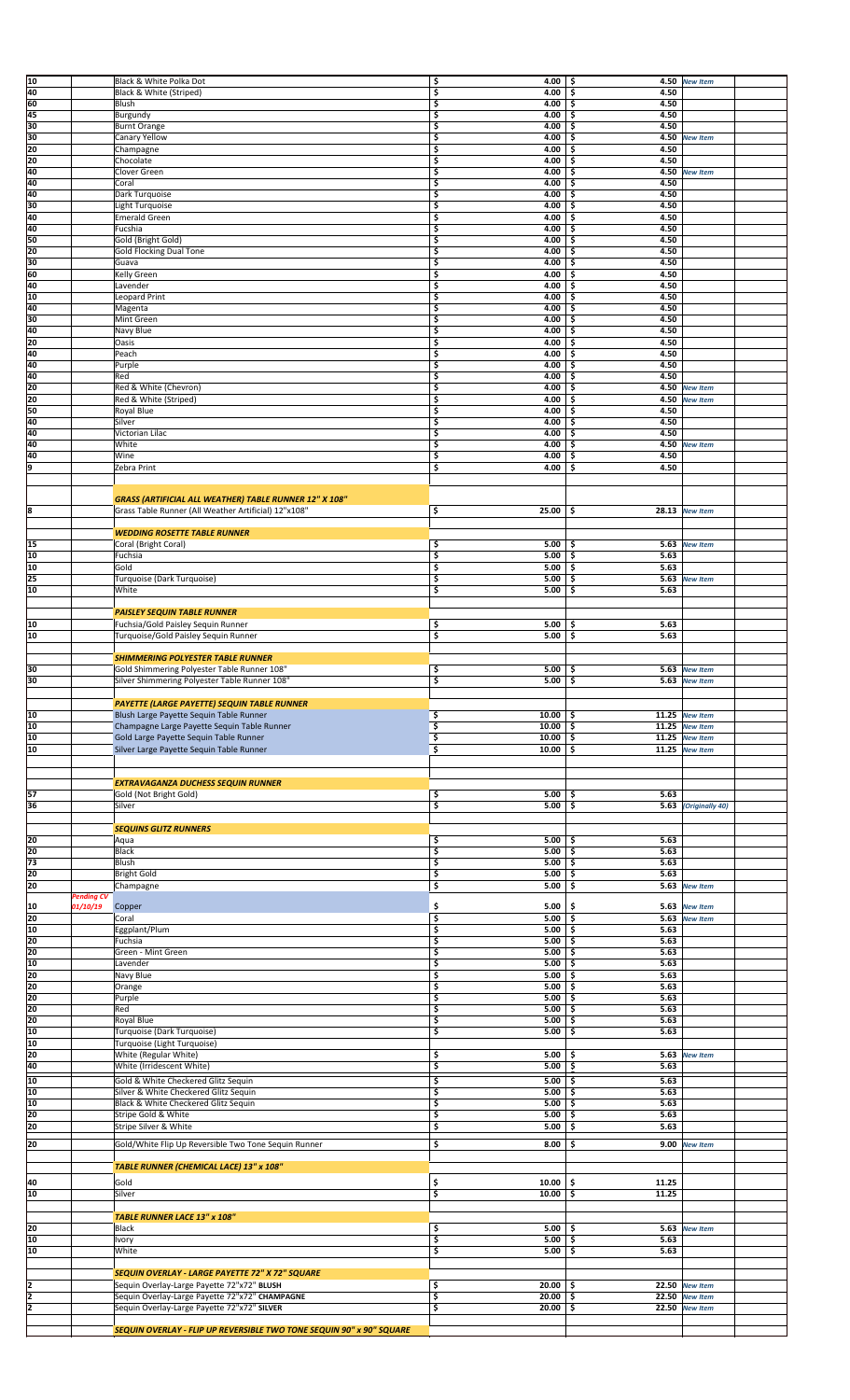| 10            | Sequin Overlay- Flip Up Reversible Two Tone Gold/White                             | \$                      | $50.00$   \$  |                           | <b>56.25</b> New Item              |  |
|---------------|------------------------------------------------------------------------------------|-------------------------|---------------|---------------------------|------------------------------------|--|
|               |                                                                                    |                         |               |                           |                                    |  |
|               | <b>ORGANZA OVERLAY 72" x 72" (SHEER)</b>                                           |                         |               |                           |                                    |  |
| 20            | Eggplant 72"x72"                                                                   | \$                      | 4.00          | \$                        | 4.50 New Item                      |  |
| 20            | Fuchsia 72"x72"                                                                    | $\overline{\mathsf{s}}$ | 4.00          | \$                        | 4.50 New Item                      |  |
| 30<br>20      | Gold 72"x72"<br>Green Willow/Moss                                                  | \$<br>\$                | 4.00<br>4.00  | \$<br>\$<br>4.50          | 4.50 New Item                      |  |
| 20            | Navy 72"x72"                                                                       | \$                      | 4.00          | \$                        | <b>New Item</b><br>4.50 New Item   |  |
| 20            | Orange 72"x72"                                                                     | \$                      | 4.00          | \$<br>4.50                | <b>New Item</b>                    |  |
| 30            | Red 72"x72"                                                                        | \$                      | 4.00          | \$<br>4.50                | <b>New Item</b>                    |  |
| 20            | Royal Blue 72"x72"                                                                 | \$                      | 4.00          | \$<br>4.50                | <b>New Item</b>                    |  |
| 30            | Silver 72"x72"                                                                     | \$                      | 4.00          | \$<br>4.50                | <b>New Item</b>                    |  |
| 20            | Turquoise (Light Turquoise) 72"x72"                                                | \$                      | 4.00          | \$<br>4.50                | <b>New Item</b>                    |  |
|               |                                                                                    |                         |               |                           |                                    |  |
|               | <b>SATIN OVERLAYS 54" x 54"</b>                                                    |                         |               |                           |                                    |  |
| 10            | Apple Green (Chevron Print) 54"x54"                                                | \$.                     | 5.00          | 5.63<br>\$                |                                    |  |
| 10            | Apple Red 54"x54"                                                                  | \$                      | 5.00          | \$.<br>5.63               |                                    |  |
| 10            | Apple Red Chevron 54"x54"                                                          | \$                      | 5.00          | \$<br>5.63                |                                    |  |
| 20            | Aqua Blue 54"x54"                                                                  | \$                      | 5.00          | \$<br>5.63                |                                    |  |
| 20            | Black Chevron 54"x54"                                                              | \$                      | 5.00          | 5.63<br>-\$               |                                    |  |
| 10            | Black & White Polka Dot 54"x54"                                                    | \$                      | 5.00          | \$<br>5.63                | <b>New Item</b>                    |  |
| 10            | Blush 54"x54"                                                                      | \$                      | 5.00          | \$.<br>5.63               |                                    |  |
| 10            | Burnt Orange 54"x54"                                                               | \$                      | 5.00          | \$<br>5.63                |                                    |  |
| l9            | Canary Yellow 54"x54"                                                              | \$                      | 5.00          | \$<br>5.63                |                                    |  |
| 20            | Clover (New Green) 54"x54"                                                         | \$                      | 5.00          | \$<br>5.63                |                                    |  |
| İ6            | Coral (Satin) 54"x54"                                                              | \$                      | 5.00          | \$<br>5.63                | (Orig 10)                          |  |
| l10           | Coral (Lamour Satin)-slightly darker shade 54"x54"                                 | 5                       | 5.00          | \$.<br>5.63               |                                    |  |
| 10            | Dark Chocolate 54"x54"                                                             | \$                      | 5.00          | \$.<br>5.63               |                                    |  |
| 10            | Dark Turquoise 54"x54"                                                             | \$                      | 5.00          | 5.63<br>\$                |                                    |  |
| 10            | Emerald Green 54"x54"                                                              | \$                      | 5.00          | \$<br>5.63                |                                    |  |
| 10            | Fuchsia 54"x54"                                                                    | \$                      | 5.00          | 5.63<br>\$.               |                                    |  |
| 10            | Fuchsia & White Stripe 54"x54"                                                     | \$                      | 5.00          | \$<br>5.63                | <b>New Item</b>                    |  |
| 30            | Guava (Pink) 54"x54"                                                               | \$                      | 5.00          | \$<br>5.63                |                                    |  |
| 20            | Iced Coffee/Mocha 54"x54"                                                          | \$                      | 5.00          | \$<br>5.63                | <b>New Item</b>                    |  |
| 10            | Jade 54"x54"                                                                       | \$                      | 5.00          | \$<br>5.63                |                                    |  |
| 10            | Kelly Green 54"x54"                                                                | \$                      | 5.00          | \$<br>5.63                |                                    |  |
| 20            | Light Turquoise 54"x54"                                                            | \$                      | 5.00          | \$<br>5.63                |                                    |  |
| 20            | Magenta Violet 54"x54"                                                             | \$                      | 5.00          | \$<br>5.63                |                                    |  |
| 10            | Medium Pink 54"x54"                                                                | \$                      | 5.00          | \$.<br>5.63               |                                    |  |
| 10            | Mint Green 54"x54"                                                                 | \$                      | 5.00          | \$<br>5.63                |                                    |  |
| 10<br>10      | Navy (Chevron) 54"x54"                                                             | \$<br>\$                | 5.00<br>5.00  | \$<br>5.63<br>5.63<br>\$. |                                    |  |
| 10            | Navy Blue & White Stripe 54"x54"<br>Oasis (Blue) 54"x54"                           | \$                      | 5.00          | \$<br>5.63                |                                    |  |
| 10            | Orange (Chevron) 54"x54"                                                           | \$                      | 5.00          | \$<br>5.63                |                                    |  |
| 30            | Plum 54"x54"                                                                       | \$                      | 5.00          | \$<br>5.63                |                                    |  |
| 10            | Purple 54"x54"                                                                     | \$                      | 5.00          | \$<br>5.63                |                                    |  |
| 10            | Red & White (Striped) 54"x54"                                                      | \$                      | 5.00          | \$                        | 5.63 New Item                      |  |
| 10            | Silver 54"x54"                                                                     | \$                      | 5.00          | \$<br>5.63                |                                    |  |
| l10           | Turquoise (Chevron) 54'x54"                                                        | 5                       | 5.00          | \$.<br>5.63               |                                    |  |
| 20            | Victorian Lilac 54"x54"                                                            | \$                      | 5.00          | \$.<br>5.63               |                                    |  |
| l10           | Wine 54"x54"                                                                       | \$                      | 5.00          | \$<br>5.63                |                                    |  |
| 10            | Yellow (Chevron) 54"x54"                                                           | \$                      | 5.00          | \$<br>5.63                |                                    |  |
|               | (See Above for Polyester Overlays/Tablecloths)                                     |                         |               |                           |                                    |  |
|               | SATIN OVERLAYS- 60" x 60"                                                          |                         |               |                           |                                    |  |
| 30            | Black 60"x60"                                                                      | 5                       | $5.00$ \$     |                           | 5.63 New Item                      |  |
| 20            | Blue (Light Blue) 60"x60"                                                          | \$                      | $5.00$ \$     |                           | 5.63 New Item                      |  |
| 30            | Blue (Navy Blue) 60"x60"                                                           | \$                      | $5.00$ \$     |                           | 5.63 New Item                      |  |
| 30            | Blue (Royal Blue) 60"x60"                                                          | \$                      | $5.00$ \$     |                           | 5.63 New Item                      |  |
| 30            | Blue (Serenity Blue) 60"x60'                                                       | \$                      | 5.00          | \$.                       | 5.63 New Item                      |  |
| 20            | Burgundy 60"x60"                                                                   | \$                      | 5.00          | \$                        | 5.63 New Item                      |  |
| 20            | Eggplant 60"x60"                                                                   | \$                      | 5.00          | \$.<br>5.63               | <b>New Item</b>                    |  |
| 30            | Fuchsia 60"x60"                                                                    | \$                      | 5.00          | \$<br>5.63                | <b>New Item</b>                    |  |
| 40            | Gold 60"x60"                                                                       | \$                      | 5.00          | \$<br>5.63                | <b>New Item</b>                    |  |
| 30            | Green (Willow/Moss Green) 60"x60"                                                  | \$                      | 5.00          | \$<br>5.63                | <b>New Item</b>                    |  |
| 30            | Orange (Burnt Orange) 60"x60"                                                      | \$                      | 5.00          | \$<br>5.63                | <b>New Item</b>                    |  |
| 10            | Peach 60"x60"                                                                      | \$                      | 5.00          | \$<br>5.63                |                                    |  |
| 20            | Pink (Light Pink) 60"x60"                                                          | \$                      | 5.00          | \$                        | 5.63 New Item                      |  |
| 30            | Pink (Rose Quartz) 60"x60" (8 Extra for DM)                                        | \$                      | 5.00          | \$<br>5.63                | <b>New Item</b>                    |  |
| 30            | Purple 60"x60" (8 Extra for DM)                                                    | \$                      | 5.00          | \$                        | 5.63 New Item                      |  |
| 40            | Red 60"x60"                                                                        | \$                      | 5.00          | \$<br>5.63                | <b>New Item</b>                    |  |
| 30            | Silver 60"x60"                                                                     | \$                      | 5.00          | \$<br>5.63                | <b>New Item</b>                    |  |
| 30            | Turquoise 60"x60"                                                                  | \$                      | 5.00          | \$<br>5.63                | <b>New Item</b>                    |  |
| 20            | Yellow 60"x60"                                                                     | \$                      | 5.00          | \$<br>5.63                | <b>New Item</b>                    |  |
|               |                                                                                    |                         |               |                           |                                    |  |
|               | SATIN OVERLAYS-72" x 72"                                                           |                         |               |                           |                                    |  |
| 20<br>10      | Bright Gold 72"x72"                                                                | \$                      | $5.00$ \$     | 5.63<br>5.63              |                                    |  |
| 30            | Baby Blue 72"x72"                                                                  | \$<br>\$                | 5.00%<br>5.00 | \$<br>5.63                |                                    |  |
| 30            | Brown (Chocolate Brown) 72"x72"<br>Champagne 72"x72"                               | \$                      | 5.00          | \$<br>5.63                | <b>New Item</b><br><b>New Item</b> |  |
| 6             | Dark Gold 72"x72"                                                                  | \$                      | $5.00$ \$     | 5.63                      |                                    |  |
| 20            | Light Turquoise 72"x72"                                                            | \$                      | 5.00          | \$<br>5.63                |                                    |  |
| 30            | Mint Green 72"x72"                                                                 | \$                      | 5.00          | 5.63<br>\$                |                                    |  |
| ļ6            | Red (Blood Red) 72"x72"                                                            | \$                      | 5.00          | \$.<br>5.63               |                                    |  |
|               | SATIN OVERLAYS- 45 " & 90"                                                         | \$                      | 5.00          | \$<br>5.63                |                                    |  |
| 10            | Black (45" x 45")                                                                  | \$                      | 5.00          | \$<br>5.63                |                                    |  |
| 8             | Burgundy (90" x 90")                                                               | \$                      | 5.00          | \$<br>5.63                |                                    |  |
| 25            | Dark Gold (45" x 45")                                                              | \$                      | 5.00          | \$<br>5.63                |                                    |  |
| 10            | Mint Green (90"x90")                                                               | \$                      | 5.00          | \$<br>5.63                |                                    |  |
| 25            | Red (45" x 45")                                                                    | \$                      | 5.00          | \$<br>5.63                |                                    |  |
| 10            | Royal Blue (90" x 90")                                                             | \$                      | 5.00          | \$<br>5.63                |                                    |  |
| 25            | Silver (45" x 45")                                                                 | \$                      | 5.00          | \$<br>5.63                |                                    |  |
| 10            | Silver (90"x90")                                                                   | \$                      | 5.00          | \$<br>5.63                |                                    |  |
|               |                                                                                    |                         |               |                           |                                    |  |
|               | <b>EMBROIDERY OVERLAYS 60" X 60" (For Church)</b>                                  |                         |               |                           |                                    |  |
| $\frac{2}{2}$ | Champagne Embroidery Overlay 60"x60"                                               |                         | $$10.00$   \$ | 11.25                     |                                    |  |
|               | Green Moss/Willow Embroidery Overlay 60"x60"                                       |                         | $$10.00$ $$$  | 11.25                     |                                    |  |
| ī             | Purple Embroidery Overlay 60"x60"                                                  |                         | $$10.00$ \$   | 11.25                     |                                    |  |
| 2             | Red Embroidery Overlay 60"x60"                                                     |                         | $$10.00$ \$   | 11.25                     |                                    |  |
| z             | White Embroidery Overlay 60"x60"                                                   |                         | $$10.00$ \$   | 11.25                     |                                    |  |
|               |                                                                                    |                         |               |                           |                                    |  |
| 12            | <b>CIRCLE SEQUIN TABLE OVERLAY 85" X 85"</b>                                       |                         | $10.00$ \$    | 11.25                     |                                    |  |
| 12            | Gold (Bright) Circle Sequin Overlay 85"x85"<br>Ivory Circle Sequin Overlay 85"x85" | \$<br>\$                | $10.00$ \$    | 11.25                     |                                    |  |
| 12            | White Circle Sequin Overlay 85"x85"                                                | \$                      | $10.00$ \$    | 11.25                     |                                    |  |
|               |                                                                                    |                         |               |                           |                                    |  |
|               | <b>CHEMICAL LACE OVERLAYS 90" x 90"</b>                                            |                         |               |                           |                                    |  |
| 10            | Silver Chemical Lace Overlay 90"x90"                                               |                         | \$10.00       | 11.25<br>\$               |                                    |  |
| 10            | Gold Chemical Lace Overlay 90"x90"                                                 |                         | \$10.00       | Ŝ.<br>11.25               |                                    |  |
|               |                                                                                    |                         |               |                           |                                    |  |
|               | <b>EMBROIDERY SWIRL OVERLAYS 90" x 90"</b>                                         |                         |               |                           |                                    |  |
| 10            |                                                                                    |                         | $$10.00$ \$   | 11.25                     |                                    |  |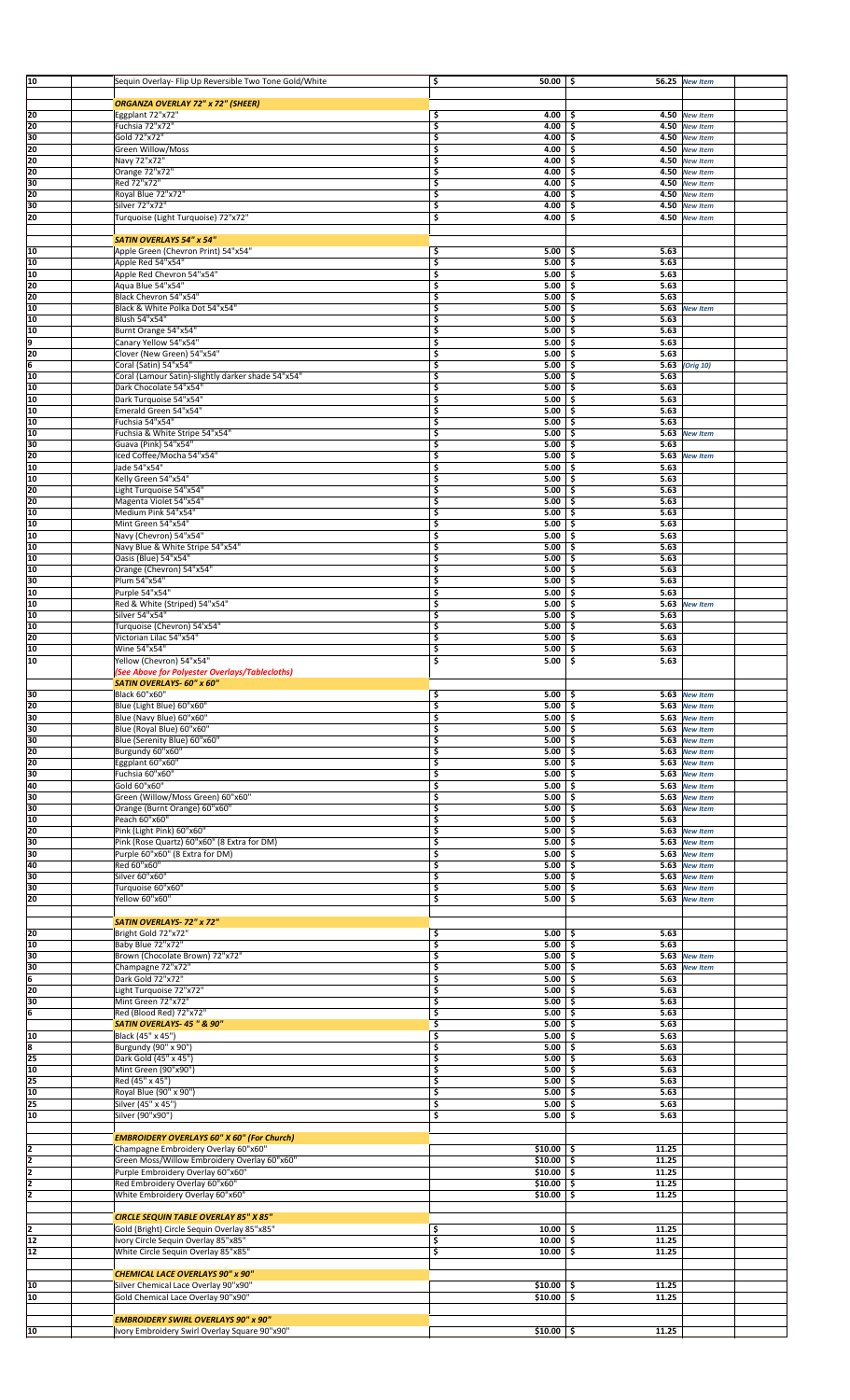| 10             | White Embroidery Swirl Overlay Square 90"x90"                          | $$10.00$   \$     | 11.25                                 |                |  |
|----------------|------------------------------------------------------------------------|-------------------|---------------------------------------|----------------|--|
|                |                                                                        |                   |                                       |                |  |
|                | <b>LACE OVERLAYS 90" x 90"</b>                                         |                   |                                       |                |  |
| 15             | Ivory Lace Overlay (90" x 90")                                         | \$<br>10.00       | 11.25<br>-\$                          |                |  |
| 15             | White Lace Overlay (90" x 90")                                         | \$<br>10.00       | 11.25<br>\$                           |                |  |
| 4              | Ivory Lace Overlay (60" x 60")                                         | \$<br>5.00        | -\$<br>5.63                           |                |  |
| 4              | White Lace Overlay (60" x 60")                                         | \$<br>5.00        | 5.63<br>\$                            |                |  |
|                |                                                                        |                   |                                       |                |  |
|                | PAISLEY SEQUIN TABLE OVERLAY 85" x 85" SQ.                             |                   |                                       |                |  |
|                | Fuchsia/Gold Paisley Sequin Overlay 85" x 85"                          | \$<br>10.00       | 11.25<br>\$                           |                |  |
| $\frac{2}{2}$  | Turquoise/Gold Paisley Sequin Overlay 85" x 85"                        | \$<br>10.00       | \$<br>11.25                           |                |  |
|                |                                                                        |                   |                                       |                |  |
|                | <b>ROSETTE OVERLAY 72" x 72"</b>                                       |                   |                                       |                |  |
| 2              | Fuchsia Wonderland Rosette Overlay 72"x72"                             | \$<br>$10.00$ \$  |                                       | 11.25 New Item |  |
|                | Gold Wonderland Rosette Overlay 72"x72"                                |                   |                                       |                |  |
| ī              |                                                                        | \$<br>10.00       | \$.                                   | 11.25 New Item |  |
| 2              | Red Wonderland Rosette Overlay 72"x72"                                 | \$<br>10.00       | \$.                                   | 11.25 New Item |  |
| $\overline{2}$ | Silver Wonderland Rosette Overlay 72"x72"                              | \$<br>10.00       | \$                                    | 11.25 New Item |  |
| 2              | Turquoise Wonderland Rosette Overlay 72"x72"                           | \$<br>10.00       | \$.                                   | 11.25 New Item |  |
|                |                                                                        |                   |                                       |                |  |
|                | <b>ROSETTE OVERLAY 85" x 85"</b>                                       |                   |                                       |                |  |
| 20             | Blush Rosette Satin Overlay 85"x85"                                    | \$<br>15.00       | -\$                                   | 16.88 New Item |  |
| 20             | Fuchsia Rosette Satin Overlay 85"x85"                                  | \$<br>15.00       | \$                                    | 16.88 New Item |  |
|                |                                                                        |                   |                                       |                |  |
|                |                                                                        |                   |                                       |                |  |
|                | RUFFLED SHEER ORGANZA OVERLAYS 85" X 85" SQ.                           |                   |                                       |                |  |
| 2              | Gold Ruffled Sheer Organza Overlay 85"x85"                             | \$<br>10.00       | 11.25<br>-\$                          |                |  |
| 2              | Ivory Ruffled Sheer Organza Overlay 85"x85"                            | \$<br>10.00       | 11.25<br>\$                           |                |  |
| 2              | White Ruffled Sheer Organza Overlay 85"x85"                            | \$<br>10.00       | \$.<br>11.25                          |                |  |
|                |                                                                        |                   |                                       |                |  |
|                | <b>VINTAGE VEIL EMBROIDERY OVERLAYS</b>                                |                   |                                       |                |  |
|                | Overlay/Topper Ivory/Gold (90" x 90")                                  | \$<br>20.00       | 22.50<br>\$                           |                |  |
|                |                                                                        |                   |                                       |                |  |
|                |                                                                        |                   |                                       |                |  |
|                | <b>WEDDING ACCESSORIES</b>                                             |                   |                                       |                |  |
|                | <b>ROSE PETALS 500 pcs per pack (For Sale)</b>                         | \$<br>22.00%      | 24.75                                 |                |  |
| 5 pks          | Black                                                                  | \$<br>22.00       | \$<br>24.75                           |                |  |
| 5 pks          | Fushia                                                                 | \$<br>22.00       | ۱\$<br>24.75                          |                |  |
| 5 pks          | Gold                                                                   | \$<br>22.00       | \$.<br>24.75                          |                |  |
|                |                                                                        |                   |                                       |                |  |
| 5 pks          | Pink                                                                   | \$<br>22.00       | 24.75<br>\$                           |                |  |
| 5 pks          | Purple                                                                 | \$<br>22.00       | \$ ا<br>24.75                         |                |  |
| 5 pks          | Royal Blue                                                             | \$<br>22.00       | 24.75<br>\$                           |                |  |
| 5 pks          | Silver                                                                 | 22.00<br>\$       | 24.75<br>\$                           |                |  |
|                |                                                                        |                   |                                       |                |  |
|                | <b>HEART PETALS 500 pcs per pack (For Sale)</b>                        | \$<br>27.00       | 30.38<br>-\$                          |                |  |
| 5 pks          | Red                                                                    | \$<br>27.00       | 30.38<br>\$ ا                         |                |  |
| 5 pks          | Silver                                                                 | \$<br>27.00       | -\$<br>30.38                          |                |  |
|                |                                                                        |                   |                                       |                |  |
|                | <b>PEARLS</b>                                                          |                   |                                       |                |  |
| ļ6             | 10mm White Pearls - 1000 pk (For Sale)                                 | \$<br>80.00       | 90.00<br>\$.                          |                |  |
| 6              |                                                                        |                   |                                       |                |  |
|                | 20mm White Pearls - 120 pk (For Sale)                                  | \$<br>70.00       | \$<br>78.75                           |                |  |
| 10             | Endless Mother of Pearl Strands Ivory(For Sale)                        | \$<br>60.00       | \$<br>67.50                           |                |  |
|                |                                                                        |                   |                                       |                |  |
| 15 pks         | <b>DIAMOND CONFETTI 10mm Clear Crystal (For Sale)</b>                  | \$<br>45.00       | 50.63<br>\$                           |                |  |
|                |                                                                        |                   |                                       |                |  |
|                | <b>DIAMOND GARLAND 12"L</b>                                            |                   |                                       |                |  |
|                | Diamond Garland 12"L                                                   | \$<br>$0.50$ \$   | 0.56                                  |                |  |
|                |                                                                        |                   |                                       |                |  |
|                |                                                                        |                   |                                       |                |  |
|                |                                                                        |                   |                                       |                |  |
|                | <b>DIAMOND ACRYLIC CLEAR PENDANT</b>                                   | <b>For Sale</b>   | <b>For Sale</b>                       |                |  |
| 100            | Angel's Tears Acrylic Diamond Clear Pendant                            | \$<br>1.00        | \$                                    | 1.13 New Item  |  |
| 100            | Cupids Diamond Arrowhead Acrylic Clear Pendant                         | \$<br>1.00        | \$                                    | 1.13 New Item  |  |
|                |                                                                        |                   |                                       |                |  |
|                | GLASS ICICLE ORNAMENT PENDANT 4.75", 7" & 9.5"L                        |                   |                                       |                |  |
| 36             | Glass Icicle Ornament Pendant 4.75"L                                   | \$<br>2.00        | \$                                    | 2.25 New Item  |  |
| 12             | Glass Icicle Ornament Pendant 7"L                                      | \$<br>4.00        | \$                                    | 4.50 New Item  |  |
| 12             | Glass Icicle Ornament Pendant 9.5"L                                    | \$<br>5.00        | \$.                                   | 5.63 New Item  |  |
|                |                                                                        |                   |                                       |                |  |
|                | <b>WATER PEARLS CENTERPIECE FILLER (For Sale)</b>                      |                   |                                       |                |  |
|                | Black                                                                  | \$<br>$29.00$ \$  | 32.63                                 |                |  |
| 2 pks          | Clear                                                                  | 29.00             | 32.63<br>\$.                          |                |  |
| 2 pks          |                                                                        | \$                |                                       |                |  |
| 2 pls          | Green                                                                  | \$<br>$29.00$ \$  | 32.63                                 |                |  |
| 2 pks          | Pink                                                                   | \$<br>29.00       | 32.63<br>\$.                          |                |  |
| 2 pks          | Purple                                                                 | \$<br>29.00       | \$<br>32.63                           |                |  |
| 2 pks          | White                                                                  | \$<br>29.00       | -\$<br>32.63                          |                |  |
| 2 pks          | Yellow                                                                 | \$<br>29.00       | <b>S</b><br>32.63                     |                |  |
|                |                                                                        |                   |                                       |                |  |
|                | <b>CHANDELIERS, CHANDELIER STAND 8' &amp; ACRYLIC STREAMER TASSELS</b> |                   |                                       |                |  |
|                | <b>BLACK</b>                                                           |                   |                                       |                |  |
|                |                                                                        |                   |                                       |                |  |
| I2             | BLACK IRIDESCENT SWIRL CHANDELIER 4'                                   | \$<br>50.00       | Ŝ.<br>56.25 New                       |                |  |
|                |                                                                        |                   |                                       |                |  |
|                | <b>BLUE</b>                                                            |                   |                                       |                |  |
| 12             | BLUE IRIDESCENT SWIRL CHANDELIER 4'                                    | \$<br>50.00       | \$<br>56.25                           |                |  |
|                |                                                                        |                   |                                       |                |  |
|                | CRYSTAL/DIAMOND/IRRIDESCENT                                            |                   |                                       |                |  |
|                |                                                                        |                   |                                       |                |  |
| 6              | SQUARE IRIDESCENT BEADS 4' LONG                                        | \$<br>75.00       | 84.38<br>\$.                          |                |  |
|                |                                                                        |                   |                                       |                |  |
| 2              | ROUND 3-TIER DIAMOND 4' LONG                                           | \$<br>75.00       | 84.38<br>-S                           |                |  |
| 4              |                                                                        | \$<br>150.00      | 168.75 New<br>۱\$                     |                |  |
|                |                                                                        |                   |                                       |                |  |
| Ι4             | ALIANA White & Crystal 6 Light Chandelier 21.6 X 16.5"                 | \$<br>200.00      | \$<br>225.00 New                      |                |  |
| 3              | APHRODITE SPIRAL CRYSTAL IRRIDESCENT BEADED CHANDELIER 2'W x 7.8L      | 150.00<br>\$      | $\overline{\mathsf{s}}$<br>168.75 New |                |  |
|                |                                                                        |                   |                                       |                |  |
|                | CRYSTAL "MARBELLA" CRYSTAL IRRIDESCENT DIAMOND BEAD CHANDELIER 25"W X  |                   |                                       |                |  |
| 11             | 18"L (Total length 34.5") SWT                                          | \$<br>50.00       | \$.<br>56.25 New                      |                |  |
|                |                                                                        |                   |                                       |                |  |
|                | <b>GOLD</b>                                                            |                   |                                       |                |  |
| 12             | RENAISSANCE CHANDELIERS Small Antique Gold                             | \$<br>50.00       | \$<br>56.25                           |                |  |
| 4              |                                                                        |                   | Ŝ.                                    |                |  |
|                | DROP DIVA EARRING CHANDELIERS GOLD 8.75"X18"H                          | \$<br>35.00       | 39.38                                 |                |  |
| 14             | FABULOUS LIGHT GOLD SQUARE 4' LONG                                     | \$<br>75.00       | \$.<br>84.38                          |                |  |
|                |                                                                        |                   |                                       |                |  |
| 12             | GOLD BODY BEADED 5-ARM CRYSTAL CHANDELIER LARGE 22"Wx26"L              | \$<br>200.00      | \$.<br>225.00 New                     |                |  |
| 4              | GOLD ROUND "BINDI" REAL CRYSTAL BEADED CHANDELIER 12"D X 36"L          | \$<br>100.00      | \$.<br>112.50 New                     |                |  |
|                |                                                                        |                   |                                       |                |  |
|                |                                                                        |                   |                                       |                |  |
| 2              | GOLD SQUARE "ADITA" REAL CRYSTAL BEADED CHANDELIER 12"D X 36"L         | \$<br>100.00      | \$<br>112.50 New                      |                |  |
|                |                                                                        |                   |                                       |                |  |
| Ι4             | INDIAN GOLD HANGING BUBBLES CHANDELIER 8 3/4"W x 30"L                  | \$<br>50.00       | \$<br>56.25 New                       |                |  |
|                |                                                                        |                   |                                       |                |  |
| ļ4             | INDIAN GOLD HANGING BUBBLES CHANDELIER 7 1/4"W x 66"L                  | \$<br>75.00       | \$.<br>84.38 New                      |                |  |
|                |                                                                        |                   |                                       |                |  |
|                | <b>SILVER</b>                                                          |                   |                                       |                |  |
|                | 3-TIER HAND HOOKED CHANDELIERS Small Silver                            | Ş<br>$50.00$   \$ | 56.25                                 |                |  |
| 2              | ANASTASIA SILVER DAZZLE DIAMANTE DUO Small/Long                        | \$<br>$50.00$ \$  | 56.25                                 |                |  |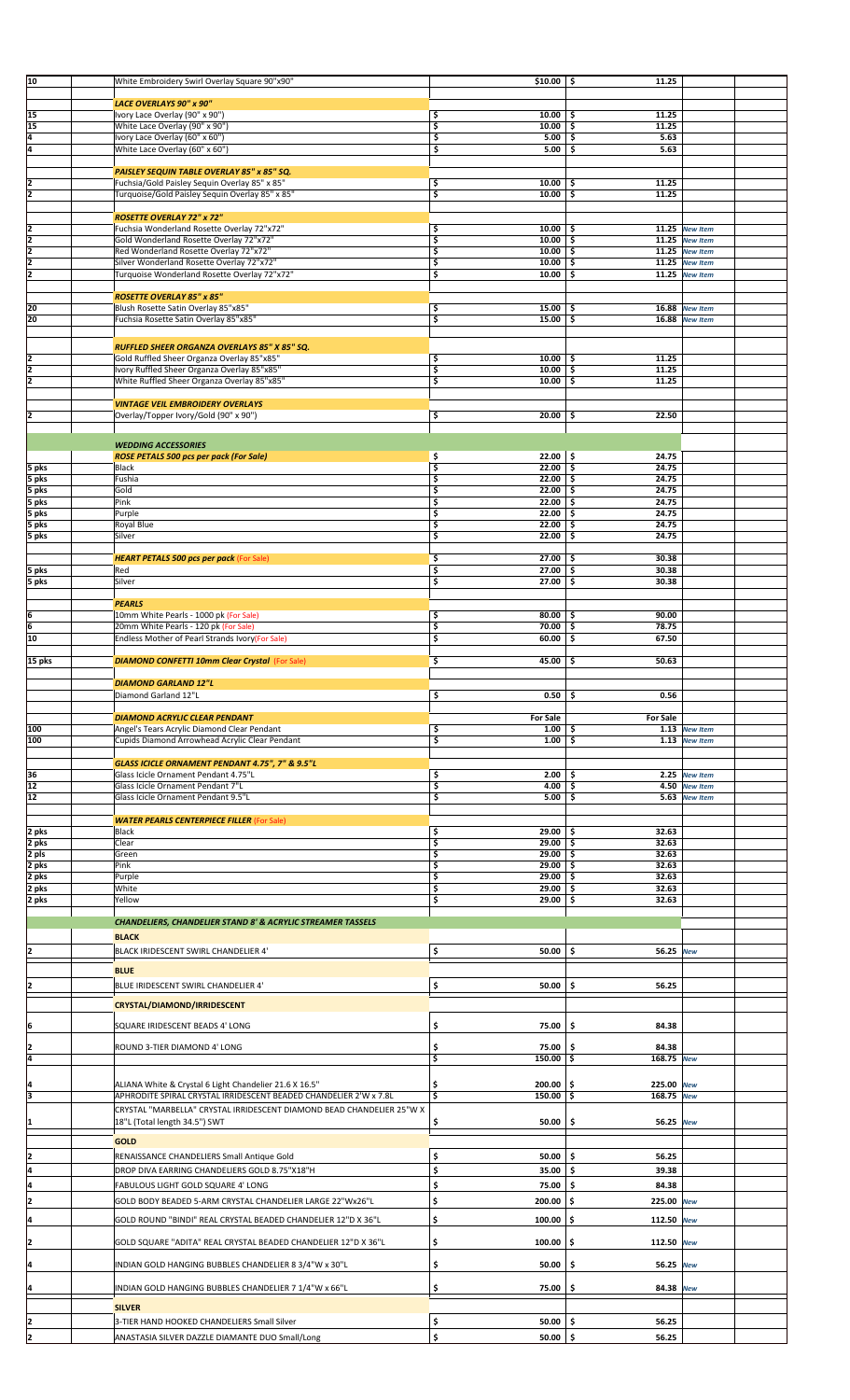|                                                               |                                                                                                                                           | 75.00                                |                  |                       |
|---------------------------------------------------------------|-------------------------------------------------------------------------------------------------------------------------------------------|--------------------------------------|------------------|-----------------------|
| $\frac{2}{2}$                                                 | ANASTASIA SILVER DAZZLE DIAMANTE DUO 24"Wide                                                                                              | \$                                   | \$<br>84.38      |                       |
|                                                               | XLG CRYSTAL/SILVER CHANDELIERS                                                                                                            | \$<br>75.00                          | \$<br>84.38      |                       |
|                                                               | <b>PINK</b>                                                                                                                               |                                      |                  |                       |
| $\overline{z}$                                                | PINK IRIDESCENT SWIRL CHANDELIER 4'                                                                                                       | \$<br>50.00                          | \$<br>56.25      |                       |
|                                                               |                                                                                                                                           |                                      |                  |                       |
|                                                               | <b>WHITE</b>                                                                                                                              |                                      |                  |                       |
|                                                               |                                                                                                                                           |                                      |                  |                       |
| 4                                                             | WHITE IRIDESCENT SPANGLES CHANDELIER 8"X18"                                                                                               | \$<br>35.00                          | \$               | 39.38 New Item        |
|                                                               | WHITE METAL "HAYDEN" CYRSTAL CANDLE CHANDELIER LG. 16.7"WX28"L (with<br>chain 56"L & holds 6 pillar candles) (SWT)                        | \$<br>50.00                          | \$               | 56.25 New Item        |
| <u> 4</u>                                                     |                                                                                                                                           |                                      |                  |                       |
|                                                               | <b>CHANDELIER STAND DECORATIVE 8'H (H &amp; H Design)</b>                                                                                 |                                      |                  |                       |
| $\overline{2}$                                                | Chandelier Stand Decorative 8'H                                                                                                           | \$<br>75.00                          | \$.              | 84.38 New Item        |
|                                                               |                                                                                                                                           |                                      |                  |                       |
|                                                               | <b>CHANDELIER TABLETOP CENTERPIECE DISPLAY STAND GOLD &amp; SILVER</b>                                                                    |                                      |                  |                       |
|                                                               | Chandelier Tabletop Centerpiece Display Stand w/2pcs-11" Poles Gold                                                                       | \$<br>30.00                          | 33.75<br>\$      |                       |
| $\begin{array}{c}\n6 \\ \hline\n16 \\ \hline\n6\n\end{array}$ | Chandelier Tabletop Centerpiece Display Pole Extensions 11" Gold<br>Chandelier Tabletop Centerpiece Display Stand w/2pcs-11" Poles Silver | \$<br>$10.00$ \$<br>\$<br>$30.00$ \$ | 11.25<br>33.75   |                       |
| 16                                                            | Chandelier Tabletop Centerpiece Display Pole Extensions 11" Silver                                                                        | \$<br>10.00                          | \$<br>11.25      |                       |
|                                                               |                                                                                                                                           |                                      |                  |                       |
|                                                               | ACRYLIC STREAMER TASSELS CRYSTAL 2.25" X 40"L                                                                                             |                                      |                  |                       |
| 10                                                            | Acrylic Streamer Tassels Crystal 2.25" x 40"L                                                                                             | \$<br>10.00                          | \$.              | 11.25 New Item        |
|                                                               |                                                                                                                                           |                                      |                  |                       |
|                                                               | <b>LIGHTING FOR CHANDELIERS</b>                                                                                                           |                                      |                  |                       |
| 20                                                            | Round LED Lights with Magnet - for Vases, Cocktail Tables or Chandeliers                                                                  | \$<br>10.00                          | \$               | 11.25 New Item        |
| 6                                                             | 12' Light Cord Kit                                                                                                                        | <b>Free with Chandelier</b>          |                  |                       |
| 12                                                            | 16 Color Changing LED Bulb with Remote                                                                                                    | \$<br>10.00                          | \$<br>11.25      |                       |
|                                                               | 16 Color changing LED RGB Spotlight Bulb with Wireless Remote for                                                                         |                                      |                  |                       |
| 10                                                            | Backdrop/Wedding Stage 3Watt                                                                                                              | \$<br>10.00                          | \$<br>11.25      | <b>New Item</b>       |
|                                                               |                                                                                                                                           |                                      |                  |                       |
|                                                               | GLASS CLOCHE DOME BEAUTY & THE BEAST W/WOOD BASE 8"H                                                                                      |                                      |                  |                       |
|                                                               |                                                                                                                                           |                                      |                  |                       |
| 10                                                            | Glass Cloche Dome Beauty & the Beast w/Wood Base 8"H                                                                                      | \$<br>20.00                          | \$               | 22.50 New Item        |
|                                                               |                                                                                                                                           |                                      |                  |                       |
|                                                               | <b>BIRD CAGE CANDLE TEA LIGHT HOLDER ON PEDESTAL 12" H</b>                                                                                |                                      |                  |                       |
|                                                               |                                                                                                                                           |                                      |                  |                       |
| 10                                                            | White Bird Cage Candle Tea Light Holder on Pedestal 12"                                                                                   | \$<br>10.00                          | \$               | 11.25 New Item        |
|                                                               |                                                                                                                                           |                                      |                  |                       |
|                                                               | <b>BIRD CAGE HANGING CANDLE TEA LIGHT HOLDER SILVER</b>                                                                                   |                                      |                  |                       |
|                                                               |                                                                                                                                           |                                      |                  |                       |
| 12                                                            | Bird Cage Hanging Candle Tea Light Holder Silver                                                                                          | \$<br>10.00                          | \$               | 11.25 New Item        |
|                                                               |                                                                                                                                           |                                      |                  |                       |
|                                                               | BIRD CAGE ANTIQUE GOLD Set of 2 - 14" & 17"                                                                                               |                                      |                  |                       |
|                                                               |                                                                                                                                           |                                      |                  |                       |
| 2 Sets                                                        | Bird Cage Antique Gold Set of 2 - 14" & 17"                                                                                               | \$<br>75.00                          | \$               | 84.38 New Item        |
|                                                               |                                                                                                                                           |                                      |                  |                       |
|                                                               | LANTERN ANTIQUE WHITE - 10", 14", 20"                                                                                                     |                                      |                  |                       |
|                                                               |                                                                                                                                           |                                      |                  |                       |
| 2                                                             | Lantern Antique White - 5 1/2"W x 10"H                                                                                                    | \$<br>20.00                          | \$               | <b>22.50</b> New Item |
| 2                                                             | Lantern Antique White - 6"W x 14"H                                                                                                        | \$<br>$30.00$ \$                     |                  | 33.75 New Item        |
| 2                                                             | Lantern Antique White - 8"W x 20"H                                                                                                        | \$<br>40.00                          | \$               | 45.00 New Item        |
|                                                               |                                                                                                                                           |                                      |                  |                       |
|                                                               |                                                                                                                                           |                                      |                  |                       |
|                                                               | LANTERN BLACK METAL INDOOR/OUTDOOR 11"H, 15"H, 20 1/2"H                                                                                   | Per Set of 3 pc.                     | Per Set of 3 pc. |                       |
|                                                               |                                                                                                                                           |                                      |                  |                       |
|                                                               | Lantern Black Metal Indoor/Outdoor 11"H, 15"H, 20 1/2"H (Small 5"x5"x11"H,                                                                |                                      |                  |                       |
| 2 Sets                                                        | Medium 7"x7"x15"H, 9"x9"x20 1/2"H                                                                                                         | \$<br>75.00                          | \$               | 84.38 New Item        |
|                                                               | For Individual Rental of Above see Below Prices                                                                                           | Per Each Pc.                         | Per Each Pc.     |                       |
|                                                               |                                                                                                                                           |                                      |                  |                       |
| 2                                                             | Lantern Black Metal Indoor/Outdoor 11"H (Small 5"x5"x11"H)                                                                                | \$<br>20.00                          | \$               | 22.50 New Item        |
| $\overline{\mathbf{z}}$                                       | Lantern Black Metal Indoor/Outdoor 15"H (Medium 7"x7"x15"H)                                                                               | \$<br>30.00                          | \$<br>33.75      | <b>New Item</b>       |
|                                                               |                                                                                                                                           |                                      |                  |                       |
| 2                                                             | Lantern Black Metal Indoor/Outdoor 20 1/2"H (Large 9"x9"x20 1/2"H)                                                                        | \$<br>40.00                          | \$               | 45.00 New Item        |
|                                                               |                                                                                                                                           |                                      |                  |                       |
|                                                               |                                                                                                                                           |                                      |                  |                       |
|                                                               | LANTERN/CANDLEHOLDER GOLD 16"H & 19" (Harwin)                                                                                             |                                      |                  |                       |
| 4                                                             | Lantern/Candleholder Gold 16"H                                                                                                            | \$<br>25.00                          | \$               | 28.13 New Item        |
|                                                               |                                                                                                                                           |                                      |                  |                       |
| 4                                                             | Lantern/Candleholder Gold 19"H                                                                                                            | \$<br>50.00                          | \$               | <b>56.25 New Item</b> |
|                                                               |                                                                                                                                           |                                      |                  |                       |
|                                                               | <b>LANTERN COPPER FINISH SQUARE 12"H</b>                                                                                                  |                                      |                  |                       |
| 6                                                             | Lantern Copper Finish Square 12"H                                                                                                         | \$<br>30.00                          | \$.              | 33.75 New Item        |
|                                                               |                                                                                                                                           |                                      |                  |                       |
|                                                               | LANTERN WOODEN LATTICE CANDLEHOLDER W/ ROPE- ROUND & CYLINDER TYPE                                                                        |                                      |                  |                       |
|                                                               | <b>WHITE</b>                                                                                                                              |                                      |                  |                       |
|                                                               |                                                                                                                                           |                                      |                  |                       |
| 6                                                             | Lantern/Candleholder Round Wooden Lattice White w/Rope 9"                                                                                 | \$<br>20.00                          | \$               | 22.50 New Item        |
| 6                                                             | Lantern/Candleholder Cylinder Wooden Latern White w/Rope 8 1/2"                                                                           | \$<br>20.00                          | \$               | 22.50 New Item        |
|                                                               |                                                                                                                                           |                                      |                  |                       |
|                                                               |                                                                                                                                           |                                      |                  |                       |
|                                                               | LANTERN SQUARE HURRICANE TEALIGHT HOLDER W/HANDLE (PLS)                                                                                   |                                      |                  |                       |
| 20                                                            | Black Hurricane Lantern Square 4.5"                                                                                                       | \$<br>4.00                           | \$<br>4.50       |                       |
|                                                               |                                                                                                                                           |                                      |                  |                       |
| 20                                                            | White Hurricane Lantern Square 4.5"                                                                                                       | \$<br>4.00                           | \$<br>4.50       |                       |
| 12                                                            | Antique White Hurricane Lantern Sqaure 6 1/2"                                                                                             | \$<br>5.00                           | \$<br>5.63       |                       |
|                                                               |                                                                                                                                           |                                      |                  |                       |
|                                                               |                                                                                                                                           |                                      |                  |                       |
|                                                               | LANTERN HANGING CYLINDER TEALIGHT HOLDER W/HANDLE (PLS)                                                                                   |                                      |                  |                       |
| 20                                                            | Gold Hanging Cylinder Lantern w/Handle                                                                                                    | \$<br>4.00                           | \$<br>4.50       |                       |
| 20                                                            | Silver Hanging Cylinder Lantern w/Handle                                                                                                  | \$<br>4.00                           | \$<br>4.50       |                       |
|                                                               |                                                                                                                                           |                                      |                  |                       |
|                                                               | <b>LANTERNS SILVER CRYSTAL BEADED-LIGHTHOUSE</b>                                                                                          |                                      |                  |                       |
| 6                                                             | Silver Beaded Lighthouse Lanterns 10"                                                                                                     | \$<br>20.00                          | \$<br>22.50      |                       |
|                                                               |                                                                                                                                           |                                      |                  |                       |
|                                                               | CANDELABRA ANTIQUITY- 4 ARM MASSIVE 6'H (SWT)                                                                                             |                                      |                  |                       |
|                                                               | Candelabra Antiquity - 4 Arm 6'H Soft Gold                                                                                                | \$<br>$250.00$ \$                    |                  | 281.25 New Item       |
| $\frac{2}{2}$                                                 | Candelabra Antiquity - 4 Arm 6'H Chrome                                                                                                   | \$<br>$250.00$ \$                    |                  | 281.25 New Item       |
|                                                               |                                                                                                                                           |                                      |                  |                       |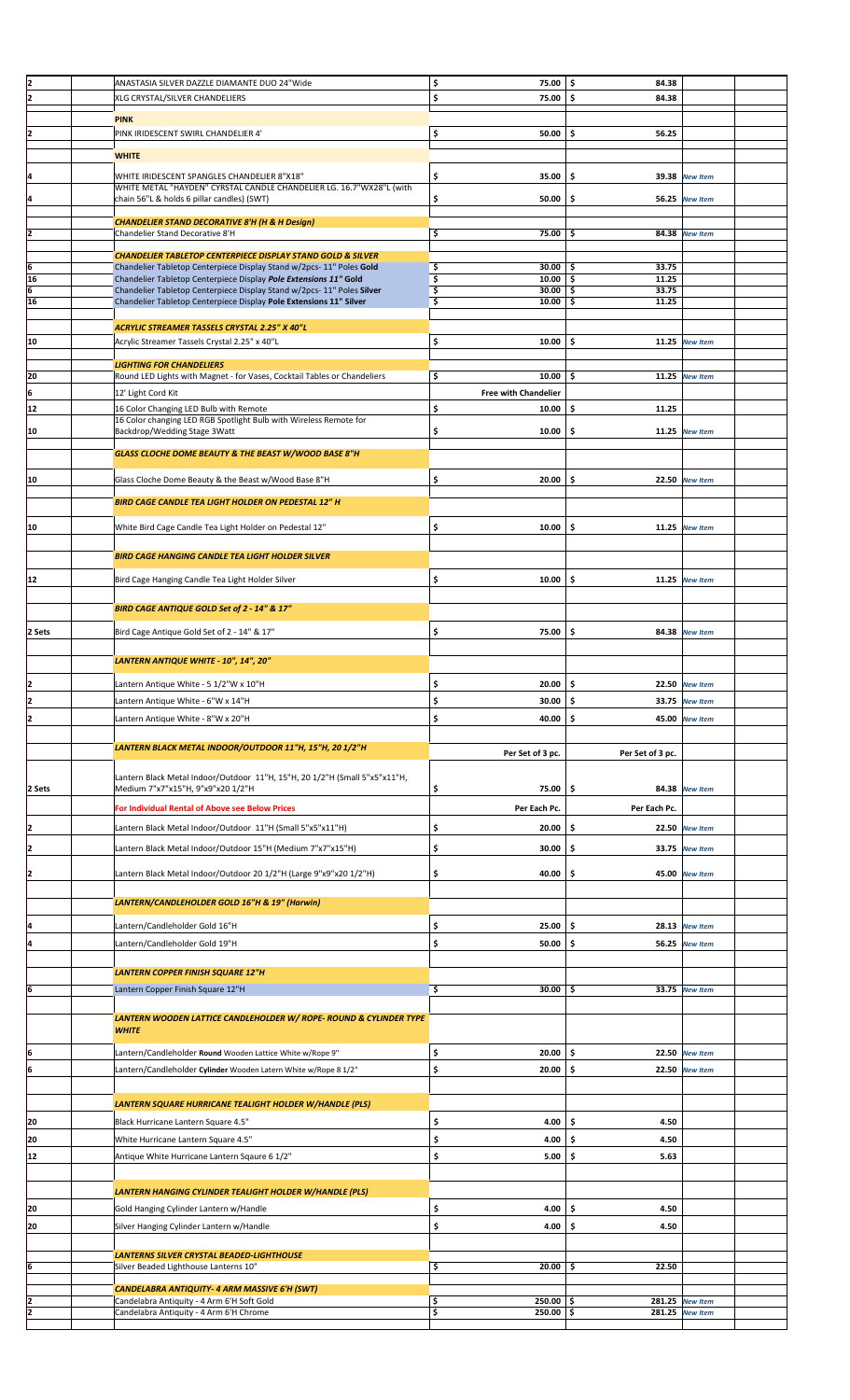|                |           | CANDELABRA GLASS W/CRYSTAL HANGING BEADS & LAMP SHADES 4 ARM/5                               |                                 |                           |                       |              |
|----------------|-----------|----------------------------------------------------------------------------------------------|---------------------------------|---------------------------|-----------------------|--------------|
|                |           | <b>CANDLE 29"H</b>                                                                           |                                 |                           |                       |              |
| 2              |           | Candelabra Glass 4 Arm/5 Candle 29"H                                                         | $200.00$ \$<br>\$               | 225.00                    |                       |              |
|                |           |                                                                                              |                                 |                           |                       |              |
|                |           | CANDELABRA - SILVER W/HANGING BEADS 4 ARM + TOP 40"H (HW)                                    |                                 |                           |                       |              |
| 2              |           | Candelabra- 4 ARM + TOP 40"H                                                                 | \$<br>$100.00$ \$               |                           | 112.50 New Item       |              |
| 2              |           | Candelabra - 4 ARM + TOP 40"H                                                                | \$<br>$100.00$ \$               |                           | 112.50 New Item       |              |
|                |           |                                                                                              |                                 |                           |                       |              |
|                | $**$      | CANDLEHOLDER RUSTIC DRIFTWOOD NATURAL COLOR ROUND                                            |                                 |                           |                       |              |
|                |           |                                                                                              |                                 |                           |                       |              |
| 6              |           | Candleholder Rustic Driftwood Natural Color Round                                            | \$<br>10.00                     | - \$                      | 11.25 New Item        |              |
|                |           |                                                                                              |                                 |                           |                       |              |
|                |           | <b>CANDLEHOLDER "MIKA" WHITE 26" (SWT)</b>                                                   |                                 |                           |                       |              |
| 6              |           | Candleholder "Mika" White 26"                                                                | \$<br>25.00                     | -\$                       | 28.13 New Item        |              |
|                |           |                                                                                              |                                 |                           |                       |              |
|                |           | <b>CANDLEHOLDER STAND GOLD CRYSTAL FLOWER (HW)</b>                                           |                                 |                           |                       |              |
| 2              |           | Gold Crystal Beaded Flower Shaped Candelabra                                                 | \$<br>$25.00$ $\vert$ \$        |                           | 28.13 New Item        |              |
| 2              |           | Silver Crystal Beaded Flower Shaped Candelabra                                               | \$<br>25.00                     | \$                        | 28.13 New Item        |              |
| z              |           | Silver Crystal Beaded Stand                                                                  | \$<br>$25.00$ \$                |                           | 28.13 New Item        |              |
|                |           |                                                                                              |                                 |                           |                       |              |
|                |           | <b>CANDLEHOLDER STAND SWIRL DESIGN WITH HANGING BEADS (HW)</b>                               |                                 |                           |                       |              |
| 2              |           | Gold Candleholder Swirl Design with Hanging Beads                                            | \$<br>$25.00$ \$                | 28.13                     |                       |              |
|                |           |                                                                                              |                                 |                           |                       |              |
|                |           | <b>CANDLEHOLDER STAND BEADED WITH 3 ARMS 18"H (HW)</b>                                       |                                 |                           | 56.25 New Item        |              |
| 5<br>3         |           | Candleholder Stand Beaded w/3 Arms 18" Gold<br>Candleholder Stand Beaded w/3 Arms 18" Silver | \$<br>$50.00$ \$<br>\$<br>50.00 | \$                        | 56.25 New Item        |              |
|                |           |                                                                                              |                                 |                           |                       |              |
|                |           |                                                                                              |                                 |                           |                       |              |
|                |           | <b>CANDLEHOLDER BEADED SILVER</b>                                                            |                                 |                           |                       |              |
| 50             |           | Candleholder Beaded Silver Medium w/out Stand                                                | \$<br>$10.00$   \$              |                           | $11.25$ New Item      |              |
| 50             |           | Candleholder Beaded Large Medium with Stand                                                  | \$<br>$25.00$ \$                |                           | 28.13 New Item        |              |
| 50             |           | Candleholder Beaded Large with Stand                                                         | \$<br>25.00                     | Ŝ.                        | <b>28.13</b> New Item |              |
|                |           |                                                                                              |                                 |                           |                       |              |
|                |           | EIFFELTOWER CANDLEHOLDER SILVER BEADED                                                       |                                 |                           |                       |              |
| 10             |           | Black Eiffel Tower with Rhinestone Accents 7"                                                | \$<br>5.00                      | -\$                       | 5.63 New Item         |              |
| 10             |           | White Eiffel Tower with Rhinestone Accents 7"                                                | \$<br>5.00                      | \$                        | 5.63 New Item         |              |
| 12             |           | Silver Beaded Eiffel Tower Candleholder 24"                                                  | \$<br>25.00                     | \$.                       | 28.13 New Item        |              |
|                |           |                                                                                              |                                 |                           |                       |              |
|                |           | EIFFEL TOWER SILVER LED BEADED-LARGE DECORATION                                              |                                 |                           |                       |              |
| 1              |           | EiffelTower Silver LED Beaded                                                                | \$<br>$100.00$ \$               |                           | 112.50 New Item       |              |
|                |           |                                                                                              |                                 |                           |                       |              |
|                |           | <b>WEDDING STAND FOR FLOWER/ROSE BALL HOLDER-SILVER 5'</b>                                   |                                 |                           |                       |              |
|                |           | Flower/Rose Ball Stand/Holder Silver 5'                                                      | \$<br>50.00                     | 56.25<br>\$               |                       |              |
|                |           |                                                                                              |                                 |                           |                       |              |
|                |           | <b>WEDDING VASE MIRRORED SILVER 4'</b>                                                       |                                 |                           |                       |              |
|                |           | Flower Holder/Vase Silver Mirror Ball look                                                   | \$<br>$100.00$ \$               | 112.50                    |                       |              |
|                |           |                                                                                              |                                 |                           |                       |              |
|                |           | SILVER HANGING CEILING FLORAL ARRANGEMENT HOLDER                                             |                                 |                           |                       |              |
|                |           | Floral Holder Silver Hanging                                                                 | \$<br>20.00                     | 22.50<br>\$.              |                       |              |
| 1              |           | Floral Holder Silver w/Diamond Hanging                                                       | $20.00$ \$<br>\$                | 22.50                     |                       |              |
|                |           |                                                                                              |                                 |                           |                       |              |
|                |           | <b>WEDDING CHAMPAGNE FLUTE METAL VASE</b>                                                    |                                 |                           |                       |              |
| 2              |           | Vase Champagne Flute Gold Medium                                                             | \$<br>40.00                     | 45.00<br>-\$              |                       |              |
| 2              |           | Vase Champagne Flute Gold Large                                                              | \$<br>50.00                     | 56.25<br>-\$              |                       |              |
| 2              |           | Vase Champagne Flute Silver Medium                                                           | \$<br>40.00                     | 45.00<br>-\$              |                       |              |
|                |           | Vase Champagne Flute Silver Large                                                            | $50.00$ $\frac{1}{5}$<br>Ş      | 56.25                     |                       |              |
|                |           |                                                                                              |                                 |                           |                       |              |
|                |           |                                                                                              |                                 |                           |                       |              |
|                |           | <b>WEDDING FLOWER STAND/CANDLE HOLDER - METAL 51"H (EFM)</b>                                 |                                 |                           |                       |              |
| 2              |           | Wedding Flower Stand/Candle Holder - Gold 51"H                                               | \$<br>75.00                     | \$                        | 84.38 New Item        |              |
| 10             |           | Wedding Flower Stand/Candle Holder - Silver 51"H                                             | \$<br>75.00                     | \$                        | 84.38 New Item        |              |
|                |           |                                                                                              |                                 |                           |                       |              |
|                |           | <b>WEDDING FLOWER STAND - GOLD BEADED</b>                                                    |                                 |                           |                       |              |
| 2              |           | Flower Stand Gold 3'                                                                         | \$<br>$50.00$ \$                | 56.25                     |                       |              |
| $\overline{2}$ |           | Flower Stand Gold 4'                                                                         | \$<br>75.00                     | 84.38<br>-\$              |                       |              |
|                |           |                                                                                              |                                 |                           |                       |              |
|                |           | <b>WEDDING FLOWER STAND- SILVER BEADED</b>                                                   |                                 |                           |                       |              |
| 2              |           | Flower Stand Silver 3'                                                                       | \$<br>50.00                     | 56.25<br>-\$              |                       |              |
| 2              |           | Flower Stand Silver 4'                                                                       | \$<br>75.00                     | \$.<br>84.38              |                       |              |
|                |           |                                                                                              |                                 |                           |                       |              |
|                |           | <b>WEDDING FLOWER STAND - GOLD</b>                                                           |                                 |                           |                       |              |
| 4              |           | Flower Stand Gold 32"H w/Vase Top & Candleholder at the Bottom                               | \$<br>50.00                     | -\$                       | 56.25 New Item        |              |
| ā              |           | Flower Stand Silver 32"H w/Vase Top & Candleholder at the Bottom                             | \$<br>50.00                     | \$                        | 56.25 New Item        |              |
|                |           |                                                                                              |                                 |                           |                       |              |
|                |           | WEDDING CANDLE HOLDER CENTERPIECE - GOLD METAL FILIGREE DESIGN                               |                                 |                           |                       |              |
| 12             |           | Candle holders Gold 18"                                                                      | $20.00$   \$<br>\$              | 22.50                     |                       |              |
|                |           | Candle holders Gold 22"                                                                      | \$<br>$20.00$ \$                | 22.50                     |                       |              |
|                |           |                                                                                              |                                 |                           |                       |              |
|                |           | <b>WEDDING CANDLE HOLDER CENTERPIECE 24"- METAL FILIGREE DESIGN BOTTOM</b>                   |                                 |                           |                       |              |
|                |           | <b>w/X-LARGE DIAMOND BEADS</b>                                                               |                                 |                           |                       |              |
|                |           |                                                                                              |                                 |                           |                       |              |
|                |           | Candle Holders Gold 24" Gold Filigree Bottom & X-Lg Diamond Beads                            | \$<br>$25.00$ \$                | 28.13                     |                       |              |
| 2              |           | Candle Holders Gold 24" Silver Filigree Bottom & X-Lg Diamond Beads                          | \$<br>$25.00$ \$                | 28.13                     |                       |              |
|                |           |                                                                                              |                                 |                           |                       |              |
|                |           | <b>WEDDING CANDELABRAS CENTERPIECE - SILVER</b>                                              |                                 |                           |                       |              |
|                |           | 24"H w/4" Candle holder Royale Crystal Chandelier Lamp Centerpiece                           | \$<br>$50.00$ \$                | 56.25                     |                       |              |
| 4              |           | 28" w/4" Candle holder Joi Crystal Beaded Lamp Centerpiece                                   | \$<br>50.00                     | \$.<br>56.25              |                       |              |
|                |           |                                                                                              |                                 |                           |                       |              |
|                |           | WEDDING CANDELABRA CANDLE HOLDER/FLOWER STANDS - GOLD BEADED 28"H                            |                                 |                           |                       |              |
|                |           |                                                                                              |                                 |                           |                       |              |
| 2              |           | Gold 28"H                                                                                    | \$<br>75.00                     | \$<br>84.38               |                       |              |
|                |           |                                                                                              |                                 |                           |                       |              |
|                |           | CANDLESTICK HOLDER CRYSTAL GLITTER 8 1/2", 10"H, 11"H                                        | EACH                            | <b>EACH</b>               |                       | SET W/GST    |
| 4              |           | Candlestick Holder Crystal Glitter 8 1/2"H                                                   | \$<br>20.00                     | $22.50$ \$<br>\$          | 75.00                 | '\$<br>84.38 |
| 4              |           | Candlestick Holder Crystal Glitter 10"H                                                      | \$<br>30.00                     | \$<br>$33.75$ \$          | 75.00                 | ۱\$<br>84.38 |
| ā              |           | Candlestick Holder Crystal Glitter 11"H                                                      | \$<br>40.00                     | \$.<br>45.00              | \$<br>75.00           | '\$<br>84.38 |
|                |           |                                                                                              |                                 |                           |                       |              |
|                |           | <b>CANDLESTICK HOLDER BLACK NICKEL 4"H &amp; 7"H</b>                                         | Price per Set of 4 pieces       | Price per Set of 4 pieces |                       |              |
| 4              |           | Candlestick Holder Black Nickel 4"H                                                          | \$<br>25.00                     | -\$                       | 28.13 New Item        |              |
| ā              |           | Candlestick Holder Black Nickel 7"H                                                          | \$<br>35.00                     | \$                        | 39.38 New Item        |              |
|                |           |                                                                                              |                                 |                           |                       |              |
|                |           | <b>CANDLESTICK HOLDER/CYLINDER FLOWER VASE TABLETOP CLEAR GLASS 3 PC. SET</b>                |                                 |                           |                       |              |
|                |           | (12"H, 14"H, 16"H)                                                                           |                                 |                           |                       |              |
|                |           | Candlestick Holder/Cylinder Shape Flower Vase Tabletop Clear Glass 3 pc. Set                 |                                 |                           |                       |              |
| 4 Sets         | 1 Pending | (12"H, 14"H, 16"H)                                                                           | \$<br>50.00                     | \$                        | 56.25 New Item        |              |
|                |           |                                                                                              |                                 |                           |                       |              |
|                |           | 12", 14" 16"H (Rental per piece)                                                             | \$15.00, \$18.00, \$20.00       | \$16.88, \$20.25, \$22.50 |                       |              |
|                |           |                                                                                              |                                 |                           |                       |              |
|                |           | <b>CANDLESTICK HOLDER/FLOWER VASE TABLETOP CLEAR HURRICANE GLASS 3 PC.</b>                   |                                 |                           |                       |              |
|                |           | SET (12"H, 14"H, 16"H)                                                                       |                                 |                           |                       |              |
|                |           |                                                                                              |                                 |                           |                       |              |
|                |           | Candlestick Holder/Flower Vase Tabletop Clear Hurricane Glass Shape 3 pc. Set                |                                 |                           |                       |              |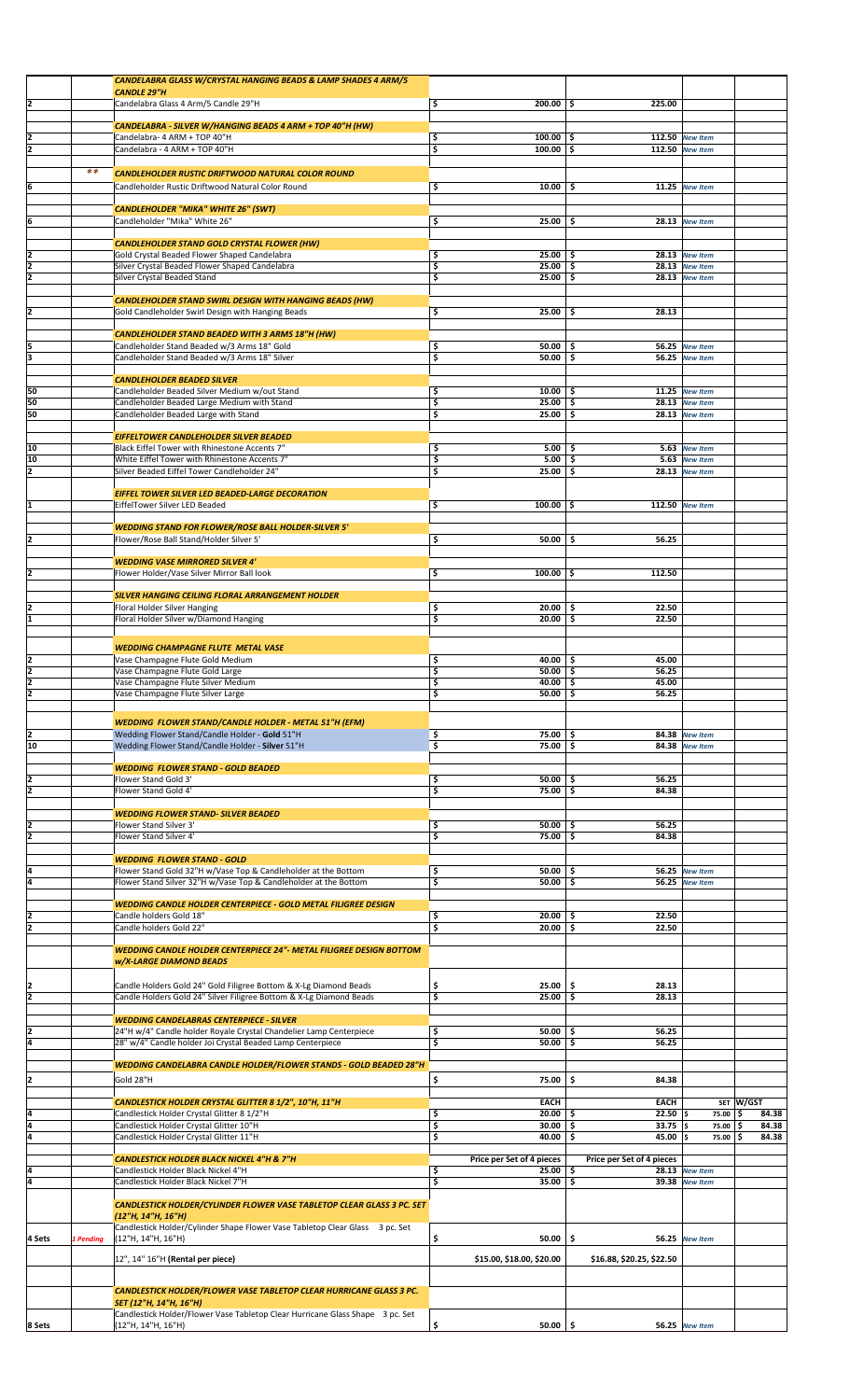|                       | 12", 14", 16"H (Rental per piece)                                                                           | \$15.00, \$18.00, \$20.00                     | \$16.88, \$20.25, \$22.50    |                                         |
|-----------------------|-------------------------------------------------------------------------------------------------------------|-----------------------------------------------|------------------------------|-----------------------------------------|
|                       | <b>CRYSTAL BEADS w/SILVER BASE</b>                                                                          |                                               |                              |                                         |
| l4                    | Medium w/out Base                                                                                           | $10.00$ \$<br>\$                              | 11.25                        |                                         |
| Ī4<br>ī               | Small on Silver Base<br>Large on Silver Base                                                                | \$<br>8.00<br>$12.00$ \$<br>\$                | \$<br>9.00<br>13.50          |                                         |
| 6                     | <b>Black Lanterns</b>                                                                                       | $6.00$ \$<br>\$                               | 6.75                         |                                         |
| 4                     | <b>Black Metal</b>                                                                                          | \$<br>$8.00$ \$                               | 9.00                         |                                         |
|                       | <b>CRYSTAL BEADS W/GOLD BASE</b>                                                                            |                                               |                              |                                         |
| ļ4<br>I1              | Medium w/out Base Round Candleholders<br>Large w/out Base Round Candleholders (can be used on top of stand) | 12.00<br>\$<br>\$<br>$16.00$ \$               | 13.50<br>-\$<br>18.00 1 Lost |                                         |
| ī4<br>ā               | Large Upright Candleholders<br>Medium Upright Candleholders                                                 | \$<br>$12.00$ \$                              | 13.50<br>11.25               |                                         |
| l4                    | <b>Small Upright Candleholders</b>                                                                          | \$<br>$10.00$ \$<br>\$<br>$8.00$ \$           | 9.00                         |                                         |
|                       | <b>CRYSTAL HANGING BEADS WITH SILVER FRAME</b>                                                              |                                               |                              |                                         |
| 20                    | Silver Hanging Beaded Candleholder 6"                                                                       | \$<br>$10.00$   \$                            |                              | 11.25 New Item                          |
| 20                    | Silver Hanging Beaded Candleholder 10"                                                                      | \$<br>$12.00$ \$                              |                              | 13.50 New Item                          |
|                       | <b>CANDLEHOLDER WITH GLASS TOP 18"</b>                                                                      |                                               |                              | 22.50 New Item                          |
| ļ4<br>$\overline{12}$ | Gold Candleholder with Glass Top 18"H<br>Silver Candleholder with Glass Top 18"H                            | $20.00$ \$<br>\$<br>\$<br>$20.00$ \$          |                              | 22.50 New Item                          |
|                       | CANDLEHOLDER WITH GLASS TOP BLUSH 8" H & 11"H- 2 pc Set                                                     | Per Set                                       | Per Set                      |                                         |
| ļ4                    | Candleholder With Glass Top Blush 8"H & 11'H - 2 pc Set                                                     | $50.00$ \$<br>\$                              |                              | 56.25 New Item                          |
|                       | CANDLEHOLDER BEADED SILVER (BING YE)                                                                        |                                               |                              |                                         |
| 50                    | Candleholder Beaded Silver 6"                                                                               | \$<br>$10.00$   \$                            |                              | 11.25 New Item                          |
| 50<br>50              | Candleholder Beaded with Base Silver 13"<br>Candleholder Beaded With Base Silver 14.5"                      | \$<br>$15.00$ \$<br>$20.00$ \$<br>\$          |                              | 16.88 New Item<br>22.50 New Item        |
|                       | CANDLEHOLDER W/5 ARMS BEADED & GLASS 28"L x 11"H                                                            |                                               |                              |                                         |
| 2                     | Candleholder w/5 Arms Beaded & Glass Gold                                                                   | \$<br>75.00%                                  |                              | 84.38 New Item                          |
| z                     | Candleholder w/5 Arms Beaded & Glass Silver                                                                 | \$<br>75.00                                   | -\$                          | 84.38 New Item                          |
|                       | PEARL & CHROME CANDLEHOLDER 4"D                                                                             |                                               |                              |                                         |
| ļ6<br>15              | 5" w/out Base<br>7.5"H w/Base                                                                               | \$<br>$5.00$   \$<br>\$<br>8.00               | 5.63<br>5<br>9.00            |                                         |
| 6                     | 10"H w/Base                                                                                                 | \$<br>$10.00$ \$                              | 11.25                        |                                         |
| 6<br>6                | 12"H w/Base<br>16"H w/Base                                                                                  | \$<br>$12.00$ \$<br>$15.00$ \$<br>\$          | 13.50<br>16.88               |                                         |
|                       |                                                                                                             |                                               |                              |                                         |
| 20                    | <b>GOLD W/IRRIDESCENT PAPER</b><br>Gold w/Irridescent Paper Candleholders Round                             | \$<br>$5.00$ \$                               |                              | 5.63 New Item                           |
| 24                    | Gold w/Irridescent Paper Candleholders Square                                                               | \$<br>5.00                                    | \$                           | 5.63 New Item                           |
|                       | <b>SILVER W/IRRIDESCENT PAPER</b>                                                                           |                                               |                              |                                         |
| ļ9<br>4               | Silver w/Irridescent Paper Candleholders Round<br>Silver w/Irridescent Paper Candleholders Square           | $5.00$ \$<br>\$<br>\$<br>$5.00$ $\frac{1}{5}$ | 5.63<br>5.63                 |                                         |
|                       |                                                                                                             |                                               |                              |                                         |
| 2                     | CANDLEHOLDER CRYSTAL CROWN GOLD 8 1/2"H x 5"W<br>Candleholder Crystal Crown Gold 8 1/2"H x 5"W              | \$<br>25.00%                                  |                              | 28.13 New Item                          |
|                       | CANDLEHOLDER/DECO CROWN GOLD & SILVER METAL 6"W X 9"H & 10"                                                 |                                               |                              |                                         |
| ļ4                    | Candleholder/Deco Crown Light Gold Metal 6"H x 9"W                                                          | \$<br>$22.50$ \$                              |                              | 25.31 New Item                          |
| ī<br>4                | Candleholder/Deco Crown Light Gold Metal 8"H x 10"W<br>Candleholder/Deco Crown Yellow Gold Metal 6"H x 9"W  | \$<br>$25.00$ \$<br>\$<br>$22.50$ \$          |                              | 28.13 New Item<br>25.31 New Item        |
| 4                     | Candleholder/Deco Crown Silver Metal 8 1/2"H x 5"W                                                          | \$<br>$25.00$ \$                              |                              | 28.13 New Item                          |
|                       |                                                                                                             |                                               |                              |                                         |
|                       | CROWN BEADED- GOLD & SILVER 16" (HARWIN)<br>Crown Beaded- Silver 16" (Harwin)                               | \$<br>50.00                                   |                              |                                         |
| I1                    | Crown Beaded - Gold 16" (Harwin)                                                                            | \$<br>$50.00$ \$                              | -S                           | 56.25 New Item<br><b>56.25</b> New Item |
|                       | <b>BOTTLE WRAPS ORGANZA</b>                                                                                 |                                               |                              |                                         |
| <b>44 PKS</b>         | <b>Assorted Bottle Wraps</b>                                                                                | \$<br>5.00                                    | 5.63<br>-\$                  |                                         |
|                       | VASE-WEDDING CLEAR 7 SEQUIN GLASS VASE/BOWL CENTERPIECE & CANDLE                                            |                                               |                              |                                         |
|                       | <b>HOLDERS</b>                                                                                              |                                               |                              |                                         |
| 12<br>35              | Clear Cube Glass Vase 3 1/8" x 3 1/8" Square<br>Clear Cube Glass Vase 6"x6"x6" Square                       | \$<br>3.00<br>\$<br>8.00                      | -\$<br>\$<br>9.00            | 3.38 New Item                           |
| $\overline{6}$<br>10  | Large Clear Glass Vase/Fish Bowl                                                                            | \$<br>5.00<br>\$<br>3.00                      | \$<br>5.63<br>3.38           |                                         |
| 23                    | Small Clear Glass Vase/Bowl<br>Glass Cylinder Vase (Round) 16"H x 4"D                                       | \$<br>$10.00$ \$                              | -\$<br>11.25                 |                                         |
| 24<br>23              | Glass Cylinder Vase 20" H x 4"D (Round)<br>Glass Cylinder Vase 24"H x 4"D (Round)                           | \$<br>$12.00$ \$<br>\$<br>$14.00 \,$ \$       | 13.50<br>15.75               |                                         |
| $\overline{12}$       | Glass Cylinder Vase 24"H x 6"D (Round)                                                                      | \$<br>15.00%                                  |                              | 16.88 (Orig 16)                         |
| 48<br>6               | Glass Plant Terrarium Small<br>Glass Geometric Terrarium Black w/4 Sides 9 1/2"                             | \$<br>10.00<br>\$<br>20.00                    | -\$<br>11.25<br>-\$          | 22.50 New Item                          |
| 6                     | Glass Geometric Terrarium Gold w/4 Sides 9 1/2"                                                             | \$<br>$20.00$ \$                              |                              | 22.50 New Item                          |
| 24<br>35              | Glass Rectangular Vase 4" Hx8"<br>Glass Rectangular Vase 4" Hx12"                                           | \$<br>5.00<br>\$<br>8.00                      | -\$<br>5.63<br>-\$           | 9.00 (Orig 36)                          |
| 16<br>16              | Interconnected Bud Vase Spheres                                                                             | \$<br>$10.00$ \$<br>10.00                     | 11.25                        |                                         |
| 6                     | Blush Sequins Cylinder Vase 7 1/2"H x 3.25"W<br>Real Wax LED Pillar Candles with Remote                     | \$<br>\$<br>$10.00$ \$                        | \$<br>11.25                  | 11.25 New Item                          |
| 36<br>48              | Tealight Candle Holder - 2 ways use<br>Tealight Candle Holder - 2 ways use                                  | \$<br>6.00<br>\$<br>5.00                      | -\$<br>6.75<br>\$<br>5.63    |                                         |
| 35                    | Two Ways Candle Holder/Bubble Bowl                                                                          | \$<br>5.00                                    | -\$<br>5.63                  |                                         |
|                       | <b>VASE-ACRYLIC CLEAR- SQUARE &amp; RECTANGULAR</b>                                                         |                                               |                              |                                         |
| 30                    | Vase- Acrylic Clear 4"x4" Square                                                                            | \$<br>$5.00$ \$                               |                              | 5.63 New Item                           |
| 10<br>2               | Vase- Acrylic Clear 6"x6" Square<br>Vase- Acrylic Clear 4" x 10" Rectangular                                | \$<br>6.00<br>\$<br>8.00                      | -\$<br>-\$                   | 6.75 New Item<br>9.00 New Item          |
| 2                     | Vase- Acrylic Clear 5" x 18"H Rectangular                                                                   | \$<br>10.00                                   | -\$                          | 11.25 New Item                          |
|                       | VASE-ACRYLIC WHITE/BALLERINA PINK- SQUARE                                                                   |                                               |                              |                                         |
| 10                    | Vase-Acrylic White/Ballerina Pink-Square 6"x6"                                                              | \$<br>6.00                                    | s                            | 6.75 New Item                           |
|                       |                                                                                                             |                                               |                              |                                         |
| 36                    | <b>VASE PLASTIC BUD - WHITE</b><br>Vase Plastic - Bud White 7 1/2"H                                         | \$<br>$3.11 \, \vert \,$ \$                   |                              | 3.50 New Item                           |
|                       |                                                                                                             |                                               |                              |                                         |
|                       | VASE CHALKBOARD - SQUARE WITH BURLAP DÉCOR 6 1/4"H                                                          |                                               |                              |                                         |
| 36                    | Vase Chalkboard- Square with Burlap Décor 6 1/4"H                                                           | \$<br>4.00                                    | -\$                          | 4.50 New Item                           |
|                       |                                                                                                             |                                               |                              |                                         |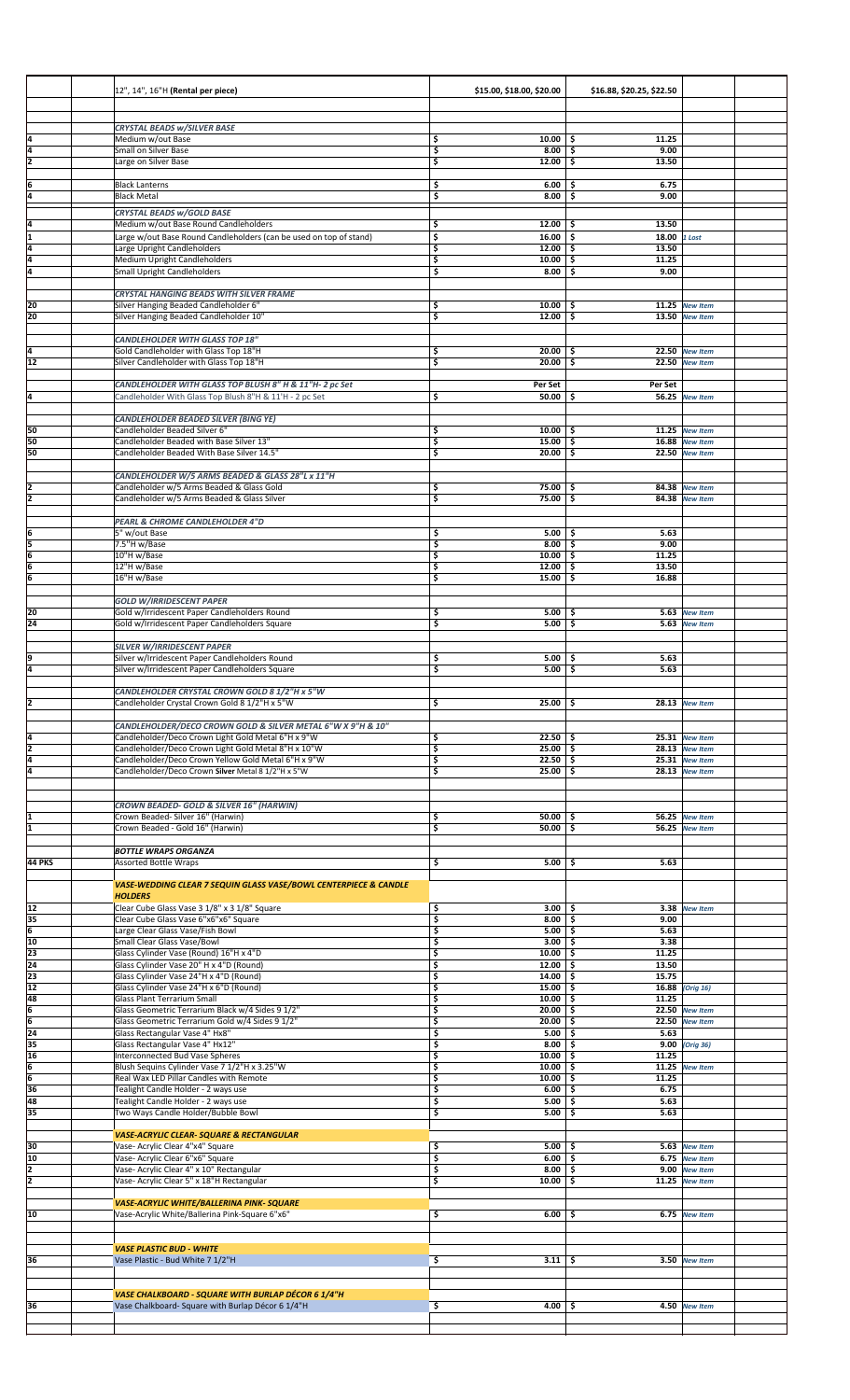|                |                       | VASE - BRASS 4 3/4" & 5 1/2"                                                                                                             |                                           |                                         |                       |  |
|----------------|-----------------------|------------------------------------------------------------------------------------------------------------------------------------------|-------------------------------------------|-----------------------------------------|-----------------------|--|
| 6              |                       | Vase - Footed Brass 4 3/4"                                                                                                               | $15.00$   \$<br>\$                        | 16.88                                   | <b>New Item</b>       |  |
| 6              |                       | VASE - Brass 5 1/2"                                                                                                                      | $15.00$ \$<br>\$                          |                                         | 16.88 New Item        |  |
|                |                       |                                                                                                                                          |                                           |                                         |                       |  |
|                |                       | VASE - GOLD & SILVER RIPPLE CHALICE VASE 9 1/2" & 13"                                                                                    |                                           |                                         |                       |  |
| 2<br>z         |                       | Vase - Gold Ripple Chalice Vase 9 1/2" H<br>Vase - Silver Ripple Chalice Vase 9 1/2" H                                                   |                                           |                                         |                       |  |
| z              |                       | Vase - Gold Ripple Chalice Vase 13" H                                                                                                    |                                           |                                         |                       |  |
| ī              |                       | Vase - Silver Ripple Chalice Vase 13" H                                                                                                  |                                           |                                         |                       |  |
|                |                       |                                                                                                                                          |                                           |                                         |                       |  |
|                |                       |                                                                                                                                          |                                           |                                         |                       |  |
| 6              |                       | VASE - GOLD & SILVER METALLIC FLOATING CANDLE PEDESTAL<br>Vase - Gold Metallic Floating Candle Pedestal Bowl/Flower Pot Centerpiece      | \$<br>$40.00$   \$                        |                                         | 45.00 New Item        |  |
| 6              |                       | Vase - Silver Metallic Floating Candle Pedestal Bowl/Flower Pot Centerpiece                                                              | \$<br>$40.00$ \$                          | 45.00                                   | <b>New Item</b>       |  |
|                |                       |                                                                                                                                          |                                           |                                         |                       |  |
|                |                       | VASE - PEDESTAL METALLIC SILVER/GOLD (B&B)                                                                                               |                                           |                                         |                       |  |
| 12             |                       | Vase - Small Pedestal Metallic Silver/Gold 7 3/4"H x 4 3/4" Opening                                                                      | \$<br>10.00                               | -\$                                     | 11.25 New Item        |  |
|                |                       |                                                                                                                                          |                                           |                                         |                       |  |
| 14             |                       | (2/6 Broken) Vase - Large Pedestal Metallic Silver/Gold 7 3/4"H x 5 3/4" Opening                                                         | \$<br>15.00                               | \$                                      | 16.88 New Item        |  |
|                |                       |                                                                                                                                          |                                           |                                         |                       |  |
|                |                       | <b>URN - BLACK NICKEL 7 1/2" H &amp; 10 1/2"H</b>                                                                                        |                                           |                                         |                       |  |
| ļ4             |                       | Urn - Black Nickel 4"D x 7 1/2"H                                                                                                         | \$<br>$20.00$   \$                        |                                         | 22.50 New Item        |  |
| Ī4             |                       | Urn - Black Nickel 7"D x 10 1/2"H                                                                                                        | \$<br>30.00                               | \$.                                     | 33.75 New Item        |  |
|                |                       |                                                                                                                                          |                                           |                                         |                       |  |
|                |                       | FLOWER COMPOTE/VASE - COPPER 10"D                                                                                                        |                                           |                                         |                       |  |
| 4              |                       | Flower Compote/Vase - Copper 10"D                                                                                                        | \$<br>30.00                               | \$                                      | 33.75 New Item        |  |
|                |                       | <b>COPPER VASE/TEALIGHT HOLDER 5"</b>                                                                                                    |                                           |                                         |                       |  |
| 24             |                       | Copper Vase/Tealight Holder 5"                                                                                                           | \$<br>$10.00$ \$                          |                                         | 11.25 New Item        |  |
|                |                       |                                                                                                                                          |                                           |                                         |                       |  |
|                |                       | LED CRYSTAL BALL DECORATIONS                                                                                                             |                                           |                                         |                       |  |
| 24             |                       | 3" LED Crystal Balls (Sm)                                                                                                                | \$<br>3.00                                | 3.38<br>-\$                             |                       |  |
| 24<br>24       |                       | 4" LED Crystal Balls (Med)<br>5" LED Crystal Balls (Lg)                                                                                  | \$<br>$4.00 \, \vert \, \$$<br>\$<br>5.00 | 4.50<br>$\overline{\mathsf{s}}$<br>5.63 |                       |  |
| 10             |                       | 8" LED Crystal Balls (Xlg)                                                                                                               | \$<br>$10.00$ \$                          | 11.25                                   |                       |  |
|                |                       |                                                                                                                                          |                                           |                                         |                       |  |
|                |                       | LED Photo Clip String Lights 20'L (Warm White) - Used for Candy Bar, Hanging                                                             |                                           |                                         |                       |  |
|                |                       | Pics, Notes, Artwork, etc                                                                                                                |                                           |                                         |                       |  |
| I2             |                       | LED Photo Clip String Lights 20'L (Warm White)                                                                                           | $25.00$ \$<br>\$                          |                                         | 28.13 New Item        |  |
|                |                       |                                                                                                                                          |                                           | 6.75                                    |                       |  |
| 10             |                       | <b>SMALL PLASTIC PILLARS 10/12</b>                                                                                                       | \$<br>$6.00$ \$                           |                                         |                       |  |
| 10             |                       | <b>SILVER MINT JULEP CUP VASES</b>                                                                                                       | \$<br>10.00                               | 11.25<br>\$.                            |                       |  |
|                |                       |                                                                                                                                          |                                           |                                         |                       |  |
|                |                       | FLORALS, RISERS, TREES, POTS, WREATHS, FLORALYTES                                                                                        |                                           |                                         |                       |  |
|                |                       |                                                                                                                                          |                                           |                                         |                       |  |
|                |                       | <b>WIRE WREATH HEART SHAPED 28"x24" (SWT)</b>                                                                                            |                                           |                                         |                       |  |
| I2             |                       | Wire Wreath Heart Shaped 28"x24" (SWT)                                                                                                   | \$<br>15.00%                              |                                         | <b>16.88</b> New Item |  |
|                |                       | <b>WIRE WREATH ROUND DOUBLE TIER SHAPED 24" (SWT)</b>                                                                                    |                                           |                                         |                       |  |
|                |                       | Wire Wreath Round Double Tier Shaped 24" (SWT)                                                                                           | \$<br>$15.00$ \$                          |                                         | 16.88 New Item        |  |
|                |                       |                                                                                                                                          |                                           |                                         |                       |  |
| 8              |                       | <b>DECORATIVE FLOWER POT WHITE-GREEK INSPIRED</b><br>Flower Pot-Classic Italian Inspired Gold 15.5"W x 23"H                              | \$<br>25.00%                              |                                         | 28.13 New Item        |  |
|                |                       |                                                                                                                                          | \$<br>20.00                               |                                         |                       |  |
|                |                       | Flower Pot-Greek Inspired White 14.5"W x 13"H                                                                                            |                                           | \$.                                     | 22.50 New Item        |  |
| 8              |                       |                                                                                                                                          |                                           |                                         |                       |  |
| ļ4             |                       | Flower Pot-Classic Italian Inspired White 15.5"W x 23"H                                                                                  | \$<br>25.00                               | \$                                      | 28.13 New Item        |  |
| Ā              |                       | Gold Crystal Beaded Wedding French Flower Pot w/Mirror Mosaic 32"                                                                        | \$50.00 each                              | \$56.25 each New Item                   |                       |  |
| ļ4             |                       | Gold Crystal Beaded Wedding French Flower Pot w/Mirror Mosaic 31"                                                                        | \$50.00 each                              | \$56.25 each New Item                   |                       |  |
| 6              |                       | White Crystal Studded French Flower/Plant Pot w/Mirror Mosaic 24"H                                                                       | \$50.00 each                              | \$56.25 each New Item                   |                       |  |
| ļ4             |                       | White Crystal Studded French Flower/Plant Pot w/Mirror Mosaic 31.5"H                                                                     | \$50.00 each                              | \$56.25 each New Item                   |                       |  |
|                |                       |                                                                                                                                          |                                           |                                         |                       |  |
|                |                       |                                                                                                                                          |                                           |                                         |                       |  |
|                |                       | WOOD PILLAR/PLANTER STAND - 3 Piece Set 15"H, 21"H, 37"H                                                                                 | <b>Set Price</b>                          | <b>Set Price</b>                        |                       |  |
|                |                       |                                                                                                                                          |                                           |                                         |                       |  |
|                | <b>Pending</b><br>EDD |                                                                                                                                          |                                           |                                         |                       |  |
| 2 Sets         |                       | 01/21/2019 Wood Pillar Stand/Planter Stand - 3 Piece Set 15"H, 21"H, 37"H                                                                | $125.00$ \$<br>\$                         |                                         | 140.63 New Item       |  |
|                |                       |                                                                                                                                          |                                           |                                         |                       |  |
|                |                       |                                                                                                                                          | (\$25.00/\$40.00/\$60.00)                 | (\$28.13/\$45.00/\$67.50)               |                       |  |
|                |                       | WOOD PILLAR/PLANTER STAND w/METAL BASES - 3 Piece Set 22 3/4" X 7" SQ.<br>PLANTER, 26 1/4"H X 9" SQ. PLANTER, 30 1/4"H X 11" SQ. PLANTER | <b>Set Price</b>                          | <b>Set Price</b>                        |                       |  |
|                |                       |                                                                                                                                          |                                           |                                         |                       |  |
|                | Pending               |                                                                                                                                          |                                           |                                         |                       |  |
|                | EDD                   | Wood Pillar/Planter Stand w/Metal Bases - 3 Piece Set 22 3/4"Hx7" Sq. Planter, 26                                                        |                                           |                                         |                       |  |
| 2 Sets         |                       | 01/21/2019 1/4"H x 9" Sq. Planter, 30 1/4"H x 11" Sq. Planter                                                                            | \$<br>$150.00$ \$                         |                                         | 168.75 New Item       |  |
|                |                       |                                                                                                                                          | (\$30.00/\$50.00/\$70.00)                 | ( \$33.75 / \$56.25 / \$78.75 )         |                       |  |
|                |                       | <b>FLORAL &amp; CENTERPIECE RISER</b>                                                                                                    |                                           |                                         |                       |  |
| ļ6             |                       | Floral & Centerpiece Riser 41 1/2" H Gold Finish                                                                                         | $50.00$   \$<br>\$                        |                                         | 56.25 New Item        |  |
| 6              |                       | Floral & Centerpiece Riser 41 1/2" H Gold Finish                                                                                         | \$<br>$50.00$ \$                          |                                         | 56.25 New Item        |  |
| ā              |                       | Floral & Centerpiece Adjustable Riser 22" to 60"H (11 1/2" Base) Chrome Finish                                                           | \$<br>50.00                               | \$.                                     | 56.25 New Item        |  |
|                |                       |                                                                                                                                          |                                           |                                         |                       |  |
|                |                       | VINE WIRE FRAME "GIVERNY" 31.5" X 38" HANGING                                                                                            |                                           |                                         |                       |  |
| I2             |                       | Vine Wire Frame "Giverny" 31.5" x 38" Hanging                                                                                            | \$<br>$100.00$ \$                         | 112.50                                  |                       |  |
|                |                       | FLOWER WALL STAND (GRID WALL) 4'H x 6'W                                                                                                  |                                           |                                         |                       |  |
| I1             |                       | Flower Wall Stand (Grid Wall) 4'H x 6'W                                                                                                  | \$<br>$100.00$ \$                         |                                         | 112.50 New Item       |  |
|                |                       |                                                                                                                                          |                                           |                                         |                       |  |
|                |                       | LEAF WALL LANDSCAPE ASSORTED FERNS 20"x20"                                                                                               |                                           |                                         |                       |  |
| 10             |                       | Leaf Wall Landscape Assorted Ferns Green 20"x20"                                                                                         | \$<br>35.00                               | \$<br>39.38                             | <b>New Item</b>       |  |
|                |                       |                                                                                                                                          |                                           |                                         |                       |  |
|                |                       | FLOWER WALL SILK IVORY FLOWERS 16"X24"X2"                                                                                                |                                           |                                         |                       |  |
| ļ4             |                       | Flower Wall Silk Ivory Flowers 16"X24"X2'                                                                                                | $35.00$   \$<br>\$                        |                                         | 39.38 New Item        |  |
| 8              |                       | Flower Wall Silk Plumeria Frangipani Flowers 16"x24"                                                                                     | \$<br>$35.00$ \$                          |                                         | 39.38 New Item        |  |
|                |                       |                                                                                                                                          |                                           |                                         |                       |  |
|                |                       | FLOWER WALL SILK IVORY HYDRANGEA FLOWERS 17"X24"X2.5"                                                                                    |                                           |                                         |                       |  |
| 12             |                       | Flower Wall Silk Blush Hydrangea Flowers 17"x24"x2.5"                                                                                    | \$<br>$35.00$ \$                          |                                         | 39.38 New Item        |  |
| 12             |                       | Flower Wall Silk Ivory Hydrangea Flowers 17"x24"x2.5"                                                                                    | \$<br>$35.00$ \$                          |                                         | 39.38 New Item        |  |
| 12             |                       | Flower Wall Silk White Hydrangea Flowers 17"x24"x2.5"                                                                                    | \$<br>$35.00$ \$                          |                                         | 39.38 New Item        |  |
|                |                       |                                                                                                                                          |                                           |                                         |                       |  |
| $\overline{6}$ |                       | <b>FLOWER WALL SILK ROSES &amp; HYDRANGEAS METALLIC 20"X27" (SWT)</b><br>Flower Wall Silk Roses & Hydrangeas Metallic Gold 20"x27"       | $\overline{\mathsf{S}}$<br>40.00%         |                                         | 45.00 New Item        |  |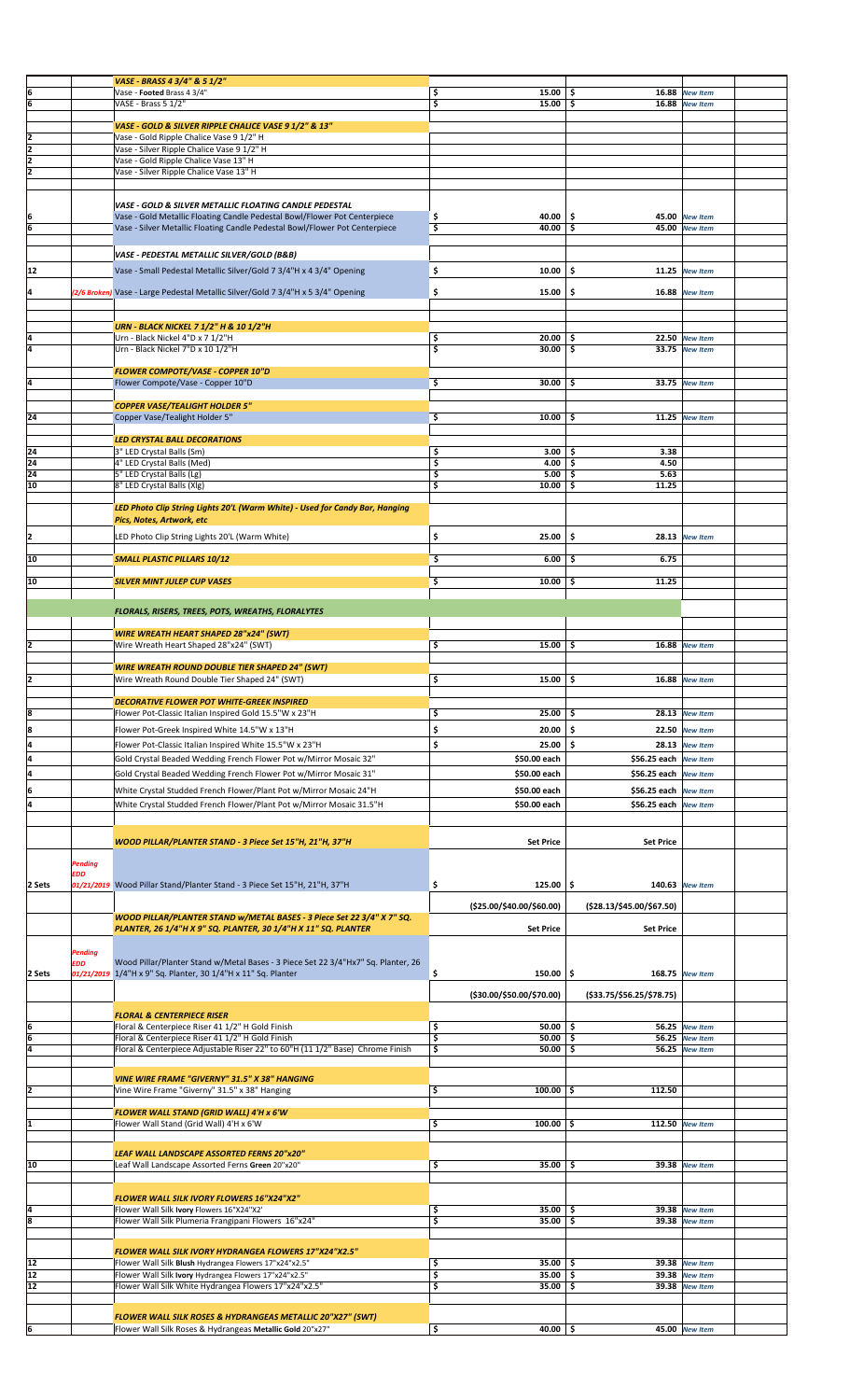| İ6             | Flower Wall Silk Roses & Hydrangeas Metallic Silver 20"x27'                         | \$       | 40.00                          | 45.00<br>\$                               | <b>New Item</b>                    |  |
|----------------|-------------------------------------------------------------------------------------|----------|--------------------------------|-------------------------------------------|------------------------------------|--|
|                |                                                                                     |          |                                |                                           |                                    |  |
|                |                                                                                     |          |                                |                                           |                                    |  |
|                |                                                                                     |          |                                |                                           |                                    |  |
|                | <b>FLOWER BALL/ROSE BALL/KISSING BALL</b>                                           |          |                                |                                           |                                    |  |
| 10             | #15 Flower Ball White                                                               | \$       | 5.00                           | 5.63<br>\$.                               |                                    |  |
| 4              | #30 Flower Ball White                                                               | \$       | 10.00                          | \$<br>11.25                               |                                    |  |
| $\overline{2}$ | #40 Flower Ball Off White                                                           | \$       | 15.00                          | \$<br>16.88                               |                                    |  |
| $\overline{4}$ | #60 Flower Ball White                                                               | \$       | 20.00                          | \$<br>22.50                               |                                    |  |
|                |                                                                                     |          |                                |                                           |                                    |  |
|                |                                                                                     |          |                                |                                           |                                    |  |
|                | FLOWER BALL/ROSE BALL HANGING SILK HYDRANGEA ON RIBBON 4 1/2'L (SWT)                |          |                                |                                           |                                    |  |
| 6              | Flower Ball/Rose Ball Hanging Silk Hydrangea on Ribbon Blue (6 balls 4 1/2"-5"D)    | \$       | $25.00$   \$                   |                                           | 28.13 New Item                     |  |
| 5              | Flower Ball/Rose Ball Hanging Silk Hydrangea on Ribbon Ivory (6 balls 4 1/2" - 5"D) | ۱\$.     | $25.00$ \$                     |                                           | 28.13 New Item                     |  |
| 6              | Flower Ball/Rose Ball Hanging Silk Hydrangea on Ribbon Pink (6 balls 4 1/2" - 5"D)  | \$       | 25.00                          | \$                                        | 28.13 New Item                     |  |
|                |                                                                                     |          |                                |                                           |                                    |  |
|                |                                                                                     |          |                                |                                           |                                    |  |
|                | <b>WEEPING WILLOW SPRAY 46" TALL BENDABLE GREENERY STEM (SWT)</b>                   |          |                                |                                           |                                    |  |
| 12             | Weeping Willow Spray 46" Tall Bendable Greenery Stem                                | \$       | 10.00                          | \$.                                       | 11.25 New Item                     |  |
|                |                                                                                     |          |                                |                                           |                                    |  |
|                |                                                                                     |          |                                |                                           |                                    |  |
|                | <b>SILK TIGER LILY SPRAY - FUCHSIA 37" Tall (SWT)</b>                               |          |                                |                                           |                                    |  |
| 12             | Silk Tiger Lily Spray - Fuchsia 37"Tall                                             | \$       | 10.00                          | 11.25<br>\$                               |                                    |  |
|                |                                                                                     |          |                                |                                           |                                    |  |
|                |                                                                                     |          |                                |                                           |                                    |  |
|                |                                                                                     |          |                                |                                           |                                    |  |
|                | FLOWERS - SILK ROSE BUDS 27 1/2" TALL For Church (SWT)                              |          |                                |                                           |                                    |  |
| 36             | Flowers - Silk Rose Buds Ivory 27 1/2" Tall                                         | \$       | 3.00                           | \$.<br>3.38                               | <b>New Item</b>                    |  |
| 36             | Flowers - Silk Rose Buds Red 27 1/2" Tall                                           | \$       | 3.00                           | \$<br>3.38                                | <b>New Item</b>                    |  |
|                |                                                                                     |          |                                |                                           |                                    |  |
|                |                                                                                     |          |                                |                                           |                                    |  |
|                | <b>FLOWERS - SILK ROSE BUDS-3 HEADS 31" TALL (SWT)</b>                              |          |                                |                                           |                                    |  |
| 6              | Flowers-Silk Rose Buds-3 Heads 31"Tall Blush Pink/Yellow & Pink                     | \$       | 10.00                          | \$                                        | 11.25 New Item                     |  |
| 6              | Flowers-Silk Rose Buds-3 Heads 31"Tall Off White                                    | \$       | 10.00                          | \$<br>11.25                               | <b>New Item</b>                    |  |
| 6              | Flowers-Silk Rose Buds-3 Heads 31"Tall Red                                          | 5        | 10.00                          | \$.<br>11.25                              | <b>New Item</b>                    |  |
|                |                                                                                     |          |                                |                                           |                                    |  |
|                | FLOWERS - SILK ROSE BUD BUSH (6 FLOWERS PER BUSH) For Church (EFM)                  |          |                                |                                           |                                    |  |
| 24             | Flowers- Silk Rose Bud Bush - Blush/Rose Gold                                       | \$       | 4.44                           | \$.                                       | 5.00 New Item                      |  |
| 24             | Flowers- Silk Rose Bud Bush - Cream                                                 | \$       | 4.44                           | \$.<br>5.00                               | <b>New Item</b>                    |  |
| 24             | Flowers- Silk Rose Bud Bush - Red & Black                                           | \$       | 4.44                           | \$<br>5.00                                | <b>New Item</b>                    |  |
| 24             | Flowers- Silk Rose Bud Bush - Turquoise                                             | \$       | 4.44                           | \$<br>5.00                                | <b>New Item</b>                    |  |
|                |                                                                                     |          |                                |                                           |                                    |  |
|                | FLOWERS - FOAM ARTIFICIAL REAL TOUCH BACKDROP FLOWERS 20", 16", 12", 8"             |          |                                |                                           |                                    |  |
|                | (EFM)                                                                               |          |                                |                                           |                                    |  |
|                |                                                                                     |          |                                |                                           |                                    |  |
|                | <b>20" FOAM FLOWERS</b>                                                             |          | RENTAL PRICE/SALE PRICE        | <b>RENTAL PRICE/SALE PRICE</b>            |                                    |  |
| 2              | Flower Foam 20" Artificial Real Touch Backdrop GOLD                                 |          | \$20.00/\$40.00                | \$22.50/\$45.00                           |                                    |  |
| 2              | Flower Foam 20" Artificial Real Touch Backdrop IVORY                                |          | \$20.00/\$40.00                | \$22.50/\$45.00                           |                                    |  |
| E              | Flower Foam 20" Artificial Real Touch Backdrop LAVENDER                             |          | \$20.00/\$40.00                | \$22.50/\$45.00                           |                                    |  |
| 2<br>2         | Flower Foam 20" Artificial Real Touch Backdrop RED                                  |          | \$20.00/\$40.00                | \$22.50/\$45.00                           |                                    |  |
| 2              | Flower Foam 20" Artificial Real Touch Backdrop ROSE GOLD                            |          | \$20.00/\$40.00                | \$22.50/\$45.00                           |                                    |  |
|                | Flower Foam 20" Artificial Real Touch Backdrop SILVER                               |          | \$20.00/\$40.00                | \$22.50/\$45.00                           |                                    |  |
| 2              | Flower Foam 20" Artificial Real Touch Backdrop TURQUOISE                            |          | \$20.00/\$40.00                | \$22.50/\$45.00                           |                                    |  |
| 2              | Flower Foam 20" Artificial Real Touch Backdrop WHITE                                |          | \$20.00/\$40.00                | \$22.50/\$45.00                           |                                    |  |
|                |                                                                                     |          |                                |                                           |                                    |  |
| ļ4             | <b>16" FOAM FLOWERS</b>                                                             |          | <b>RENTAL PRICE/SALE PRICE</b> | <b>RENTAL PRICE/SALE PRICE</b>            |                                    |  |
|                | Flower Foam 16" Artificial Real Touch Backdrop IVORY                                |          | \$15.00/\$22.00                | \$16.88/\$24.75                           |                                    |  |
| ļ4             | Flower Foam 16" Artificial Real Touch Backdrop RED                                  |          | \$15.00/\$22.00                | \$16.88/\$24.75                           |                                    |  |
| 4              | Flower Foam 16" Artificial Real Touch Backdrop ROSE GOLD                            |          | \$15.00/\$22.00                | \$16.88/\$24.75                           |                                    |  |
| T4             | Flower Foam 16" Artificial Real Touch Backdrop SILVER                               |          | \$15.00/\$22.00                | \$16.88/\$24.75                           |                                    |  |
| 4              | Flower Foam 16" Artificial Real Touch Backdrop TURQUOISE                            |          | \$15.00/\$22.00                | \$16.88/\$24.75                           |                                    |  |
| Ā              | Flower Foam 16" Artificial Real Touch Backdrop WHITE                                |          | \$15.00/\$22.00                | \$16.88/\$24.75                           |                                    |  |
|                |                                                                                     |          |                                |                                           |                                    |  |
|                | <b>12" FOAM FLOWERS</b>                                                             |          | <b>RENTAL PRICE/SALE PRICE</b> | <b>RENTAL PRICE/SALE PRICE</b>            |                                    |  |
| 4              | Flower Foam 12" Artificial Real Touch Backdrop IVORY                                |          | \$12.75/\$20.00                | \$14.34/\$22.50                           |                                    |  |
| 4              | Flower Foam 12" Artificial Real Touch Backdrop LAVENDER                             |          | \$12.75/\$20.00                | \$14.34/\$22.50                           |                                    |  |
| Ā              | Flower Foam 12" Artificial Real Touch Backdrop RED                                  |          | \$12.75/\$20.00                | \$14.34/\$22.50                           |                                    |  |
| 4              | Flower Foam 12" Artificial Real Touch Backdrop ROSE GOLD                            |          | \$12.75/\$20.00                | \$14.34/\$22.50                           |                                    |  |
| ā              | Flower Foam 12" Artificial Real Touch Backdrop TURQUOISE                            |          | \$12.75/\$20.00                | \$14.34/\$22.50                           |                                    |  |
| 4              | Flower Foam 12" Artificial Real Touch Backdrop WHITE                                |          | \$12.75/\$20.00                | \$14.34/\$22.50                           |                                    |  |
|                |                                                                                     |          |                                |                                           |                                    |  |
|                | <b>8" FOAM FLOWERS</b>                                                              |          | <b>RENTAL PRICE/SALE PRICE</b> | <b>RENTAL PRICE/SALE PRICE</b>            |                                    |  |
| 12             | Flower Foam 8" Artificial Real Touch Backdrop IVORY                                 |          | \$9.00/\$13.50                 | \$10.13/\$15.19                           |                                    |  |
| 6              | Flower Foam 8" Artificial Real Touch Backdrop ROSE GOLD                             |          | \$9.00/\$13.50                 | \$10.13/\$15.19                           |                                    |  |
|                |                                                                                     |          |                                |                                           |                                    |  |
|                | FAUX FOAM BRICKS - SELF-ADHESIVE WATERPROOF ART WALL PANEL 2.3'W X                  |          |                                |                                           |                                    |  |
|                | <b>2.7'L X .025 CM THICK</b>                                                        |          |                                |                                           |                                    |  |
|                |                                                                                     |          |                                |                                           |                                    |  |
|                |                                                                                     |          |                                |                                           |                                    |  |
| 10             | Faux Foam Bricks Panel Self-Adhesive Waterproof Art Wall Panel - Baby Blue          | \$<br>\$ | 25.00%<br>25.00                | 28.13<br>$\overline{\mathsf{S}}$<br>28.13 |                                    |  |
| 10             | Faux Foam Bricks Panel Self-Adhesive Waterproof Art Wall Panel - Blush              |          |                                |                                           |                                    |  |
|                |                                                                                     |          |                                |                                           |                                    |  |
| 10             | Faux Foam Bricks Panel Self-Adhesive Waterproof Art Wall Panel - Pastel Yellow      | \$       | 25.00                          | 28.13<br>\$                               |                                    |  |
|                |                                                                                     |          |                                |                                           |                                    |  |
| 10             | Faux Foam Bricks Panel Self-Adhesive Waterproof Art Wall Panel - Sea Foam Green \$  |          | 25.00                          | \$<br>28.13                               |                                    |  |
|                |                                                                                     |          |                                |                                           |                                    |  |
|                |                                                                                     |          |                                |                                           |                                    |  |
|                |                                                                                     |          |                                |                                           |                                    |  |
|                |                                                                                     |          | <b>For Sale</b>                | <b>For Sale</b>                           |                                    |  |
|                | <b>FLORAL FABRIC SHEETING IFR 3'W X 30' LONG (SWT)</b>                              |          | Per Ft/Per Roll                | Per Ft/Per Roll                           |                                    |  |
|                |                                                                                     |          |                                |                                           |                                    |  |
| 1 Roll         | Floral Fabric Sheeting IFR 3'W x 30'Long (Roll) Metallic Red                        |          | \$15.00/\$400.00               | \$16.88/\$450.00                          |                                    |  |
|                |                                                                                     |          |                                |                                           |                                    |  |
|                |                                                                                     |          |                                |                                           |                                    |  |
|                | <b>DELUXE PEONY BOUQUET - IVORY 16"</b>                                             |          |                                |                                           |                                    |  |
|                |                                                                                     |          |                                |                                           |                                    |  |
| 15             | Deluxe Peony Bouquet - Ivory 16"H x 7 Buds per Bouquet                              | \$       | 10.00                          | \$                                        | 11.25 New Item                     |  |
| 6              | Deluxe Peony Bouquet - Ice Blue/Turquoise, Ivory 19"H x 7 Buds per Bouquet          | \$       | 10.00                          | \$.<br>11.25                              | <b>New Item</b>                    |  |
|                |                                                                                     |          |                                |                                           |                                    |  |
|                |                                                                                     |          |                                |                                           |                                    |  |
|                | <b>Boxwood Kissing Ball</b>                                                         |          |                                |                                           |                                    |  |
| 4<br>6         | Boxwood Kissing Ball Green- Small 4"D                                               | \$       | 5.00                           | \$.                                       | 5.63 New item                      |  |
| 8              | Boxwood Kissing Ball Green - Medium 10"D<br>Boxwood Kissing Ball Green- Large 14"D  | \$<br>\$ | 10.00<br>20.00                 | \$<br>11.25<br>\$.<br>22.50               | <b>New item</b><br><b>New item</b> |  |
|                |                                                                                     |          |                                |                                           |                                    |  |
|                |                                                                                     |          |                                |                                           |                                    |  |
|                | <b>VOGUE POTTED MANZANITA CENTERPIECE TREE - 30" &amp; 36"</b>                      |          |                                |                                           |                                    |  |
| 6              | Black Glittered 30"                                                                 | \$       | 25.00%                         | 28.13                                     | <b>New Item</b>                    |  |
| 20             | Gold 36"                                                                            | \$       | 25.00                          | \$<br>28.13                               |                                    |  |
| 6              | Ivory 36"                                                                           | \$       | 25.00                          | \$<br>28.13                               |                                    |  |
|                |                                                                                     | \$       | 25.00                          | \$.                                       | 28.13 New Item                     |  |
|                |                                                                                     |          |                                |                                           |                                    |  |
| 6<br><b>6</b>  | Silver Glittered 30"<br>Silver 36"                                                  | \$       | 25.00                          | \$<br>28.13                               |                                    |  |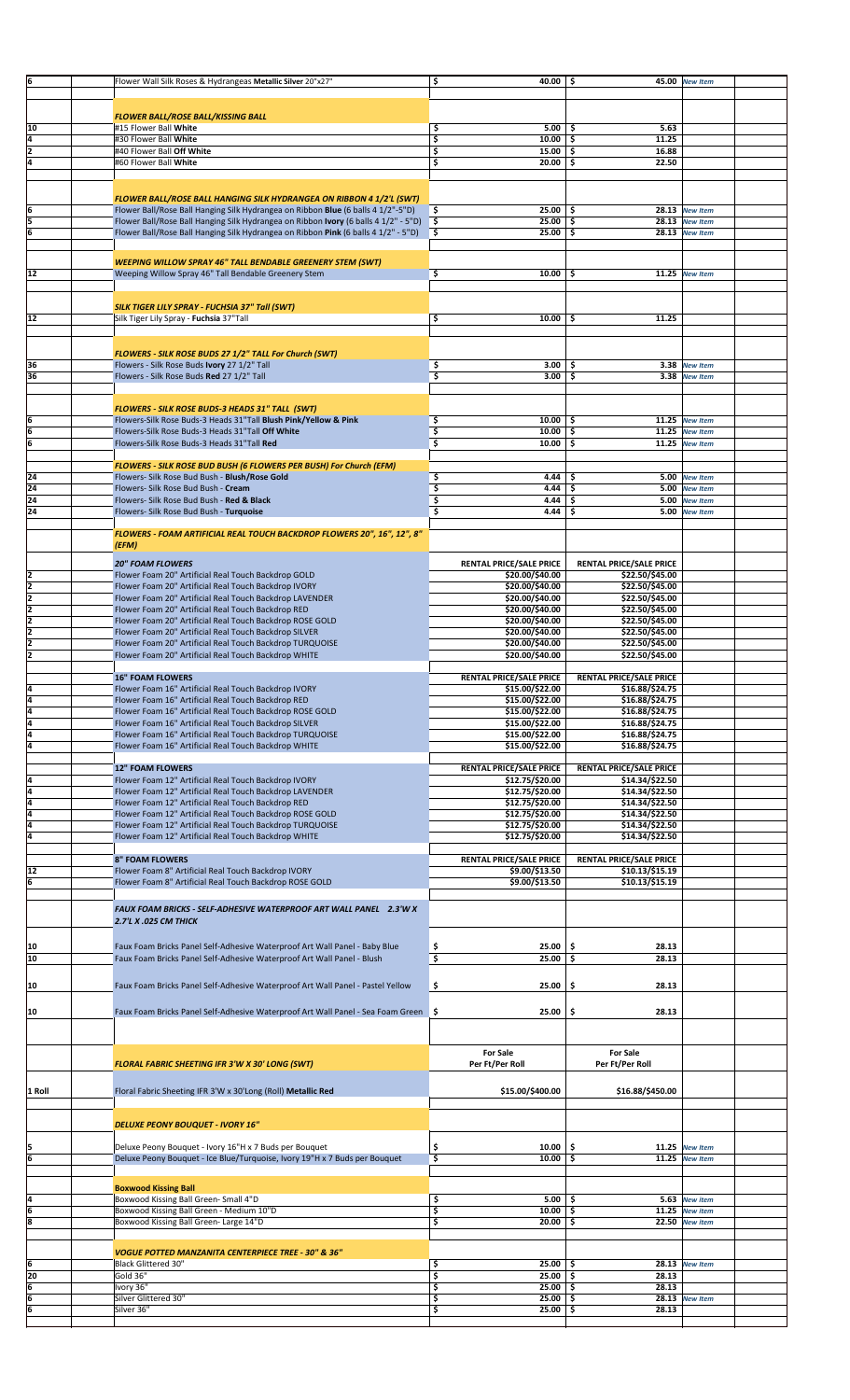|          |                     | TREE IN POT BENDABLE NATURAL BROWN 4'H                                                                 |                                        |                                    |                 |  |
|----------|---------------------|--------------------------------------------------------------------------------------------------------|----------------------------------------|------------------------------------|-----------------|--|
| ļ4       |                     | Tree in Pot Bendable Natural Brown 4'H                                                                 | \$<br>$100.00$ \$                      |                                    | 112.50 New Item |  |
|          |                     |                                                                                                        |                                        |                                    |                 |  |
|          |                     |                                                                                                        |                                        |                                    |                 |  |
|          |                     | <b>BIRCH TREE BRANCHES GLITTER METALLIC SILVER &amp; GOLD 5'H</b>                                      |                                        |                                    |                 |  |
| 10       |                     | Birch Tree Branches Glitter Metallic Gold 5'H                                                          | \$<br>$35.00$ \$                       | 39.38                              | <b>New Item</b> |  |
| 10       |                     | Birch Tree Branches Clitter Metallic Silver 5'H                                                        | $35.00$ \$<br>\$                       |                                    | 39.38 New Item  |  |
|          |                     |                                                                                                        |                                        |                                    |                 |  |
|          |                     | <b>DOGWOOD BLOSSOM TREE BRANCH 42"H</b>                                                                |                                        |                                    |                 |  |
| 10       |                     | Dogwood Blossom Tree Branch 42"H PINK                                                                  | \$.<br>$10.00$ \$                      |                                    | 11.25 New Item  |  |
| 10       |                     | Dogwood Blossom Tree Branch 42"H WHITE                                                                 | $10.00$ \$<br>\$                       |                                    | 11.25 New Item  |  |
|          |                     |                                                                                                        |                                        |                                    |                 |  |
|          |                     |                                                                                                        |                                        |                                    |                 |  |
|          |                     |                                                                                                        |                                        |                                    |                 |  |
|          |                     | <b>FLOWERING CHERRY BLOSSOM TREE PURE WHITE 5'H</b>                                                    |                                        |                                    |                 |  |
| 2        |                     | Flowering Cherry Blossom Tree Pure White 5'H                                                           | \$<br>$200.00$ \$                      |                                    | 225.00 New Item |  |
|          |                     |                                                                                                        |                                        |                                    |                 |  |
|          |                     | <b>FLOWERING DOGWOOD TREE WHITE 6'H</b>                                                                |                                        |                                    |                 |  |
| 12       |                     | Flowering Dogwood Tree Ivory 6'H                                                                       | \$<br>$200.00$ \$                      |                                    | 225.00 New Item |  |
|          |                     |                                                                                                        |                                        |                                    |                 |  |
|          |                     | PRINCESS-STYLE ACRYLIC CLEAR DIAMOND GARLANDS FOR MANZANITA                                            |                                        |                                    |                 |  |
|          |                     | <b>CENTERPIECE TREE</b>                                                                                |                                        |                                    |                 |  |
| 50       |                     | Chains                                                                                                 | \$<br>$2.00$   \$                      | 2.25                               |                 |  |
|          |                     |                                                                                                        |                                        |                                    |                 |  |
|          |                     | FANTASYLAND BEADED TREE W/LED WARM WHITE LIGHTS 7' TALL                                                |                                        |                                    |                 |  |
| 2        |                     | 7' Tall Pearl Beaded Tree w/LED Warm Lights                                                            | \$<br>$200.00$ \$                      |                                    | 225.00 New Item |  |
| 12       |                     | 7' Tall Crystal Beaded Tree w/LED Warm Lights                                                          | \$<br>$200.00$ \$                      |                                    | 225.00 New Item |  |
|          |                     |                                                                                                        |                                        |                                    |                 |  |
|          |                     |                                                                                                        |                                        |                                    |                 |  |
|          |                     | <b>CRYSTAL BLING TREE BENDABLE "GIANO" 34"H</b>                                                        |                                        |                                    |                 |  |
| l4       |                     | Crystal Bling Tree Bendable "Giano" 34"H                                                               | \$<br>$25.00$   \$                     |                                    | 28.13 New Item  |  |
|          |                     |                                                                                                        |                                        |                                    |                 |  |
|          |                     | <b>DANDELIONS TREE WHITE LED</b>                                                                       |                                        |                                    |                 |  |
|          |                     |                                                                                                        |                                        |                                    |                 |  |
| 10       |                     | Dandelions Tree White LED                                                                              | \$<br>25.00                            | \$<br>28.13                        |                 |  |
|          |                     |                                                                                                        |                                        |                                    |                 |  |
|          |                     | <b>BATTERY OPERATED BONZAI TREES-LED</b>                                                               |                                        |                                    |                 |  |
| 2        |                     | 48 Cool White Lights on Bonsai Tree 18" Tall                                                           | \$<br>40.00%                           | 45.00                              |                 |  |
| ī        |                     | 96 LED Lights on Bonsai Tree 32 " Tall                                                                 | \$<br>50.00                            | \$<br>56.25                        |                 |  |
|          |                     |                                                                                                        |                                        |                                    |                 |  |
|          |                     | <b>ACRYLIC DIAMOND BRANCHES 29"L</b>                                                                   |                                        |                                    |                 |  |
| 16       |                     | Acrylic Diamond Branches Gold 29" Long                                                                 | \$<br>5.00                             | \$                                 | 5.63 New Item   |  |
| 23       |                     | Acrylic Diamond Branches Silver 29" Long                                                               | \$<br>5.00                             | \$.                                | 5.63 New Item   |  |
|          |                     |                                                                                                        |                                        |                                    |                 |  |
|          |                     | <b>BUTTERFLY GARLAND CLEAR WITH SILVER GLITTER 6' L</b>                                                |                                        |                                    |                 |  |
| 2        |                     | Butterfly Garland Clear with Silver Glitter 6'L                                                        | $$25.00$ \$                            | 28.13                              |                 |  |
|          |                     |                                                                                                        |                                        |                                    |                 |  |
|          |                     | FLOWER GARLAND "MOANA" HANGING PLUMERIA W/PEARL WHITE 7'LONG                                           | Selling Price per piece                | Selling Price per piece            |                 |  |
| 24       |                     | Flower Garland "Moana" Hanging Plumeria w/Pearl White 7' Long                                          | \$<br>20.00                            | \$<br>22.50                        |                 |  |
|          |                     |                                                                                                        |                                        |                                    |                 |  |
|          |                     | <b>FLOWER GARLAND "HYDRANGEA" DELUXE 5' (SWT)</b>                                                      |                                        |                                    |                 |  |
|          |                     |                                                                                                        |                                        |                                    |                 |  |
| 6        |                     | Blush Flower Garland "Hydrangea" Deluxe 5' Blush Pink                                                  | \$<br>$10.00$ \$                       |                                    | 11.25 New Item  |  |
| 6        |                     | Red Flower Garland "Hydrangea" Deluxe 5' Red                                                           | \$<br>10.00                            | \$                                 | 11.25 New Item  |  |
|          |                     |                                                                                                        |                                        |                                    |                 |  |
|          |                     | <b>WROUGHT IRON FOLDING BALL ANTIQUE FINISH</b>                                                        |                                        |                                    |                 |  |
| l4       |                     | 12" Wrought Iron Folding Ball Antique Finish                                                           | $10.00$ \$<br>\$                       | 11.25 New                          |                 |  |
|          |                     | 18" Wrought Iron Folding Ball Antique Finish                                                           | \$<br>$15.00$ \$                       | 16.88 New                          |                 |  |
| ī        |                     | 24" Wrought Iron Folding Ball Antique Finish                                                           | \$<br>20.00                            | \$.<br>22.50 New                   |                 |  |
|          |                     |                                                                                                        |                                        |                                    |                 |  |
|          |                     | PLANT HOLDERS 12"L RECT WOODEN DISTRESSED LOOK GREY                                                    |                                        |                                    |                 |  |
| 10       |                     | Plant Holders 12"L Rectangular Wooden Distressed Look Grey                                             | \$<br>5.00                             | \$<br>5.63                         |                 |  |
|          |                     |                                                                                                        |                                        |                                    |                 |  |
|          |                     |                                                                                                        |                                        |                                    |                 |  |
|          |                     |                                                                                                        |                                        |                                    |                 |  |
|          |                     | PLANT HOLDERS WOODEN NATURAL & WHITEWASH - SQUARE & RECTANGULAR                                        |                                        |                                    |                 |  |
|          | Pending             |                                                                                                        |                                        |                                    |                 |  |
|          | EFM                 | Plant Holders Wooden Natural - Square 5"x5"                                                            |                                        |                                    |                 |  |
| 12       | 01/02/19<br>Pending |                                                                                                        | \$<br>10.00                            | \$                                 | 11.25 New Item  |  |
|          |                     |                                                                                                        |                                        |                                    |                 |  |
|          | EFM                 |                                                                                                        |                                        |                                    |                 |  |
| ļ4       | 01/02/19            | Plant Holders Wooden Natural - Rectangular 14"x5"                                                      | \$<br>20.00                            | \$                                 | 22.50 New Item  |  |
|          | Pending<br>EFM      |                                                                                                        |                                        |                                    |                 |  |
|          |                     |                                                                                                        |                                        |                                    |                 |  |
| 12       | 01/02/19<br>Pending | Plant Holders Wooden Whitewash - Square 5"x5"                                                          | \$<br>10.00                            | \$                                 | 11.25 New Item  |  |
|          | EFM                 |                                                                                                        |                                        |                                    |                 |  |
| ļ4       | 01/02/19            | Plant Holders Wooden Whitewash - Rectangular 14"x5"                                                    | \$<br>20.00                            | \$                                 | 22.50 New Item  |  |
|          |                     |                                                                                                        |                                        |                                    |                 |  |
|          |                     | PLANT HOLDERS/BUCKETS GALVANIZED METAL                                                                 |                                        |                                    |                 |  |
| ļ4       |                     | 14" Metal Plant Holders/Buckets                                                                        | \$<br>$10.00$ \$                       |                                    | 11.25 New Item  |  |
| ā        |                     | 20" Metal Plant Holders/Buckets                                                                        | $10.00$ \$<br>\$                       |                                    | 11.25 New Item  |  |
|          |                     |                                                                                                        |                                        |                                    |                 |  |
|          |                     | <b>WATER ACTIVATED LED FLOATING TEALIGHTS (For Sale Only)</b>                                          | <b>Price-Dozen Pieces</b>              | <b>Price-Dozen Pieces</b>          |                 |  |
| 2 doz    |                     |                                                                                                        | \$                                     | 123.75                             |                 |  |
|          |                     | Blue                                                                                                   | $110.00$ \$                            |                                    |                 |  |
| 6 doz    |                     | Blue                                                                                                   | \$<br>70.00%                           | 78.75                              |                 |  |
| 12 doz   |                     | <b>Color Changing</b>                                                                                  | \$<br>$70.00$ \$                       | 78.75                              |                 |  |
| 2 doz    |                     | Warm White                                                                                             | \$<br>$110.00$ \$                      | 123.75                             |                 |  |
| 3 doz    |                     | White                                                                                                  | \$<br>$110.00$ \$                      | 123.75                             |                 |  |
| 10 doz   |                     | White                                                                                                  | \$<br>70.00                            | <b>s</b><br>78.75                  |                 |  |
|          |                     |                                                                                                        |                                        |                                    |                 |  |
| 90 pcs   |                     | Color Changing (Set of 18)                                                                             | \$<br>$3.00$ \$                        | 3.38                               |                 |  |
| None     |                     | Pink                                                                                                   | \$<br>3.00                             | \$<br>3.38                         |                 |  |
| 57 pcs   |                     | White                                                                                                  | \$<br>3.00                             | \$<br>3.38                         |                 |  |
|          |                     |                                                                                                        |                                        |                                    |                 |  |
|          |                     | <b>FLAMELESS TEA LIGHTS CANDLES</b> (For Sale Only)                                                    |                                        |                                    |                 |  |
| 10 pks   |                     | Flameless Tea Light Candles 24 Pack                                                                    | \$<br>$60.00$ \$                       |                                    | 67.50 3.95 each |  |
| 10 pks   |                     | "Pleasing" Submersible Tea Light Candles 12 pk                                                         | \$<br>60.00                            | \$                                 | 67.50 3.95 each |  |
| 237 pcs  |                     | Warm White LED Tea Lights                                                                              | $\overline{\mathcal{S}}$<br>$60.00$ \$ |                                    | 67.50 3.95 each |  |
|          |                     |                                                                                                        |                                        |                                    |                 |  |
|          |                     | <b>FLAMELESS PILLAR CANDLESW/REMOTE CONTROL</b>                                                        |                                        |                                    |                 |  |
| 12       |                     | Small Pillar Candles w/Remote                                                                          | \$<br>$5.00$ \$                        | 5.63                               |                 |  |
| 12       |                     | Medium Pillar Candles w/Remote                                                                         | \$<br>$10.00$ \$                       | 11.25                              |                 |  |
|          |                     |                                                                                                        |                                        |                                    |                 |  |
| 12       |                     | Large Pillar Candles w/Remote                                                                          | \$<br>15.00                            | \$<br>16.88                        |                 |  |
|          |                     |                                                                                                        |                                        |                                    |                 |  |
|          |                     |                                                                                                        |                                        |                                    |                 |  |
|          |                     | <b>LED FLOATING CANDLES</b>                                                                            |                                        |                                    |                 |  |
|          |                     | White LED Floating Candles                                                                             | \$<br>$5.00$ \$                        | 5.63                               |                 |  |
| 12<br>18 |                     | White LED Floating Candles                                                                             | \$<br>5.00%                            | 5.63                               |                 |  |
| ļ4       |                     | White LED Floating Candles                                                                             | \$<br>4.00                             | \$<br>4.50                         |                 |  |
|          |                     |                                                                                                        |                                        |                                    |                 |  |
|          |                     |                                                                                                        |                                        |                                    |                 |  |
|          |                     | <b>VOTIVE GLASS CANDLE HOLDERS &amp; GLASS VASES</b>                                                   |                                        |                                    |                 |  |
| 119 pcs  |                     | Votive Candleholders 2 1/2"x1.75" Clear Glass w/White Candle 2"                                        | \$2.25ea/\$25.00 per 12 pk             | \$2.53 ea/28.13 per 12 pk New Item |                 |  |
| 24 pcs   |                     | Votive Tea Light Candleholders Long Stem Clear Glass<br>(8 pcs x<br>6"H), (8 pc sx 8"H), (8 pcs x10"H) | $$6.00$ each                           | \$6.75 each                        |                 |  |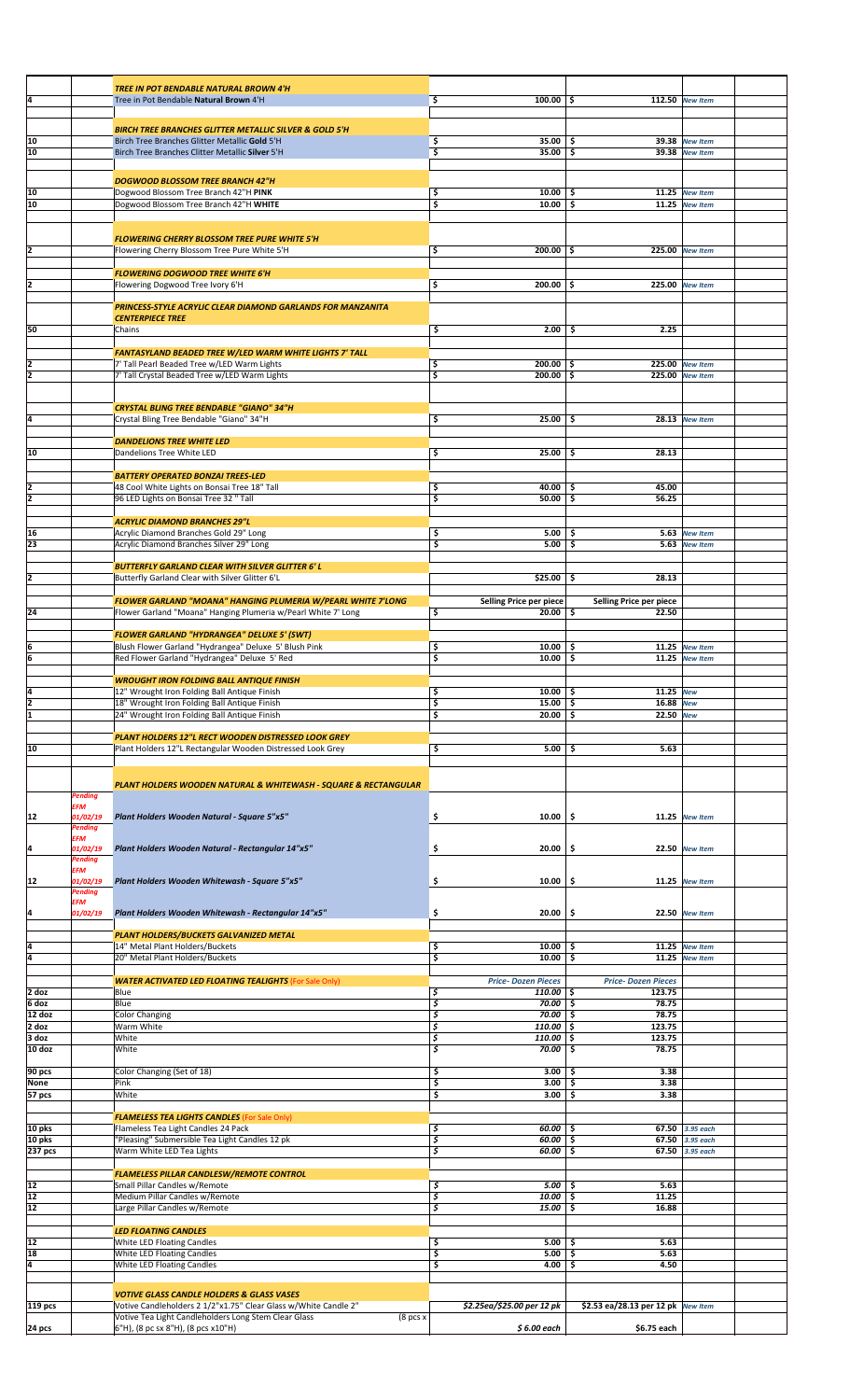|                 | <b>CHARGER PLATES ACRYLIC 12" &amp; 13"</b>                                                                             |                                         |                              |                                   |  |
|-----------------|-------------------------------------------------------------------------------------------------------------------------|-----------------------------------------|------------------------------|-----------------------------------|--|
|                 | Round                                                                                                                   |                                         |                              |                                   |  |
| 65              | Black Beaded Round 13"                                                                                                  | \$<br>1.00                              | \$                           | 1.13 New Item                     |  |
| 72              | Blue (Navy Blue) Beaded Round 13"                                                                                       | \$<br>1.00                              | \$                           | 1.13 New Item                     |  |
| 72              | Blue (Royal Blue) Beaded Round 13"                                                                                      | \$<br>1.00                              | \$                           | 1.13 New Item                     |  |
| 192             | Blush Beaded Round 13"                                                                                                  | \$<br>1.00                              | \$                           | 1.13 New Item                     |  |
| 72              | Fuchsia Beaded Round 13"                                                                                                | \$<br>1.00                              | \$                           | 1.13 New Item                     |  |
| 502             | Gold Beaded Round 13"                                                                                                   | \$<br>1.00                              | Ś.                           | 1.13 631 Total                    |  |
| 393             | Gold Plain Round 13"                                                                                                    | \$<br>1.00                              | 1.13<br>\$                   |                                   |  |
| 120             | Gold Crystal Beaded Round 13"                                                                                           | \$<br>3.00                              | Ś.<br>3.38                   | <b>New Item</b>                   |  |
| 72              | Green (Lime Green) Beaded Round 13"                                                                                     | \$<br>1.00                              | \$                           | 1.13 New Item                     |  |
| 300             | Red w/Design Round 13"                                                                                                  | \$<br>1.00                              | \$<br>1.13                   |                                   |  |
| 581<br>120      | Silver Beaded Round (492 pcs) 13"<br>Silver Crystal Beaded Round 13"                                                    | \$<br>1.00<br>\$<br>3.00                | \$<br>1.13<br>\$             | 3.38 New Item                     |  |
| 72              | White w/Gold Rim Crystal Beaded Round 13"                                                                               | \$<br>3.00                              | \$                           | 3.38 New Item                     |  |
| 72              | White w/Silver Rim Crystal Beaded Round 13"                                                                             | \$<br>3.00                              | 3.38<br>\$                   | <b>New Item</b>                   |  |
| 336             | Gold Wooden Textured Round13"                                                                                           | \$<br>3.00                              | \$                           | 3.38 New Item                     |  |
| 96              | Silver Wooden Textured Round 13"                                                                                        | \$<br>3.00                              | \$<br>3.38                   | <b>New Item</b>                   |  |
|                 | Square                                                                                                                  |                                         |                              |                                   |  |
| 48<br>48        | Gold Wooden Textured Square 12"                                                                                         | \$<br>3.00<br>\$<br>3.00                | \$<br>3.38<br>\$             | <b>New Item</b>                   |  |
|                 | Silver Wooden Textured Square12"                                                                                        |                                         | 3.38                         | <b>New Item</b>                   |  |
| 20              | Wooden Mahogany Slab                                                                                                    | \$<br>$3.00$   \$                       | 3.38                         |                                   |  |
| lз              | Wooden Mahogany Platter                                                                                                 | \$<br>5.00                              | \$<br>5.63                   |                                   |  |
|                 |                                                                                                                         |                                         |                              |                                   |  |
|                 | <b>GIFT CARD HOLDER &amp; PROPS</b>                                                                                     |                                         |                              |                                   |  |
|                 | <b>GIFT CARD HOLDERS</b>                                                                                                |                                         |                              |                                   |  |
|                 | Gold Beaded Card Holder Treasure Chest                                                                                  | \$<br>$50.00$ \$                        | 56.25                        |                                   |  |
|                 | Silver Beaded Card Holder Treasure Chest                                                                                | \$<br>50.00                             | \$<br>56.25                  |                                   |  |
| I1              | White Square Metal Reception Card Holder<br>White Metal Beaded Fairy Tale Coach Card Holder                             | \$<br>25.00<br>\$<br>25.00              | \$<br>28.13<br>\$.<br>28.13  |                                   |  |
| I2              | Gold Wire Cinderella Carriage Centerpiece 13"x7"x12"                                                                    | \$<br>25.00                             | \$<br>28.13                  | <b>New Item</b>                   |  |
| l2              | Gold Wire Cinderella Carriage Centerpiece 19"x9"x14"                                                                    | \$<br>50.00                             | \$                           | 56.25 New Item                    |  |
| I1              | White Birdcage Wedding Gift Card Holder Wishing Well                                                                    | \$<br>25.00                             | \$<br>28.13                  |                                   |  |
|                 | Antique Gold Wire Birdcage 17 3/4"H x 11"D                                                                              | \$<br>25.00                             | 28.13<br>\$                  | <b>New Item</b>                   |  |
|                 | Antique Gold Wire Birdcage 14"H x 8.5"D                                                                                 | \$<br>20.00                             | 22.50<br>\$                  | <b>New Item</b>                   |  |
| I1              | White Heart Design Card Holder Box (For Sale Only)                                                                      | \$<br>40.00<br>\$<br>20.00              | 45.00<br>\$<br>22.50         |                                   |  |
|                 | Plain Cardboard Gift Box<br>Wooden Wishing Well Gift Card Holder                                                        | \$<br>40.00                             | \$<br>45.00<br>\$            |                                   |  |
|                 | Rustic Wedding Chest w/Card Slot Large "LOVE"                                                                           | \$<br>50.00                             | \$<br>56.25                  |                                   |  |
|                 | Rustic Weathered Oak Card Box-Lockable 16"x11" "TRULY BLESSED"                                                          | $\overline{\mathsf{s}}$<br>50.00        | \$<br>56.25                  |                                   |  |
|                 |                                                                                                                         |                                         |                              |                                   |  |
|                 | <b>PROPS</b>                                                                                                            |                                         |                              |                                   |  |
|                 | Large Wooden Cinderella Carriage & Horses Prop - White                                                                  |                                         |                              |                                   |  |
| 2               | 27"L x 10"W x 11 1/2"H                                                                                                  | \$<br>$50.00$   \$                      |                              | 56.25 New Item                    |  |
|                 | Large Silver Beaded Cinderella Carriage w/Crown - Silver<br>Peacock- Pearl & Glitter Sequin Peacock 48"L                | \$<br>$50.00$ \$<br>\$<br>$100.00$   \$ |                              | 56.25 New Item<br>112.50 New Item |  |
|                 |                                                                                                                         |                                         |                              |                                   |  |
|                 |                                                                                                                         |                                         |                              |                                   |  |
|                 | <b>WEDDING ACCESSORIES</b>                                                                                              |                                         |                              |                                   |  |
|                 | Burlap 5 pc Combo Lace Ring Pillow, Flower Girl Basket Guest Book, Pen & Pen                                            |                                         |                              |                                   |  |
| 1 Set           | Holder, Garter                                                                                                          | \$<br>170.00                            | ۱\$<br>191.25                |                                   |  |
| 1 Set           | White Satin Ring Pillow (For Sale Only \$50.00)                                                                         | $\overline{\mathsf{s}}$<br>$50.00$ \$   | 56.25                        |                                   |  |
|                 | White Artificial Rhinestone Studded Foam Rose Wedding Bridal Bouquet with White                                         |                                         |                              |                                   |  |
| 14              | Satin Ribbon Bows                                                                                                       | \$<br>60.00                             | \$                           | 67.50 New Item                    |  |
|                 | LACE PARASOL WEDDING UMBRELLA                                                                                           |                                         |                              |                                   |  |
| l4              | Lace Parasol Wedding Umbrella                                                                                           | \$<br>20.00                             | 22.50<br>\$                  |                                   |  |
|                 |                                                                                                                         |                                         |                              |                                   |  |
|                 | SHEPHERD HOOK- ADJUSTABLE 38" - 60" (To hang floral arrangements, garlands,                                             |                                         |                              |                                   |  |
|                 | tulle, pom poms, etc)                                                                                                   |                                         |                              |                                   |  |
|                 | White Free Standing Stanchion w/Base                                                                                    | \$<br>25.00                             | \$                           |                                   |  |
|                 |                                                                                                                         |                                         |                              |                                   |  |
|                 |                                                                                                                         |                                         |                              |                                   |  |
|                 | <b>COLUMNS</b><br>Diamond Crystal Sparkling Irridescent Column 14' Round (\$225.00 ea) with                             |                                         |                              |                                   |  |
| 8               | Freestanding Riser Kit w/Base 14' (\$300.00 ea) (SWT)                                                                   | \$400.00 each                           | \$450.00 each New Item       |                                   |  |
| 8               |                                                                                                                         |                                         |                              |                                   |  |
| 12              | Gold Empire Roman Wedding Column 36"                                                                                    | \$50.00 each                            | \$56.25 each                 | <b>New Item</b>                   |  |
| I2              | Gold Crystal Beaded Columns Square 3'?? (Harwin)                                                                        | \$50.00 each                            | \$56.25 each                 | <b>New Item</b>                   |  |
|                 | Gold Leather Columns w/Gold Flower Vase on Top 3'                                                                       | \$50.00 each                            | \$56.25 each                 |                                   |  |
|                 | Silver Leather Columns w/Gold Flower Vase on Top 3'<br>22                                                               | \$50.00 each                            | \$56.25 each                 |                                   |  |
| z               | Silver Beaded Columns Square 3' ?? (Harwin)                                                                             | \$50.00 each                            | \$56.25 each                 | <b>New Item</b>                   |  |
| Z               |                                                                                                                         |                                         |                              |                                   |  |
|                 | White Leather Columns w/Vase on Top 3'                                                                                  | \$50.00 each                            | \$56.25 each                 |                                   |  |
| $\frac{2}{2}$   | White 56" Empire Columns White Resin                                                                                    | \$50.00 each                            | \$56.25 each                 |                                   |  |
| 2               | White Empire Series Display Caps White Resin                                                                            | \$25.00 each                            | \$28.13 each                 |                                   |  |
| 12              | White Multi Purpose Light Base 3" White Resin                                                                           | \$25.00 each                            | \$28.13 each                 |                                   |  |
| ī               | White 5' Roman Column (Heavy Cardboard with White Wooden Ends)                                                          | \$25.00 each                            | \$28.13 each                 |                                   |  |
| Ī4              | White Height Adjustable Roman Columns w/Lattice Design                                                                  | \$25.00 each                            | \$28.13 each                 |                                   |  |
| la              | White Height Adjustable Artisitic Roman Columns w/Lattice Design                                                        | \$25.00 each                            | \$28.13 each                 |                                   |  |
| I4              | 32"H x 11.5"W Base x<br>White Height Adjustable Glorious Roman Columns<br>5.5"W                                         | \$25.00 each                            | \$28.13 each                 |                                   |  |
| $\overline{12}$ | White Height Extensions for above Glorious Roman Columns 9.5"H x 5.5"W                                                  | \$6.00 each                             | \$6.75 each                  |                                   |  |
|                 |                                                                                                                         |                                         |                              |                                   |  |
| 2               | White Decorative Laser Cut Column "Gwen" 5'H x 19"Square (SWT)                                                          | \$200.00 each                           | \$225.00 each                |                                   |  |
|                 |                                                                                                                         |                                         |                              |                                   |  |
| I2              | Mahogany Wooden Columns 2'                                                                                              | \$25.00 each                            | \$28.13 each                 |                                   |  |
| l2<br>12        | Mahogany Wooden Columns 3'<br>Mahogany Wooden Columns 4'                                                                | \$25.00 each<br>\$50.00 each            | \$28.13 each<br>\$56.25 each |                                   |  |
| l2              | Mahogany Wooden Columns 5'                                                                                              | \$50.00 each                            | \$56.25 each                 |                                   |  |
|                 |                                                                                                                         |                                         |                              |                                   |  |
|                 |                                                                                                                         |                                         |                              |                                   |  |
|                 | <b>GREEN SCREEN PHOTO CREATOR KIT</b><br>Green Muslin Screen 5'x7' & Green Screen Wizard Software w/720 Digital         |                                         |                              |                                   |  |
|                 | Background                                                                                                              | \$<br>50.00                             | \$<br>56.25                  |                                   |  |
|                 |                                                                                                                         |                                         |                              |                                   |  |
|                 |                                                                                                                         |                                         |                              |                                   |  |
|                 | PIPE DRAPE SET ADJUSTABLE (CV Linens) (FOR BACKDROP FOR WEDDINGS)                                                       |                                         |                              |                                   |  |
|                 | HEAVY DUTY STAND w/VALANCE HANGER 3" (Includes 2 pcs Polyester Panels in<br>rental price -color to be chosen by client) |                                         |                              |                                   |  |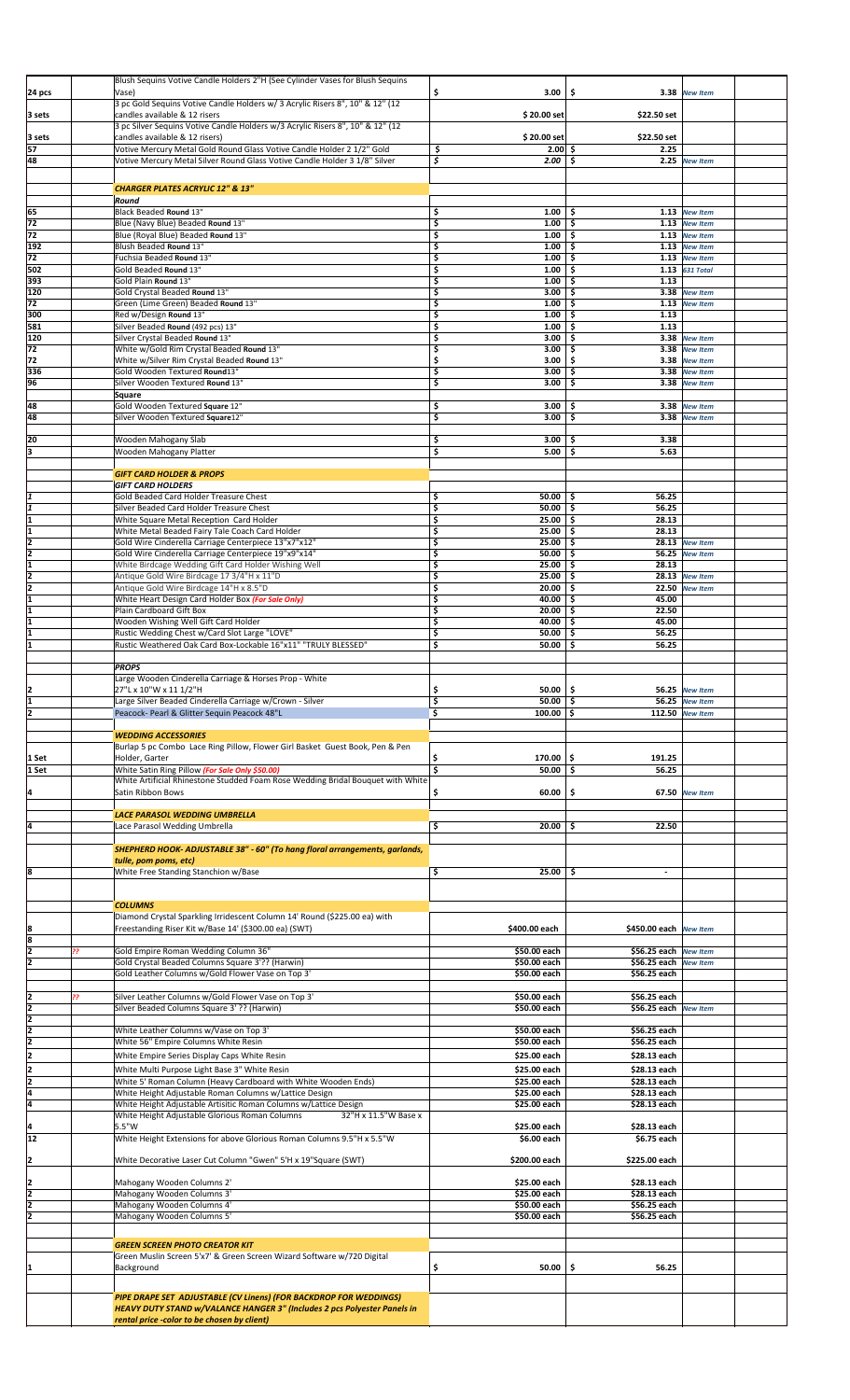|                                       | Set Pipe Drape- Base 24"x24"x3/8" & Upright Adjustable 8' - 20' High & 8' - 14'       |                     |                        |                       |  |
|---------------------------------------|---------------------------------------------------------------------------------------|---------------------|------------------------|-----------------------|--|
|                                       | Wide Adjustable. 1-Extra Crossbar Available & 2-Valance Hangers 3" if wishing to      |                     |                        |                       |  |
|                                       | hang 2 curtains ie: sheer backdrop behind or valance in front (Please inquire); 2     |                     |                        |                       |  |
|                                       | Drape Support Clamps for hanging two banners or curtains top & below, etc.            | \$<br>$250.00$ \$   | 281.25                 |                       |  |
| $\frac{3}{6}$                         | Telescopic Slip-Fit Upright for Above 8' - 20' with Slip Lock Collar                  |                     |                        |                       |  |
| 16                                    | Crossbars for above extends 8' - 14' Wide                                             |                     |                        |                       |  |
|                                       |                                                                                       |                     |                        |                       |  |
| ī                                     | Crossbar for above extends 5' - 8' Wide                                               |                     |                        |                       |  |
|                                       |                                                                                       |                     |                        |                       |  |
| ļ6                                    | Drape Support Clamps                                                                  |                     |                        |                       |  |
|                                       |                                                                                       |                     |                        |                       |  |
| ļ4                                    | Valance Hangers 3"                                                                    |                     |                        |                       |  |
|                                       |                                                                                       |                     |                        |                       |  |
| I2                                    | Double Backwall Hanger                                                                |                     |                        |                       |  |
|                                       |                                                                                       |                     |                        |                       |  |
| I2                                    | Adjustable Upright Clamp for 2" Upright                                               |                     |                        |                       |  |
|                                       | Drape Extension Handle (3' Long to assist with attaching cross pipes and for shirring |                     |                        |                       |  |
|                                       |                                                                                       |                     |                        |                       |  |
| I1                                    | curtains without climbing a ladder)                                                   |                     |                        |                       |  |
|                                       |                                                                                       |                     |                        |                       |  |
|                                       | PIPE DRAPE SET ADJUSTABLE (EFmart) (FOR BACKDROP FOR WEDDINGS) HEAVY                  |                     |                        |                       |  |
|                                       | DUTY STAND WITH WEIGHTED STEEL BASE 10'X10'                                           |                     |                        |                       |  |
| I2                                    |                                                                                       | \$<br>$150.00$   \$ |                        | 168.75 New Item       |  |
|                                       | Set Pipe Drape- Base 18"x18"x 3/16" Adjustable 5' - 10' High & 4' - 10' Wide          |                     |                        |                       |  |
|                                       |                                                                                       |                     |                        |                       |  |
|                                       | PIPE & DRAPE NON-ADJUSTABLE CURVED HEAVY DUTY ALUMINUM                                |                     |                        |                       |  |
|                                       | CURTAIN/BACKDROP STAND - 11'W X 13'H (2-Curved Bars, 3-Upright Stands                 |                     |                        |                       |  |
|                                       | w/16" Base & Interchangeale Support Hook that can be used inside or outside of        |                     |                        |                       |  |
|                                       | Arch)                                                                                 |                     |                        |                       |  |
|                                       |                                                                                       |                     |                        |                       |  |
|                                       |                                                                                       |                     |                        |                       |  |
|                                       |                                                                                       |                     |                        |                       |  |
|                                       | Pipe & Drape Non-Adjustable Curved Heavy Duty Aluminum Curtain/Backdrop               |                     |                        |                       |  |
|                                       | Stand 11'W x 13'H (2-Curved Bars, 3-Upright Stands w/16" Base, Interchangeable        |                     |                        |                       |  |
| I1                                    | Support Hook that can be used inside or outside of Arch)                              | $250.00$ \$<br>\$   |                        | 281.25 New Item       |  |
|                                       |                                                                                       |                     |                        |                       |  |
|                                       | <b>Upright Pole Covers 2"x20'H</b>                                                    |                     |                        |                       |  |
| Į4                                    | Upright Pole Covers 2"x20'H (White)                                                   | $20.00$   \$<br>\$  |                        | 22.50 New Item        |  |
| 2                                     | Upright Pole Covers 2"x20'H (Gold)                                                    | $20.00$ \$<br>\$    |                        | 22.50 New Item        |  |
|                                       |                                                                                       |                     |                        |                       |  |
| 12                                    | Upright Pole Covers 2"x20'H (Silver)                                                  | \$<br>20.00         | \$.                    | 22.50 New Item        |  |
|                                       |                                                                                       |                     |                        |                       |  |
|                                       | PHOTO BACKDROP STAND LIGHT DUTY 10.4'W x 7.7'H                                        |                     |                        |                       |  |
| I1                                    | Photo Backdrop Stand w/Backdrop Extends up to 10.4 W X 7.7 H                          | \$<br>$200.00$ \$   | 225.00                 |                       |  |
|                                       |                                                                                       |                     |                        |                       |  |
|                                       |                                                                                       |                     |                        |                       |  |
|                                       | <b>WEDDING CHUPPA ROUND CROSSBAR</b>                                                  |                     |                        |                       |  |
|                                       | Round Crossbar 10' with 2 Sets Pipe & Drape-See Above for size                        | \$<br>$350.00$   \$ |                        | 393.75 New Item       |  |
|                                       |                                                                                       |                     |                        |                       |  |
|                                       | <b>SHEER DRAPING PANELS FOR CEILING OR BACKDROP OF CHUPPA OR PIPE &amp;</b>           |                     |                        |                       |  |
|                                       | DRAPE 10'W X 10'L (ROD POCKET ON BOTH ENDS) WHITE AND IVORY                           | Each                | Each                   |                       |  |
|                                       | Sheer Draping Panels for Ceiling or Backdrop w/Rod Pocket on Both Ends 10'W x         |                     |                        |                       |  |
| 16                                    | 10'L WHITE                                                                            | \$<br>50.00         | \$                     | 56.25 New Item        |  |
|                                       |                                                                                       |                     |                        |                       |  |
|                                       | Sheer Draping Panels for Ceiling or Backdrop w/Rod Pocket on Both Ends 10'W x         |                     |                        |                       |  |
| 6                                     | 10'L IVORY                                                                            | \$<br>50.00         | \$<br>56.25            | <b>New Item</b>       |  |
|                                       |                                                                                       |                     |                        |                       |  |
|                                       |                                                                                       |                     |                        |                       |  |
|                                       | LED WEDDING ORGANZA CURTAIN BACKDROP 20'W X 10'L                                      |                     |                        |                       |  |
| 14                                    | 600 Light LED Wedding Organza Curtain Backdrop 20'W x 10'L Bright White               | \$<br>$100.00$ \$   | 112.50                 |                       |  |
|                                       |                                                                                       |                     |                        |                       |  |
|                                       |                                                                                       | $100.00$ \$         | 112.50                 |                       |  |
|                                       | 600 Light LED Wedding Organza Curtain Backdrop 20'W x 10'L Warm White                 | \$                  |                        |                       |  |
| ā                                     | 600 Light LED Wedding Organza Curtain Backdrop 20'W x 10'L Blue                       | \$<br>$100.00$ \$   | 112.50                 |                       |  |
|                                       |                                                                                       |                     |                        |                       |  |
|                                       |                                                                                       |                     |                        |                       |  |
|                                       |                                                                                       |                     |                        |                       |  |
|                                       | SHEER DOUBLE LAYER CHIFFON BACKDROP CURTAIN WITH ROD POCKETS ON                       |                     |                        |                       |  |
|                                       | <b>BOTH ENDS 20'W X 10'H</b>                                                          |                     |                        |                       |  |
|                                       | Sheer Double Layer Chiffon & Polyester Backdrop Curtain w/Rod Pockets on Both         |                     |                        |                       |  |
| I1                                    | Ends 20'W x 10'H Blush                                                                | \$<br>$50.00$ \$    |                        | 56.25 New Item        |  |
|                                       | Sheer Double Layer Chiffon & Polyester Backdrop Curtain w/Rod Pockets on Both         |                     |                        |                       |  |
| I1                                    | Ends 20'W x 10'H Ivory                                                                | \$<br>$50.00$ \$    | 56.25                  | New Item              |  |
|                                       | Sheer Double Layer Chiffon Backdrop Curtain w/Rod Pockets on Both Ends 20'W x         |                     |                        |                       |  |
| I1                                    | 10'H White                                                                            | \$<br>50.00 S       | 56.25                  | New Item              |  |
|                                       |                                                                                       |                     |                        |                       |  |
|                                       |                                                                                       |                     |                        |                       |  |
|                                       | POLY FAUX BURLAP DRAPE/CURTAIN 58"W x 84"L                                            | <b>Each Piece</b>   | <b>Each Piece</b>      |                       |  |
| 6                                     | Poly Faux Burlap Drape/Curtain 58"W x 84"L (Dark Tan)                                 | $$50.00$ \$         | 56.25                  |                       |  |
| Ī4                                    | Equinox Faux Burlap Drape/Curtain 58"W x 84"L (Light Tan)                             | \$<br>$50.00$ \$    | 56.25                  |                       |  |
|                                       |                                                                                       |                     |                        |                       |  |
|                                       | FRINGE INSPIRED STRING TASSEL CURTAIN 4'WX12'L                                        |                     |                        |                       |  |
|                                       |                                                                                       |                     |                        |                       |  |
| ļ4                                    | FRINGE INSPIRED STRING TASSEL CURTAIN 4'WX12'L White                                  | \$<br>$20.00$ \$    |                        | 22.50 New Item        |  |
|                                       |                                                                                       |                     |                        |                       |  |
|                                       | <b>LACE BACKDROP CURTAINS WHITE 5'WX10'L</b>                                          |                     |                        |                       |  |
| İ6                                    | Lace Sheer Floral Backdrop Curtains Ivory 5'Wx10'L                                    | \$<br>30.00 \$      |                        | 33.75 New Item        |  |
| ſ6                                    | Lace Sheer Floral Backdrop Curtains White 5'Wx10'L                                    | \$<br>30.00 \$      |                        | 33.75 New Item        |  |
|                                       |                                                                                       |                     |                        |                       |  |
|                                       | LACE BACKDROP CURTAINS WHITE 7'WX10'L                                                 |                     |                        |                       |  |
| l2                                    | Lace Backdrop Curtains White 7'WX10'L                                                 | \$<br>30.00 \$      |                        | 33.75 New Item        |  |
|                                       |                                                                                       |                     |                        |                       |  |
|                                       | SHEER TULLE CURTAINS FOR PIPE & DRAPE 110"X98" (9'X8') WHITE                          |                     |                        |                       |  |
| 20                                    | Sheer Tulle Curtains for Pipe & Drape 110" x 98" (9'x8') White                        | \$<br>$15.00 \,$ \$ | 16.88                  |                       |  |
|                                       |                                                                                       |                     |                        |                       |  |
|                                       |                                                                                       |                     |                        |                       |  |
|                                       | POLYESTER WRINKLE RESISTANT BACKDROP 4" ROD POCKET CURTAINS 5'W x 10'L                |                     |                        |                       |  |
|                                       | (for Large Stand)                                                                     | Price per piece     | <b>Price per Piece</b> |                       |  |
| $\begin{array}{c} 6 \\ 8 \end{array}$ | Burgundy Polyester Wrinkle Restitant Backdrop Curtain 5'Wx10'L                        | \$<br>30.00 \$      | 33.75                  |                       |  |
|                                       | Coral/Guava Polyester Wrinkle Restitant Backdrop Curtain 5'Wx10'L                     | \$<br>$30.00$ \$    | 33.75                  |                       |  |
|                                       | Eggplant Polyester Wrinkle Restitant Backdrop Curtain 5'Wx10'L                        | \$<br>$30.00$ \$    |                        | 33.75 New Item        |  |
|                                       | Fuschia Polyester Wrinkle Restitant Backdrop Curtain 5'Wx10'L                         | \$<br>30.00 \$      | 33.75                  |                       |  |
| $\frac{6}{6}$                         | Hunter Green Polyester Wrinkle Restitant Backdrop Curtain 5'Wx10'L                    | \$<br>30.00 \$      | 33.75                  |                       |  |
|                                       |                                                                                       |                     |                        |                       |  |
| 10                                    | Ivory Polyester Wrinkle Restitant Backdrop Curtain 5'Wx10'L                           | \$<br>$30.00$ \$    |                        | 33.75 New Item        |  |
| 6                                     | Navy Blue Polyester Wrinkle Restitant Backdrop Curtain 5'Wx10'L                       | \$<br>$30.00$ \$    | 33.75                  |                       |  |
| $\frac{4}{6}$                         | Pink Blue Polyester Wrinkle Restitant Backdrop Curtain 5'Wx10'L                       | \$<br>$30.00$ \$    |                        | <b>33.75</b> New Item |  |
|                                       | Purple Polyester Wrinkle Restitant Backdrop Curtain 5'Wx10'L                          | \$<br>$30.00$ \$    | 33.75                  |                       |  |
| 12                                    | Red Polyester Wrinkle Restitant Backdrop Curtain 5'Wx10'L                             | \$<br>$30.00$ \$    | 33.75                  |                       |  |
| ļ6                                    | Rose Quartz Polyester Wrinkle Restitant Backdrop Curtain 5'Wx10'L                     | \$<br>$30.00$ \$    |                        | <b>33.75</b> New Item |  |
| 6                                     | Silver Polyester Wrinkle Restitant Backdrop Curtain 5'Wx10'L                          | \$<br>$30.00$ \$    | 33.75                  | <b>New Item</b>       |  |
| 3                                     | Turquoise Polyester Wrinkle Restitant Backdrop Curtain 5'Wx10'L                       | \$<br>30.00 \$      | 33.75                  |                       |  |
| 10                                    |                                                                                       | $30.00$ \$          |                        |                       |  |
|                                       | White Polyester Wrinkle Restitant Backdrop Curtain 5'Wx10'L                           | \$                  |                        | 33.75 New Item        |  |
| 6                                     | Willow Green Polyester Wrinkle Restitant Backdrop Curtain 5'Wx10'L                    | \$<br>$30.00$ \$    | 33.75                  |                       |  |
|                                       |                                                                                       |                     |                        |                       |  |
|                                       |                                                                                       |                     |                        |                       |  |
|                                       | POLY PREMIER BACKDROP 4" ROD POCKET CURTAINS 5'W x 8'L (for Large Stand)              | Price per piece     |                        |                       |  |
| 6                                     | Royal Blue Poly Premier Backdrop 4" Rod Pocket Curtains 5'W x 8'L                     | \$<br>$30.00$ \$    |                        | 33.75 New Item        |  |
|                                       |                                                                                       |                     |                        |                       |  |
|                                       |                                                                                       |                     |                        |                       |  |
|                                       | (for Large Stand)                                                                     |                     |                        |                       |  |
|                                       | Satin White Double Drape Backdrop W/Swag Valance 20'Wx10'H                            | \$<br>$100.00$ \$   |                        | 112.50 New Item       |  |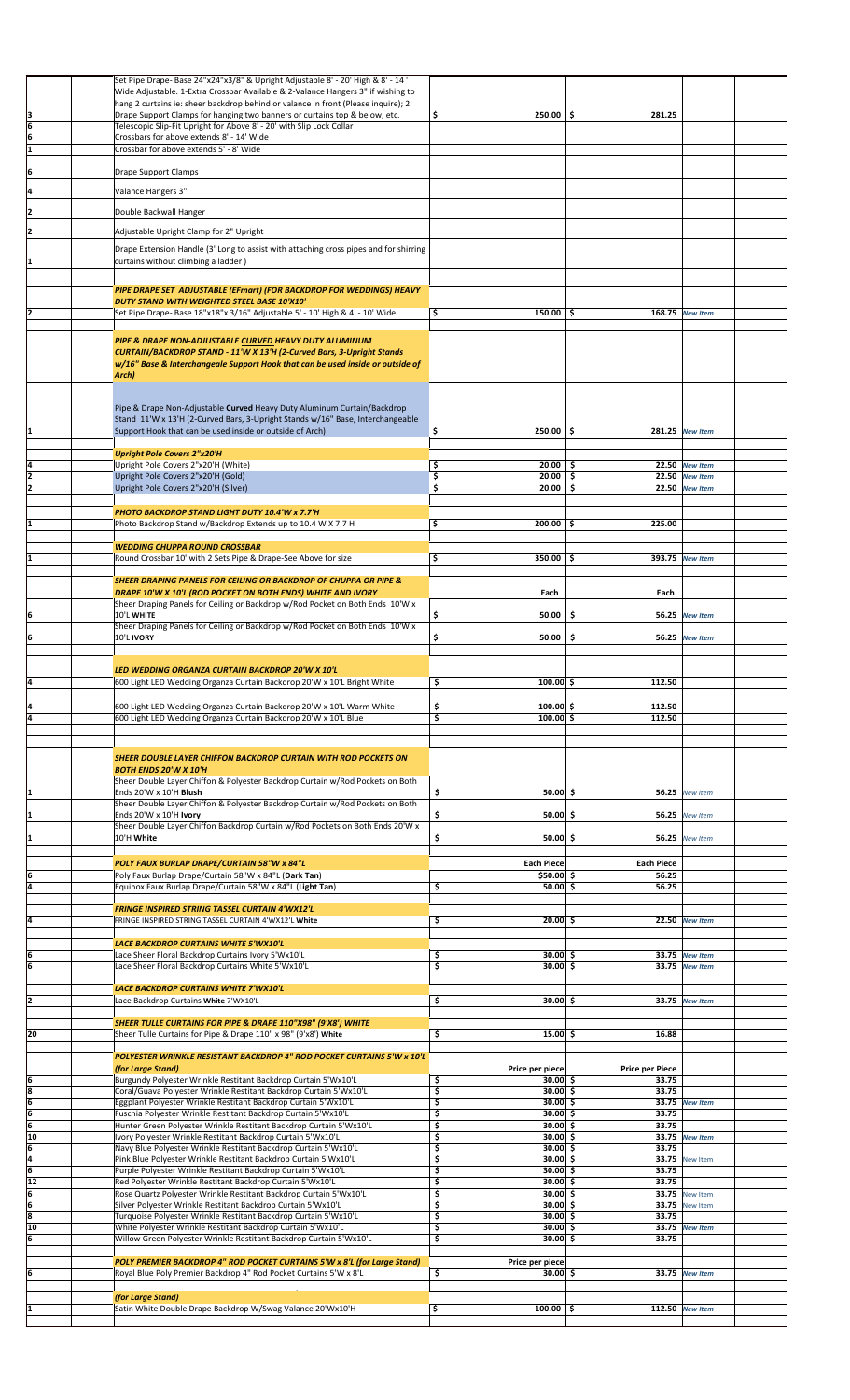|                       |                  | SEQUIN BACKDROP 3" ROD POCKET CURTAINS (for Smaller Tripod) 60"W x                                     |                                   |                               |                 |  |
|-----------------------|------------------|--------------------------------------------------------------------------------------------------------|-----------------------------------|-------------------------------|-----------------|--|
|                       |                  | 72"/108"L                                                                                              | <b>Price per Piece</b>            | <b>Price per Piece</b>        |                 |  |
| 1                     |                  | Gold Sequin Fabric Backdrop 5'W x 6'L                                                                  | \$<br>30.00                       | \$.<br>33.75                  | each            |  |
|                       |                  | Silver Sequin Fabric Backdrop 5'W x 9'L                                                                | \$<br>30.00                       | \$.<br>33.75                  | each            |  |
|                       |                  | White Sequin Fabric Backdrop 5'W x 9'L:                                                                | \$<br>30.00                       | \$<br>33.75                   | each            |  |
| 12                    |                  | White (Irridescent) Fabric Backdrop 4'Wx12'L                                                           | \$<br>30.00                       | 33.75<br>Ś                    | each            |  |
|                       |                  |                                                                                                        |                                   |                               |                 |  |
|                       |                  |                                                                                                        |                                   |                               |                 |  |
|                       |                  | <b>SEQUIN DUCHESS BACKDROP 3" ROD POCKET CURTAINS W/CHIFFON TOP LAYER</b>                              |                                   |                               |                 |  |
|                       |                  | 20'Wx10'H (for Large Stand)                                                                            |                                   |                               |                 |  |
|                       |                  |                                                                                                        |                                   |                               |                 |  |
|                       |                  | Gold Sequin w/Chiffon Top Layer Duchess Backdrop Rod Pocket Curtain 20'Wx10'H                          | 100.00<br>۱\$                     | \$.<br>112.50                 |                 |  |
|                       |                  |                                                                                                        |                                   |                               |                 |  |
|                       |                  | Silver Sequin Duchess w/Chiffon Top Layer Backdrop Rod Pocket Curtain 20'Wx10'H   \$                   | 100.00                            | \$.<br>112.50                 |                 |  |
|                       |                  |                                                                                                        |                                   |                               |                 |  |
|                       |                  | SEQUIN BACKDROP ROD POCKET CURTAINS (for Large Stand) 10'x12'                                          |                                   |                               |                 |  |
|                       | <b>Pendin</b>    | Black Sequin Fabric Backdrop 10'x12'<br>Gold Sequin Fabric Backdrop 10'x12'                            | \$<br>60.00                       | 67.50                         |                 |  |
|                       | <b>Pendin</b>    | Gold Sequin Fabric Backdrop 10'Wx12'L (Heavier Material)                                               | \$<br>60.00                       | - \$<br>67.50<br>\$           | each<br>each    |  |
| 1                     |                  | Red Sequin Fabric Backdrop 10'x12'                                                                     | \$<br>60.00                       | -\$<br>67.50                  | each            |  |
|                       | <b>Pendin</b>    | Silver Sequin Fabric Backdrop 10'x12'                                                                  | \$<br>60.00                       | \$<br>67.50                   | each            |  |
| 1                     |                  | White (Irridescent) Fabric Backdrop 10'x12'                                                            | \$<br>60.00                       | -\$<br>67.50                  | each            |  |
|                       |                  |                                                                                                        | \$<br>60.00                       | \$.<br>67.50                  | each            |  |
|                       |                  | <b>SEQUIN DUCHESS BACKDROP ROD POCKET CURTAINS (for Large Stand)</b>                                   |                                   |                               |                 |  |
| 6                     | <b>6 Pending</b> | Black Sequin Backdrop Curtains 54"W x 12'L                                                             |                                   |                               |                 |  |
|                       | <b>EFM</b>       |                                                                                                        |                                   |                               |                 |  |
| 12                    | 01/02/19         | Blush Sequin Backdrop Curtains 54"W x 12'L                                                             | \$<br>30.00                       | \$.<br>33.75                  | each            |  |
| 6                     |                  | Eggplant Sequin Backdrop Curtains 54"W x 12'L                                                          | \$<br>30.00                       | -\$<br>33.75                  | each            |  |
| 12                    |                  | Fuchsia Sequin Backdrop Curtains 54"W x 12'L                                                           | \$<br>30.00                       | \$.<br>33.75                  | each            |  |
| $\overline{12}$       |                  | Gold Sequin Backdrop Curtains 54"W x 12'L                                                              | \$<br>$30.00$ \$                  | 33.75                         | each            |  |
| 4                     |                  | Lavender Sequin Backdrop Curtains 54"W x 12'L                                                          | \$<br>30.00                       | \$.<br>33.75                  | each            |  |
| $\overline{12}$<br>12 |                  | Red Sequin Backdrop Curtains 54"W x 12'L<br>Silver Sequin Backdrop Curtains 54"W x 12'L                | \$<br>30.00<br>\$<br>30.00        | \$<br>33.75<br>33.75<br>-\$   | each<br>each    |  |
| 6                     |                  | Turquoise Sequin Backdrop Curtains 54"W x 12'L                                                         | \$<br>30.00                       | \$.<br>33.75                  | each            |  |
| 12                    |                  | White Irridescent Sequin Backdrop Curtains 54"Wx 12'L                                                  | \$<br>30.00                       | \$<br>33.75                   | each            |  |
|                       |                  |                                                                                                        | \$<br>30.00                       | Ŝ.<br>33.75                   | each            |  |
|                       |                  |                                                                                                        |                                   |                               |                 |  |
|                       |                  | SEQUIN LARGE PAYETTE BACKDROP ROD POCKET CURTAINS (for Large Stand)                                    |                                   |                               |                 |  |
|                       |                  | 20'Wx10'H                                                                                              |                                   |                               |                 |  |
|                       |                  | Black Sequin Large Payette Backdrop Rod Pocket Curtains 20'Wx10'H (for Large                           |                                   |                               |                 |  |
|                       |                  | Pending Stand)                                                                                         | \$<br>100.00                      | \$<br>112.50                  | <b>New item</b> |  |
|                       |                  | Blush Sequin Large Payette Backdrop Rod Pocket Curtains 20'Wx10'H (for Large                           |                                   |                               |                 |  |
|                       |                  | Stand)                                                                                                 | \$<br>100.00                      | \$.<br>112.50                 | <b>New item</b> |  |
|                       |                  | Champagne Sequin Large Payette Backdrop Rod Pocket Curtains 20'Wx10'H (for                             |                                   |                               |                 |  |
|                       |                  | Large Stand)                                                                                           | \$<br>100.00                      | \$<br>112.50                  | <b>New item</b> |  |
|                       |                  | Gold Sequin Large Payette Backdrop Rod Pocket Curtains 20'Wx10'H (for Large                            |                                   |                               |                 |  |
| 12                    |                  | Stand)                                                                                                 | \$<br>100.00                      | \$.<br>112.50                 | <b>New item</b> |  |
|                       |                  | Pink Sequin Large Payette Backdrop Rod Pocket Curtains 20'Wx10'H (for Large                            |                                   |                               |                 |  |
|                       |                  | Stand)                                                                                                 | \$<br>100.00                      | \$<br>112.50                  | <b>New item</b> |  |
|                       |                  | Silver Sequin Large Payette Backdrop Rod Pocket Curtains 20'Wx10'H (for Large                          |                                   |                               |                 |  |
|                       |                  | Stand)                                                                                                 | \$<br>100.00                      | \$.<br>112.50                 | <b>New item</b> |  |
|                       |                  | White Irridescent Sequin Large Payette Backdrop Rod Pocket Curtains 20'Wx10'H                          |                                   |                               |                 |  |
| 12                    |                  | (for Large Stand)                                                                                      | \$<br>100.00                      | \$.<br>112.50                 | <b>New item</b> |  |
|                       |                  |                                                                                                        |                                   |                               |                 |  |
|                       |                  | LACED YARN NETTING WITH SEQUIN BOLT WHITE/SILVER 54"W x 12'L (for Large                                |                                   |                               |                 |  |
|                       | Pending          | <b>Stand</b> )                                                                                         |                                   |                               |                 |  |
|                       | EFM              |                                                                                                        |                                   |                               |                 |  |
| 14                    | 01/02/19         | LACED YARN NETTING WITH SEQUIN BOLT WHITE/SILVER                                                       | \$<br>30.00                       | \$<br>33.75                   | <b>New Item</b> |  |
|                       |                  |                                                                                                        |                                   |                               |                 |  |
|                       |                  | <b>SHIMMERY/GLITTERY BACKDROP ROD POCKET CURTAINS (for Large Stand)</b>                                |                                   |                               |                 |  |
| 6                     |                  | Shimmery/Glittery Black Fabric Curtain 5'Wx11'L                                                        | \$30.00                           | 33.75<br>\$                   | each            |  |
|                       |                  | "RITZY ROUND" SPANGLES BACKDROP ROD POCKET CURTAINS 44"W x 7.5'H                                       |                                   |                               |                 |  |
| 6                     |                  | Aqua "Ritzy Round" Spangles Backdrop Curtains 44"w X 7.5'H                                             | $$30.00$ $$$                      | 33.75                         | <b>New item</b> |  |
| 6                     |                  | Fuchsia "Ritzy Round" Spangles Backdrop Curtains 44"w X 7.5'H                                          | \$30.00                           | 33.75<br>\$                   | <b>New item</b> |  |
| 6                     |                  | Gold "Ritzy Round" Spangles Backdrop Curtains 44"w X 7.5'H                                             | \$30.00                           | -\$<br>33.75                  | <b>New item</b> |  |
| 6                     |                  | Green "Ritzy Round" Spangles Backdrop Curtains 44"w X 7.5'H                                            | \$30.00                           | \$<br>33.75                   | <b>New item</b> |  |
| $\frac{6}{6}$         |                  | Orange "Ritzy Round" Spangles Backdrop Curtains 44"w X 7.5'H                                           | $$30.00$ $$$                      | 33.75                         | <b>New item</b> |  |
|                       |                  | Purple "Ritzy Round" Spangles Backdrop Curtains 44"w X 7.5'H                                           | \$30.00                           | -\$<br>33.75                  | <b>New item</b> |  |
| 6                     |                  | Red "Ritzy Round" Spangles Backdrop Curtains 44"w X 7.5'H                                              | \$30.00                           | \$<br>33.75                   | <b>New item</b> |  |
| 6                     |                  | Royal Blue "Ritzy Round" Spangles Backdrop Curtains 44"w X 7.5'H                                       | $$30.00$ $$$                      | 33.75                         | <b>New item</b> |  |
| 6                     |                  | Turquoise "Ritzy Round" Spangles Backdrop Curtains 44"w X 7.5'H                                        | \$30.00                           | -\$<br>33.75                  | <b>New item</b> |  |
| ſб                    |                  | White/Silver "Ritzy Round" Spangles Backdrop Curtains 44"w X 7.5'H                                     | \$30.00                           | -\$<br>33.75                  | <b>New item</b> |  |
|                       |                  | SATIN BACKDROP ROD POCKET CURTAINS (for Lg Stand) 60"W x 144"H                                         | <b>Price Per Set</b>              | Price Per Set Price per Piece |                 |  |
| 6                     |                  | Gold 5'W x 12'L                                                                                        | \$<br>$90.00$ \$                  | 101.25 $\sqrt{5}$             | 16.87           |  |
| 6                     |                  | Red 5'W x 12' L                                                                                        | \$<br>$90.00$ \$                  | 101.25 $\frac{1}{5}$          | 16.87           |  |
| 18                    |                  | Silver 5'W x 12'L                                                                                      | \$<br>90.00                       | \$<br>101.25 $\frac{1}{5}$    | 16.87           |  |
| 6                     |                  | White 5'W x 12'L                                                                                       | \$<br>90.00                       | \$<br>101.25                  | l \$<br>16.87   |  |
| 6                     |                  | Beige 5'W x 12'L                                                                                       | \$<br>90.00                       | \$.<br>101.25                 | Ś<br>16.87      |  |
|                       |                  |                                                                                                        |                                   |                               |                 |  |
|                       |                  | SATIN DRAPE PANEL 54" WIDE X 10' LONG w/4" SEWN ROD POCKET (BACKDROP)                                  |                                   |                               |                 |  |
|                       |                  |                                                                                                        |                                   |                               |                 |  |
| 18                    |                  | Black Satin Drapes 54"Wx10'L                                                                           | \$<br>25.00                       | \$<br>28.13                   |                 |  |
| 9                     | <b>6 Pendino</b> | Burgundy Satin Drapes 54"Wx10'L                                                                        | \$<br>25.00                       | 28.13<br>\$                   |                 |  |
| 9                     |                  | 6 Pending Eggplant Satin Drapes 54"Wx10'L                                                              | \$<br>25.00                       | \$<br>28.13                   |                 |  |
|                       |                  |                                                                                                        |                                   |                               |                 |  |
| ļ9<br>12              |                  | 3 Pending Lavender Satin Drapes 54"Wx10'L<br>8 Pending Navy Satin Drapes 54"Wx10'L                     | \$<br>25.00<br>\$<br>25.00        | \$.<br>28.13<br>28.13<br>\$.  |                 |  |
| p                     | <b>6 Pendina</b> | Orange Satin Drapes 54"Wx10'L                                                                          | \$<br>25.00                       | -\$<br>28.13                  |                 |  |
| p                     |                  | 7 Pending Purple Satin Drapes 54"Wx10'L                                                                | \$<br>25.00                       | \$.<br>28.13                  |                 |  |
| 12                    |                  | 8 Pending Sage Green Satin Drapes 54"Wx10'L                                                            | \$<br>25.00                       | 28.13<br>\$.                  |                 |  |
| 12                    | 8 Pendine        | Royal Blue Satin Drapes 54"Wx10'L                                                                      | \$<br>25.00                       | -\$<br>28.13                  |                 |  |
| 9                     | <b>6 Pending</b> | Willow Green Satin Drapes 54"Wx10'L                                                                    | \$<br>25.00                       | \$<br>28.13                   |                 |  |
| p                     |                  | 6 Pending Yellow (Light Yellow) Satin Drapes 54"Wx10'L                                                 | \$<br>25.00                       | -\$<br>28.13                  |                 |  |
|                       |                  |                                                                                                        |                                   |                               |                 |  |
| 2                     |                  | SATIN DRAPE PANEL 59" WIDE w/4" SEWN ROD POCKET (BACKDROP)<br>21' Tall Satin Drape Panel (Warm Silver) | \$<br>25.00<br>\$<br>$25.00$   \$ | 28.13<br>- \$<br>28.13        |                 |  |
| 2                     |                  | 21' Tall Satin Drape Panel (Red))                                                                      | \$<br>25.00                       | \$.<br>28.13                  |                 |  |
| 12                    |                  | 21' Tall Satin Drape Panel (Golden Poppy)                                                              | \$<br>25.00                       | \$.<br>28.13                  |                 |  |
| 2                     |                  | 21' Tall Satin Drape Panel (Metallic Blue)                                                             |                                   |                               |                 |  |
|                       |                  |                                                                                                        |                                   |                               |                 |  |
|                       |                  | SATIN DRAPE PANEL 54"WIDE X 10' LONG w/4" SEWN ROD POCKET (BACKDROP)                                   |                                   |                               |                 |  |
| 6                     |                  | Black & White Checkered 54"W x 10'L Satin Panel                                                        | \$<br>$25.00$ \$                  | 28.13                         |                 |  |
| $\frac{6}{6}$         |                  | Gold & White Striped 54"W x 10'L Satin Panel                                                           | 25.00%<br>\$                      | 28.13                         |                 |  |
|                       |                  | Red & White Striped 54"W x 10'L Satin Panel                                                            | 5<br>$25.00$ \$                   | 28.13                         |                 |  |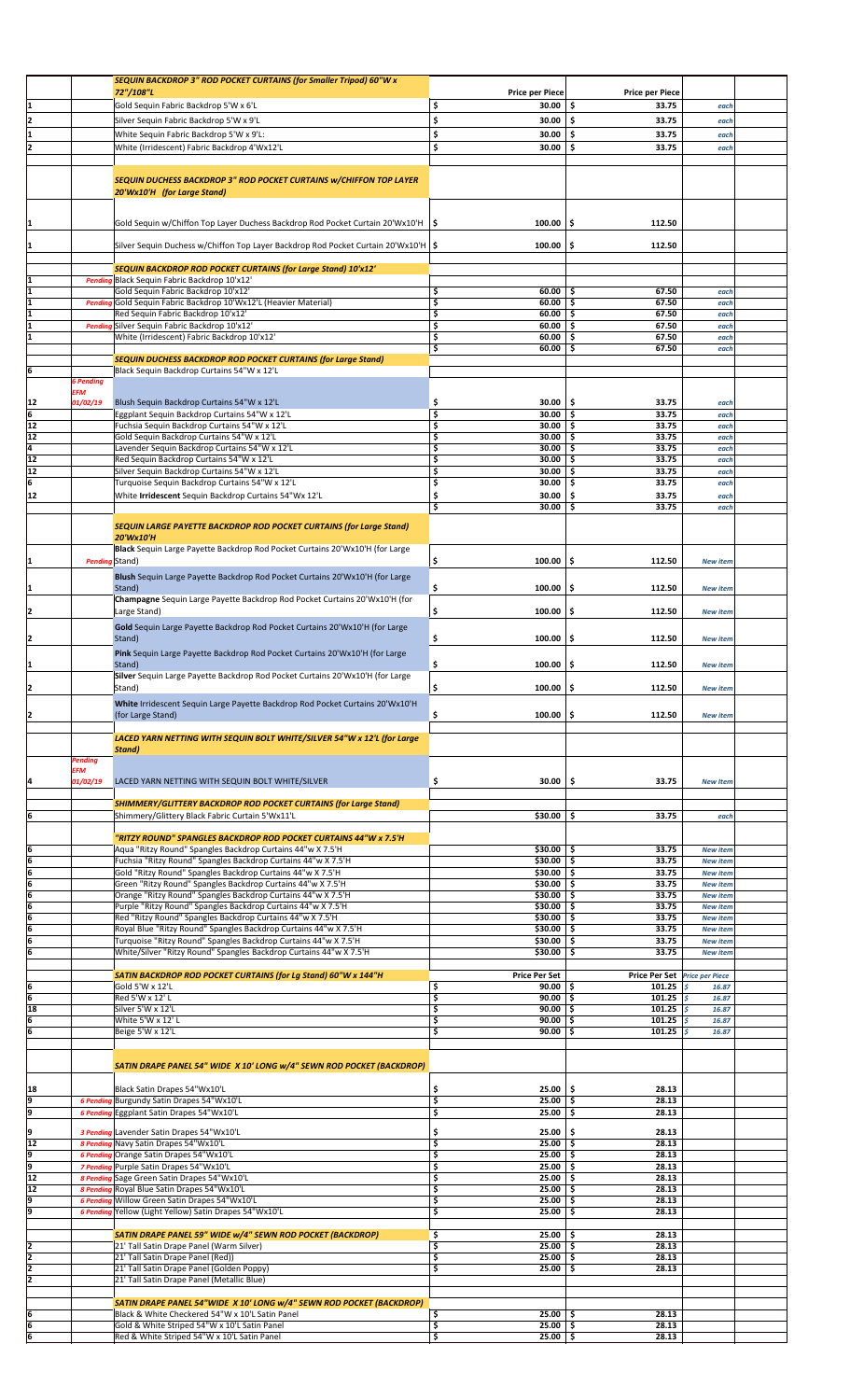|                                |            | DAMASK FLOCKING SHEER ORGANZA PANEL 54"WIDE X 10' LONG w/4" SEWN                                  |                                                   |                               |                                       |  |
|--------------------------------|------------|---------------------------------------------------------------------------------------------------|---------------------------------------------------|-------------------------------|---------------------------------------|--|
|                                |            | <b>ROD POCKET (BACKDROP)</b>                                                                      |                                                   |                               |                                       |  |
| 6                              |            | Damask Flocking Sheer Organza Panel Red 54"x10'L                                                  | \$<br>$25.00$ \$                                  | 28.13                         |                                       |  |
| 6                              |            | Damask Flocking Sheer Organza Panel Willow Green 54"x10'L                                         | \$<br>$25.00$ \$                                  | 28.13                         |                                       |  |
|                                |            |                                                                                                   |                                                   |                               |                                       |  |
|                                |            | <b>FABRIC BACKDROP ROD POCKET CURTAINS (for Smaller Tripod) 60"W x 108H</b>                       |                                                   |                               | <b>Price per Piece</b>                |  |
| I1                             |            | Red Fabric Backdrop 5'W x9'L                                                                      | \$<br>$30.00$ \$                                  | 33.75                         | $\mathfrak{s}$<br>33.75               |  |
| ļ6<br>6                        |            | Gold Shiny Polyange 5' Wx12' L<br>Silver Shiny Polyange 5' Wx12' L                                | \$<br>$180.00$   \$<br>\$<br>$180.00$ \$          | 202.50<br>202.50              | \$<br>33.75<br>\$<br>33.75            |  |
|                                |            |                                                                                                   |                                                   |                               |                                       |  |
|                                |            | <b>SHEER BACKDROP ROD POCKET CURTAIN MATERIAL 55"W x 84"H</b>                                     | Price per Set                                     | Price per Set Price per Piece |                                       |  |
| 11                             |            | Lime 55"W x 84"H                                                                                  | \$<br>$135.00$ \$                                 | 151.88                        | \$<br>15.00                           |  |
| 11                             |            | Orange 55"W x 84"H                                                                                | \$<br>$135.00$ S                                  | 151.88                        | l \$<br>15.00                         |  |
| $\overline{11}$                |            | Red 55"W x 84"H                                                                                   | \$<br>$135.00$ \$                                 | 151.88                        | \$<br>15.00                           |  |
| $\overline{11}$                |            | White 55"W x 84"H                                                                                 | \$<br>$135.00$ \$                                 | 151.88                        | \$<br>15.00                           |  |
| 11<br>11                       |            | Bright Yellow 55"W x 84"H                                                                         | \$<br>$135.00$ \$<br>$135.00$ \$<br>\$            | 151.88<br>151.88              | \$.<br>15.00<br>\$                    |  |
|                                |            | Navy 55"W x 84"H                                                                                  |                                                   |                               | 15.00                                 |  |
|                                |            |                                                                                                   |                                                   |                               |                                       |  |
|                                |            | <b>SHEER BACKDROP ROD POCKET CURTAIN MATERIAL 52"W x 84"H</b>                                     |                                                   |                               |                                       |  |
| 8                              |            | Purple Sheer Backdrop Rod Pocket Curtain 52"W x 84"H                                              | \$<br>$13.33$ $\frac{1}{5}$                       | 15.00                         | <b>New Item</b>                       |  |
| 8                              |            | Turquoise Sheer Backdrop Rod Pocket Curtain 52"W x 84"H                                           | \$<br>$13.33$ \$                                  | 15.00                         | <b>New Item</b>                       |  |
| 8                              |            | Willow Green Sheer Backdrop Rod Pocket Curtain 52"W x 84"H                                        | $13.33$ \$<br>\$                                  | 15.00                         | <b>New Item</b>                       |  |
|                                |            |                                                                                                   |                                                   |                               |                                       |  |
|                                |            |                                                                                                   |                                                   |                               |                                       |  |
|                                |            | SEMI-SHEER BACKDROP ROD POCKET CURTAIN MATERIAL 60"W x 144"H                                      |                                                   |                               | <b>Price per Piece</b>                |  |
| 6<br>6                         |            | Red with Silver Glitz 60"W x 144"H<br>White with Silver Glitz 60"W x 144"H                        | \$<br>$90.00$ \$<br>\$<br>90.00                   | 101.25<br>\$.<br>101.25       | \$<br>17.00<br>\$<br>17.00            |  |
|                                |            |                                                                                                   |                                                   |                               |                                       |  |
|                                |            | SHEER BACKDROP ROD POCKET CURTAIN MATERIAL 120"W x 120"H                                          |                                                   |                               | <b>Price per Piece</b>                |  |
| 6                              |            | Purple 120"W x 120"H                                                                              | \$<br>$90.00$   \$                                | 101.25                        | \$<br>17.00                           |  |
|                                |            |                                                                                                   |                                                   |                               |                                       |  |
|                                |            | SEMI-SHEER W/GLITTER BACKDROP ROD POCKET CURTAIN MATERIAL 60"W x                                  |                                                   |                               |                                       |  |
|                                |            | 144"H                                                                                             |                                                   |                               | <b>Price per Piece</b>                |  |
| 6                              |            | Royal Blue with Silver Glitz 60"W x 144"H                                                         | \$<br>$75.00$ \$                                  | 84.38                         | \$<br>17.00                           |  |
| $\frac{5}{6}$                  |            | Pink with Silver Glitz 60"W x 144"H<br>White with Silver Glitz 60"W x 144"H                       | $\overline{\mathsf{s}}$<br>75.00%<br>\$.<br>75.00 | 84.38<br>\$<br>84.38          | \$<br>17.00<br>$\mathcal{S}$<br>17.00 |  |
|                                |            |                                                                                                   |                                                   |                               |                                       |  |
|                                |            | POLYANGE/LAMIE BACKDROP ROP POCKET CURTAIN MATERIAL 60"Wx144"H                                    |                                                   |                               | <b>Price per Piece</b>                |  |
| 6                              |            | Gold Polyange/Lamie 60"W x 144"H                                                                  | \$<br>$90.00$ \$                                  | 101.25                        | l \$<br>17.00                         |  |
| ļ6                             |            | Silver Polyange/Lamie 60"W x 144"H                                                                | \$<br>$90.00$ \$                                  | 101.25                        | \$<br>17.00                           |  |
|                                |            |                                                                                                   |                                                   |                               |                                       |  |
|                                |            | POLYANGE/LAMIE/SPANDEX BACKDROP ROP POCKET CURTAIN MATERIAL 20'W x                                |                                                   |                               |                                       |  |
|                                |            | 10'H EFM                                                                                          |                                                   |                               |                                       |  |
|                                |            | Light Gold (called Champagne by EFM) Metallic Shiny Polyange/Spandex Backdrop                     |                                                   |                               |                                       |  |
| 2                              |            | Curtain 20'W x 10'H                                                                               | \$<br>100.00                                      | \$.<br>112.50                 |                                       |  |
|                                |            |                                                                                                   |                                                   |                               |                                       |  |
| 5                              |            | Gold Metallic Shiny Polyange/Spandex Backdrop Curtain 20'W x10'H                                  | \$<br>$100.00$   \$                               | 112.50                        |                                       |  |
| E                              |            | Silver Metallic Shiny Polyange/Spandex Backdrop Curtain 20'W x10'H                                | $100.00$ \$<br>\$                                 |                               | 112.50 New Item                       |  |
|                                |            | CRUSHED TAFFETA DRAPE PANELS 9 1/2'W x 12'H w/4" ROD POCKET                                       |                                                   |                               |                                       |  |
|                                | 'endıng    |                                                                                                   |                                                   |                               |                                       |  |
|                                | <b>EDD</b> |                                                                                                   |                                                   |                               |                                       |  |
| 2                              | Pending    | 01/21/2019 Bronze Crushed Taffeta Drape Panels 9 1/2'W x 12'H w/4" Rod Pocket                     | \$.<br>$50.00$   \$                               | 56.25                         | <b>New Item</b>                       |  |
|                                | EDD        |                                                                                                   |                                                   |                               |                                       |  |
| 12                             |            | 01/21/2019 Copper Crushed Taffeta Drape Panels 9 1/2'W x 12'H w/4" Rod Pocket                     | \$<br>50.00                                       | \$.<br>56.25                  | <b>New Item</b>                       |  |
|                                |            |                                                                                                   |                                                   |                               |                                       |  |
|                                |            | <b>CRYSTAL/DIAMOND BACKDROP CURTAIN &amp; CEILING DRAPE</b>                                       |                                                   |                               |                                       |  |
|                                |            | Diamond Curtain Backdrop 3'Wx12'L w/Bendable Rod                                                  | \$<br>$25.00$ \$                                  | 28.13                         |                                       |  |
|                                |            | Silver Bubble Beaded Curtain Backdrop 3'Wx6'L                                                     | \$<br>50.00                                       | -\$<br>56.25 New              |                                       |  |
|                                |            | Gold Bubble Beaded Curtain Backdrop 3'Wx6'L                                                       | \$<br>$50.00$   \$                                | 56.25 New                     |                                       |  |
|                                |            | Diamond/Crystal Iridescent Beaded Curtain 3'Wx12'L                                                | \$<br>$50.00$ \$                                  | 56.25 New                     |                                       |  |
| $\frac{5}{6}$<br>$\frac{6}{6}$ |            | Diamond Ceiling Drape & Canopy 20"Wx15'L                                                          | \$<br>50.00                                       | \$.<br>56.25 New              |                                       |  |
|                                |            | Diamond Beaded Valance 3'Wx20"L                                                                   | \$<br>50.00                                       | \$<br>56.25 New               |                                       |  |
| $\overline{12}$                |            | Hanging Hooks for Curtains or Backdrops                                                           | \$<br>1.00                                        | \$<br>1.13                    |                                       |  |
|                                |            | LED ADHESIVE LIGHT STRIPS FOR CRYSTAL/DIAMOND BACKDROP CURTAIN &                                  |                                                   |                               |                                       |  |
|                                |            | <b>CEILING DRAPE 3'L</b>                                                                          |                                                   |                               |                                       |  |
|                                |            | LED Adhesive Light Strips for Crystal/Diamond Backdrop Curtain & Ceiling Drape 3'L                |                                                   |                               |                                       |  |
| 2                              |            | Bright White/Pure White                                                                           | \$<br>25.00                                       | \$.                           | 28.13 New Item                        |  |
|                                |            | LED Adhesive Light Strips for Crystal/Diamond Backdrop Curtain & Ceiling Drape 3'L                |                                                   |                               |                                       |  |
| 2                              |            | Bright Warm White                                                                                 | \$<br>25.00                                       | \$.                           | 28.13 New Item                        |  |
|                                |            |                                                                                                   |                                                   |                               |                                       |  |
|                                |            | <b>CURTAIN AND FABRIC TIE-BACK BROOCHES (SWT)</b>                                                 |                                                   |                               |                                       |  |
| 4                              |            | Curtain & Fabric Tie-Back Brooches - Gold Jeweled Circles 7"D                                     | $6.22$ \$<br>\$                                   |                               | 7.00 New Item                         |  |
| $\frac{4}{4}$                  |            | Curtain & Fabric Tie-Back Brooches - Silver Jeweled Circles 7"D                                   | \$<br>6.22                                        | \$.                           | 7.00 New Item                         |  |
|                                |            | Curtain & Fabric Tie-Back Brooches - Gold Jeweled Heart 6 1/2"D                                   | \$<br>6.22                                        | \$<br>7.00                    | <b>New Item</b>                       |  |
|                                |            | Curtain & Fabric Tie-Back Brooches - Silver Jeweled Heart 6 1/2"D                                 | \$<br>6.22                                        | \$.<br>7.00                   | <b>New Item</b>                       |  |
|                                |            | Curtain & Fabric Tie-Back Brooches - Gold Bejeweled Magnetic<br>$21/4$ "W x                       |                                                   |                               |                                       |  |
| 8                              |            | 15"L                                                                                              | \$<br>6.22                                        | \$                            | 7.00 New Item                         |  |
| 8                              |            | Curtain & Fabric Tie-Back Brooches - Silver Bejeweled Magnetic<br>$21/4"$ W x<br>15"L             | \$<br>6.22                                        | \$                            | 7.00 New Item                         |  |
|                                |            |                                                                                                   |                                                   |                               |                                       |  |
|                                |            |                                                                                                   |                                                   |                               |                                       |  |
|                                |            | <b>CEILING DRAPING KITS AND CURTAINS</b><br><b>CEILING HOOP 20"</b>                               |                                                   |                               |                                       |  |
|                                |            | Ceiling Hoop 20" for Ceiling Draping (Can hold 6-12 Panels)                                       | 25.00<br>\$                                       | \$.                           | 28.13 New Item                        |  |
|                                |            |                                                                                                   |                                                   |                               |                                       |  |
|                                |            | <b>CEILING HOOP 24"- 8 PANEL KIT DRAPING HARDWARE</b>                                             |                                                   |                               |                                       |  |
| I1                             |            | Ceiling Hoop 24"- 8 Panel Kit Draping Hardware                                                    | \$<br>$250.00$ \$                                 |                               | 281.25 New Item                       |  |
|                                |            |                                                                                                   |                                                   |                               |                                       |  |
|                                |            | SHEER VOIL CEILING PANEL/BACKDROP CURTAIN (BACKDROP/CEILING DRAPERY)                              |                                                   |                               |                                       |  |
|                                |            | (WHITE) 30'L w/Rod Pocket                                                                         | <b>PER SET</b>                                    | <b>PER SET</b>                |                                       |  |
| 10                             |            | Sheer Voil Ceiling Panel / Backdrop Curtain White 30' Long with Rod Pocket                        | \$<br>$500.00$ \$                                 | 562.50                        | <b>New item</b>                       |  |
|                                |            | <b>SHEER VALANCE (BACKDROP/CEILING DRAPERY)</b>                                                   |                                                   |                               |                                       |  |
| 2                              |            | 40' Sheer Valance (White)                                                                         | \$<br>50.00                                       | 56.25<br>\$                   |                                       |  |
| 2                              |            | 30' Sheer Valance (White)                                                                         | \$<br>50.00                                       | \$.<br>56.25                  |                                       |  |
|                                |            |                                                                                                   |                                                   |                               |                                       |  |
|                                |            |                                                                                                   |                                                   |                               |                                       |  |
|                                |            | <b>ORGANZA FABRIC FOR DRAPING OR DECORATING 40 Yards Long</b>                                     | For Sale or Rent                                  | For Sale or Rent              |                                       |  |
| 40 yds.                        |            | Organza Fabric White                                                                              | \$6.00/\$3.02 per Yard                            | \$6.75/3.40 per Yard          |                                       |  |
|                                |            |                                                                                                   |                                                   |                               |                                       |  |
|                                |            |                                                                                                   |                                                   |                               |                                       |  |
|                                |            | SATIN FABRIC MATERIAL(BACKDROP/CEILING DRAPERY) 54"Wide x 10Yds Long                              | <b>Per Piece</b>                                  | <b>Per Piece</b><br>-S        |                                       |  |
| 6 pcs                          |            | Gold Satin Material - 54"W x 10yds L<br>Green (Willow/Moss Green) Satin Material - 54"W x 10yds L | 25.00<br>\$<br>25.00                              |                               | 28.13 New item                        |  |
| 4 pcs<br>$rac{6}{6}$ pcs       |            | Red Satin Material - 54"W x 10yds L                                                               | \$<br>$25.00$ \$                                  | \$                            | 28.13 New item<br>28.13 New item      |  |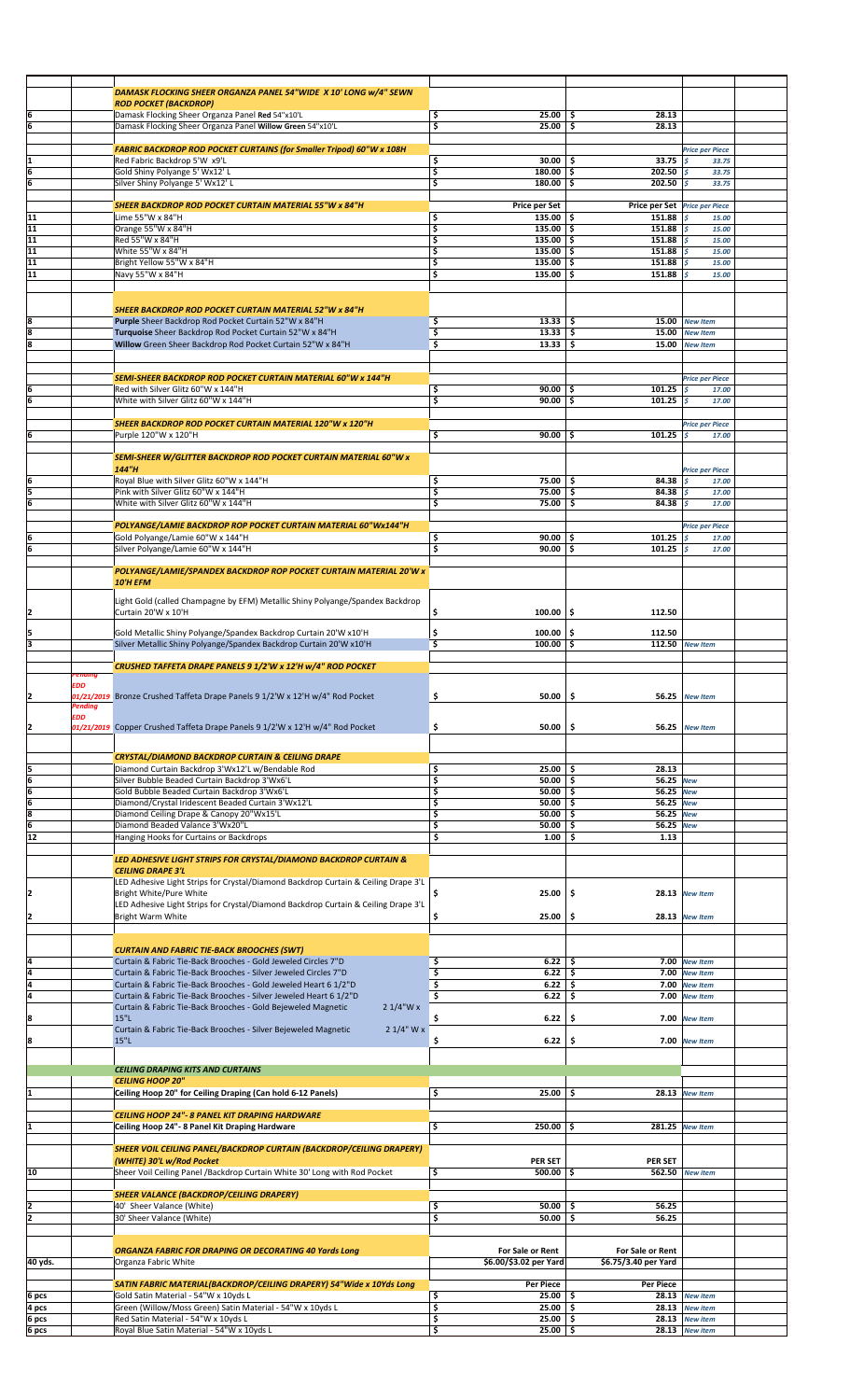| 6 pcs    |         | Silver Satin Material - 54"W x 10yds L                                                   | \$<br>25.00            | 28.13<br>-\$                  | <b>New item</b>       |  |
|----------|---------|------------------------------------------------------------------------------------------|------------------------|-------------------------------|-----------------------|--|
| 6 pcs    |         | White Satin Material - 54"W x 10yds L                                                    | \$<br>25.00            | \$<br>28.13                   | <b>New item</b>       |  |
|          |         |                                                                                          |                        |                               |                       |  |
|          |         |                                                                                          |                        |                               |                       |  |
|          |         | TULLE FABRIC 40 & 50 YARDS LONG                                                          |                        |                               |                       |  |
| 40 yds.  |         | Tulle Fabric Baby Blue (1 roll)                                                          | \$6.00/\$3.02 per Yard | \$6.75/3.40 per Yard          | <b>New Item</b>       |  |
|          |         |                                                                                          |                        |                               |                       |  |
| 40 yds.  |         | Tulle Fabric Baby Pink (1 roll)                                                          | \$6.00/\$3.02 per Yard | \$6.75/3.40 per Yard New Item |                       |  |
| 40 yds.  |         | Tulle Fabric Burgundy (1 roll)                                                           | \$6.00/\$3.02 per Yard | \$6.75/3.40 per Yard New Item |                       |  |
| 40 yds.  | Pending | Tulle Fabric Eggplant (1 roll)                                                           | \$6.00/\$3.02 per Yard | \$6.75/3.40 per Yard          | <b>New Item</b>       |  |
| 40 yds.  |         | Tulle Fabric Fuchsia (1 roll)                                                            | \$6.00/\$3.02 per Yard | \$6.75/3.40 per Yard New Item |                       |  |
|          | Pending |                                                                                          |                        |                               |                       |  |
| 40 yds.  |         | Tulle Fabric Navy Blue (1 roll)                                                          | \$6.00/\$3.02 per Yard | \$6.75/3.40 per Yard New Item |                       |  |
| 40 yds.  |         | Tulle Fabric Royal Blue (1 roll)                                                         | \$6.00/\$3.02 per Yard | \$6.75/3.40 per Yard New Item |                       |  |
| 40 yds.  |         | Tulle Fabric Red (1 roll)                                                                | \$6.00/\$3.02 per Yard | \$6.75/3.40 per Yard          | <b>New Item</b>       |  |
|          |         |                                                                                          |                        |                               |                       |  |
| 40 yds.  | Pending | Tulle Fabric Turquoise (1 roll)                                                          | \$6.00/\$3.02 per Yard | \$6.75/3.40 per Yard New Item |                       |  |
| 100 yds. |         | Tulle Fabric White (2 rolls)                                                             | \$6.00/\$3.02 per Yard | \$6.75/3.40 per Yard New Item |                       |  |
|          |         |                                                                                          |                        |                               |                       |  |
|          |         |                                                                                          |                        |                               |                       |  |
|          |         | <b>SEQUIN MATERIAL</b>                                                                   |                        |                               |                       |  |
| 10 Yds   |         |                                                                                          | $50.00$   \$           | 56.25                         |                       |  |
|          |         | <b>Black Shiny Sequin Material</b>                                                       | \$                     |                               |                       |  |
| 5 Yds    |         | Rose Shiny Sequin Material                                                               | \$<br>25.00            | \$<br>28.13                   |                       |  |
| 10 Yds   |         | Silver Shiny Sequin Material                                                             | \$<br>50.00            | \$<br>56.25                   |                       |  |
| 10 Yds   |         | White Pearl Shiny Sequin Material                                                        | \$<br>50.00            | \$<br>56.25                   |                       |  |
|          |         |                                                                                          |                        |                               |                       |  |
|          |         |                                                                                          |                        |                               |                       |  |
|          |         |                                                                                          |                        |                               |                       |  |
|          |         | <b>SHEER MATERIAL FOR TENT DECORATING</b>                                                | \$50.00                | \$.<br>56.25                  |                       |  |
|          |         | Blue 4 pcs 60"Wx12' & 4 pcs 60"Wx18"                                                     | \$50.00                | \$.<br>56.25                  |                       |  |
|          |         | Gold 4 pcs 60"Wx12' & 4 pcs 60"Wx18"                                                     | \$50.00                | s,<br>56.25                   |                       |  |
|          |         | White 4 pcs 60"Wx12' & 4 pcs 60"Wx18"                                                    |                        |                               |                       |  |
|          |         |                                                                                          |                        |                               |                       |  |
|          |         |                                                                                          |                        |                               |                       |  |
|          |         |                                                                                          |                        |                               |                       |  |
|          |         | <b>PHOTO PROPS &amp; SIGNS (SWT)</b>                                                     | Price per Set          | Price per Set                 |                       |  |
|          |         | 4 pc Photo Prop Picture Frames- White Plastic Oval - 9 1/2"x12" -\$15.00; Oval 13"x16    |                        |                               |                       |  |
| 2 Set    |         | 1/4"- \$20.00; Rectangular 12"x18"- \$25.00; Rectangular 12"x22"- \$30.00                | \$<br>75.00            | \$<br>84.38                   |                       |  |
|          |         |                                                                                          |                        |                               |                       |  |
|          |         |                                                                                          | \$<br>30.00            | \$                            | 33.75 New Item        |  |
| 1        |         | Photo Prop Picture Frame - Silver Plastic - 32"H x 20 1/2"W                              |                        |                               |                       |  |
|          |         |                                                                                          |                        |                               |                       |  |
| 2        |         | Photo Frame with Flowers White (Do it Yourself)                                          | \$<br>5.00             | \$<br>5.63                    |                       |  |
|          |         |                                                                                          |                        |                               |                       |  |
|          |         |                                                                                          |                        |                               |                       |  |
| 2 Sets   |         | Filligree Round 3 pc. Frame & Centerpiece Table Topper Display Set 20", 24", 31"         | \$<br>75.00            | \$                            | 84.38 New Item        |  |
|          |         |                                                                                          |                        |                               |                       |  |
|          |         |                                                                                          |                        |                               |                       |  |
| I1       |         | 'BABY" Free Standing Sign Wht. (Wood) 4"W x 14"L                                         | \$<br>10.00            | \$<br>11.25                   |                       |  |
|          |         |                                                                                          |                        |                               |                       |  |
| I1       |         |                                                                                          | \$                     | \$<br>11.25                   |                       |  |
|          |         | 'BABY" Free Standing Sign Wht. (Foam)                                                    | 10.00                  |                               |                       |  |
|          |         |                                                                                          |                        |                               |                       |  |
| I1       |         | "BABY" White Marquee LED Metal Sign 8"H Battery Operated w/Timer                         | \$<br>40.00            | \$<br>45.00                   | <b>New Item</b>       |  |
|          |         |                                                                                          |                        |                               |                       |  |
|          |         |                                                                                          |                        |                               |                       |  |
| I1       |         | 'FAMILY" Free Standing Sign Black                                                        | \$<br>10.00            | \$<br>11.25                   |                       |  |
|          |         |                                                                                          |                        |                               |                       |  |
|          |         |                                                                                          |                        |                               |                       |  |
| 1 set    |         | '15" LED White Sign 1 pc. (Stand Alone) Special for Quince Anos                          | \$<br>20.00            | \$<br>22.50                   |                       |  |
|          |         |                                                                                          |                        |                               |                       |  |
|          |         |                                                                                          |                        |                               |                       |  |
| 1 set    |         | '16" LED White Sign 2 pc. (Stand Alone) Special for Sweet 16                             | \$<br>20.00            | \$<br>22.50                   |                       |  |
|          |         |                                                                                          |                        |                               |                       |  |
| 1 set    |         | "I DO" White LED Metal Sign 8"H Battery Operated w/Timer                                 | \$<br>40.00            | \$                            | 45.00 New Item        |  |
|          |         |                                                                                          |                        |                               |                       |  |
|          |         |                                                                                          |                        |                               |                       |  |
| 1 set    |         | 'MR. & MRS." Chair Sign                                                                  | 10.00<br>\$.           | \$<br>11.25                   |                       |  |
|          |         |                                                                                          |                        |                               |                       |  |
|          |         |                                                                                          |                        |                               |                       |  |
| 1 set    |         | "Mr. & Mrs." White Marquee LED Metal Sign 8"H Battery Operated w/Timer                   | \$<br>50.00            | \$<br>56.25                   | <b>New Item</b>       |  |
|          |         |                                                                                          |                        |                               |                       |  |
|          |         |                                                                                          |                        |                               |                       |  |
| 1 set    |         | 'MR. & MRS." Photo Prop Sign 2 pc. (Stand Alone)                                         | \$<br>10.00            | \$<br>11.25                   |                       |  |
|          |         |                                                                                          |                        |                               |                       |  |
| 1 set    |         | 'MR. & MRS." Blush Glitter Wedding Sign 7"H (Stand Alone)                                | \$<br>15.00            | \$<br>16.88                   |                       |  |
|          |         |                                                                                          |                        |                               |                       |  |
|          |         |                                                                                          |                        |                               |                       |  |
| 1 set    |         | 'MR. & MRS." Gold Glitter Wedding Sign 7"H (Stand Alone)                                 | \$<br>15.00            | \$<br>16.88                   |                       |  |
|          |         |                                                                                          |                        |                               |                       |  |
|          |         |                                                                                          |                        |                               |                       |  |
| 1 set    |         | 'Mr. & Mrs. Gold Glitter Wedding Sign 9"-12"H (Stand Alone)                              | \$<br>15.00            | \$<br>16.88                   |                       |  |
|          |         |                                                                                          |                        |                               |                       |  |
| 2 set    |         | 'MR. & MRS." Silver Glitter Wedding Sign 7"H (Stand Alone)                               | \$<br>15.00            | \$<br>16.88                   |                       |  |
|          |         |                                                                                          |                        |                               |                       |  |
|          |         |                                                                                          |                        |                               |                       |  |
| 1 set    |         | "MR. & MRS." White LED Wedding Sign 7"H 3 pc. (Stand Alone)                              | \$<br>20.00            | \$<br>22.50                   |                       |  |
|          |         |                                                                                          |                        |                               |                       |  |
|          |         |                                                                                          |                        |                               |                       |  |
| 1 set    |         | "LOVE" Free Standing Wooden Letters for Wedding (White)                                  | \$<br>10.00            | \$<br>11.25                   |                       |  |
|          |         |                                                                                          |                        |                               |                       |  |
| 1        |         |                                                                                          | \$<br>10.00            | 11.25<br>\$                   |                       |  |
|          |         | 'LOVE" Free Standing Wooden Sign for Wedding (Red) 4"Hx12"L                              |                        |                               |                       |  |
|          |         |                                                                                          |                        |                               |                       |  |
|          |         | "LOVE" Laser Cut Free Standing Sign for Wedding (White) Each Letter is 20 1/2" x 15 1/2" |                        |                               |                       |  |
|          |         | (Total Length of combined letters 5.25'L) SWT                                            | \$<br>50.00            | \$                            | 56.25 New Item        |  |
|          |         |                                                                                          |                        |                               |                       |  |
|          |         | "LOVE" LED Marquis Sign 18"Wx8"Hx2.2" (Warm White Lights)                                | 20.00<br>\$            | 22.50<br>\$.                  |                       |  |
|          |         |                                                                                          |                        |                               |                       |  |
|          |         |                                                                                          |                        |                               |                       |  |
|          |         |                                                                                          |                        |                               |                       |  |
|          |         | "LOVE" LED Marquis Red Metal Sign 18"Wx8"Hx2.2" (Battery Operated)                       | \$<br>20.00            | 22.50<br>-\$                  |                       |  |
|          |         |                                                                                          |                        |                               |                       |  |
|          |         |                                                                                          |                        |                               |                       |  |
|          |         | "LOVE IS SWEET" Gold Glitter Sign 3 pc. (Stand Alone) 7.7" x 14"                         | \$<br>20.00            | 22.50<br>\$.                  |                       |  |
|          |         |                                                                                          |                        |                               |                       |  |
|          |         |                                                                                          |                        |                               |                       |  |
|          |         | "LOVE IS SWEET" Gold Sign 3 pc. (Stand Alone)                                            | \$<br>20.00            | 22.50<br>\$                   |                       |  |
|          |         |                                                                                          |                        |                               |                       |  |
|          |         |                                                                                          | \$<br>50.00            | \$.                           | <b>56.25</b> New Item |  |
|          |         | "SWEET" White Marquee LED Sign 8"H Battery Operated w/Timer                              |                        |                               |                       |  |
|          |         |                                                                                          |                        |                               |                       |  |
|          |         | "CROWN" Gold Glitter Marquis LIGHTED Metal Sign (Battery Operated)                       | \$<br>20.00            | 22.50<br>-\$                  |                       |  |
|          |         |                                                                                          |                        |                               |                       |  |
|          |         |                                                                                          |                        |                               |                       |  |
|          |         | "CROWN" LED White Wooden Sign (Battery Operated)                                         | 20.00<br>\$            | 22.50<br>\$.                  |                       |  |
|          |         |                                                                                          |                        |                               |                       |  |
|          |         |                                                                                          |                        |                               |                       |  |
|          |         | LED Cinematic Light Box w/Letter Tiles 2.5"x 9"x12"                                      | \$<br>20.00            | 22.50<br>\$                   |                       |  |
|          |         |                                                                                          |                        |                               |                       |  |
| 4        | Pending | "CUSHIONS" Blush Sequins (1 side sequin/1 side satin) 18"x18" (AMZ)                      | 10.00<br>\$            | \$.                           | 11.25 New Item        |  |
|          |         |                                                                                          |                        |                               |                       |  |
|          | Pending | "CUSHIONS" Gold Sequins (1 side sequin/1 side satin) 18"x18" (AMZ)                       | 10.00<br>\$            | \$.                           | 11.25 New Item        |  |
| 4        | Pending | "CUSHIONS" Red Sequins (1 side sequin/1 side satin) 18"x18" (AMZ)                        | \$<br>10.00            | \$                            | 11.25 New Item        |  |
| 4        | Pending | "CUSHIONS" Silver Sequins (1 side sequin/1 side satin) 18"x18" (AMZ)                     | \$<br>10.00            | \$                            | 11.25 New Item        |  |
|          |         |                                                                                          |                        |                               |                       |  |
|          |         |                                                                                          |                        |                               |                       |  |
|          |         |                                                                                          |                        |                               |                       |  |
|          |         | Colorful Feather Boas                                                                    | \$<br>1.00             | 1.13<br>\$.                   |                       |  |
|          |         |                                                                                          |                        |                               |                       |  |
|          |         |                                                                                          |                        |                               |                       |  |
|          |         | Inflatable Saxophones                                                                    | \$<br>1.00             | \$<br>1.13                    |                       |  |
|          |         |                                                                                          |                        |                               |                       |  |
|          |         |                                                                                          |                        |                               |                       |  |
|          |         | Inflatable Guitars                                                                       | \$<br>1.00             | 1.13<br>\$.                   |                       |  |
|          |         |                                                                                          |                        |                               |                       |  |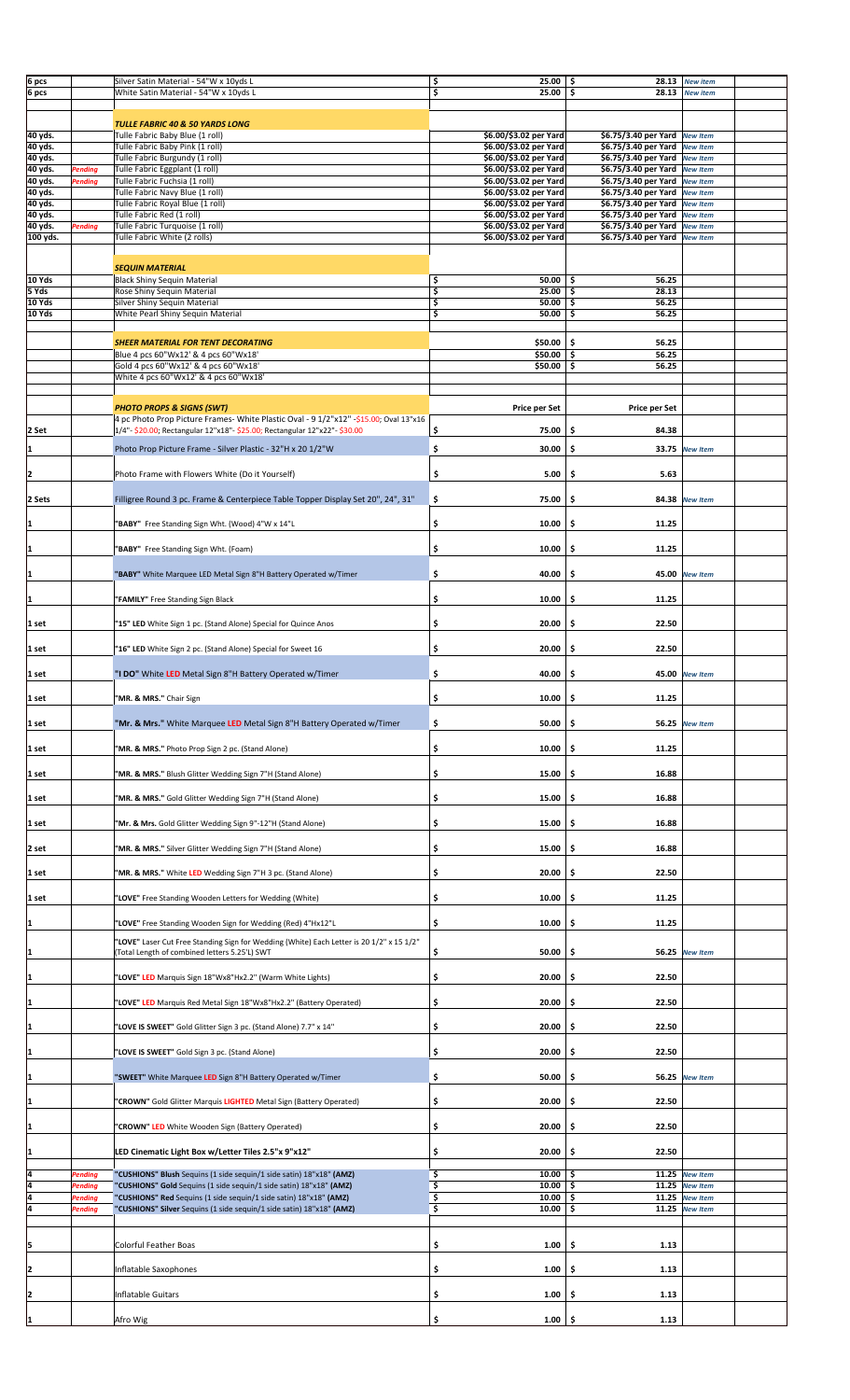| 1              | Pink Bob Wig                                                                                                        | \$<br>1.00                       | \$<br>1.13                 |                                  |  |
|----------------|---------------------------------------------------------------------------------------------------------------------|----------------------------------|----------------------------|----------------------------------|--|
|                |                                                                                                                     |                                  |                            |                                  |  |
| 1              | Captain's Hat                                                                                                       | \$<br>1.00                       | \$.<br>1.13                |                                  |  |
|                | Crown                                                                                                               | \$                               | 1.13                       |                                  |  |
| 1              |                                                                                                                     | 1.00                             | \$                         |                                  |  |
| 1              | Jester's Hat                                                                                                        | \$<br>1.00                       | \$<br>1.13                 |                                  |  |
|                |                                                                                                                     |                                  |                            |                                  |  |
| 1              | Oversized Colorful Top Hat                                                                                          | \$<br>1.00                       | \$<br>1.13                 |                                  |  |
| 100            | Wedding Props on a Stick                                                                                            | \$<br>1.00                       | -\$<br>1.13                |                                  |  |
|                |                                                                                                                     |                                  |                            |                                  |  |
| 2 pk           | 11 pc Wedding Props                                                                                                 | \$<br>35.00                      | 39.38<br>\$                |                                  |  |
|                | 12 pc Wedding Props on a Stick                                                                                      | \$<br>40.00                      | \$<br>45.00                |                                  |  |
| 7 pk           |                                                                                                                     |                                  |                            |                                  |  |
|                | <b>BALLOON ARCH- ADJUSTABLE</b>                                                                                     |                                  |                            |                                  |  |
|                | Balloon Arch with Water Weighted Stand Adjustable 9'Hx19'W (Uses 50 Balloon                                         |                                  |                            |                                  |  |
| 1              | Arch Buckle Clips)                                                                                                  | \$<br>$100.00$ \$                |                            | 112.50 New item                  |  |
| 2              | Balloon Arch Stand Kit Adjustable w/Clamps for Table 12'H                                                           | \$<br>75.00 \$                   | 84.38                      |                                  |  |
|                |                                                                                                                     |                                  |                            |                                  |  |
| ļЗ             | Portable Electric Air Blower Balloon Pump Inflator w/1 Nozzle                                                       | \$<br>$25.00$ \$                 |                            | 28.13 New Item                   |  |
|                |                                                                                                                     |                                  |                            |                                  |  |
| Įз             | Balloon Pump- Small Manual                                                                                          |                                  |                            |                                  |  |
| 350            | Balloon Arch Buckle Clips (Holds 4 balloons per clip)                                                               | \$<br>$0.50$ \$                  |                            | 0.56 New item                    |  |
|                |                                                                                                                     |                                  |                            |                                  |  |
|                | <b>DECORATIVE ARCH</b>                                                                                              |                                  |                            |                                  |  |
|                | White Decorative Arch 96" Heavy Metal                                                                               | \$<br>$150.00$ \$                | 168.75                     |                                  |  |
| 1<br>ī         | White Arch Set 90" x 55"                                                                                            | \$<br>$100.00$ \$<br>$150.00$ \$ | 112.50                     |                                  |  |
|                | White Decorative Heart Shaped Arch Heavy Metal 7'4"H x 8'3"W                                                        | \$                               |                            | 168.75 New Item                  |  |
|                | MYLAR FOIL BALLOONS (CAN USE HELIUM) 40" GOLD & SILVER                                                              | Price per Balloon                | Price per Balloon          |                                  |  |
|                | <b>NUMBER MYLAR FOIL BALLOONS</b><br><b>BLUSH 40"</b>                                                               |                                  |                            |                                  |  |
|                | "0"                                                                                                                 | $20.00$ \$<br>\$                 |                            | 22.50 New Item                   |  |
| $\frac{5}{2}$  | "1", "2", "3", "4", "6", "7", "8", "9"                                                                              | \$<br>$20.00$   \$               |                            | 22.50 New Item                   |  |
|                | "5"                                                                                                                 | \$<br>20.00                      | \$                         | 22.50 New Item                   |  |
|                | <b>GOLD 40"</b>                                                                                                     |                                  |                            |                                  |  |
| 3              | "ט"                                                                                                                 | \$<br>$20.00$ \$                 |                            | 22.50 New Item                   |  |
| 2 pcs<br>E     | "1", "2", "3", "4", "6", "7", "8"<br>"5"                                                                            | \$<br>$20.00$ \$<br>\$<br>20.00  | \$                         | 22.50 New Item<br>22.50 New Item |  |
|                | SILVER 40"                                                                                                          |                                  |                            |                                  |  |
| 5 pcs          | "0", "2", "5", "7"                                                                                                  | \$<br>20.00                      | \$.                        | 22.50 New Item                   |  |
| 2 pcs          | "1", "3", "4", "6", "8", "9"                                                                                        | \$<br>20.00                      | \$.                        | 22.50 New Item                   |  |
|                | WEDDING & BRIDAL SHOWER MYLAR FOIL BALLOONS                                                                         |                                  |                            |                                  |  |
|                | Champagne Bottle & Goblet 14" (2pc set)                                                                             | 12.00 \$<br>\$<br>$7.00$ \$      |                            | 13.50 New Item                   |  |
| $\frac{6}{6}$  | Diamond Engagement Ring/Wedding Ring 12"<br>Heart Shape Groom Tuxedo & Bride Dress 14" (2pc set)                    | \$<br>\$<br>$12.00$ \$           |                            | 7.88 New Item<br>13.50 New Item  |  |
|                |                                                                                                                     |                                  |                            |                                  |  |
| 50             | CLEAR/TRANSPARENT BALLOONS HELIUM 5", 12", 14", 20", 30"                                                            | For Sale Only Each               | For Sale OnlyEach          |                                  |  |
|                |                                                                                                                     |                                  |                            |                                  |  |
|                | Clear/Transparent Balloons Helium 5"<br>Clear/Transparent Balloons Helium 16"                                       | \$<br>1.80<br>\$<br>2.70         | \$<br>-\$                  | 2.03 New Item<br>3.04 New Item   |  |
| 100<br>50      | Clear/Transparent Balloons Helium 18"                                                                               | \$<br>3.25                       | \$                         | 3.66 New Item                    |  |
| 10             | Clear/Transparent Balloons Helium 24"                                                                               | \$<br>$9.00$ \$                  |                            | 10.13 New Item                   |  |
| 10             | Clear/Transparent Balloons Helium 36"                                                                               | \$<br>$12.25$ \$                 |                            | 13.78 New Item                   |  |
|                | <b>BALLOON STAND FOR TABLE TOP - PLASTIC 15"H</b>                                                                   | For Sale Only Each               | For Sale Only Each         |                                  |  |
| 20             | Balloon Stand for Table Top - Plastic 15"H                                                                          | \$<br>2.00                       | \$                         | 2.25 New Item                    |  |
|                | <b>BALLOON TASSEL GARLAND 12pc Pack</b>                                                                             | For Sale Only Each/Pack          | For Sale OnlyEach/Pack     |                                  |  |
| 4 pks          | Ballon Tassel Garland Gold Metallic                                                                                 | \$3.83/\$46.00                   | \$4.30/\$51.75 New Item    |                                  |  |
|                | <b>CHALKBOARD DISPLAY SIGN</b>                                                                                      |                                  |                            |                                  |  |
|                |                                                                                                                     |                                  |                            |                                  |  |
| 12             | Horizontal Hanging Chalkboard Sign Small                                                                            | \$2.00 each                      | \$2.25 each New Item       |                                  |  |
|                | Horizontal Hanging Chalkboard Sign w/20" Jute Rope<br>15                                                            |                                  |                            |                                  |  |
| L              | 1/4"W x 9 3/4"H                                                                                                     |                                  |                            |                                  |  |
|                | Hanging Chalkboard w/Rope 16"Wx11"H                                                                                 | \$<br>20.00                      | \$                         | 22.50 New Item                   |  |
| $\overline{2}$ |                                                                                                                     |                                  |                            |                                  |  |
| 24             | Freestanding Metal Chalkboard Small                                                                                 | \$2.00 each                      | \$2.25 each New Item       |                                  |  |
|                |                                                                                                                     |                                  |                            |                                  |  |
| $\frac{6}{2}$  | Freestanding Wooden Chalkboard Small (Rustic - Guat)                                                                | \$2.00 each                      | \$2.25 each New Item       |                                  |  |
|                | Large Yard Signs for Wedding (1plain, 2 w/Burlap Bow)                                                               | \$12.00 each                     | \$13.50 each New Item      |                                  |  |
| 3              |                                                                                                                     |                                  |                            |                                  |  |
| 3              | Small Signs (Bride's Cake, Groom's Cake, Guest Book)                                                                | \$6.00 each                      | \$6.75 each New Item       |                                  |  |
|                | Stylish Vintage Brown Metal Frame Semi-Permanent Chalkboard Display Sign Stand                                      |                                  |                            |                                  |  |
| 2              | 12.75" x 9" Board (for Table Top)                                                                                   | \$<br>25.00                      | \$                         | 28.13 New Item                   |  |
| 4              | Stylish Vintage White Metal Frame Semi-Permanent Chalkboard Display Sign Stand<br>12.75" x 9" Board (for Table Top) | \$<br>25.00                      | \$                         | 28.13 New Item                   |  |
|                | Scrollwork Design Brown Metal Sidewalk Chalkboard Sign/A Frame 15.5" W X                                            |                                  |                            |                                  |  |
| 2              | 42.25" H X 1.5" D Large Floor Model                                                                                 | \$<br>50.00                      | \$                         | <b>56.25</b> New Item            |  |
|                | <b>LADDER WHITE WOODEN</b>                                                                                          |                                  |                            |                                  |  |
|                |                                                                                                                     |                                  |                            |                                  |  |
| 1              | White Wooden Ladder                                                                                                 | \$<br>50.00                      | \$                         | 56.25 New Item                   |  |
|                | <b>CROSS WOODEN 3'</b>                                                                                              |                                  |                            |                                  |  |
| 1              | Cross Wooden 3'                                                                                                     | \$<br>50.00                      | \$.                        | 56.25 New Item                   |  |
|                |                                                                                                                     |                                  |                            |                                  |  |
|                | <b>FLOOR EASEL - ANTIQUE GOLD</b>                                                                                   |                                  |                            |                                  |  |
|                | Antique Gold Deco Easel Adjusts to 12.5", 20", 27" Height                                                           | \$<br>$25.00$ \$                 | 28.13                      |                                  |  |
| $\frac{4}{2}$  | Antique Gold Deco Easel 63.5" H                                                                                     | \$<br>25.00                      | \$.<br>28.13               |                                  |  |
| $\frac{2}{2}$  | Pewter Deco Easel<br>Rosewood Finish Oak Easel 64"                                                                  | \$<br>25.00<br>\$<br>25.00       | \$<br>28.13<br>\$<br>28.13 |                                  |  |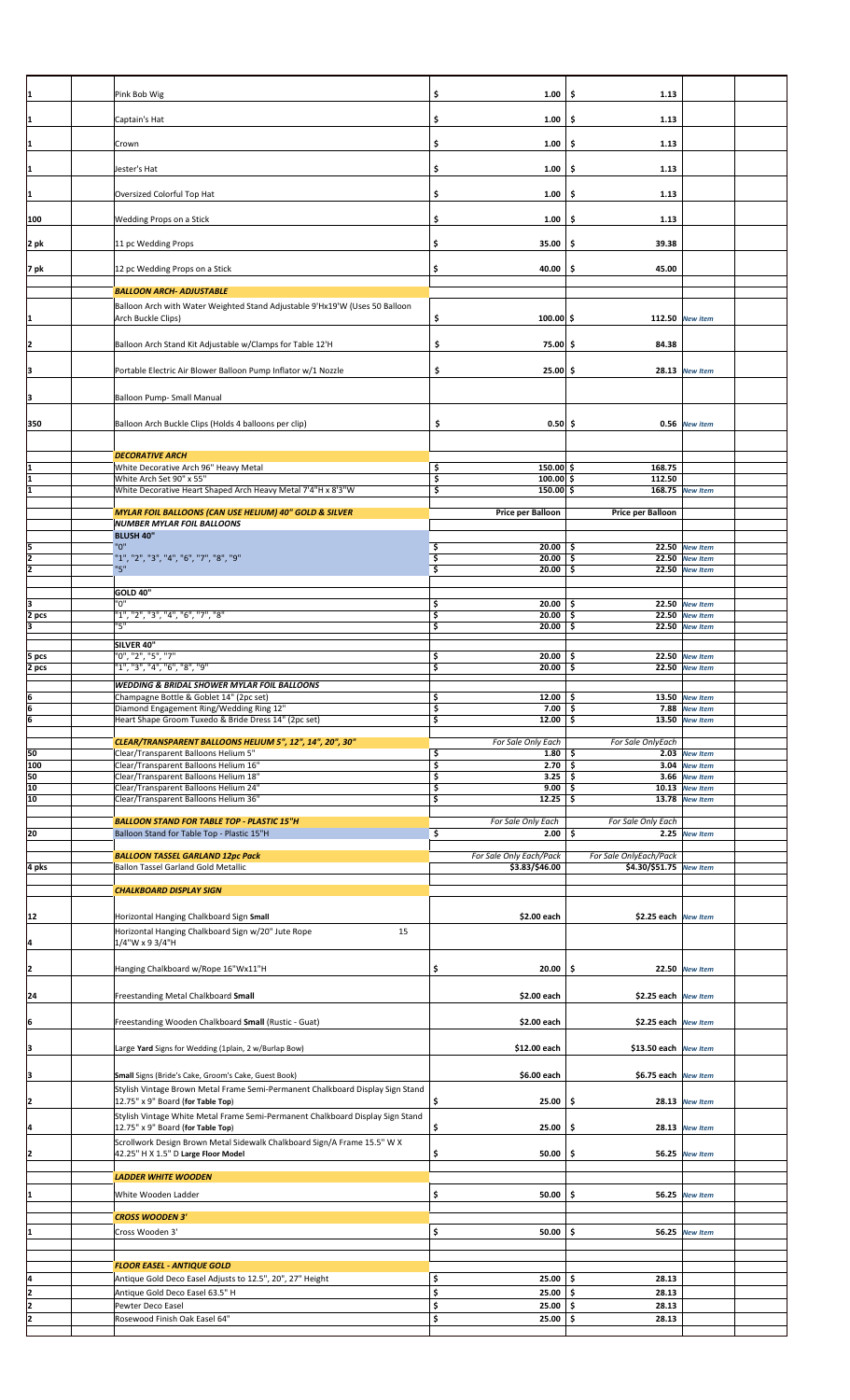|          | <b>CHRISTMAS LIGHTS-LED</b>                                                                                                                        |                                 |              |                   |  |
|----------|----------------------------------------------------------------------------------------------------------------------------------------------------|---------------------------------|--------------|-------------------|--|
| 20       | Christmas Bright White Lights & Warm White Lights                                                                                                  | \$<br>25.00                     | \$<br>28.13  |                   |  |
| 12       | Falling Raindrop/Icicle Snow Fall String LED Lights (8 Lights per Set)                                                                             | \$<br>25.00                     | \$           | 28.13 Check Total |  |
|          |                                                                                                                                                    |                                 |              |                   |  |
| 30       | Everglow Clear White Lights w/White Cord (100 Light) 20'L                                                                                          | \$<br>20.00                     | 22.50<br>\$  |                   |  |
| ļ5       | 300 Light LED White Window Curtain IcicleLights                                                                                                    | \$<br>20.00                     | \$<br>22.50  |                   |  |
|          |                                                                                                                                                    |                                 |              |                   |  |
|          |                                                                                                                                                    |                                 |              |                   |  |
|          | TWINKLE IN THE NIGHT LED LIGHTS FOR BACKDROP 20'X10' WHITE                                                                                         |                                 |              |                   |  |
| 2        | Twinkle in the Night LED Lights for Backdrop 20'x10' White (Net)                                                                                   | \$<br>100.00                    | \$           | 112.50 New Item   |  |
|          |                                                                                                                                                    |                                 |              |                   |  |
|          |                                                                                                                                                    |                                 |              |                   |  |
|          | <b>UPLIGHTING-LED</b>                                                                                                                              |                                 |              |                   |  |
|          |                                                                                                                                                    |                                 |              |                   |  |
| 12<br>8  | Uplights Chauvet Par56 - LED Plug-In color changing or stationery<br>Uplights - Par 36 LED 7 Channel Plug-in color changing or stationery w/Remote | \$<br>50.00<br>$31.11$ \$<br>\$ | \$<br>56.25  | 35.00 New Item    |  |
|          |                                                                                                                                                    |                                 |              |                   |  |
|          |                                                                                                                                                    |                                 |              |                   |  |
|          | LIGHT BAR- LED DMX 3.3Ft. RGBAW (PRODUCES ANY COLOR) (EDD)                                                                                         |                                 |              |                   |  |
|          |                                                                                                                                                    |                                 |              |                   |  |
| l4       | Light Bar- LED DMX 3.3Ft. RGBAW (Produces Any Color)                                                                                               | \$<br>150.00                    | \$.          | 168.75 New Item   |  |
|          |                                                                                                                                                    |                                 |              |                   |  |
|          |                                                                                                                                                    |                                 |              |                   |  |
|          | <b>DISCO BALL-MIRRORED W/MOTOR &amp; LIGHT</b>                                                                                                     |                                 |              |                   |  |
| I1       | Disco Ball-Mirrored w/Motor & Light                                                                                                                | \$<br>50.00                     | \$<br>56.25  |                   |  |
|          |                                                                                                                                                    |                                 |              |                   |  |
|          |                                                                                                                                                    |                                 |              |                   |  |
|          | <b>DISCO BALL-GROOVY GLASS MIRROR PARTY DECORATION 20" &amp; 24"</b>                                                                               |                                 |              |                   |  |
|          |                                                                                                                                                    |                                 |              |                   |  |
|          | <b>Disco Mirror Ball 20"</b>                                                                                                                       | \$<br>40.00                     | \$<br>45.00  |                   |  |
| I1       | <b>Disco Mirror Ball 24"</b>                                                                                                                       | \$<br>50.00                     | \$.<br>56.25 |                   |  |
|          |                                                                                                                                                    |                                 |              |                   |  |
|          | <b>STARLIGHT LIGHTING KIT</b>                                                                                                                      |                                 |              |                   |  |
|          |                                                                                                                                                    |                                 |              |                   |  |
| 12       | Starlight Lighting Kit for 6 Panel Ceiling Draping Kit-3 strands of lights                                                                         | \$<br>50.00                     | \$.<br>56.25 |                   |  |
|          |                                                                                                                                                    |                                 |              |                   |  |
|          | LED THEMED BATTERY OPERATED FAIRY STRING LIGHTS 7'L W/10 LIGHTS                                                                                    |                                 |              |                   |  |
| Į4       | Beach Themed Shells in a Glass Jar LED Fairy String Lights Warm White 7'L                                                                          | \$<br>15.00                     | \$           | 16.88 New Item    |  |
| l4       |                                                                                                                                                    | \$<br>15.00                     | \$           | 16.88 New Item    |  |
|          | Disco Mirro Ball LED Fairy String Lights Color Changing                                                                                            |                                 |              |                   |  |
| l4       | Gold Metal Heart LED Fairy String Lights Warm White 7'L                                                                                            | \$<br>15.00                     | \$<br>16.88  | <b>New Item</b>   |  |
|          |                                                                                                                                                    |                                 |              |                   |  |
| l4       | Gold Metal Star LED Fairy String Lights Warm White 7'L                                                                                             | \$<br>15.00                     | \$<br>16.88  | <b>New Item</b>   |  |
|          |                                                                                                                                                    |                                 |              |                   |  |
|          | <b>AISLE RUNNERS (For Sale Only) (EFM)</b>                                                                                                         |                                 |              |                   |  |
| I4       | White Aisle Runner w/Floral Lace Design 36" x 50'                                                                                                  | \$<br>70.00                     | 78.75<br>-\$ |                   |  |
| 2        | White Aisle Runner w/Floral Lace Design 36" x 100'                                                                                                 | \$<br>95.00                     | \$<br>106.88 | <b>New Item</b>   |  |
|          |                                                                                                                                                    |                                 |              |                   |  |
|          | AISLE RUNNERS & AREA RUGS (AMZ) (For Rent Only)                                                                                                    |                                 |              |                   |  |
|          |                                                                                                                                                    |                                 |              |                   |  |
| I2       | Red Carpet Aisle Runner 3'x10' (for Rent)                                                                                                          | \$<br>25.00                     | \$.<br>28.13 |                   |  |
| Iз       | Red Carpet Aisle Runner 3'x50' (for Rent)                                                                                                          | \$<br>100.00                    | \$<br>112.50 |                   |  |
| 1        | <b>White Wedding Carpet Aisle Runner 3'x50' (for Rent)</b>                                                                                         | \$                              | 225.00       |                   |  |
|          |                                                                                                                                                    | 200.00                          | \$           |                   |  |
| I1       | White (Snow White) Modern Plush Wedding Area Rug 7' x 10' (for Rent)                                                                               | \$<br>200.00                    | \$           | 225.00 New Item   |  |
|          |                                                                                                                                                    |                                 |              |                   |  |
|          | <b>OUTDOOR ARTIFICIAL GRASS RUG 12'X15' (For Rent Only)</b>                                                                                        |                                 |              |                   |  |
|          |                                                                                                                                                    |                                 |              |                   |  |
|          |                                                                                                                                                    |                                 |              |                   |  |
| 11       | Artificial Grass Rug 12'x15'                                                                                                                       | \$<br>200.00                    | \$           | 225.00 New Item   |  |
|          |                                                                                                                                                    |                                 |              |                   |  |
|          | STANCHION SET GOLD POLISHED STAINLESS STEEL POSTS WITH CROWN TOP 40"H                                                                              |                                 |              |                   |  |
|          | w/ 6 POSTS & 4 -72"L RED VELOUR ROPES WITH 10' RED CARPET                                                                                          |                                 |              |                   |  |
|          | Stanchion Set Gold Polished SS Posts w/Crown Top 40"H w/ 6 Posts & 4-72" Red                                                                       |                                 |              |                   |  |
| 1 set    | Velour Ropes with 10' Red Carpet                                                                                                                   | \$<br>300.00                    | \$           | 337.50 New item   |  |
|          |                                                                                                                                                    |                                 |              |                   |  |
|          | <b>WHITE OSTRICH FEATHERS 12"-14" LONG</b>                                                                                                         | Per Dozen                       | Per Dozen    |                   |  |
|          |                                                                                                                                                    |                                 |              |                   |  |
| 200 pcs  | White Feathers 12"-14" Long (Ostrich)                                                                                                              | \$<br>30.00                     | \$<br>33.75  |                   |  |
|          |                                                                                                                                                    |                                 |              |                   |  |
|          | <b>PAPER &amp; FABRIC LANTERNS (For Sale Only)</b>                                                                                                 |                                 |              |                   |  |
|          |                                                                                                                                                    |                                 |              |                   |  |
|          | 8" FLOATING CHINESE LANTERNS                                                                                                                       |                                 |              |                   |  |
| 50       | 8" White Floating Chinese Lantern                                                                                                                  | \$<br>3.00                      | \$<br>3.38   |                   |  |
|          |                                                                                                                                                    |                                 |              |                   |  |
|          | <b>8" PAPER LANTERNS</b>                                                                                                                           | \$<br>4.00                      | \$<br>4.50   |                   |  |
| 20       | 8" Astra Blue Paper Lanterns                                                                                                                       | \$<br>4.00                      | -\$<br>4.50  |                   |  |
|          |                                                                                                                                                    |                                 | \$           |                   |  |
| 10       | 8" Coral Pink (Roseate) Paper Lanterns                                                                                                             | \$<br>4.00                      | 4.50         |                   |  |
| 10       | 8" Emerald Green Paper Lanterns                                                                                                                    | \$<br>4.00                      | \$<br>4.50   |                   |  |
| 10       | 8" Lavender Paper Lanterns                                                                                                                         | \$<br>4.00                      | \$<br>4.50   |                   |  |
|          |                                                                                                                                                    |                                 |              |                   |  |
| 10       | 8" Lemon Yellow Chiffon Paper Lanterns                                                                                                             | \$<br>4.00                      | \$<br>4.50   |                   |  |
| 10       | 8" Light Lime Green Paper Lanterns                                                                                                                 | \$<br>4.00                      | \$<br>4.50   |                   |  |
|          |                                                                                                                                                    |                                 |              |                   |  |
| 10       | 8" Navy Blue Paper Lanterns                                                                                                                        | \$<br>4.00                      | \$<br>4.50   |                   |  |
| 10       | 8" Pink (Light) Paper Lanterns                                                                                                                     | \$<br>4.00                      | 4.50<br>\$   |                   |  |
|          |                                                                                                                                                    |                                 |              |                   |  |
| 20       | 8" Purple (Royal Purple) Paper Lanterns                                                                                                            | \$<br>4.00                      | 4.50<br>\$   |                   |  |
| 6        | 8" Red Paper Lanterns                                                                                                                              | \$<br>4.00                      | \$<br>4.50   |                   |  |
|          |                                                                                                                                                    |                                 |              |                   |  |
| 20       | 8" Water Blue Paper Lanterns                                                                                                                       | \$<br>4.00                      | \$<br>4.50   |                   |  |
|          | <b>10" PAPER LANTERNS</b>                                                                                                                          |                                 |              |                   |  |
|          |                                                                                                                                                    |                                 |              |                   |  |
| 20       | 10" Astra Blue Paper Lanterns                                                                                                                      | \$<br>6.00                      | -\$<br>6.75  |                   |  |
| 20       | 10" Coral/Roseate Paper Lanterns                                                                                                                   | \$<br>6.00                      | 6.75<br>\$   |                   |  |
| 20       | 10" Dark Green Paper Lanterns                                                                                                                      | \$<br>6.00                      | \$<br>6.75   |                   |  |
|          |                                                                                                                                                    |                                 |              |                   |  |
| 22       | 10" Fucshia Paper Lanterns                                                                                                                         | \$<br>6.00                      | \$<br>6.75   |                   |  |
| 20       | 10" Grass Green Paper Lanterns                                                                                                                     | \$<br>6.00                      | \$<br>6.75   |                   |  |
|          |                                                                                                                                                    |                                 |              |                   |  |
| 12       | 10" Lemon Yellow Paper Lanterns                                                                                                                    | \$<br>6.00                      | \$<br>6.75   |                   |  |
| 12       | 10" Light Yellow Paper Lanterns                                                                                                                    | \$<br>6.00                      | \$<br>6.75   |                   |  |
|          |                                                                                                                                                    |                                 |              |                   |  |
| 20       | 10" Mocha Paper Lanterns                                                                                                                           | \$<br>6.00                      | 6.75<br>\$   |                   |  |
| 12       | 10" Navy Blue Paper Lanterns                                                                                                                       | \$<br>6.00                      | \$<br>6.75   |                   |  |
|          |                                                                                                                                                    |                                 |              |                   |  |
| 32       | 10" Orange Paper Lanterns                                                                                                                          | \$<br>6.00                      | \$<br>6.75   |                   |  |
| 12       | 10" Red Paper Lanterns                                                                                                                             | \$<br>6.00                      | -\$<br>6.75  |                   |  |
|          |                                                                                                                                                    |                                 |              |                   |  |
| 24       | 10" Roseate Paper Lanterns                                                                                                                         | \$<br>6.00                      | -\$<br>6.75  |                   |  |
| 44       | 10" Silver Paper Lanterns                                                                                                                          | \$<br>6.00                      | Ś<br>6.75    |                   |  |
|          |                                                                                                                                                    |                                 | 6.75         |                   |  |
| 188<br>6 | 10" Turquoise Paper Lanterns<br>10" White Paper Lanterns                                                                                           | \$<br>6.00                      | \$           |                   |  |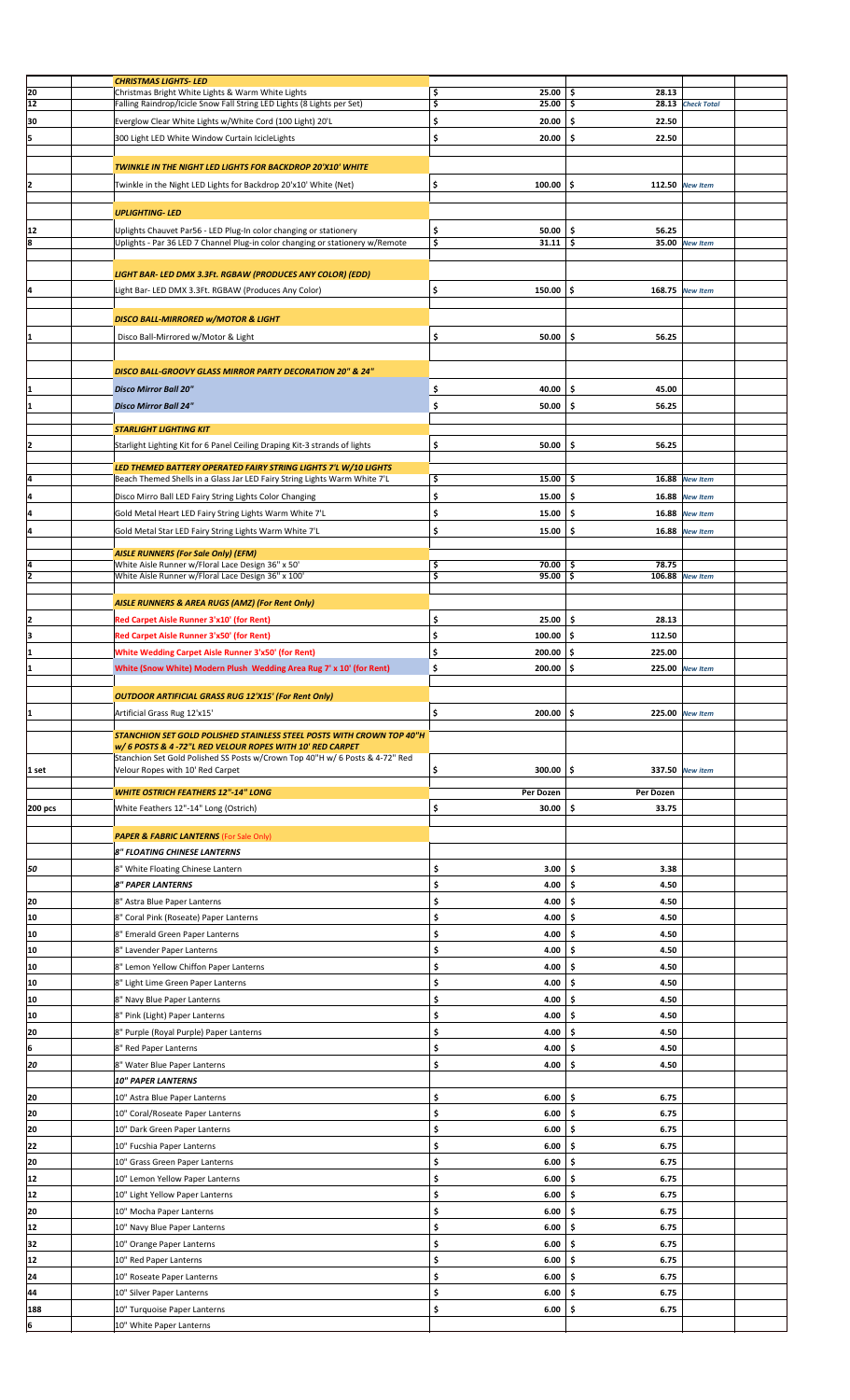|           | <b>12" PAPER LANTERNS</b>                                                                 |                            |                     |                 |  |
|-----------|-------------------------------------------------------------------------------------------|----------------------------|---------------------|-----------------|--|
| 6         | 12" Black Paper Lanterns                                                                  | \$<br>7.00                 | \$<br>7.88          |                 |  |
| ļ6        | 12" Burgundy Wine (Marsala) Paper Lanterns                                                | \$<br>7.00                 | \$<br>7.88          |                 |  |
| 20        | 12" Coral Pink (Roseate) Paper Lanterns                                                   | \$<br>7.00                 | \$<br>7.88          |                 |  |
| 20        | 12" Dark Blue Paper Lanterns                                                              | \$<br>7.00                 | \$<br>7.88          |                 |  |
| 50        | 12" Emerald Green Paper Lanterns                                                          | \$<br>7.00                 | \$<br>7.88          |                 |  |
| 20        | 12" Fuchsia Paper Lanterns                                                                | \$<br>7.00                 | \$<br>7.88          |                 |  |
| 20        | 12" Gold Paper Lanterns                                                                   | \$<br>7.00                 | \$<br>7.88          |                 |  |
| 60        | 12" Navy Blue Paper Lanterns                                                              | \$<br>7.00                 | \$<br>7.88          |                 |  |
| 10        | 12" Red Paper Lanterns                                                                    | \$<br>7.00                 | \$<br>7.88          |                 |  |
| 52        | 12" Silver Paper Lanterns                                                                 | \$<br>7.00                 | \$<br>7.88          |                 |  |
| 20        | 12" Teal Paper Lanterns                                                                   | \$<br>7.00                 | \$<br>7.88          |                 |  |
| 30        | 12" Turquoise Paper Lanterns                                                              | \$<br>7.00                 | \$<br>7.88          |                 |  |
| 26        | 12" White Paper Lanterns                                                                  | \$<br>7.00                 | \$.<br>7.88         |                 |  |
| 12        | 12" Yellow Paper Lanterns                                                                 | \$<br>7.00                 | \$<br>7.88          |                 |  |
|           | <b>12" LACE FABRIC LANTERNS</b>                                                           |                            |                     |                 |  |
| 12        | White Lace Fabric Lanterns                                                                | \$<br>24.00                | \$<br>27.00         |                 |  |
| 24        | Beige Lace Fabric Lanterns                                                                | \$<br>24.00                | \$<br>27.00         |                 |  |
|           | <b>14" PAPER LANTERNS</b>                                                                 |                            |                     |                 |  |
| 22        | 14" Fuschia Polka Dot Paper Lanterns                                                      | \$<br>10.50                | \$<br>11.81         |                 |  |
| 24        | 14" Gold Paper Lanterns                                                                   | \$<br>10.50                | \$<br>11.81         |                 |  |
| 24        | 14" Light Lime Polka Dot Paper Lanterns                                                   | \$<br>10.50                | \$<br>11.81         |                 |  |
| 24        | 14" Pink Paper Lanterns                                                                   | \$<br>10.50                | \$<br>11.81         |                 |  |
| 76        | 14" Turquoise Polka Dot Paper Lanterns                                                    | \$<br>10.50                | \$<br>11.81         |                 |  |
| 10        | 14" White Paper Lanterns                                                                  | \$<br>8.00                 | \$.<br>9.00         |                 |  |
| 10        | 14" Basketball Paper Lanterns                                                             | \$<br>9.00                 | $\cdot$ \$<br>10.13 | <b>New item</b> |  |
| 20        | 14" Soccer Paper Lanterns                                                                 | \$<br>9.00                 | \$<br>10.13         | <b>New item</b> |  |
|           | <b>16" PAPER LANTERNS</b>                                                                 |                            |                     |                 |  |
| 18        | 16" White Paper Lanterns                                                                  | \$<br>12.00                | \$<br>13.50         |                 |  |
|           | <b>18" PAPER LANTERNS</b>                                                                 |                            |                     |                 |  |
| 12        | 18" White Paper Lanterns                                                                  | \$<br>9.00                 | \$<br>10.13         |                 |  |
|           | <b>24" PAPER LANTERNS</b>                                                                 |                            |                     |                 |  |
| 2         | 24" White Paper Lanterns                                                                  | \$<br>15.00                | \$<br>16.88         |                 |  |
|           | <b>24" STAR PAPER LANTERNS</b>                                                            |                            |                     |                 |  |
| 12        | 24" Moravian Glossy Gold Multi Point Star Lantern Lamp                                    | \$<br>70.00                | \$                  | 78.75 New item  |  |
|           |                                                                                           |                            |                     |                 |  |
| ļ6        | 24" Moravian Glossy Silver Multi Point Star Lantern Lamp                                  | \$<br>70.00                | \$                  | 78.75 New item  |  |
|           | 24" Blue Paper Star Lantern                                                               | Ś<br>$15.00$ \$            |                     | 16.88 New item  |  |
|           |                                                                                           |                            |                     |                 |  |
| ļ6        | 24" Gold Foil Paper Star Lantern                                                          | \$<br>15.00                | \$                  | 16.88 New item  |  |
| ļ6        | 24" Red Paper Star Lantern                                                                | \$<br>15.00                | \$                  | 16.88 New item  |  |
|           |                                                                                           |                            |                     |                 |  |
| ļ4        | 24" Silver Foil Paper Star Lantern                                                        | \$<br>15.00                | \$                  | 16.88 New item  |  |
|           | <b>SARI FABRIC LANTERN</b>                                                                |                            |                     |                 |  |
|           |                                                                                           |                            | 7.88                |                 |  |
| 25        | White Sari Fabric Lantern                                                                 | \$<br>7.00                 | \$                  |                 |  |
| ļ4        | LED Battery Terminals for Lanterns White-Light for Placing inside the lantern             | \$<br>3.00                 | 3.38<br>\$.         |                 |  |
| 10        | 11' White Cord for Lanterns                                                               | \$<br>4.00                 | 4.50<br>\$          |                 |  |
|           |                                                                                           |                            |                     |                 |  |
| 10        | 8" Acrylic Mosaic Silver Centerpiece Mat-Flexible w/Adhesive Backing (For Sale only)   \$ | 25.00                      | \$<br>28.13         |                 |  |
|           |                                                                                           |                            |                     |                 |  |
|           | TISSUE PAPER POM POMS - 10", 14", & 5" Mini (For Sale Only)                               | Price for each pc.         | Price for each pc.  |                 |  |
| 32 pcs    | Baby Blue 5"                                                                              | \$<br>3.00                 | \$<br>3.38          |                 |  |
| 32 pcs    | Baby Pink 14"                                                                             | \$<br>9.00                 | \$<br>10.13         |                 |  |
| 32 pcs    | Baby Pink 5"                                                                              | \$<br>3.00                 | \$<br>3.38          |                 |  |
|           |                                                                                           |                            | 9.00                |                 |  |
| 32 pcs    | Black 10"                                                                                 | \$<br>8.00                 | \$                  |                 |  |
| 32 pcs    | Fuschia 14"                                                                               | \$<br>9.00                 | 10.13<br>\$         |                 |  |
| 20 pcs    | Light Yellow 14"                                                                          | \$<br>9.00                 | 10.13<br>\$         |                 |  |
| 20 pcs    | Mocha Brown 14"                                                                           | \$<br>9.00                 | \$<br>10.13         |                 |  |
| 32 pcs    | Navy Blue 14"                                                                             | \$<br>9.00                 | \$<br>10.13         |                 |  |
|           |                                                                                           |                            |                     |                 |  |
| 32 pcs    | Red 14"                                                                                   | \$<br>9.00                 | 10.13<br>\$         |                 |  |
| 32 pcs    | Silver 5"                                                                                 | \$<br>3.00                 | 3.38<br>\$          |                 |  |
| 20 pcs    | Sunflower Yellow 14"                                                                      | \$<br>9.00                 | 10.13<br>\$         |                 |  |
| 20 pcs    | Tangerine 14"                                                                             | \$<br>9.00                 | 10.13<br>\$         |                 |  |
| 32 pcs    | White 10"                                                                                 | \$<br>8.00                 | 9.00<br>\$          |                 |  |
|           |                                                                                           |                            |                     |                 |  |
| 20 pcs    | Willow Green 14"                                                                          | \$<br>9.00                 | \$<br>10.13         |                 |  |
|           | <b>TISSUE POM POM GALAND 6' LONG (For Sale Only)</b>                                      |                            |                     |                 |  |
| 6         | 6" Black Tissue Pom Pom Garland                                                           | \$<br>$13.50$ \$           | 15.19               |                 |  |
|           |                                                                                           | \$<br>13.50                | 15.19               |                 |  |
| ļ6        | 6" Lavender Tissue Pom Pom Garland                                                        |                            | \$                  |                 |  |
| 16        | 6" Light Pink Tissue Pom Pom Garland                                                      | \$<br>13.50                | 15.19<br>\$         |                 |  |
| ļ6        | 6" Orange Tissue Pom Pom Garland                                                          | \$<br>13.50                | 15.19<br>\$         |                 |  |
| <u>16</u> | 6" Red Tissue Pom Pom Garland                                                             | <u>  S</u><br>$13.50$   \$ | 15.19               |                 |  |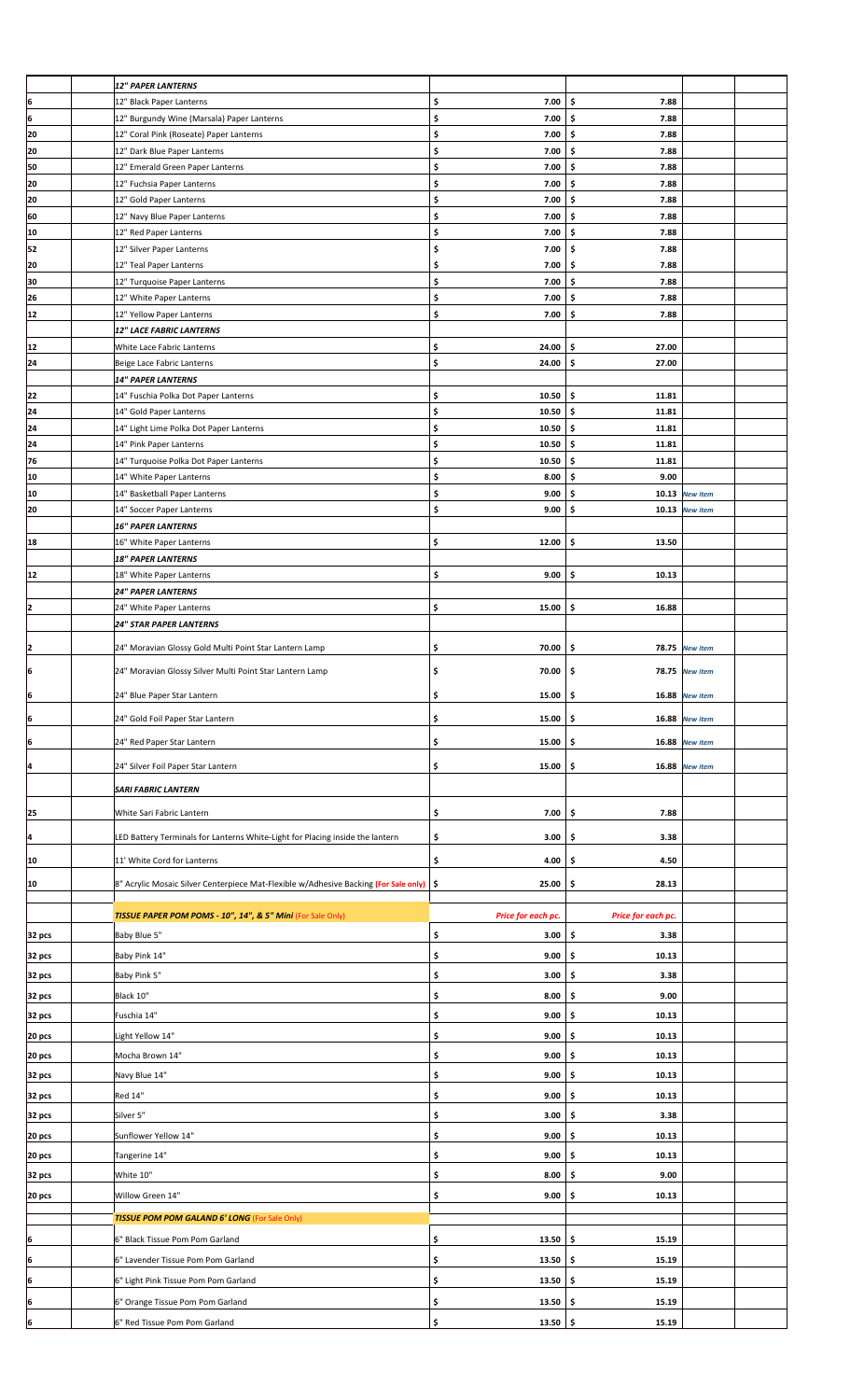| ļ6                                        | 6" Turqoise Tissue Pom Pom Garland                                                                                          | \$<br>13.50                     | \$<br>15.19                  |                       |  |
|-------------------------------------------|-----------------------------------------------------------------------------------------------------------------------------|---------------------------------|------------------------------|-----------------------|--|
| 6                                         | 6" White Tissue Pom Pom Garland                                                                                             | \$<br>13.50                     | \$<br>15.19                  |                       |  |
| 6                                         | 6" Yellow Tissue Pom Pom Garland                                                                                            | \$<br>13.50                     | \$<br>15.19                  |                       |  |
|                                           |                                                                                                                             |                                 |                              |                       |  |
|                                           | <b>MIRRORS</b>                                                                                                              |                                 |                              |                       |  |
| 47                                        | Upscale Ellipse Mirrors Centerpiece - Oval                                                                                  | \$<br>3.00                      | \$<br>3.38                   |                       |  |
| 12                                        | 8" Posh Hexagon Mirror Centerpiece                                                                                          | \$<br>4.00                      | \$.<br>4.50                  |                       |  |
| 25                                        | 10" Round Mirror Centerpiece                                                                                                | \$<br>5.00                      | \$<br>5.63                   |                       |  |
|                                           | 12" Round Mirror Centerpiece                                                                                                |                                 |                              |                       |  |
| 37                                        | 16" Round Mirror Centerpiece                                                                                                | \$<br>5.00                      | \$<br>5.63                   |                       |  |
| 36                                        |                                                                                                                             | \$<br>5.00                      | 5.63<br>\$                   |                       |  |
| 24                                        | 8" Square Mirror                                                                                                            | \$<br>4.00                      | \$<br>4.50                   |                       |  |
| 29                                        | 10" Square Mirror Centerpiece                                                                                               | \$<br>5.00                      | \$.<br>5.63                  |                       |  |
| 24                                        | 12" Heart Mirror                                                                                                            | \$<br>5.00                      | \$<br>5.63                   |                       |  |
|                                           | <b>ORGANZA RIBBON LIGHT - BATTERY OPERATED 10' LONG (For Sale Only)</b>                                                     |                                 |                              |                       |  |
|                                           | Amber Ribbon Light 10'                                                                                                      | \$<br>40.00                     | \$.<br>45.00<br>45.00        |                       |  |
| $\frac{2}{2}$ $\frac{2}{2}$ $\frac{2}{2}$ | Green Ribbon Light 10'<br>Red Ribbon Light 10'                                                                              | \$<br>40.00<br>\$<br>$40.00$ \$ | \$<br>45.00                  |                       |  |
|                                           | Warm White Ribbon Light 10'<br>White Ribbon Light 10'                                                                       | \$<br>40.00<br>\$<br>40.00      | \$<br>45.00<br>45.00<br>\$   |                       |  |
|                                           |                                                                                                                             |                                 |                              |                       |  |
|                                           | CAKE STAND, CUPCAKE STANDS, CANDY TABLE DÉCOR                                                                               |                                 |                              |                       |  |
|                                           | <b>ACRYLIC</b>                                                                                                              |                                 |                              |                       |  |
|                                           |                                                                                                                             |                                 |                              |                       |  |
|                                           | 18"D Round Clear Acrylic 6 Pillar Cake Stand 16.75"H                                                                        | \$<br>50.00                     | \$                           | 56.25 New Item        |  |
|                                           |                                                                                                                             |                                 |                              |                       |  |
| 1                                         | Acrylic 4-Tier Clear Cupcake Stand Round with Hanging Acrylic Crystal Beads (32 cupcakes)                                   | \$50.00                         | \$                           | 56.25 New Item        |  |
| 1                                         | Acrylic 5-Tier Clear Tower Square Wedding Cupcake Stand (78 Cupcakes)                                                       | \$<br>50.00                     | 56.25<br>\$                  |                       |  |
|                                           |                                                                                                                             |                                 |                              |                       |  |
| 1                                         | Acrylic 4-Tier Clear Round Cupcake/Cake Stand Dessert Tower                                                                 | \$<br>50.00                     | 56.25<br>\$                  |                       |  |
|                                           |                                                                                                                             |                                 |                              |                       |  |
| 1                                         | Wooden 5-Tier White Tower Square Wedding Cupcake/Cake Stand (100 Cupcakes)                                                  | \$<br>50.00                     | \$<br>56.25                  |                       |  |
|                                           |                                                                                                                             |                                 |                              |                       |  |
|                                           | <b>BLUSH</b>                                                                                                                |                                 |                              |                       |  |
|                                           | Blush & Glass Round Cake/Cupcake Stand with Crystal Hanging Beads 3 pc Set (8", 10",                                        |                                 |                              |                       |  |
|                                           | 12" x 5.25"H)                                                                                                               | \$<br>100.00                    | \$                           | 112.50 New Item       |  |
| 2                                         | Round 3-Tier Metal Blush Cupcake Stand 8", 10" 12" x 23"H (Holds 24 Cupcakes)                                               | \$<br>$50.00$ \$                |                              | 56.25 New Item        |  |
|                                           |                                                                                                                             |                                 |                              |                       |  |
|                                           | <b>CERAMIC &amp; GLASS</b>                                                                                                  |                                 |                              |                       |  |
| 1                                         | Ceramic Pedestal Glass Cake Platter 12 7/8"                                                                                 | \$<br>30.00                     | \$<br>33.75                  |                       |  |
| 2                                         | Glass Riser Shelf Stand HD (SWT) 7.5"W x 3.5"H x 20"L                                                                       | \$<br>30.00                     | \$                           | 33.75 New Item        |  |
|                                           |                                                                                                                             |                                 |                              |                       |  |
|                                           | <b>GOLD</b>                                                                                                                 |                                 |                              |                       |  |
| 1                                         | 14"D Round Gold Floral/Glass Top- Gold                                                                                      | \$<br>50.00                     | \$                           | 56.25 New Item        |  |
|                                           |                                                                                                                             |                                 |                              |                       |  |
| 11                                        | 16"D Round Gold Floral/Glass Top- Gold                                                                                      | \$<br>50.00                     | \$                           | <b>56.25</b> New Item |  |
| 1                                         | 14"D Round Crystal/Beaded Cake Stand- Gold                                                                                  | \$<br>$50.00$   \$              | 56.25                        |                       |  |
| 1                                         | 18"D Round Crystal/Beaded Cake Stand- Gold                                                                                  | \$<br>50.00                     | \$                           | 56.25 New Item        |  |
|                                           |                                                                                                                             | \$<br>50.00                     | \$                           | 56.25 New Item        |  |
| 1                                         | 12" Square Crystal/Beaded Cake Stand - Gold                                                                                 |                                 |                              |                       |  |
| 2                                         | 14" Square Bejewelled Crystal Pendant Cake/Cupcake Stand - Gold                                                             | \$<br>50.00                     | \$<br>56.25                  | <b>New Item</b>       |  |
| 2                                         | 16" Square Crystal/Beaded Cake Stand- Gold                                                                                  | \$<br>50.00                     | 56.25<br>\$                  |                       |  |
| 2                                         | 16" Square Bejewelled Crystal/Beaded Cake Stand- Gold 12"H                                                                  | \$<br>50.00                     | \$                           | 56.25 New Item        |  |
|                                           |                                                                                                                             |                                 |                              |                       |  |
| 1                                         | 15.75" Round Eloquent Crystal Pendant Cake Stand- Gold 12"H                                                                 | \$<br>50.00                     | \$<br>56.25                  |                       |  |
| 1                                         | Round Antique Gold Beaded Medium Cake Stand 10" Top/11" Height                                                              | \$<br>50.00                     | \$<br>56.25                  |                       |  |
| 1                                         | Round 2-Tier Antique Gold Dessert/Cupcake Stand 14.5"H x 10" & 12" Top                                                      | \$<br>50.00                     | \$<br>56.25                  |                       |  |
| I1                                        | Square 4-Tier Acrylic Gold Cupcake Stand (Tiers- 6", 8", 10", 12")                                                          | \$<br>50.00                     | \$                           | <b>56.25</b> New Item |  |
|                                           | 8 1/2"D x 26 1/2"H "Allesandr" Beaded Centerpiece Cakestand/Riser Silver - Prestige                                         |                                 |                              |                       |  |
| 2                                         | Collection                                                                                                                  | \$<br>50.00                     | \$                           | 56.25 New Item        |  |
|                                           | <b>SILVER</b>                                                                                                               |                                 |                              |                       |  |
| 1                                         | 10"D Round Silver Hanging Crystal/Beaded Cake Sand-Silver 12"H                                                              | \$<br>50.00                     | \$<br>56.25                  |                       |  |
| 1                                         | 14"D Round Silver Floral/Glass Top-Silver                                                                                   | \$<br>50.00                     | \$                           | 56.25 New Item        |  |
| 2                                         | 16"D Round Silver Floral/Glass Top-Silver                                                                                   | \$<br>50.00                     | \$<br>56.25                  | <b>New Item</b>       |  |
| 1                                         | 18"D Round Silver Hanging Crystal/Beaded Cake Sand-Silver 12"H                                                              | \$<br>50.00                     | \$                           | 56.25 New Item        |  |
| 1                                         | 12" Pyramid Crystal/Beaded Cake Stand- Silver                                                                               | \$<br>50.00                     | \$.                          | 56.25 New Item        |  |
| 12                                        | 14" Silver Crystal/Beaded Cake Stand- Silver                                                                                | \$<br>50.00                     | \$.                          | 56.25 New Item        |  |
| 1<br>I1                                   | 15.75" Round Eloquent Crystal Pendant Cake Stand- Silver 12"H<br>18"D Round Crystal/Beaded Cake Stand- Silver w/Silver Band | \$<br>50.00<br>\$<br>50.00      | \$.<br>56.25<br>\$.<br>56.25 |                       |  |
|                                           | 14" Square Bejewelled Crystal Pendant Cake/Cupcake Stand - Silver                                                           | \$<br>50.00                     | \$.                          | <b>56.25</b> New Item |  |
| 1                                         |                                                                                                                             |                                 |                              |                       |  |
| I1                                        | 16" Square Crystal/Beaded Cake Stand- Silver                                                                                | \$<br>50.00                     | \$.<br>56.25                 |                       |  |
| $\frac{2}{1 \text{ set}}$                 | 18" Square Crystal/Beaded Cake Stand- Silver w/Silver Band<br>Jewel Rose 12pc Antique Silver Cupcake Stand                  | \$<br>50.00<br>\$<br>$50.00$ \$ | \$<br>56.25<br>56.25         |                       |  |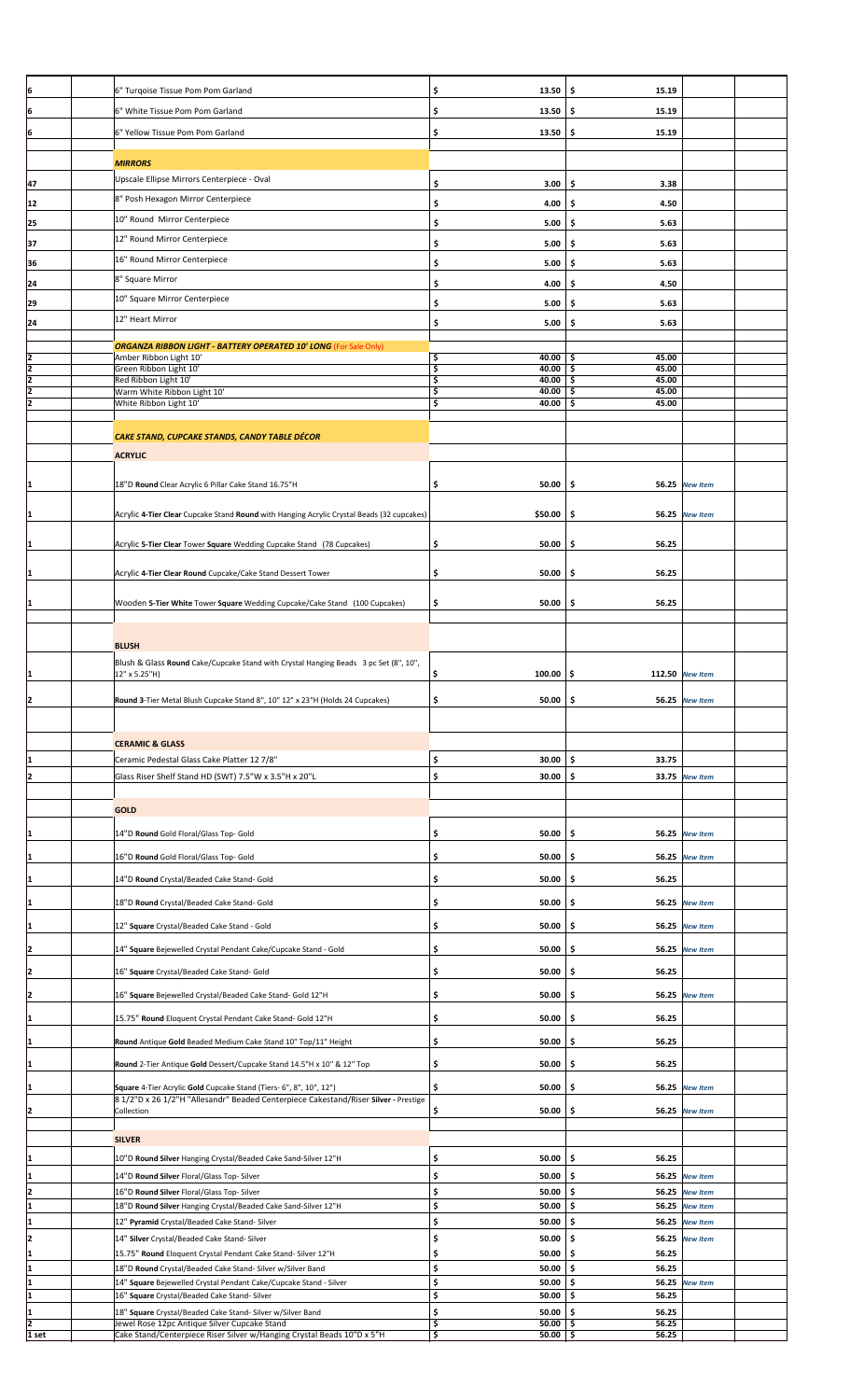| I1      | Silver & Glass Round Cake/Cupcake Stand with Crystal Hanging Beads<br>3 pc Set     | $100.00$ \$<br>\$           |                             | 112.50 New Item       |  |
|---------|------------------------------------------------------------------------------------|-----------------------------|-----------------------------|-----------------------|--|
|         |                                                                                    |                             |                             |                       |  |
| I1      | Square 4-Tier Acrylic Silver Cupcake Stand 13"H (Tiers- 6", 8", 10", 12")          | \$<br>50.00                 | \$                          | <b>56.25</b> New Item |  |
|         | 8 1/2"D x 26 1/2"H "Allesandr" Beaded Centerpiece Cakestand/Riser Gold - Prestige  |                             |                             |                       |  |
|         | Collection                                                                         | \$<br>$50.00$ \$            |                             | 56.25 New Item        |  |
|         |                                                                                    |                             |                             |                       |  |
|         | <b>MIRROR TOP</b>                                                                  |                             |                             |                       |  |
|         |                                                                                    |                             |                             |                       |  |
| 1       | Mirror Glass Cake Stand w/Diamond Accents Small                                    | \$<br>50.00                 | \$<br>56.25                 |                       |  |
| I1      | Mirror Glass Cake Stand w/Diamond Accents Medium                                   | \$<br>75.00                 | \$.<br>84.38                |                       |  |
|         |                                                                                    |                             |                             |                       |  |
| 12      | Mirror Top Square Antique Gold Cake Stand 10" Top/11" Height                       | \$<br>50.00                 | \$<br>56.25                 |                       |  |
| I2      | Full Mirror Box Cake Stand 18"Wx18"Hx4"H                                           | \$<br>50.00                 | \$<br>56.25                 |                       |  |
|         |                                                                                    |                             |                             |                       |  |
|         | Full Mirror Box Cake Stand 12"Wx18"Hx4"H                                           | \$<br>50.00                 | \$.<br>56.25                |                       |  |
|         |                                                                                    |                             |                             |                       |  |
|         | <b>TIERRED</b>                                                                     |                             |                             |                       |  |
|         |                                                                                    |                             |                             |                       |  |
|         | Beaded 3-Tier Swivel Server Gold w/Red Hanging Beads                               | \$<br>50.00                 | \$                          | 56.25 New Item        |  |
| I2      | Beaded 3-Tier Swivel Server Silver w/Clear Hanging Beads                           | \$<br>$50.00$ \$            |                             | 56.25 New Item        |  |
|         |                                                                                    |                             |                             |                       |  |
|         |                                                                                    |                             |                             |                       |  |
|         | Beaded 2-Level Cupcake Stand Gold Beaded                                           | \$<br>50.00                 | \$.<br>56.25                |                       |  |
|         |                                                                                    |                             |                             |                       |  |
|         | Beaded 2-Level Cupcake Stand Silver Beaded                                         | \$<br>50.00                 | \$.                         | <b>56.25 New Item</b> |  |
|         |                                                                                    |                             |                             |                       |  |
|         | <b>WOOD</b>                                                                        |                             |                             |                       |  |
|         |                                                                                    |                             |                             |                       |  |
|         | Wood Rustic Cake/Cupcake Tree Slice Stand 14"                                      | \$<br>$50.00$   \$          | 56.25                       |                       |  |
| I2      | Dark Mahogany Cake Stands/Buffet Risers 12"D Round                                 | \$<br>$25.00$ \$            |                             | 28.13 New Item        |  |
|         |                                                                                    |                             |                             |                       |  |
|         | Dark Mahogany Cake Stands/Buffet Risers 18"D Round                                 | \$<br>50.00                 | \$                          | <b>56.25</b> New Item |  |
|         | Dark Wood Mahogany Buffet Risers 12"Wx12"Lx3"H Rect                                | \$<br>10.00                 | \$.                         | 11.25 New Item        |  |
|         |                                                                                    |                             |                             |                       |  |
| 17      | Dark Wood Mahogany Buffet Risers 12"Wx18"Lx3"H Rect                                | \$<br>15.00                 | \$<br>16.88                 | <b>New Item</b>       |  |
|         |                                                                                    |                             |                             |                       |  |
|         |                                                                                    |                             |                             |                       |  |
|         | <b>WHITE EYELET</b>                                                                |                             |                             |                       |  |
| I1      | White Eyelet Cake Stand Metal 7"                                                   | \$<br>25.00                 | \$.<br>28.13                |                       |  |
|         | White Eyelet 2-Tier Treat Stand Metal 13 1/2"H (Bottom tray 9 1/2"W & Top Tray 6   |                             |                             |                       |  |
|         | $1/2$ "W)                                                                          | \$<br>25.00                 | \$<br>28.13                 |                       |  |
| 2 Sets  | White Eyelet 2-Piece Dessert & Treat Server Set (14 3/8"x6 1/2" & 17 1/2"x9 3/4")  | \$<br>$30.00$ \$            | 33.75                       |                       |  |
|         |                                                                                    |                             |                             |                       |  |
| 1 dozen | White Eyelet Single Cupcake Stand 3" x 2 1/2"H                                     | \$<br>25.00 doz             | \$28.13 doz                 |                       |  |
|         |                                                                                    |                             |                             |                       |  |
|         |                                                                                    |                             |                             |                       |  |
|         | <b>SPECIAL DESIGN CAKE &amp; CUPCAKE STANDS</b>                                    |                             |                             |                       |  |
| I2      | Metal Rotating Ferris Wheel Cupcake Stand/Dessert Server Light Gold 22"H x 19"L \$ | 75.00                       | \$                          | 84.38 New Item        |  |
|         |                                                                                    |                             |                             |                       |  |
|         |                                                                                    |                             |                             |                       |  |
|         | <b>CAKE TOPPER</b>                                                                 | For Sale or Rent            | For Sale or Rent            |                       |  |
|         |                                                                                    |                             |                             |                       |  |
| 11      | Cake Topper Gold Metallic Rhinestone "40 & Fabulous"                               | Sale \$48.89 / Rent \$17.78 | Sale \$55.00 / Rent \$20.00 |                       |  |
| I1      | Cake Topper Gold Metallic Rhinestone "50 & Fabulous"                               | Sale \$48.89 / Rent \$17.78 | Sale \$55.00 / Rent \$20.00 |                       |  |
|         |                                                                                    |                             |                             |                       |  |
|         |                                                                                    |                             |                             |                       |  |
|         |                                                                                    |                             |                             |                       |  |
|         |                                                                                    |                             |                             |                       |  |
|         | CAKE TOPPER/CENTERPIECE GOLD METAL CROWN                                           |                             |                             |                       |  |
| Į4      |                                                                                    | $20.00$ \$                  |                             | 22.50 New Item        |  |
|         | Cake Topper/Centerpiece Gold Metal Crown                                           | \$                          |                             |                       |  |
|         |                                                                                    |                             |                             |                       |  |
|         |                                                                                    |                             |                             |                       |  |
|         | <b>FRUIT PLATE CRYSTAL BEADED</b>                                                  |                             |                             |                       |  |
| 2       | Fruit Plate Crystal Beaded Gold                                                    | \$<br>30.00                 | \$<br>33.75                 | <b>New Item</b>       |  |
| I2      | Fruit Plate Crystal Beaded Silver                                                  | \$<br>30.00                 | \$<br>33.75                 | <b>New Item</b>       |  |
|         |                                                                                    |                             |                             |                       |  |
|         |                                                                                    |                             |                             |                       |  |
|         | PEDESTAL BOWL- GOLD 11"D x 5 3/4"H                                                 |                             |                             |                       |  |
|         |                                                                                    |                             |                             |                       |  |
| 12      | Pedestal Bowl - Gold 11"D x 5-3/4"H                                                | \$<br>$20.00$ \$            |                             | 22.50 New Item        |  |
|         |                                                                                    |                             |                             |                       |  |
|         |                                                                                    |                             |                             |                       |  |
|         | <b>CANDY DISH</b>                                                                  |                             |                             |                       |  |
|         |                                                                                    |                             |                             |                       |  |
| 1 Set   | "L-O-V-E" Individual Letters Candy Dish                                            | \$<br>$20.00$ \$            | 22.50                       |                       |  |
|         |                                                                                    |                             |                             |                       |  |
|         |                                                                                    |                             |                             |                       |  |
|         | <b>DOILIES</b>                                                                     |                             |                             |                       |  |
| 100     | Round Gold Foil Doilies Placemat 11 1/2"                                           | \$<br>0.65                  | \$.<br>0.73                 |                       |  |
| 100     | Round Silver Foil Doilies Placemat 11 1/2"                                         | \$<br>0.65                  | \$<br>0.73                  |                       |  |
|         |                                                                                    |                             |                             |                       |  |
|         |                                                                                    |                             |                             |                       |  |
|         |                                                                                    |                             |                             |                       |  |
|         | CLEAR ACRYLIC CAKE STAND BOX WITH REMOVEABLE LID (CAN FILL WITH                    |                             |                             |                       |  |
|         | <b>FLOWERS, RIBBONS, LED LIGHTS, ETC)</b>                                          | 20.00<br>\$                 | \$<br>22.50                 |                       |  |
| I1      | 8" X 8" Square                                                                     | \$<br>30.00                 | \$.<br>33.75                |                       |  |
| 1       |                                                                                    |                             |                             |                       |  |
|         | 12" X 12" Square                                                                   | \$<br>40.00                 | 45.00<br>\$                 |                       |  |
|         | 18" X 18" Square                                                                   | \$75.00                     | \$<br>84.38                 |                       |  |
|         | Rental of full 3 pc Set                                                            |                             |                             |                       |  |
|         |                                                                                    |                             |                             |                       |  |
|         | CLEAR ACRYLIC/PLASTIC CENTERPIECE CUP/STAND                                        |                             |                             |                       |  |
|         |                                                                                    |                             |                             |                       |  |
| 8       | Clear Acrylic Centerpiece Champagne Cup/Stand 9.5"W x 18"H                         | \$10.00                     | \$<br>11.25                 |                       |  |
| l8      | Clear Acrylic Centerpiece Margarita Cup/Stand 9.5"W x 18"H                         | \$10.00                     | \$<br>11.25                 |                       |  |
| l8      | Clear Acrylic Centerpiece Martini Cup/Stand 9.25"W x 18"H                          | $$10.00$ $$$                | 11.25                       |                       |  |
|         |                                                                                    |                             |                             |                       |  |
|         | <b>CAKE KNIFE SET - WEDDING</b>                                                    |                             |                             |                       |  |
|         |                                                                                    |                             |                             |                       |  |
|         | Cake Knife Set                                                                     | \$<br>20.00                 | \$<br>22.50                 |                       |  |
|         |                                                                                    |                             |                             |                       |  |
|         |                                                                                    |                             |                             |                       |  |
|         | <b>APOTHECARY JARS</b>                                                             |                             |                             |                       |  |
| I1      | Apothecary Jar 9 1/2"H x 5"D                                                       | \$<br>20.00                 | \$<br>22.50                 |                       |  |
| 12      | Apothecary Jars 13"H x 4.25"D                                                      | \$<br>20.00                 | 22.50<br>\$                 |                       |  |
|         |                                                                                    |                             |                             |                       |  |
| I1      | Apothecary Jars 16"H x 6.77"D                                                      | \$<br>20.00                 | \$<br>22.50                 |                       |  |
| I1      | Apothecary Jar 16 1/2"H x 9 1/2"D                                                  | \$<br>$20.00$   \$          | 22.50                       |                       |  |
| lз      | Apothecary Jars                                                                    | \$<br>20.00                 | 22.50<br>Ŝ                  |                       |  |
|         |                                                                                    |                             |                             |                       |  |
| 6       | Candy Scooper Gold (Plastic)                                                       | \$<br>5.00                  | \$                          | 5.63 For Sale         |  |
|         | Candy Scooper Silver (Plastic)                                                     | 5.00%                       |                             | 5.63 For Sale         |  |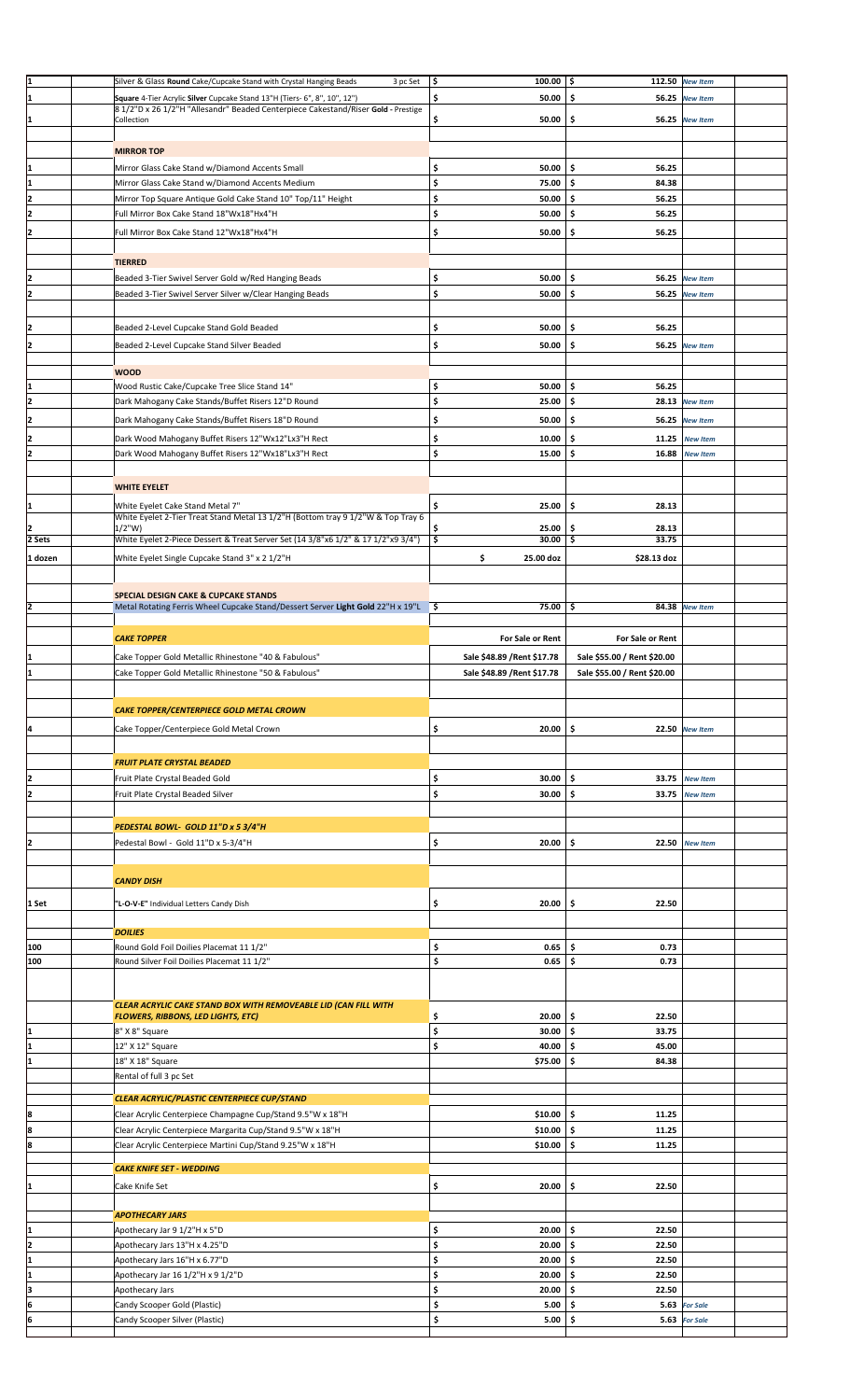|     |             | <b>MASON JARS 8 oz.</b>                                                           | Price Per Jar     | Price Per Jar |                 |  |
|-----|-------------|-----------------------------------------------------------------------------------|-------------------|---------------|-----------------|--|
| 12  |             | Mason Jars 8 oz with handle & 12 Strings LED lights-Warm White                    | \$<br>20.00       | \$            | 22.50 New item  |  |
|     |             |                                                                                   |                   |               |                 |  |
|     |             | LED String Lights Copper Wire 3.9' Waterproof Warm White Light (for Mason Jars,   |                   |               |                 |  |
| 16  |             | etc)                                                                              | \$<br>3.00        | \$.           | 3.38 New item   |  |
|     |             |                                                                                   |                   |               |                 |  |
|     |             |                                                                                   |                   |               |                 |  |
|     |             | <b>COLD BEVERAGE DISPENSER W/SPOUT (CLEAR PLASTIC)</b>                            |                   |               |                 |  |
| ļЗ  |             | 2 gal Drink Dispenser w/ Stand & Spout, Ice Core & Flavor Infuser                 | \$<br>10.00       | \$<br>11.25   |                 |  |
|     |             |                                                                                   |                   |               |                 |  |
| 17  |             | 3 gal Drink Dispenser w/Stand & Spout                                             | \$<br>10.00       | \$.<br>11.25  |                 |  |
| 12  |             | 3 Tier Beverage Dispenser w/Spout & Ice Chamber                                   | \$<br>20.00       | \$<br>22.50   |                 |  |
| 1   |             | Double Side by Side Beverage Dispenser with Stand & Spout                         | \$<br>20.00       | \$<br>22.50   |                 |  |
| 12  |             | 2 Pack-1.75 Gal Drink Dispenser Stackable with Chalkboard Label                   | \$<br>20.00       | \$            | 22.50 New Item  |  |
|     |             |                                                                                   |                   |               |                 |  |
|     |             |                                                                                   |                   |               |                 |  |
|     |             | 42 CUP ALUMINUM AUTOMATIC COFFEE MAKER w/DRIPLESS FAUCET                          |                   |               |                 |  |
|     |             |                                                                                   |                   |               |                 |  |
|     |             | 15"X9 1/2" W/Twist lock to prevent spillage                                       | \$<br>25.00       | \$            | 28.13 New item  |  |
|     |             |                                                                                   |                   |               |                 |  |
|     |             |                                                                                   |                   |               |                 |  |
|     |             | <b>EQUIPMENT</b>                                                                  |                   |               |                 |  |
|     |             |                                                                                   |                   |               |                 |  |
|     |             | <b>CHAFERS/FOOD WARMERS</b>                                                       | Each              | Each          |                 |  |
|     |             |                                                                                   |                   |               |                 |  |
|     | Orig 18 but |                                                                                   |                   |               |                 |  |
| 13  | 5 missing)  | 8 Qt. Full Size Stainless Steel Chafer w/Folding Frame - includes 1 Full Size Pan | \$<br>25.00       | 28.13<br>\$   |                 |  |
|     |             |                                                                                   |                   |               |                 |  |
| 3   |             | 1/3 Size Stainless Steel Steam Pan 2 1/2" Deep (3 can fit in chaffer)             | \$<br>5.00        | 5.63<br>\$    |                 |  |
|     |             |                                                                                   |                   |               |                 |  |
| ļ4  |             | 1/2 Size Stainless Steel Steam Pan 2 1/2" Deep (2 can fit in chaffer)             | \$<br>5.00        | \$<br>5.63    |                 |  |
|     |             |                                                                                   |                   |               |                 |  |
|     |             |                                                                                   |                   |               |                 |  |
| 13  |             | Full Size Stainless Steel Steam Pan 2 1/2" Deep (1 can fit in chaffer)            | \$<br>5.00        | \$.<br>5.63   |                 |  |
| 12  |             | 11 Qt. Deluxe Gold Accent Marmite Chafer for Soup/Liquid                          | \$<br>40.00       | \$.<br>45.00  |                 |  |
|     |             | Fuel Holder with Cover                                                            |                   |               |                 |  |
| 48  |             |                                                                                   | Extra             | Extra         |                 |  |
| 2   |             | Stainless Steel Gravy/Sauce Boat 1oz                                              | \$<br>5.00        | \$.<br>5.63   |                 |  |
| 89  |             | Choice Chafing Gel Methanol - 2 Hour                                              | \$<br>3.00        | \$<br>3.38    |                 |  |
|     |             |                                                                                   |                   |               |                 |  |
|     |             | PORCELAIN PLATES, CUPS, CUTLERY, GLASS WARE, TEAPOT, SERVING UTENSILS             |                   |               |                 |  |
|     |             | (WEBS)                                                                            |                   |               |                 |  |
|     |             |                                                                                   |                   |               |                 |  |
|     |             | <b>PLATES (WHITE PORCELAIN) 10 SS</b>                                             |                   |               |                 |  |
|     |             |                                                                                   |                   |               |                 |  |
| 468 |             | White Round Porcelain Dinner Plates 10 1/2"                                       | \$<br>1.60        | \$<br>1.80    |                 |  |
| 468 |             | White Round Porcelain Salad Plates 7 1/2"                                         | \$<br>0.80        | \$<br>0.90    |                 |  |
|     |             |                                                                                   |                   |               |                 |  |
| 468 |             | White Round Porcelain Dessert Plates 7 1/2"                                       | \$<br>0.80        | 0.90<br>\$.   |                 |  |
|     |             |                                                                                   |                   |               |                 |  |
| 216 |             | White Round Porcelain Soup Bowl 16 oz.                                            | \$<br>0.80        | 0.90<br>\$    |                 |  |
| 468 |             | White Porcelain Soup/Cereal Bowl 6"                                               | \$<br>0.80        | \$<br>0.90    |                 |  |
|     |             |                                                                                   |                   |               |                 |  |
| İ6  |             | White China Teapot with Sunken Lid Core 32 oz.                                    | \$<br>10.00       | \$            | 11.25 New Item  |  |
|     |             |                                                                                   |                   |               |                 |  |
| 180 |             | American White Rolled Edge Coffee/Tea Cup/Mug (Core) 7 oz.                        | \$<br>0.80        | \$<br>0.90    |                 |  |
| 180 |             | American White Narrow Rim China Saucer for Coffee/ Tea Cup/Mug<br>51/2"           | \$<br>0.60        | \$<br>0.68    |                 |  |
|     |             |                                                                                   |                   |               |                 |  |
| Į6  |             | White Porcelain Creamer 11 oz. Whittier (10STRST)                                 | \$<br>5.00        | \$            | 5.63 New Item   |  |
|     |             |                                                                                   |                   |               |                 |  |
| 16  |             | White Porcelain Covered Sugar Bowl 13 oz. Whittier (10STRST)                      | \$<br>5.00        | \$<br>5.63    | <b>New Item</b> |  |
|     |             |                                                                                   |                   |               |                 |  |
|     |             |                                                                                   |                   |               |                 |  |
|     |             |                                                                                   |                   |               |                 |  |
|     |             | PLATES- WHITE POLYCARBONATE (CAMBRO CAMWEAR)                                      |                   |               |                 |  |
|     | Pending     |                                                                                   |                   |               |                 |  |
| 240 | WEB         | Plates 9" - White Polycarbonate Narrow Rim (9CWNR148)                             | \$<br>1.00        | -\$           | 1.13 New Item   |  |
|     | Pending     |                                                                                   |                   |               |                 |  |
| 240 | WEB         | Plates 6 1/2" - White Polycarbonate Narrow Rim (65CWNR148)                        | \$<br>0.75        | \$<br>0.84    | <b>New Item</b> |  |
|     | Pending     |                                                                                   |                   |               |                 |  |
| 240 | WEB         | Bowl 16.7 oz - White Polycarbonate (150CW148)                                     | \$<br>0.95        | \$<br>1.07    | <b>New Item</b> |  |
|     |             |                                                                                   |                   |               |                 |  |
|     |             |                                                                                   |                   |               |                 |  |
|     |             | <b>MELAMINE</b>                                                                   | 0.89              | 1.00          |                 |  |
| 24  |             | Ramekin 4 oz. - White Smooth Melamine Ramekin (Thunder Group)                     | \$                | \$            |                 |  |
|     |             |                                                                                   |                   |               |                 |  |
|     |             | <b>PUNCH BOWL - STAINLESS STEEL WITH MIRROR FINISH</b>                            |                   |               |                 |  |
|     |             |                                                                                   |                   |               |                 |  |
| 11  |             | Punch Bowl SS w/Mirror Finish 12 Quart                                            | \$<br>30.00       | \$<br>33.75   |                 |  |
|     |             | Punch Bowl SS w/Mirror Finish & Decorative Handle Rings 14 Quart                  | \$<br>40.00       | \$<br>45.00   |                 |  |
|     |             |                                                                                   |                   |               |                 |  |
|     |             |                                                                                   |                   |               |                 |  |
|     |             | COOLER -ROUND SILVER HEAVY DUTY 4 BOTTLE W/LID (FOR WINE, CHAMPAGNE,              |                   |               |                 |  |
|     |             | <b>ETC) 13 1/2"D</b>                                                              |                   |               |                 |  |
| I1  |             | Cooler - Round Silver Heavy Duty 4 Bottle w/Lid 13 1/2"D                          | \$<br>$151.11$ \$ |               | 170.00 New Item |  |
|     |             |                                                                                   |                   |               |                 |  |
|     |             |                                                                                   |                   |               |                 |  |
|     |             | <b>CHAMPAGNE/WINE BUCKET - STAINLESS STEEL</b>                                    |                   |               |                 |  |
|     |             |                                                                                   |                   |               |                 |  |
| 6   |             | Champagne/Wine Bucket 9" Stainless Steel - 8 Quart                                | \$<br>17.78       | \$            | 20.00 New Item  |  |
| ļ6  |             | Champagne/Wine Bucket 7 1/2" Stainless Steel - 4 Quart                            | \$<br>13.33       | \$            | 15.00 New Item  |  |
|     |             |                                                                                   |                   |               |                 |  |
|     |             |                                                                                   |                   |               |                 |  |
|     |             | <b>CHAMPAGNE/WINE BUCKET STAND 30"</b>                                            |                   |               |                 |  |
|     |             |                                                                                   |                   |               |                 |  |
| ļ6  |             | Champagne/Wine Bucket Stand 30"H                                                  | 40.00<br>\$       | \$            | 45.00 New Item  |  |
|     |             |                                                                                   |                   |               |                 |  |
|     |             |                                                                                   |                   |               |                 |  |
|     |             | <b>FONDUE POT 1 QUART ENAMELED CAST IRON W/7 FORKS</b>                            |                   |               |                 |  |
|     |             | Fondue Pot 1 Quart Enameled Cast Iron w/7 Forks                                   |                   |               |                 |  |
| I1  |             |                                                                                   | \$<br>$100.00$ \$ |               | 112.50 New Item |  |
|     |             |                                                                                   |                   |               |                 |  |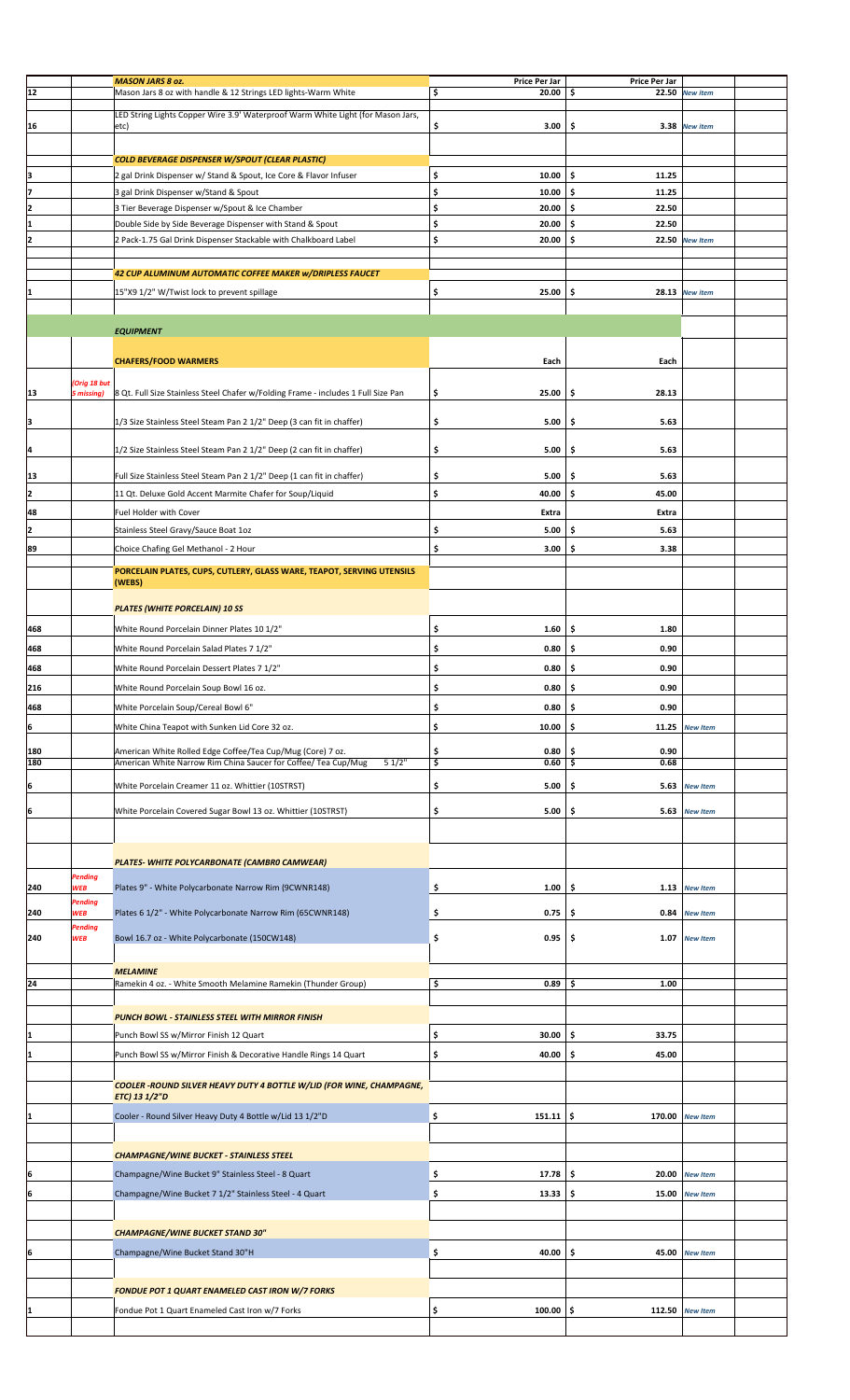|     |                           | <b>GLASSWARE (CLEAR GLASS)</b>                                            |                          |            |                                        |  |
|-----|---------------------------|---------------------------------------------------------------------------|--------------------------|------------|----------------------------------------|--|
| 504 |                           | Clear Glass Drinking Glass - 9.5 oz Governor Clinton Water Glass (Libbey) | \$<br>0.53               | \$<br>0.60 |                                        |  |
|     | 120 Pending               |                                                                           |                          |            |                                        |  |
| 515 | 01/19/19                  | Clear Glass Goblet 10.5 oz (Core)                                         | \$<br>0.53               | \$<br>0.60 |                                        |  |
| 120 |                           | Clear Hurricane Glass 15 oz. (Core)                                       | \$<br>0.53               | \$<br>0.60 |                                        |  |
|     | Pending                   |                                                                           |                          | 1.13       |                                        |  |
| 180 | 01/19/19                  | Clear Glass Highball Glass 18.75 oz. (Stolzle)                            | \$<br>1.00               | \$         |                                        |  |
| 60  |                           | Clear Glass Mason Jar/Drinking Jar w/Handle 16 oz. (Core)                 | \$<br>0.53               | \$<br>0.60 | <b>Adjusted for 2</b>                  |  |
| 400 |                           | Clear Glass Stemless Wine Glass - 9 oz. (Core)                            | \$<br>0.89               | \$<br>1.00 | <b>Broken</b>                          |  |
| 340 |                           |                                                                           | \$                       | \$<br>1.00 | <b>Adjusted for 8</b><br><b>Broken</b> |  |
|     |                           | Clear Glass Flute Champagne/Mimosa/Bellini Glass - 6.25 oz (Core)         | 0.89                     |            |                                        |  |
| 60  |                           | Clear Margarita Glass 9 oz. (Core)                                        | \$<br>0.89               | \$<br>1.00 |                                        |  |
| 60  |                           | Clear Cocktail/Martini Glass 9.25 oz. (Core)                              | \$<br>0.89               | \$<br>1.00 |                                        |  |
|     | 120 Pending               |                                                                           |                          |            |                                        |  |
| 179 | 01/19/19                  | Clear Glass Master's Reserve Distill Whiskey Glass 10.5 oz. (Circa)       | \$<br>0.89               | \$<br>1.00 |                                        |  |
| 60  |                           | Clear Glass Whiskey/Shot Glass 1.5 oz. (Core)                             | \$<br>0.53               | \$<br>0.60 |                                        |  |
| 36  |                           | Moscow Mule Cup w/Hammered Copper Finish 16 oz. (Core)                    | \$<br>5.00               | \$<br>5.63 |                                        |  |
|     |                           |                                                                           |                          |            |                                        |  |
|     |                           |                                                                           |                          |            |                                        |  |
|     |                           | <b>CLEAR PEBBLED PLASTIC DRINKWARE</b>                                    |                          |            |                                        |  |
|     | Pending                   |                                                                           |                          |            |                                        |  |
| 240 | <b>WEB</b><br>01/02/19    | Clear Pebbled Plastic Tumbler 12 oz.                                      | \$<br>0.30               | \$         | 0.34 New Item                          |  |
|     | Pending                   |                                                                           |                          |            |                                        |  |
|     | <b>WEB</b>                |                                                                           |                          |            |                                        |  |
| 240 | 01/02/19                  | Clear Pebbled Plastic Tumbler 16 oz.                                      | \$<br>0.40               | \$<br>0.45 | <b>New Item</b>                        |  |
|     | Pending                   |                                                                           |                          |            |                                        |  |
| 192 | 01/19/19                  | Clear SAN Plastic High Ball Glass 16 oz.                                  | \$<br>0.75               | \$<br>0.84 | <b>New Item</b>                        |  |
|     | Pending                   |                                                                           |                          |            |                                        |  |
| 96  | 01/19/19                  | Clear SAN Rocks Glass/Whiskey Glass 12 oz.                                | \$<br>0.60               | \$<br>0.68 | <b>New Item</b>                        |  |
|     |                           |                                                                           |                          |            |                                        |  |
|     |                           |                                                                           |                          |            |                                        |  |
|     |                           | <b>CUTLERY (STAINLESS STEEL - Medium Weight 18/0)</b>                     |                          |            |                                        |  |
|     |                           | Forks                                                                     |                          |            |                                        |  |
| 552 |                           | Fork - 7" Dinner Fork (Choice Dominion)                                   | \$<br>0.31               | \$<br>0.35 |                                        |  |
| 552 |                           | Fork - 6 1/8" Salad Fork Fork (Choice Dominion)                           | \$<br>0.31               | \$<br>0.35 |                                        |  |
| 528 |                           | Fork - 5 5/8" Cocktail/Oyster Fork (Choice Dominion)                      | \$<br>0.31               | \$<br>0.35 |                                        |  |
|     |                           |                                                                           |                          |            |                                        |  |
|     |                           | <b>Knives</b>                                                             |                          |            |                                        |  |
| 552 |                           | Knife - 8 3/8" Dinner Knife (Choice Dominion)                             | \$<br>0.31               | \$<br>0.35 |                                        |  |
|     |                           |                                                                           |                          |            |                                        |  |
| 108 |                           | Knife- Steak Knife w/Hollow Handle                                        | \$<br>0.49               | \$<br>0.55 |                                        |  |
|     |                           |                                                                           |                          |            |                                        |  |
|     |                           | <b>Spoons</b>                                                             |                          |            |                                        |  |
| 552 |                           | Spoon - 7 5/8" Tablespoon/Soup (Choice Dominion)                          | \$<br>0.31               | \$<br>0.35 |                                        |  |
|     |                           |                                                                           | 0.31                     | 0.35       |                                        |  |
| 552 |                           | Spoon - 5 7/8" Bouillon/Soup (Choice Dominion)                            | \$                       | \$         |                                        |  |
| 552 |                           | Spoon - 6 7/8" Dessert Spoon (Choice Dominion)                            | \$<br>0.31               | \$<br>0.35 |                                        |  |
| 528 |                           | Spoon - 5 7/8" Teaspoon (Choice Dominion)                                 | \$<br>0.31               | \$<br>0.35 |                                        |  |
|     |                           |                                                                           |                          |            |                                        |  |
|     |                           |                                                                           |                          |            |                                        |  |
|     |                           | <b>CUTLERY (STAINLESS STEEL) MONACA - Extra Heavy Weight 18/8)</b>        |                          |            |                                        |  |
|     |                           | Forks                                                                     |                          |            |                                        |  |
|     |                           |                                                                           |                          |            |                                        |  |
| 358 | 120 Pending<br>01/19/19   | Fork - 8 1/2" European Weight Table/Dinner Fork (Core Monaca)             | \$<br>0.89               | 1.00<br>\$ |                                        |  |
|     |                           |                                                                           |                          |            |                                        |  |
|     |                           |                                                                           |                          |            |                                        |  |
|     | 240 Pending<br><b>WEB</b> |                                                                           |                          |            |                                        |  |
| 300 |                           | 01/11/2019 Fork - 7 3/4" Dinner Fork (Core Monaca)                        | \$<br>0.89               | \$<br>1.00 |                                        |  |
| 120 |                           | Fork - 7" Salad Fork (Choice Monaca)                                      | \$<br>0.71               | \$<br>0.80 |                                        |  |
|     |                           |                                                                           |                          |            |                                        |  |
|     | 240 Pending               |                                                                           |                          |            |                                        |  |
|     | <b>WEB</b>                |                                                                           |                          |            |                                        |  |
| 300 |                           | 01/11/2019 Fork - 7" Salad Fork (Core Monaca)                             | \$<br>0.71               | \$<br>0.80 |                                        |  |
| 120 |                           | Fork - 5 5/8" Cocktail/Oyster Fork (Choice Monaca)                        | \$<br>0.71               | \$<br>0.80 |                                        |  |
|     |                           |                                                                           |                          |            |                                        |  |
|     |                           |                                                                           |                          |            |                                        |  |
|     |                           | <b>Knives</b>                                                             |                          |            |                                        |  |
|     | 120 Pending               |                                                                           |                          |            |                                        |  |
| 240 | 01/19/19                  | Knife - 9 3/8" European Dinner Knife (Choice Monaca)                      | \$<br>0.89               | \$<br>1.00 |                                        |  |
|     |                           |                                                                           |                          |            |                                        |  |
|     | 240 Pending               |                                                                           |                          |            |                                        |  |
|     | <b>WEB</b>                |                                                                           |                          |            |                                        |  |
| 300 |                           | 01/11/2019 Knife - 8 5/8" Dinner Knife (Core Monaca)                      | \$<br>0.89               | \$<br>1.00 |                                        |  |
|     |                           |                                                                           |                          |            |                                        |  |
|     |                           | <b>Spoons</b>                                                             |                          |            |                                        |  |
|     |                           |                                                                           |                          |            |                                        |  |
| 120 |                           | Spoon - 6" Bouillon/Soup (Choice Monaca)                                  | \$<br>0.71               | \$<br>0.80 |                                        |  |
|     |                           |                                                                           |                          |            |                                        |  |
|     | 240 Pending               |                                                                           |                          |            |                                        |  |
| 300 | <b>WEB</b>                | 01/11/2019 Spoon - 6" Bouillon/Soup (Core Monaca)                         | \$<br>0.71               | \$<br>0.80 |                                        |  |
|     |                           |                                                                           |                          |            |                                        |  |
| 120 |                           | Spoon - 8" Tablespoon                                                     | \$<br>0.89               | \$<br>1.00 |                                        |  |
| 120 |                           | Spoon - 6 7/8" Dessert Spoon (Choice Monaca)                              | <u>ډ</u><br>$0.71 \,$ \$ | 0.80       |                                        |  |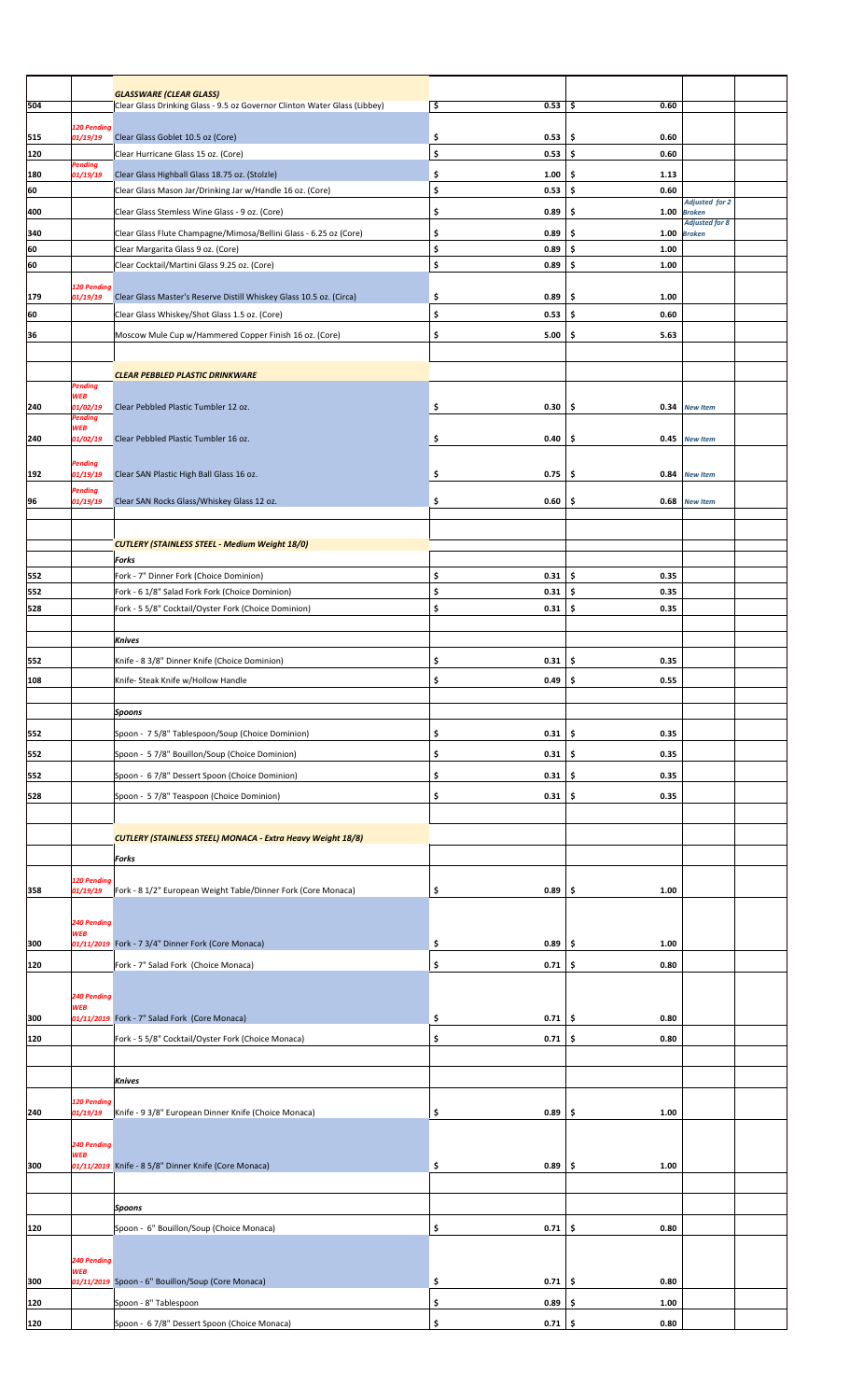| 120                            |                           | Spoon - 6" Teaspoon (Choice Monaca)                                                                                   | \$<br>0.71               | \$<br>0.80                |               |
|--------------------------------|---------------------------|-----------------------------------------------------------------------------------------------------------------------|--------------------------|---------------------------|---------------|
|                                |                           |                                                                                                                       |                          |                           |               |
|                                | 240 Pending<br><b>WEB</b> |                                                                                                                       |                          |                           |               |
| 300<br>216                     |                           | 01/11/2019 Spoon - 6" Teaspoon (Core Monaca)<br>Spoon - 4 3/8" Demitasse Spoon (Smaller than Tea Spoon) (Core Monaca) | \$<br>0.71<br>\$<br>0.71 | \$<br>0.80<br>-\$<br>0.80 |               |
|                                |                           |                                                                                                                       |                          |                           |               |
|                                |                           |                                                                                                                       |                          |                           |               |
|                                |                           | <b>SERVING UTENSILS - SPOONS, FORKS, KNIVES, TONGS</b>                                                                |                          |                           |               |
|                                |                           | <b>SPOONS</b>                                                                                                         |                          |                           |               |
| 6                              |                           | Serving Spoon 8 3/4" (Regency)                                                                                        | \$<br>2.00               | \$<br>2.25                |               |
| 6                              |                           | Serving Spoon 11 1/4" (Regency)                                                                                       | \$<br>2.00               | \$.<br>2.25               |               |
| ļ4                             |                           | Serving Spoon - Slotted 8 3/4" (Regency)                                                                              | \$<br>2.00               | \$<br>2.25                |               |
| Ŀ                              |                           | Serving Spoon - Slotted 11 1/4"" (Regency)                                                                            | \$<br>2.00               | \$<br>2.25                |               |
| 2                              |                           | Serving Ladle - 6oz. SS (Vollrath)                                                                                    | \$<br>4.00               | \$.<br>4.50               |               |
| 2                              |                           | Portioned Server 8 oz. Hammered (American Metalcraft)                                                                 | \$<br>4.00               | \$.<br>4.50               |               |
| 2                              |                           | Portioned Server 2 oz. Hammered (American Metalcraft)                                                                 | \$<br>4.00               | \$.<br>4.50               |               |
|                                |                           |                                                                                                                       |                          |                           |               |
|                                |                           | <b>FORKS</b>                                                                                                          |                          |                           |               |
| I4                             |                           | Serving Fork - 8 1/3" (Regency)                                                                                       | \$<br>2.00               | -\$<br>2.25               |               |
| 4                              |                           | Serving Fork - 11 1/2" (Regency)                                                                                      | \$<br>2.00               | \$<br>2.25                |               |
| ļ4                             |                           | Serving Fork - 11" Hammered SS Cold Meat Fork (American Metalcraft)                                                   | \$<br>2.00               | 2.25<br>\$.               |               |
| 2                              |                           | Pot Fork 12" - Forged                                                                                                 | \$<br>2.00               | \$.<br>2.25               |               |
| ļ4                             |                           | Pot Fork 12 1/2" - 2 Tine Hollow SS                                                                                   | \$<br>2.00               | \$.<br>2.25               |               |
| I2                             |                           | Pasta Fork SS 9"                                                                                                      | \$<br>2.00               | \$.<br>2.25               |               |
| I2                             |                           | Pasta Fork SS 13"                                                                                                     | \$<br>2.00               | \$<br>2.25                |               |
|                                |                           |                                                                                                                       |                          |                           |               |
|                                |                           | <b>KNIVES</b>                                                                                                         |                          |                           |               |
| 2                              |                           | Knife 8" - Bread Knife w/Black POM Handle Serrated Offset                                                             | \$<br>5.00               | \$<br>5.63                |               |
| 4                              |                           | Knife 10" - Carving Knife w/Riveted Styrene Handle (Granton Edge)                                                     | \$<br>10.00              | \$.<br>11.25              |               |
| 12                             |                           | Knife 9" - Hollow Handle Serrated                                                                                     | \$<br>10.00              | \$.<br>11.25              |               |
| I2                             |                           | Knife 10" - Semi-Flexible Carving Knife w/Fibrox Handle (Victorinox)                                                  | \$<br>10.00              | \$.<br>11.25              |               |
| ļЗ                             |                           | Knife 12" - Serrated Edge Slicer Knife (Mercer Culinary/Millenia)                                                     | \$<br>10.00              | \$<br>11.25               |               |
|                                |                           |                                                                                                                       |                          |                           |               |
|                                |                           | <b>SANDWICH SPREADER</b>                                                                                              |                          |                           |               |
| Į6                             |                           | Sandwich Spreader 7 3/4" Nylon w/Web Logo                                                                             | \$<br>1.00               | \$<br>1.13                |               |
|                                |                           | Sandwich Spreader 9" Contoured                                                                                        | \$<br>1.00               | \$.<br>1.13               |               |
|                                |                           |                                                                                                                       |                          |                           |               |
|                                |                           | TONGS                                                                                                                 |                          |                           |               |
| 12                             |                           | Tong 9" - Silicone Tip Locking Tong                                                                                   | \$<br>1.00               | \$<br>1.13                |               |
| 2                              |                           | Tong 8" - Spaghetti Tong SS                                                                                           | \$<br>2.00               | 2.25<br>-\$               |               |
| 2                              |                           | Tong 9" - Pastry Tong SS (Carlisle)                                                                                   | \$<br>2.00               | \$<br>2.25                |               |
|                                |                           | <b>MUGS, PITCHERS &amp; CARAFES</b>                                                                                   |                          |                           |               |
|                                |                           | Carafe w/ Hinged Lid 17oz. Polycarbonate                                                                              | \$<br>3.00               | \$<br>3.38                |               |
| $\frac{6}{24}$ $\frac{24}{12}$ |                           | Beverage Pitcher 60 oz. Clear SAN Plastic (Choice)                                                                    | \$<br>3.00               | -\$<br>3.38               |               |
| 18                             |                           | Beer Pitcher 60 oz. Polycarbonate (Choice)<br>Beverage Pitcher Sterlite 1-Gallon Clear w/Blue Lid w/Line Tab (AMZ)    | \$<br>5.00<br>\$<br>3.00 | \$<br>\$.<br>3.38         | 5.63 New Item |
| 4                              |                           | Hot-N-Cold Beverage Server 1.24 Liter SwirlServe (Vollrath)                                                           | \$<br>10.00              | \$<br>11.25               |               |
|                                |                           |                                                                                                                       |                          |                           |               |
|                                |                           | <b>BAR COCKTAIL KIT</b><br>Bar Cocktail Kit - 13 Piece Kit Includes:                                                  |                          |                           |               |
|                                |                           | All-in-one waiter corkscrew and bottle opener                                                                         |                          |                           |               |
|                                |                           | Black free flow liquor pourer<br>Flat bottle opener                                                                   |                          |                           |               |
|                                |                           | 16 oz. mixing glass with WebstaurantStore logo                                                                        |                          |                           |               |
|                                |                           | 6" stainless steel pom tong                                                                                           |                          |                           |               |
|                                |                           | 4 prong stainless steel cocktail strainer<br>11" red ball bar spoon                                                   |                          |                           |               |
|                                |                           | 15 oz. stainless steel cocktail shaker                                                                                |                          |                           |               |
|                                |                           | 30 oz. stainless steel cocktail shaker<br>.75 oz. & 1.5 oz. stainless steel jigger                                    |                          |                           |               |
|                                |                           | Stainless steel julep strainer                                                                                        |                          |                           |               |
| 1                              |                           | 6 oz. stainless steel scoop<br>8" wood muddler                                                                        | \$<br>50.00              | \$<br>56.25               |               |
|                                |                           |                                                                                                                       |                          | \$                        |               |
|                                |                           |                                                                                                                       |                          |                           |               |
|                                |                           | 2-Tier Seafood Tower Set w/Small Aluminum Trays & Stand - Large (Choice) Set<br>Includes:                             |                          |                           |               |
|                                |                           | 15 3/4" x 2" aluminum seafood tray                                                                                    |                          |                           |               |
| 2                              |                           | 17 3/4" x 2" aluminum seafood tray<br>71/2" x 73/8" stainless steel stand                                             | \$<br>$75.56$ \$         | 85.00                     |               |
|                                |                           | 2-Tier Seafood Tower Set w/Small Aluminum Trays & Stand -Small (Choice) Set                                           |                          |                           |               |
|                                |                           | Includes:<br>12" x 2" aluminum seafood tray                                                                           |                          |                           |               |
|                                |                           | 13 3/4" x 2" aluminum seafood tray                                                                                    |                          |                           |               |
| $\overline{2}$                 |                           | 7 1/2" x 7 3/8" stainless steel stand                                                                                 | \$<br>$53.33$ \$         | 60.00                     |               |
|                                |                           | <b>MISCELLANEOUS</b>                                                                                                  |                          |                           |               |
| 6                              |                           | Squeeze Bottle 8 oz. (Choice)                                                                                         |                          |                           |               |
|                                |                           |                                                                                                                       |                          |                           |               |
|                                |                           | <b>TRAYS (WEBS)</b><br><b>Fibergalss</b>                                                                              |                          |                           |               |
| 6                              |                           | Tray - Pearl White Fiberglass 18"x26"x1"                                                                              | \$<br>3.56               | \$<br>4.01                |               |
| 12                             |                           | Tray - Black Non-Skid Rectangular 14"x18"                                                                             | \$<br>$3.56$ \$          | 4.00                      |               |
| 12                             |                           | Tray - Black Non-Skid Round 16"                                                                                       | $3.56$ \$<br>\$          | 4.01                      |               |
|                                |                           | Metal                                                                                                                 |                          |                           |               |
| $6 \overline{6}$               |                           | Tray - Metal Oval 20" x 13.5"<br>Tray - Stainless Steel Round 16                                                      |                          |                           |               |
|                                |                           |                                                                                                                       |                          |                           |               |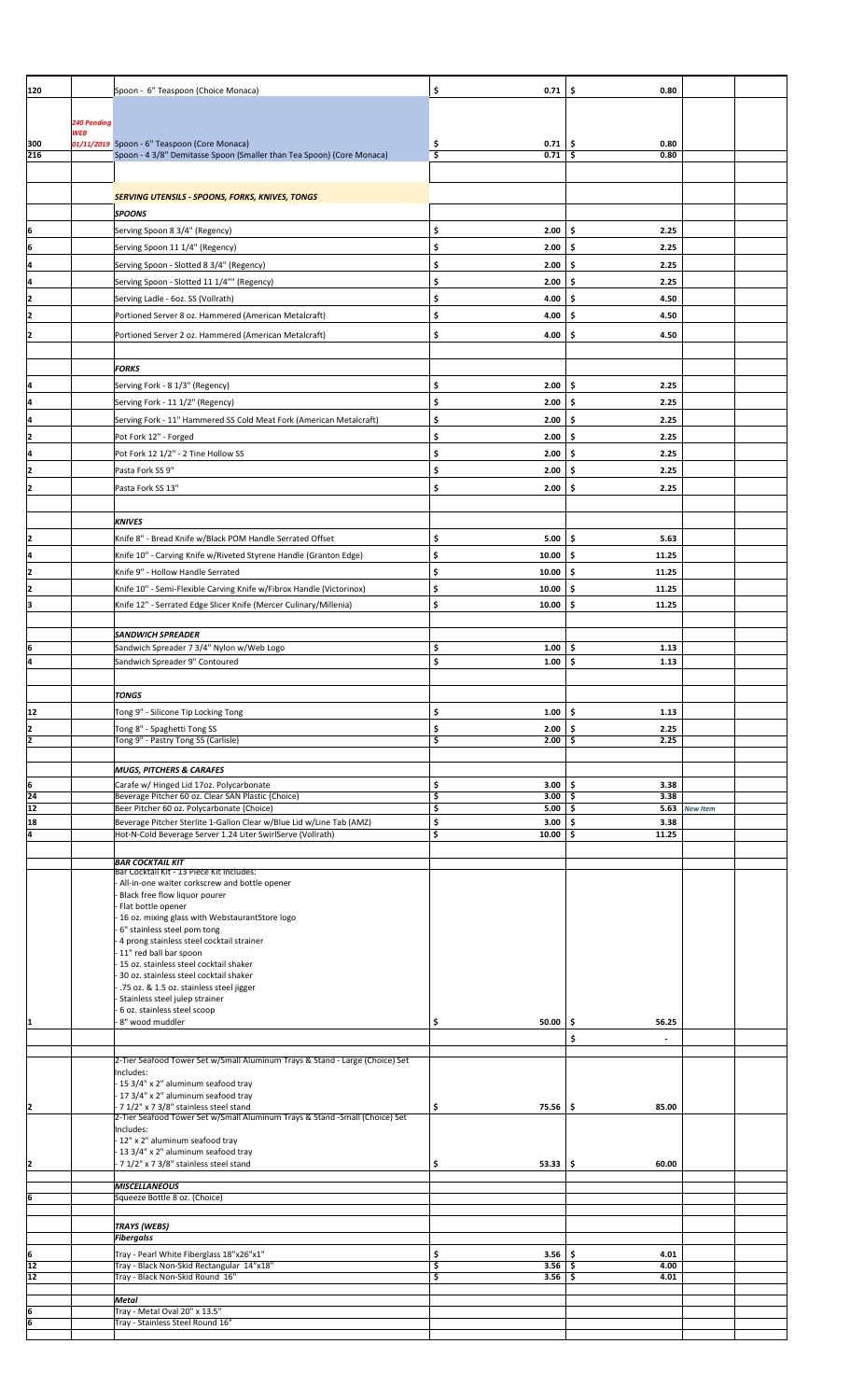|       |                               | <b>RISERS FOR BUFFET - SET (WEBS)</b>                                            |                                       |                     |                       |  |
|-------|-------------------------------|----------------------------------------------------------------------------------|---------------------------------------|---------------------|-----------------------|--|
|       |                               |                                                                                  |                                       |                     |                       |  |
|       |                               | Risers for Buffet - Square Black Metal 6pc Set Ironworks Scroll Design (12"x6";  |                                       |                     |                       |  |
| 1 Set |                               | 10"x4"; 7"x9"; 7"x6"; 7"x3"; 5"x3")                                              | \$<br>$133.33$ \$                     | 150.00              |                       |  |
|       |                               |                                                                                  |                                       |                     |                       |  |
|       |                               |                                                                                  |                                       |                     |                       |  |
|       |                               | <b>CRATES FOR STORAGE &amp; TRANSPORTATION OF PLATES &amp; CUTLERY</b>           | For Storage & Delivery                |                     |                       |  |
|       |                               |                                                                                  |                                       |                     |                       |  |
| 15    |                               | Crate for Soup Plates up to 9 1/4" (15 Compartment) Green                        | Cost \$120.00                         |                     |                       |  |
|       |                               |                                                                                  |                                       |                     |                       |  |
| 10    |                               | Crate for Dinner Plates up to 10 3/4" (20 Compartment - Vollrath) Burgundy       | Cost \$300.00                         |                     |                       |  |
| 10    |                               | Crate for Dessert Plates 4 3/4" - 7 5/8" (32 Compartment - Vollrath) Burgundy    | Cost \$240.00                         |                     |                       |  |
|       |                               |                                                                                  |                                       |                     |                       |  |
|       | <b>8 Pending</b>              |                                                                                  |                                       |                     |                       |  |
| 8     | 01/19/19<br><b>15 Pending</b> | Crate for Glasses 5 3/4"H (16 Compartment - Noble w/Yellow Extender)             | Cost \$62.00                          |                     |                       |  |
| 45    | 01/19/19                      | Crate for Glasses 8 3/4"H (25 Compartment - Noble w/3 Extenders Each) Gray       | Cost \$100.00                         |                     |                       |  |
|       |                               |                                                                                  |                                       |                     |                       |  |
|       |                               | Crate for Coffee and Tea Cups 19 3/8" x 5 3/4" (16 Compartment w/Yellow          |                                       |                     |                       |  |
| 12    |                               | Extender - Noble)                                                                | Cost \$72.00                          |                     |                       |  |
|       |                               |                                                                                  |                                       |                     |                       |  |
| 10    |                               | Crate for Saucer for Tea Cup/Bread & Butter Plate 7" (20 Compartment 10 STRST)   | Cost \$132.00                         |                     |                       |  |
|       |                               |                                                                                  |                                       |                     |                       |  |
| 36    |                               | Clear Latch Box for Cutlery 6 Qt/5.7L (Sterlite)                                 | Cost \$10.00                          |                     |                       |  |
|       |                               |                                                                                  |                                       |                     |                       |  |
|       |                               |                                                                                  |                                       |                     |                       |  |
| I4    |                               | 4 Compartment Cutlery Box Black 13 1/4"W x 21"L x 4"H                            | Cost \$15.00                          |                     |                       |  |
|       |                               |                                                                                  |                                       |                     |                       |  |
| I4    |                               | Bus Tub Bus Box Polypropolyne Black 20" x 15" x 7"                               | Cost \$11.60                          |                     |                       |  |
|       |                               |                                                                                  |                                       |                     |                       |  |
|       |                               |                                                                                  |                                       |                     |                       |  |
|       |                               |                                                                                  |                                       |                     |                       |  |
|       |                               | <b>ECO-FRIENDLY PLATES</b>                                                       | For Sale-Pk. of 25                    | For Sale- Pk. of 25 |                       |  |
| I4    |                               | Heart Shaped Palm Leaf Eco-Friendly Plates 6.6" - 25 pk.                         | $30.00$ \$<br>\$                      | 33.75               |                       |  |
| I1    |                               | Square Shaped Birchwood Eco-Friendly Plates 5.6"x5.6" 25 pk.                     | \$<br>20.00                           | \$<br>22.50         |                       |  |
|       |                               |                                                                                  |                                       |                     |                       |  |
|       |                               | <b>POPCORN MACHINE ON 18" WHEEL CART</b>                                         | <b>Per Piece</b>                      | Per Piece           |                       |  |
|       |                               | Carnival King PM850 8 oz. Popcorn Popper 120V w/ Cart 18" Wheels w/Stainless     |                                       |                     |                       |  |
| I1    |                               | Steel Popcorn Scoop (2)                                                          | \$<br>100.00                          | \$<br>112.50        |                       |  |
| 48    |                               | All-in-One Popcorn Kit 4 oz.                                                     | \$<br>4.00                            | \$.<br>4.50         |                       |  |
| 55    |                               | All-in-One Popcorn Kit 8 oz.                                                     |                                       |                     |                       |  |
| None  |                               | Popcorn Bags 3 1/2"x2 1/4"x8 1/4"                                                | \$<br>0.05                            | -\$<br>0.06         |                       |  |
| 3000  |                               | Popcorn Bags 3"x1 1/2"x7"                                                        | \$<br>0.05                            | \$<br>0.06          |                       |  |
| 125   |                               | Popcorn Cups 24 oz.                                                              | \$<br>0.45                            | \$<br>0.51          |                       |  |
|       |                               |                                                                                  |                                       |                     |                       |  |
|       |                               | HOT DOG ROLLER GRILL & ACCESSORIES - GRAND SLAM 24 HOT DOG W/9                   |                                       |                     |                       |  |
|       |                               | ROLLERS 110W # HDRG24 (WEB)                                                      |                                       |                     |                       |  |
|       |                               |                                                                                  |                                       |                     |                       |  |
| I1    |                               | Hot Dog Roller Grill w/9 Rollers Grand Slam (24 Hot Dog) 110W                    | \$<br>100.00                          | \$.                 | 112.50 New Item       |  |
|       |                               |                                                                                  |                                       |                     |                       |  |
| 11    |                               | Hot Dog Roller Grill Sneeze Guard Avantco (24 Hot Dog)                           | \$<br>50.00                           | \$.<br>56.25        | <b>New Item</b>       |  |
|       |                               | Hot Dog Preparation Tray Stainless Steel Carnival King - 7 Compartment 18 1/4"x4 |                                       |                     |                       |  |
| 12    |                               | 1/4"                                                                             | \$<br>15.00                           | \$.<br>16.88        | <b>New Item</b>       |  |
|       |                               |                                                                                  |                                       |                     |                       |  |
| I1    |                               | Condiment Dispenser - Stainless Steel 6 Compartment                              | \$<br>15.00                           | \$<br>16.88         | <b>New Item</b>       |  |
| 6     |                               | Squeeze Bottle Clear Wide Mouth - for Mayo, Mustard, Ketchup                     | \$<br>2.00                            | -\$                 | 2.25 New Item         |  |
|       |                               |                                                                                  |                                       |                     |                       |  |
|       |                               |                                                                                  | <b>For Sale</b>                       | <b>For Sale</b>     |                       |  |
|       |                               |                                                                                  |                                       |                     |                       |  |
| 1,000 |                               | Hot Dog Bag Carnival King 3 1/2" x 1 1/2" x 9" - White w/Hot Dog Letters         | \$<br>0.09                            | \$                  | 0.10 New Item         |  |
|       |                               |                                                                                  |                                       |                     |                       |  |
| 1,000 |                               | Hot Dog Tray Southern Champion 7" x 2 3/4" x 1 1/2" - Red Checker                | \$<br>0.18                            | \$<br>0.20          | <b>New Item</b>       |  |
|       |                               |                                                                                  |                                       |                     |                       |  |
|       |                               | <b>ICE COOLERS</b>                                                               |                                       |                     |                       |  |
|       |                               | Large Gray Ice Bin/Beverage Cooler 2 Compartment 256 QT. w/Special Events        |                                       |                     |                       |  |
| I1    |                               | Logo                                                                             | \$<br>100.00                          | \$<br>112.50        |                       |  |
| I1    |                               | Large Gray Ice Bin/Beverage Cooler 2 Compartment 256 QT. Plain-No Logo           | \$<br>$100.00$ \$                     | 112.50              |                       |  |
| 2     |                               | Stainless Steel Ice Cooler/Ice Box on Stand 120 Qt.                              | $\overline{\mathsf{s}}$<br>$50.00$ \$ | 56.25               |                       |  |
| l2    |                               | White Plastic Ice Cooler/Ice Box 120 Qt.                                         | \$<br>$50.00$ \$                      | 56.25               |                       |  |
|       |                               |                                                                                  |                                       |                     |                       |  |
|       |                               | <b>FANS</b>                                                                      |                                       |                     |                       |  |
| I2    |                               | <b>Industrial Fans</b>                                                           | \$<br>$50.00$ \$                      | 56.25               |                       |  |
|       |                               |                                                                                  |                                       |                     |                       |  |
|       |                               |                                                                                  |                                       |                     |                       |  |
|       |                               | <b>FLAG POLE 6.5'H</b>                                                           |                                       |                     |                       |  |
| 12    |                               | Flag Pole 6.5'H                                                                  | \$.<br>75.00                          | -\$                 | 84.38 New Item        |  |
|       |                               |                                                                                  |                                       |                     |                       |  |
|       |                               | PODIUM/LECTERN (WEBRANT)                                                         |                                       |                     |                       |  |
|       |                               | Norwood Mobile Mahogany Adjustable Height Podium/Lectern<br>30"-44"H x           |                                       |                     |                       |  |
|       |                               | 20"W x 18 1/4"D                                                                  | \$<br>50.00                           | \$                  | <b>56.25</b> New Item |  |
|       |                               | Mahogany Floor Podium/Lectern w/Adjustable Shelf<br>45                           |                                       |                     |                       |  |
|       |                               | 3/4"H x 23"W x 15"D                                                              | \$<br>100.00                          | \$.                 | 112.50 New Item       |  |
|       |                               |                                                                                  |                                       |                     |                       |  |
|       |                               | PROJECTOR, PROJECTOR SCREEN, PROJECTOR STAND                                     |                                       |                     |                       |  |
|       |                               |                                                                                  |                                       |                     |                       |  |
|       |                               |                                                                                  |                                       |                     |                       |  |
|       |                               | Optoma S316 Full 3D SVGA 3200 Lumens DLP Projector with Superior Lamp Life and   |                                       |                     |                       |  |
| I1    |                               | HDMI w/Carry Bag                                                                 | \$<br>65.00                           | \$<br>73.13         |                       |  |
|       |                               | Projector 1080p 4200 Lumens HD Projector LCD LED 200" Widescreen Multimedia      |                                       |                     |                       |  |
| I1    |                               |                                                                                  |                                       |                     |                       |  |
|       |                               | WXGA Home/Outdoor Movie Projector w/Carry Bag                                    | \$<br>300.00                          | \$                  | 337.50 New Item       |  |
| I1    |                               |                                                                                  |                                       |                     |                       |  |
|       |                               | Projector Screen - Epson Duet 80" Dual Aspect Ratio Projection Screen            | \$<br>35.00                           | \$<br>39.38         |                       |  |
|       |                               | ShowMaven 100" (87"x49") 16:9 HD Adjustable Tripod Projector Projection Screen   |                                       |                     |                       |  |
| I1    |                               | Portable Pull Up Foldable Stand                                                  | \$<br>80.00                           | \$<br>90.00         |                       |  |
|       |                               |                                                                                  |                                       |                     |                       |  |
|       |                               | 200" (176"W x 101"H) Large Projector Screen 16:9 3D Folding Portable Movie       |                                       |                     |                       |  |
| I1    |                               | Projection Screen HD for Outdoor/Indoor Home Theater                             | \$<br>200.00                          | \$                  | 225.00 New Item       |  |
|       |                               |                                                                                  |                                       |                     |                       |  |
|       |                               | Pyle-Pro HD Foldable Tripod Projector/Laptop Stand 14"L x 11"W x 22"-35"H        | \$<br>25.00                           | \$                  | 28.13 New Item        |  |
|       |                               |                                                                                  |                                       |                     |                       |  |
|       |                               | RECHARGEABLE & PORTABLE WIRELESS PA SYSTEM-HISONIC-HS122BT                       |                                       |                     |                       |  |
| I1    |                               |                                                                                  | 75.00                                 |                     | 84.38 New Item        |  |
|       |                               | Rechargeable & Portable Wireless PA System-Hisonic Brand HS-122BT 120V           | \$                                    | \$                  |                       |  |
|       |                               |                                                                                  |                                       |                     |                       |  |
|       |                               | <b>SOUND SYSTEM</b>                                                              |                                       |                     |                       |  |
| I2    |                               | Microphone - Wired                                                               | \$<br>20.00                           | \$<br>22.50         |                       |  |
|       |                               |                                                                                  |                                       |                     |                       |  |
| I2    |                               | Microphone - Wireless                                                            | \$<br>50.00                           | \$<br>56.25         |                       |  |
|       |                               |                                                                                  |                                       |                     |                       |  |
| I1    |                               | Lapel Microphone                                                                 | \$<br>50.00                           | \$<br>56.25         |                       |  |
|       |                               |                                                                                  |                                       |                     |                       |  |
| I6    |                               | Speaker                                                                          | \$<br>50.00                           | \$<br>56.25         |                       |  |
|       |                               |                                                                                  | \$<br>100.00                          | \$<br>112.50        |                       |  |
|       |                               | PA System (includes 2 speakers + 1 complimentary wired mic)                      |                                       |                     |                       |  |
|       |                               | Mixer Only                                                                       | $25.00$ \$                            | 28.13               |                       |  |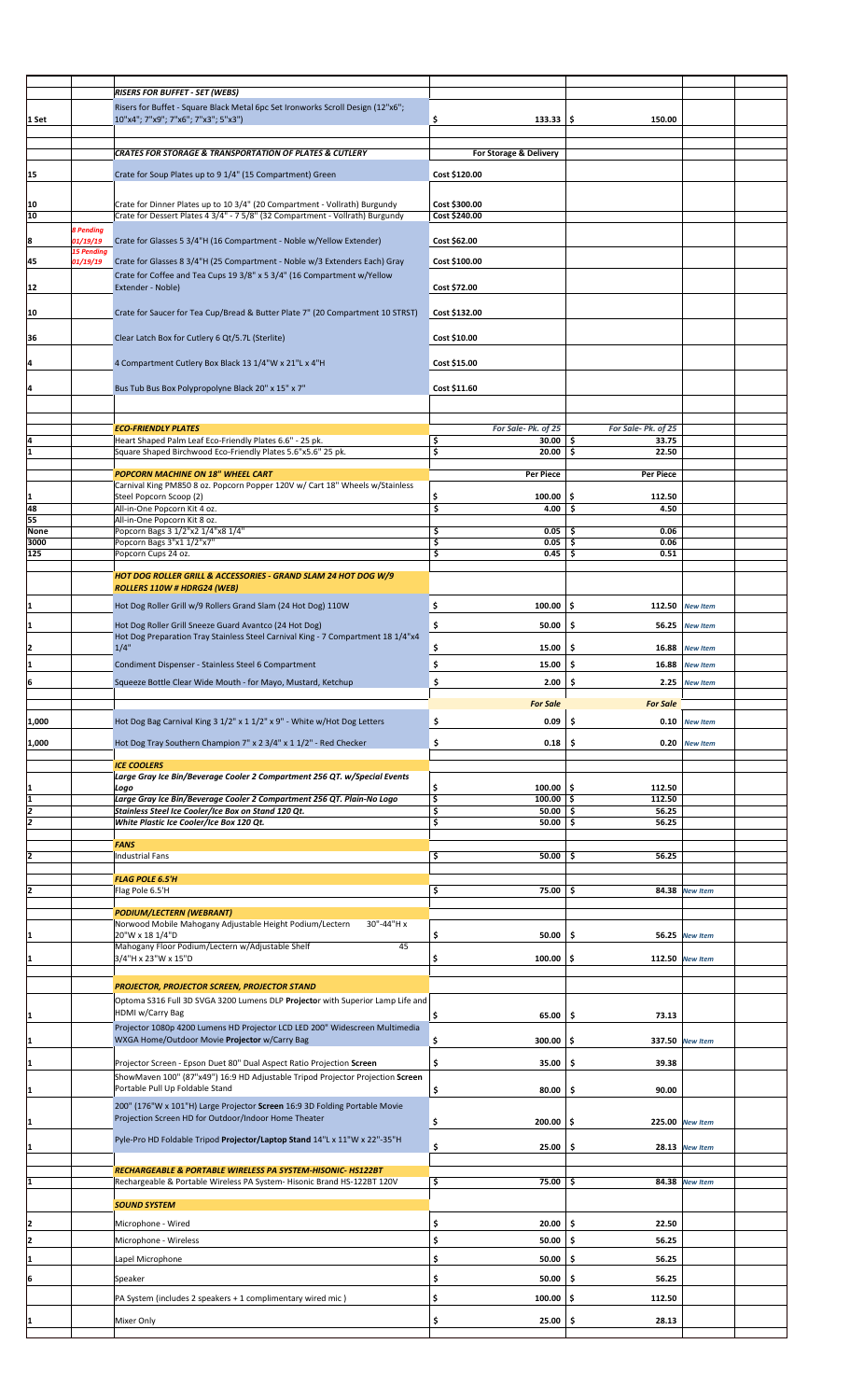|                                       | <b>LIGHTED DANCE FLOOR 16'x20'</b>                                                                                                                      |                             |                          |                 |  |
|---------------------------------------|---------------------------------------------------------------------------------------------------------------------------------------------------------|-----------------------------|--------------------------|-----------------|--|
|                                       | Complete Lighted Programmable LED Dance Floor with 10 pcs. wood exterior                                                                                |                             |                          |                 |  |
|                                       | 16'x20' & Plywood Base (10 1/2 sheets)                                                                                                                  | \$<br>1,500.00              | \$<br>1,687.50 New Item  |                 |  |
|                                       | District & Caye Rentals incur a charge for set up                                                                                                       |                             |                          |                 |  |
|                                       | Lighted Programmable LED Dance Floor Only                                                                                                               | \$<br>1,000.00              | \$<br>1,125.00           |                 |  |
|                                       |                                                                                                                                                         |                             |                          |                 |  |
| 1                                     | Wooden Dance Floor Only (10 pieces platform)                                                                                                            | \$<br>500.00                | \$<br>562.50             |                 |  |
|                                       |                                                                                                                                                         |                             |                          |                 |  |
|                                       | Lighted Set Colors LED Dance Floor White PVC with Purple, Red & Orange Lights 32                                                                        |                             |                          |                 |  |
| $\mathbf{1}$                          | pcs 2'x2' Panels for total size of 128 Sq Ft. or                                                                                                        | \$<br>1,000.00              | -\$<br>1,125.00 New Item |                 |  |
|                                       | <b>TIKI TORCH</b>                                                                                                                                       |                             |                          |                 |  |
|                                       | Bamboo Tiki Torch                                                                                                                                       | \$<br>5.00                  | \$<br>5.63               |                 |  |
| 14<br>10                              | Metal Tiki Brand Large Flame Tiki Torch 66" w/Ground Stake & Gun Metal Finish                                                                           | \$<br>10.00                 | \$.<br>11.25             |                 |  |
|                                       |                                                                                                                                                         |                             |                          |                 |  |
|                                       | <b>PARTY ENHANCERS</b>                                                                                                                                  |                             |                          |                 |  |
|                                       |                                                                                                                                                         |                             |                          |                 |  |
|                                       | Chocolate Fountain 3-Tier Nostalgia 24oz. (Uses 2-12oz bags of chocolate)                                                                               | \$<br>50.00                 | \$<br>56.25              |                 |  |
| 6                                     | Disco/Mirror Ball 8"                                                                                                                                    | \$<br>20.00                 | \$.                      | 22.50 New Item  |  |
| 1                                     | Party Bubble Machine                                                                                                                                    | \$<br>50.00                 | \$<br>56.25              |                 |  |
|                                       | Bubbles for Bubble Machine 64 oz.                                                                                                                       | \$<br>25.00                 | \$<br>28.13              |                 |  |
|                                       | Chauvet Fog Machine 16"x6"x8" w/Controller                                                                                                              | \$<br>50.00                 | \$<br>56.25              |                 |  |
| $\frac{1}{1}$                         | Chauvet DJ Hurricane 1000 Fog Machine w/ Wired & Wireless Remote Control                                                                                | \$<br>75.00                 | \$                       | 84.38 New Item  |  |
| $\overline{2}$                        | Remote- Wireless Remote for Fog Machine (PCity)                                                                                                         |                             |                          |                 |  |
| 2                                     |                                                                                                                                                         |                             |                          |                 |  |
|                                       | Timer- Fog Machine Timer (PCity)                                                                                                                        |                             |                          |                 |  |
|                                       | Fog Juice 1 Gallon                                                                                                                                      | \$<br>120.00                | \$<br>135.00             |                 |  |
|                                       | Fog Juice 1 Quart                                                                                                                                       | \$<br>35.00                 | \$<br>39.38              |                 |  |
|                                       | Fog Juice 1 Pint                                                                                                                                        | \$<br>10.00                 | \$<br>11.25              |                 |  |
|                                       |                                                                                                                                                         |                             |                          |                 |  |
| $\overline{a}$                        | Color Changing LED Light Waterproof Elllipsis Ball 14"                                                                                                  | \$<br>75.00                 | \$<br>84.38              |                 |  |
| $\overline{2}$                        | Color Changing LED Light Waterproof Cube 18"x16.5"x16.5"                                                                                                | \$<br>100.00                | \$<br>112.50             |                 |  |
|                                       | Color Changing LED Light Waterproof Macau Barrel Stool                                                                                                  | \$<br>125.00                | \$.<br>140.63            |                 |  |
| $\begin{array}{c} 2 \\ 1 \end{array}$ | Chauvet Lighting FunFetti Shot Professional Confetti Launcher w/Carrying Bag                                                                            | \$<br>125.00                | \$                       | 140.63 New Item |  |
|                                       | Colored Funfetti Refill for Confetti Launcher                                                                                                           |                             |                          |                 |  |
| 10                                    |                                                                                                                                                         | \$<br>75.00                 | .\$<br>84.38             |                 |  |
| 1                                     | Remote Control Wireless- Chauvet DJ FC-W for Confetti Launcher (AMZ)                                                                                    |                             |                          |                 |  |
| 2                                     | FRU UV Reactive Funfetti Refill for Confetti Launcher                                                                                                   | \$<br>105.00                | \$.<br>118.13            |                 |  |
|                                       |                                                                                                                                                         |                             |                          |                 |  |
|                                       |                                                                                                                                                         |                             |                          |                 |  |
|                                       | DELIVERY/TRANSPORATION & STORAGE EQUIPMENT                                                                                                              |                             |                          |                 |  |
| 1                                     | Table Truck (Correll T-456) for 48"-72" Round Folding Tables                                                                                            | Cost \$800.00 each          |                          |                 |  |
| 6                                     | Dolly- Wen 1000 lb Capacity 18"x30"                                                                                                                     | Cost \$70.00 each           |                          |                 |  |
|                                       |                                                                                                                                                         |                             |                          |                 |  |
|                                       |                                                                                                                                                         |                             |                          |                 |  |
|                                       | <b>MISCELLANEOUS ITEMS</b>                                                                                                                              |                             |                          |                 |  |
|                                       |                                                                                                                                                         |                             |                          |                 |  |
|                                       | Laundry Bags- Everstrong HD Black 50 lbs.                                                                                                               |                             |                          |                 |  |
|                                       |                                                                                                                                                         | Cost \$18.00                |                          |                 |  |
| 40<br>120                             | Velcro Fasteners White Hook & Loop Fastener Reusable Velcro Strip Cable Ties                                                                            | \$<br>1.00                  | \$                       | 1.13 New Item   |  |
|                                       | <b>Huge Lot of Assorted Decorations (White)</b><br>Huge Lot of Assorted Decorations (Ivory)                                                             |                             |                          |                 |  |
|                                       | Satin Edge Organza Ribbon 7/8" Lot                                                                                                                      |                             |                          |                 |  |
|                                       | Organza Ribbon 1 1/2" Lot                                                                                                                               |                             |                          |                 |  |
|                                       |                                                                                                                                                         |                             |                          |                 |  |
|                                       | <b>Diamond Roll</b>                                                                                                                                     | \$<br>58.00%                | 65.25                    |                 |  |
|                                       | <b>Pearl Roll</b>                                                                                                                                       | \$<br>$117.00$ \$           | 131.63                   |                 |  |
| $\frac{2}{1}$                         | <b>Natural Burlap Roll</b>                                                                                                                              | $24.00$ \$<br>\$            | 27.00                    |                 |  |
|                                       |                                                                                                                                                         |                             |                          |                 |  |
|                                       | <b>TENTS &amp; TENT ACCESSORIES</b>                                                                                                                     |                             |                          |                 |  |
|                                       |                                                                                                                                                         |                             |                          |                 |  |
|                                       | <b>TENTS</b>                                                                                                                                            |                             |                          |                 |  |
|                                       |                                                                                                                                                         |                             |                          |                 |  |
|                                       | Pop-Up (Gigatent) Tent WHITE 10' x 10' (Can seat 10 persons with 1 -6' Round or 16                                                                      |                             |                          |                 |  |
| 3                                     | persons with 2 -6' Rectangular tables)                                                                                                                  | \$<br>75.00                 | \$<br>84.38              |                 |  |
|                                       |                                                                                                                                                         |                             |                          |                 |  |
|                                       |                                                                                                                                                         |                             |                          |                 |  |
| 3                                     | Pop-Up (Innovations) Tent WHITE 10'x10' (Can seat 10 persons with 1-6' Round or 16<br>persons with 2-6' Rectangular Tables) 2 extra canopies available. | \$<br>75.00                 | \$.<br>84.38             |                 |  |
|                                       |                                                                                                                                                         |                             |                          |                 |  |
|                                       |                                                                                                                                                         |                             |                          |                 |  |
|                                       | Pop-Up (Innovations) Tent BLUE 10'x10' (Can seat 10 persons with 1-6' Round or 16<br>persons with 2-6' Rectangular Tables)                              | \$<br>75.00                 | \$.<br>84.38             |                 |  |
| 2                                     |                                                                                                                                                         |                             |                          |                 |  |
|                                       |                                                                                                                                                         |                             |                          |                 |  |
|                                       | Pop-Up (Innovations) Tent RED 10'x10' (Can seat 10 persons with 1-6' Round or 16                                                                        |                             |                          |                 |  |
| $\overline{2}$                        | persons with 2-6' Rectangular Tables)                                                                                                                   | \$<br>75.00                 | \$<br>84.38              |                 |  |
|                                       |                                                                                                                                                         |                             |                          |                 |  |
|                                       |                                                                                                                                                         | \$<br>85.00                 | \$.<br>95.63             |                 |  |
| 4                                     | Pop-Up Tent BLUE 9.5'X14'                                                                                                                               |                             |                          |                 |  |
|                                       |                                                                                                                                                         |                             |                          |                 |  |
|                                       | Ez Pop-Up Wedding Party Tent White 10'x20' (Can seat 24 persons with 3 - 6'tables<br>Rectangular tables or 20 persons with 2 - 6' Round)                | \$<br>$100.00$ \$           |                          | 112.50 New Item |  |
| 3                                     |                                                                                                                                                         |                             |                          |                 |  |
|                                       |                                                                                                                                                         |                             |                          |                 |  |
|                                       | Classic Series Frame Tent 10'x20' (Can seat 24 persons with 3 - 6' Rectangular tables or                                                                |                             |                          |                 |  |
| 1                                     | 20 persons with 2 - 6' Round                                                                                                                            | \$<br>150.00                | \$<br>168.75             |                 |  |
|                                       |                                                                                                                                                         |                             |                          |                 |  |
|                                       | Pinnacle Series High Peak Tent White 20' x 20' (Party Tent Can seat 40 persons with 4 -6'                                                               |                             |                          |                 |  |
|                                       | Round tables or 54 persons with 6 -8' Rectangular tables for sit down dinner and 67                                                                     |                             |                          |                 |  |
| 7                                     | persons cathedral seating)                                                                                                                              | \$<br>200.00                | \$<br>225.00             |                 |  |
|                                       | Pinnacle Series Hexagon High Peak Frame Tent White 20'x20' (Party Tent Can seat 40                                                                      |                             |                          |                 |  |
|                                       | persons with 4 -6' Round tables or 54 persons with 6 -8' Rectangular tables for sit down                                                                | \$<br>300.00                | 337.50<br>\$.            |                 |  |
| $\vert$ 1                             | dinner and 67 persons cathedral seating)                                                                                                                |                             |                          |                 |  |
|                                       | <b>SPECIALTY TENT ACCESSORIES</b>                                                                                                                       |                             |                          |                 |  |
|                                       | Gutters for Pinnacle Series High Peak Tent White 20'                                                                                                    | \$<br>25.00                 | \$<br>28.13              |                 |  |
|                                       | Window Side Walls (Pinnacle) 8'x20'                                                                                                                     | \$<br>25.00                 | \$<br>28.13              |                 |  |
| $rac{6}{4}$<br>12<br>$\frac{6}{2}$    | Solid Side Walls (Pinnacle) 8'x20'<br>Solid Side Walls (Pinnacle) 8'x10' (for Hexagonal Tent)                                                           | \$<br>25.00<br>25.00%<br>\$ | \$<br>28.13<br>28.13     |                 |  |